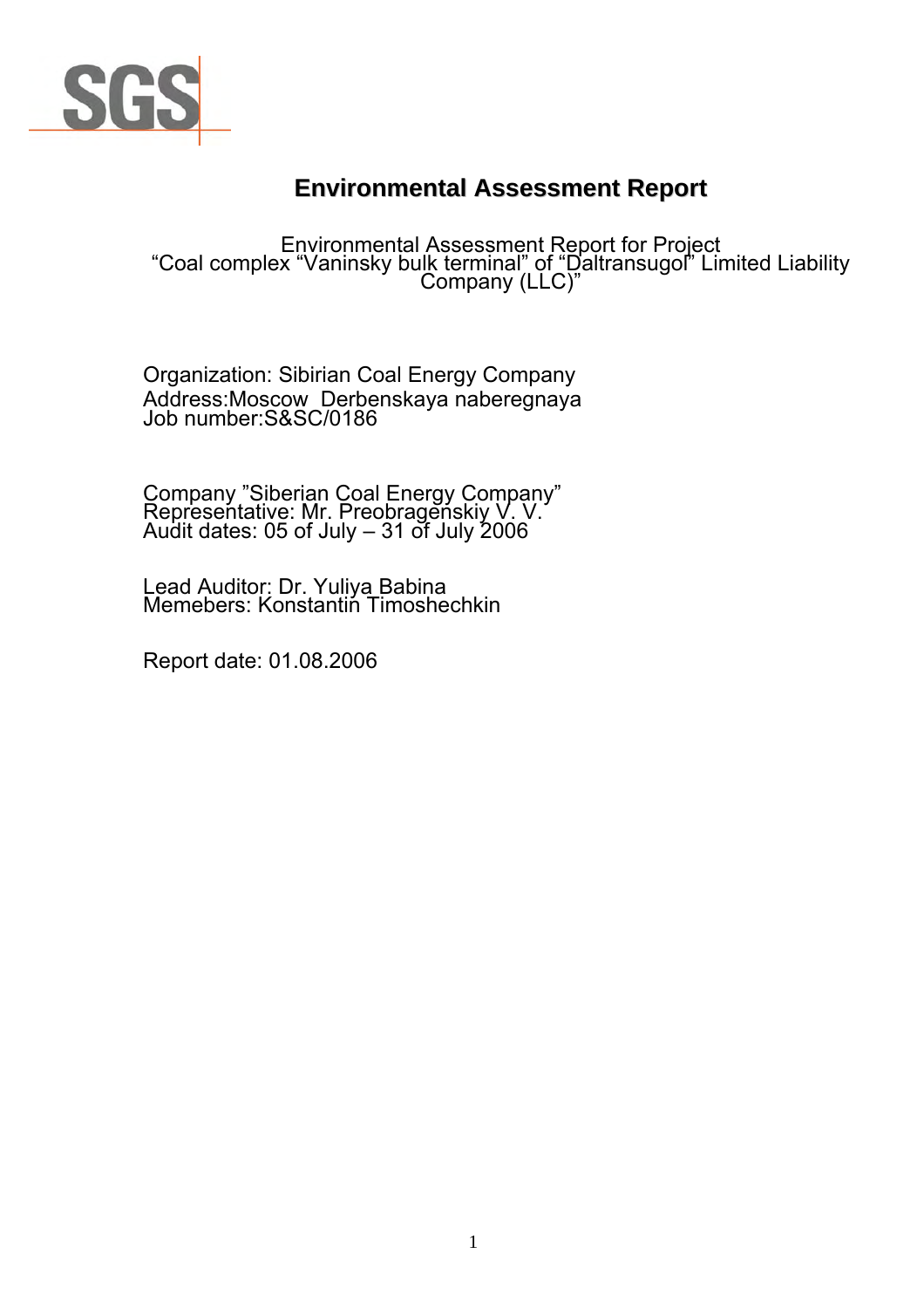

# **CONTENTS**

| 4. Environmental impact upon implementation of coal complex project "vaninsky bulk                                                                                                                                                     |
|----------------------------------------------------------------------------------------------------------------------------------------------------------------------------------------------------------------------------------------|
|                                                                                                                                                                                                                                        |
|                                                                                                                                                                                                                                        |
| 4.3 Assessment of water consumption, water drainage, and impact on muchke bay water                                                                                                                                                    |
| 4.4 Generation, removal, and neutralization of production and consumption waste  36                                                                                                                                                    |
|                                                                                                                                                                                                                                        |
|                                                                                                                                                                                                                                        |
|                                                                                                                                                                                                                                        |
| 6.1 Implementation of the production emissions control program provided for by the coal                                                                                                                                                |
| 6.2 Development of the atmospheric air quality observation program according to the                                                                                                                                                    |
| 6.3 Development of the program of laboratory control over the quality of discharged<br>wastewaters and monitoring of the water bodies' condition in accordance with the water and                                                      |
| 6.4 Organization during construction period of regular hydro-biological monitoring<br>provided for by the coal terminal<br>55<br>6.5 Implementation of radiation monitoring program provided for by the coal terminal<br>55<br>project |
|                                                                                                                                                                                                                                        |
| Appendix A Treatment Facilities of Coal Complex "Vanino Bulk Terminal"57                                                                                                                                                               |
| Appendix B List of Expertise Opinions and Approvals Under the Coal Complex "Vanino Bulk                                                                                                                                                |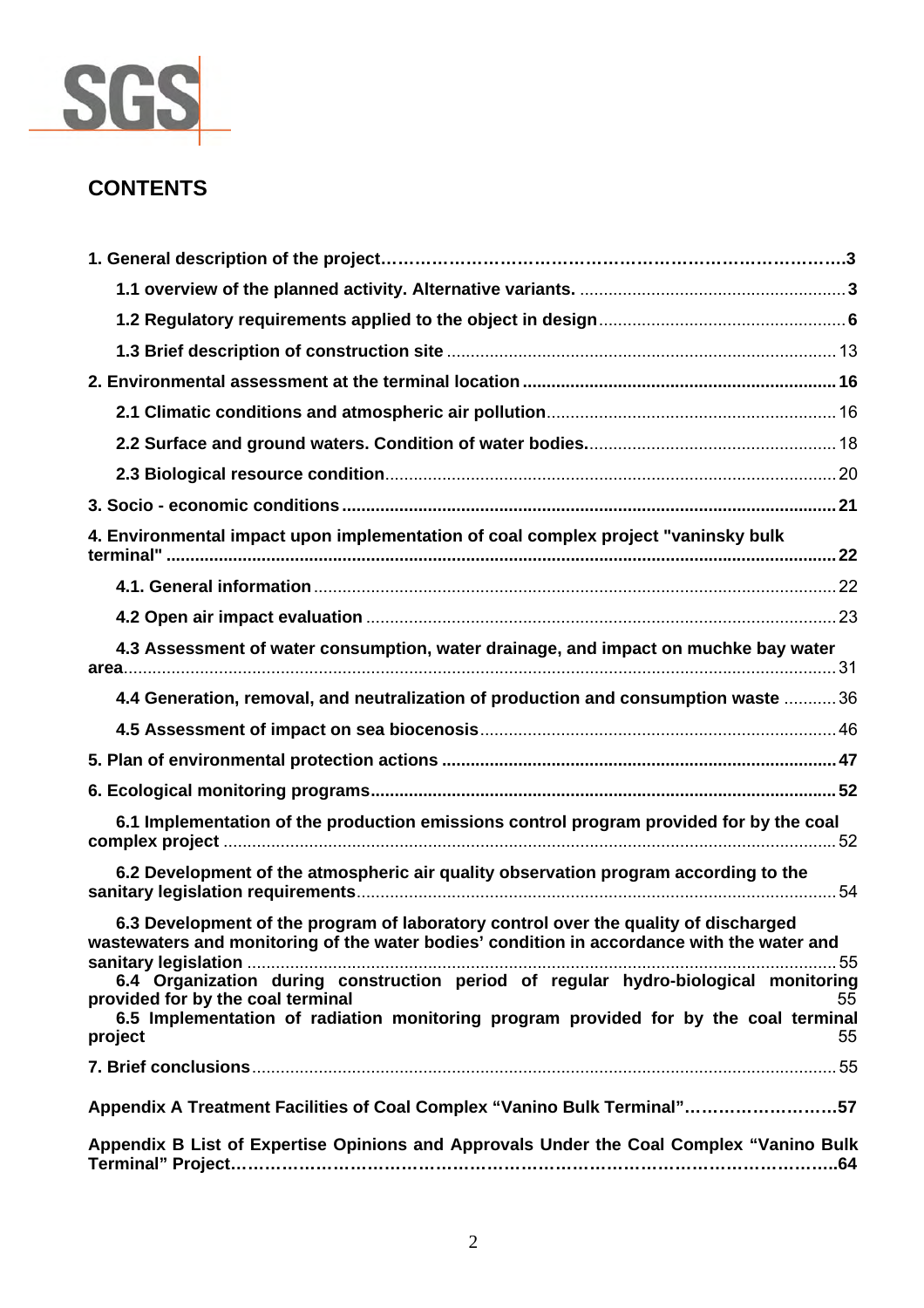

# **1. GENERAL DESCRIPTION OF THE PROJECT**

# **1.1 OVERVIEW OF THE PLANNED ACTIVITY. ALTERNATIVE VARIANTS.**

"Daltransugol" Limited Liability Company (LLC) intents to create coal complex "Vaninsky bulk terminal" alongshore the Tatar Strait of Khabarovsk Territory in Vanino settlement which is a part of a compact group of small urban settlements (including Sovetskaya Gavan town, Oktyabrsky (Sovetskaya Gavan is a classifying section), Vanino, Maisky, Zavety Iljicha, Lososino settlements). This group arose in 40-50s of the XXth century as there was built Komsomolsk-on-Amur (Pivan station) - Sovetskaya Gavan railway leading to the Tatar Strait and appeared to be a traffic centre for cargo handling from the railway to ships. Vanino settlement founded in 1944 to dispatch passengers to Magadan was developed on the basis of oil terminal and Vanino-Kholmsk ferry service (Sakhalin island) and now is one of the major Russian ports in freight turnover in the Pacific Ocean.

Creation of the coal handling terminal within unbuilt area of Vanino settlement complies with specialization of this settlement and is aimed at developing the existing traffic centre. Production capacity of the terminal is planned to make 12 million tones a year. The forecasted number of employees of the complex is 344 people including 124 people for handling operations, 133 people for ancillary facilities and 27 people of office and management personnel. The required number of workers (including job sharing) is 446 people. Construction period is 45 months.

The coal handling complex comprises:

- waterside equipped with ship loaders;
- car unloading system including railway lines, unfreezing device, car dumpers, wagon balance, crushing plants, and car unloading system control unit;
- short-term coal storage equipped with belt conveyor system and coal piling and unpiling equipment;
- central control unit of the complex;
- chopper stations and conveyor galleries;
- sample taker;
- administration building;
- auxiliary and engineer support buildings and structures.

The port complex works year-round and twenty-four hours a day.

The complex supposes to perform operations according to the following technological schemes: gondola car-storage, storage-ship, storage-storage.

The complex is equipped with the following systems:

- automatic handling process control system;
- industrial television system, public address, telephone and radio communications systems;
- spay system for storage, car dumper, chopper stations and galleries;
- aspiration and dust-removal system (conveyor galleries, car dumpers, chopper stations, etc).

The engineering design presents and assesses 4 variants of handling mechanization schemes different in their berth and storage equipment:

*Variant I*: The storage is equipped with four combined stacker-reclaimers and the berth with two mobile rotary ship loaders.

*Variant II: The storage is equipped with three stackers and two reclaimers and the berth with two mobile rotary ship loaders.* 

*Variant III: The storage equipment is similar to variant I, the berth is equipped with four Agrico (USA) fixed rotary ship loaders.* 

*Variant IV: The storage equipment is similar to variant II, the berth is equipped with three Agrico (USA) fixed rotary ship loaders.* 

Variant II is proposed as the main variant (fig.2).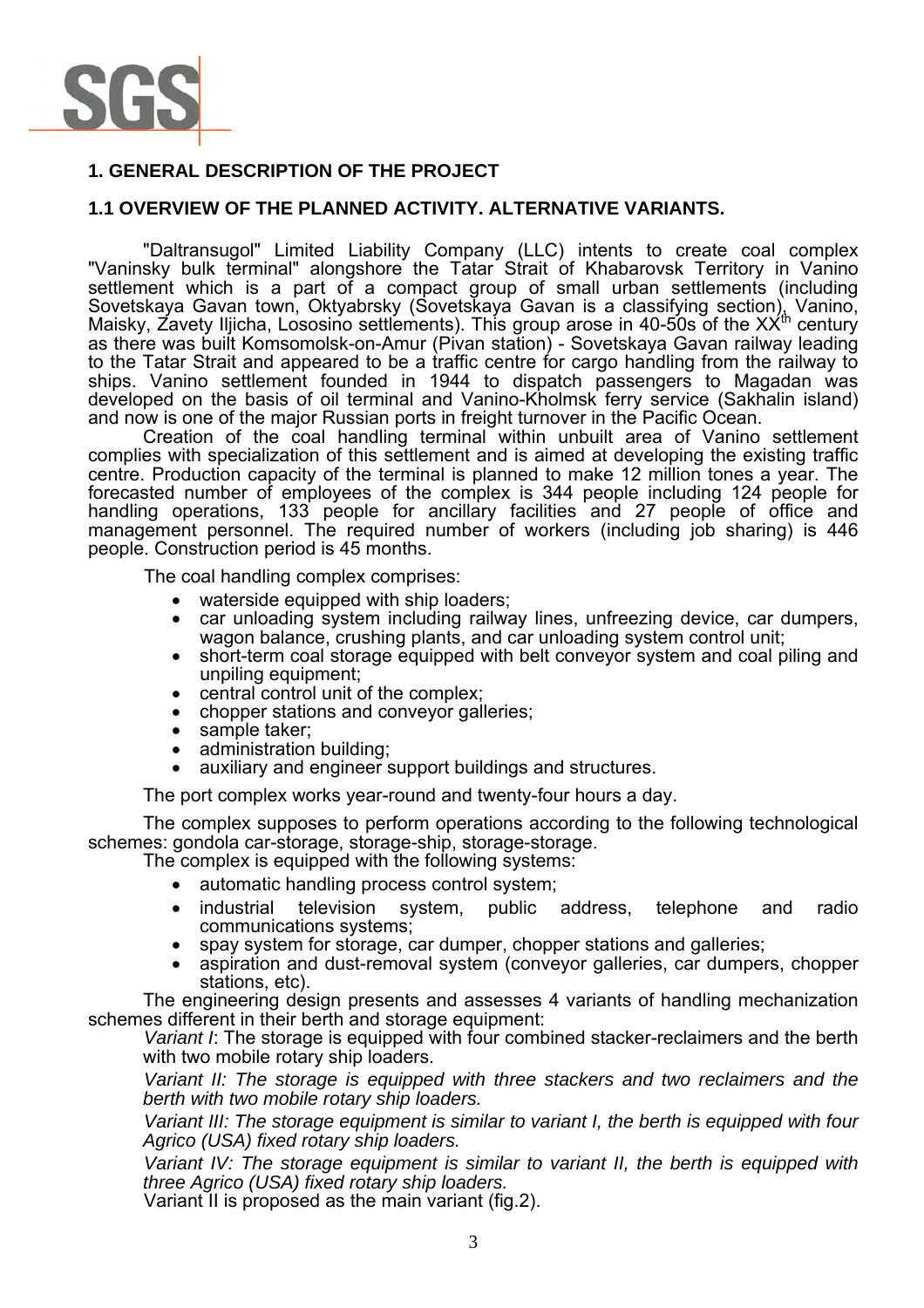



Figure 1. Coal handling mechanization scheme. Variant II.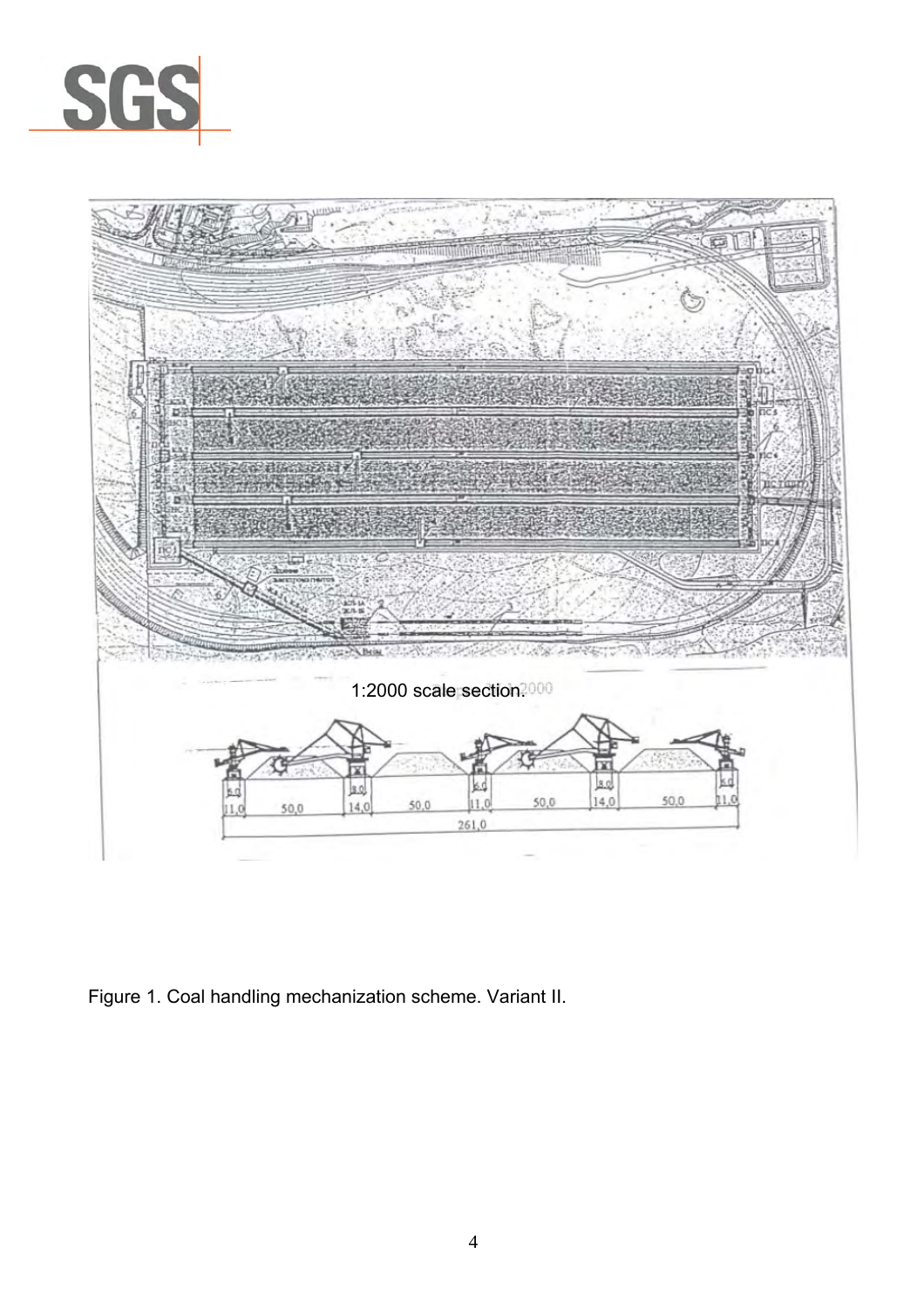

Actions of workers who deliver cars for processing and unload them are coordinated by an operator of the central control unit of the complex and a dispatcher of a railway group.

Cars are delivered to every car dumper one-by-one with one locomotive.

When air temperature is positive, the locomotive pushes cars to a place where wheel holds are installed (directly for unloading).

In winter trains go to a car dumper only after they thaw out in the unfreezing device. The unfreezing device is a building with two compartments for 10 cars with gas radiant heaters each. Thaw period is 20 minutes.

Delivery, unloading and removal of cars are fully automated.

As accumulation tracks are filled, the control unit of the railway group receives an automatic signal to remove empty trains.

Coal is unloaded from cars into undercar bins. Then feeders bring coal from the bins to conveyors which transport it a chopper station. Conveyors are equipped with conveyor balance, metal finders and junk catching magnets. The chopper station has riddles and crushing equipment to obtain coal of the required grain size as requested by a consignee.

From the chopper station the convevor system delivers coal to the storage or a ship. Chopper stations are closed buildings with processing equipment. They are 9 in number.

At the storage, coal is taken from car dumpers, piled by its grade, mixed and loaded to a ship. Coal is piled with stackers and unpiled and loaded to a ship with reclaimers (see fig.1, section). The storage capacity is 1000 tones. The storage plane size is 260 m x 765 m. This area houses four rows of 50 m wide piles, three submachine roads for stackers and two for reclaimers across its width. Besides, the storage is equipped with spray, snowing and fireextinguishing systems and concrete bottoms for storm water disposal.

At the waterside maritime works of the complex comprise two berths: 20 m and 16 m in depth. The berths are positioned on both sides of the 350 m long cargo pier. The pier is located 300 m north of Muchukei-Dua Cape. Coast connection is provided with a 250 m long trestle which includes 95 m long and 10 m wide dam and three detached supports spaced at 63 m.

Ships are loaded with a mobile rotary ship loader.

Demand for services of port fleet ships will be met with the existing subdivision at Vanino port (Table 1).

| Class of ship     | Amount         | Purpose                   | <b>Notes</b>          |                        |
|-------------------|----------------|---------------------------|-----------------------|------------------------|
|                   |                |                           | Design capacity, h.p. |                        |
|                   |                |                           | One towboat           | Towboats<br>involved   |
|                   |                |                           |                       | shunting<br>into       |
|                   |                |                           |                       | operations with a ship |
| Docking tug       | $2^{\circ}$    | Provision of shunting and | 5000                  | 10 000                 |
|                   |                | mooring operations        |                       |                        |
| Docking tug       | $\overline{2}$ | Provision of shunting and | 2300                  | 4600                   |
|                   |                | mooring operations        |                       |                        |
| Pilot boat        |                | Delivery the Pilot to the |                       |                        |
|                   |                | transport boat            |                       |                        |
| water<br>Sewerage |                | The collection of sewers  |                       |                        |
| collector         |                | and waste from boat       |                       |                        |
| Oil skimmer       |                | The collection of waste   |                       |                        |
|                   |                | from complex area         |                       |                        |

# **Table 1. Port fleet ships**

The administration building incorporates offices for workers of the complex, welfare spaces, a canteen, a first-aid post, and rooms for officers of public supervisory authorities. *Stock room* is to store supplies for facilities of the complex.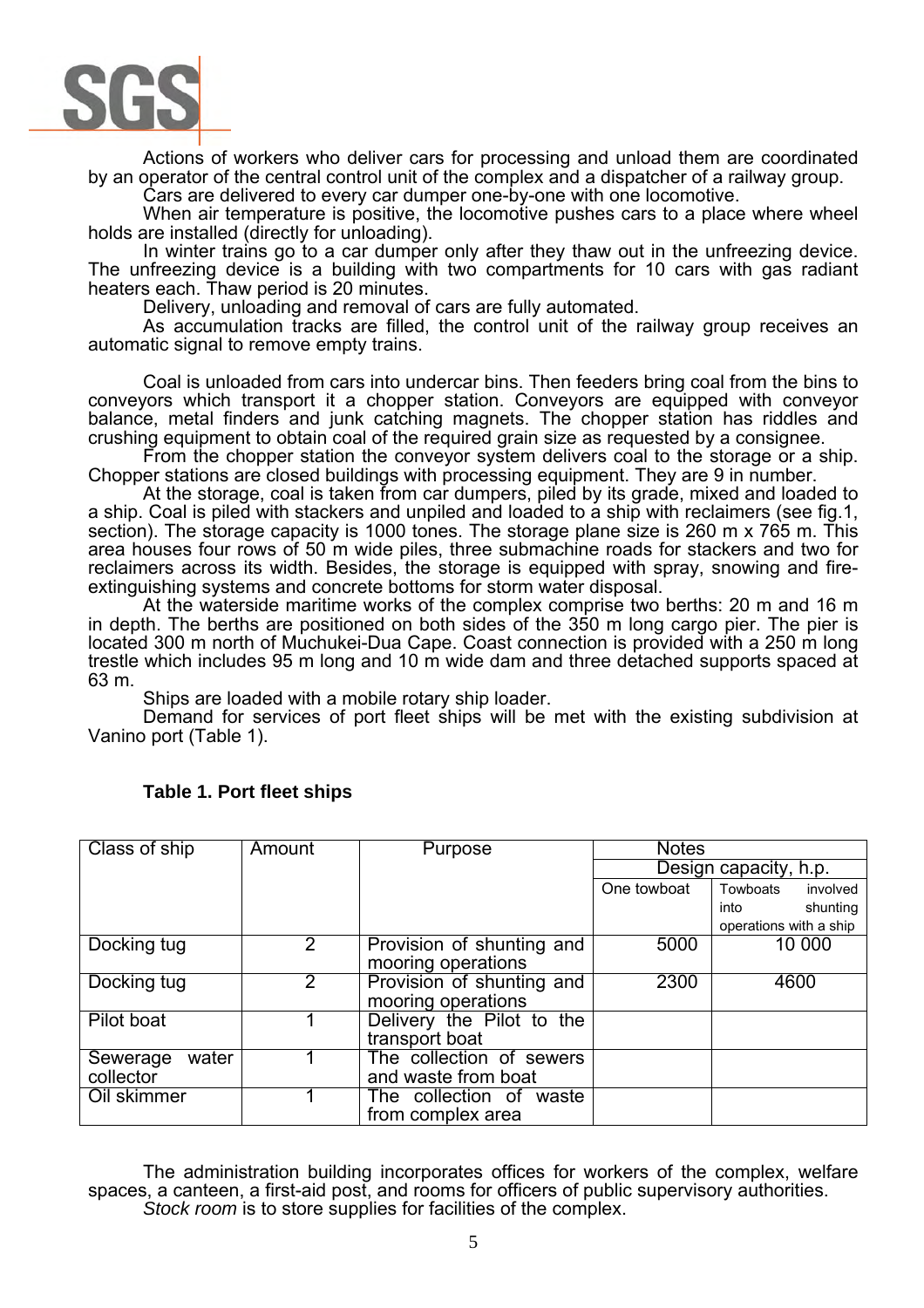

*Repair and garage station* includes car parking places, repair shops for maintenance and minor repairs of handling equipment and automobiles as well as office and welfare spaces.

Power is to be supplied from RAO UES. Besides, there is provided for "Caterpillar" emergency diesel-generator.

"Termax" boiler house consisting of two 2kW container-like units is projected to supply heat to facilities of the complex. There is also provided for "Caterpillar" emergency dieselgenerator.

The complex is planned to be supplied with water from Muchke river. The project has single domestic, industrial and fire water line.

Utility fluids are discharged to household refuse processing plant "E-50" of 50 m<sup>3</sup>/day output and "Aquarius" plant of  $1 \text{ m}^3$ /day output.

The project provides for collection, purification and disposal of effluents of surface water within the complex.

There are projected treatment facilities including governor settler, contact chamber, treated water tank, and pump filter house to purify effluents within the coal storage. Building of car dumpers has settlers where hydrocleaning water is discharged. Clarified water is then delivered to the run-around system.

There are projected treatment facilities to purify car parking and auto washing sewage under standard designs 503-6-9.86 and 503-1-21.83 accordingly. There are provided for treatment facilities developed by "Polykhim" enterprise to purify sewage waters within tank battery of liquefied hydrocarbon gas. Sewage waters from the boiler house and auto filling site are planned to be purified at treatment facilities of "Mekhanik" complex.

As per sanitary and epidemiological regulations "Design, construction, modernization and operation of enterprises, planning and development of populated areas. Sanitary protection zones, sanitary classification of enterprises, buildings and other objects" SanPiN 2.2.1/2.1.1.1200-03, the object in design fits into category "Open storages and coal handling areas" (paragraph 4.6) referred to the  $2^{nd}$  class sanitary hazard with sanitary protection zone being 500 m in standard size.

# **1.2 REGULATORY REQUIREMENTS APPLIED TO THE OBJECT IN DESIGN**

Territory and water area of the coal terminal in design do not fall within direct effect norms of international contracts and conventions which do not meet requirements of the Russian legislation except for international convention for the prevention of pollution from ships MARPOL 1973/1978.

According to Appendix V to MARPOL 73/78 convention:

•marine disposal of all types of plastic materials is forbidden including synthetic ropes, fishing nets and plastic refuse bags;

•marine disposal of the following types of refuse is made as far as possible from the nearest coast but is anyhow forbidden if a distance to the nearest coast is: •less than 25 miles when buoyancy separation, finishing and packing materials are disposed;

•less than 12 miles when food waste and other refuse are disposed including paper goods, rags, glass, metal, bottles, shards and similar waste. Marine disposal of such refuse is allowed if it is crushed or milled and disposal is made as far as possible from the nearest coast but is anyhow forbidden if a distance to the nearest coast is less than 3 miles. Such crushed or milled refuse must be riddled through 25 mm holes at most. When refuse is mixed with other waste which disposal suits other requirements, more strict requirements are applied.

These requirements apply to the planned activity according to federal law of the Russian Federation No.7-fz of 10.01.2002 "On Protection of Environment":

•standardization of permissible pollutant emissions and discharge (article 23);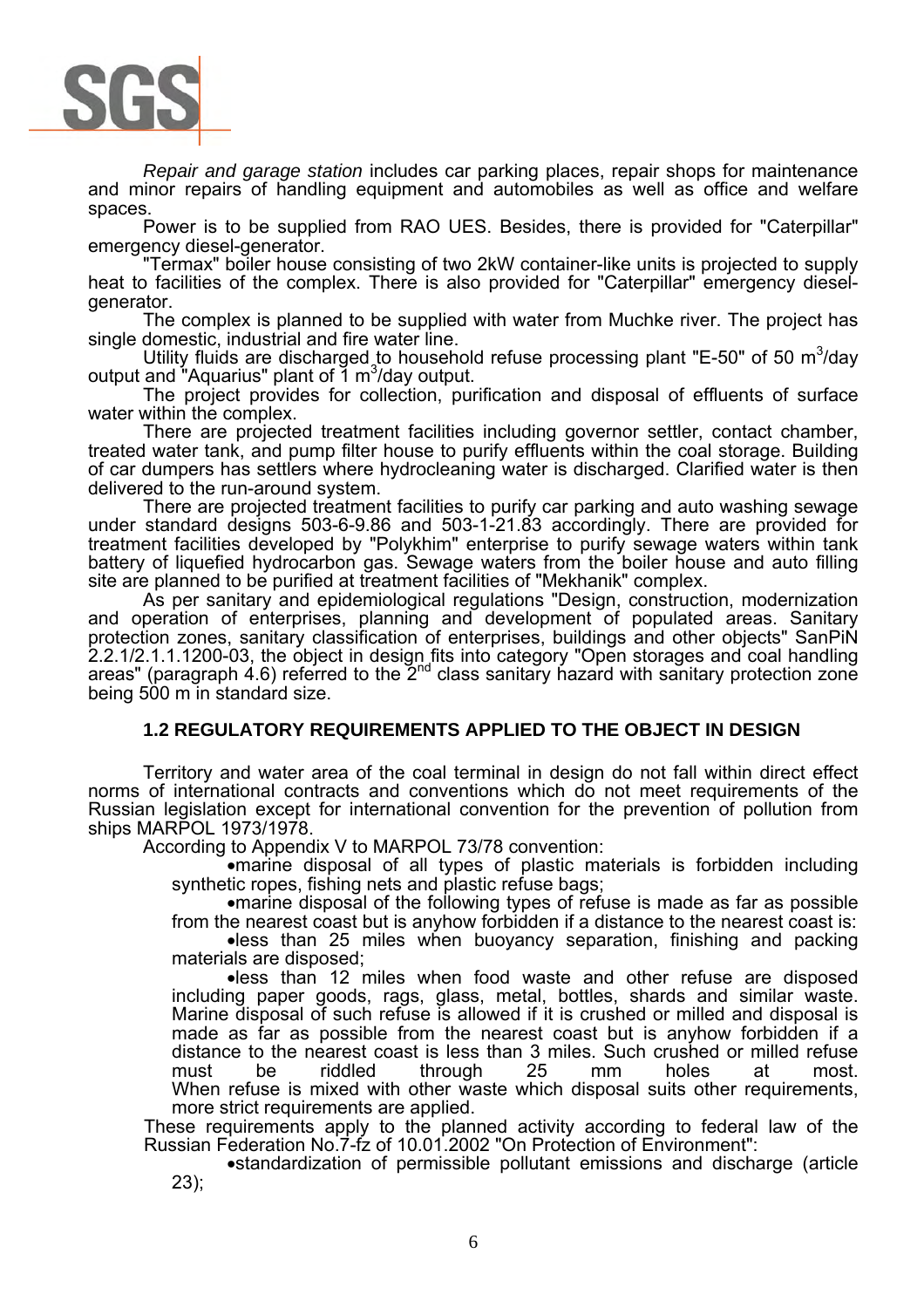

•standardization of production and consumption waste generation and disposal (article 24);

•environmental impact assessment in project documentation (article 32);

•carrying out of state ecological expertise of the project (article 33) in conformity with federal law No. 174-fz of 23.11.95 "On Protection of Environment";

•taking of measures on protection of environment and restoration of natural resources during design, construction, commissioning and operation (article 34);

•creation and preservation of sanitary protection zones around the economic and other facilities (article 52);

•industrial environmental monitoring (article 67).

As to atmospheric air, influence of the planned activity is regulated by the following legal and normative acts:

1.RF federal law No. 96-fz of 4.05.1999 "On Protection of Atmospheric Air"

2.RF government regulation No. 183 of 02.03.2000 "On limits of emissions of hazardous (polluting) substances into atmospheric air"

3.National standard GOST 17.2.3.02-78. Nature protection. Atmosphere. Regulations for establishing permissible emissions of noxious pollutants from industrial enterprises.

4.Calculation of concentration of hazardous substances contained in industrial emissions. OND-86. Gidrometeoizdat. USSR.

5.Sanitary and epidemiological regulations SanPiN 2.2.1/2.1.1.1200-03. Sanitary protection zones and sanitary classification of enterprises, buildings and other facilities.

6.SanPiN 2.1.6.1032-01. Hygienic requirements to atmospheric air quality assurance in populated areas.

7.Maximum permissible concentrations of atmospheric air pollutants in populated areas. GN 2.1.6.1338-03. As amended GN 2.1.6.1983-05.

8.Tentative safe exposure levels of atmospheric air pollutants in populated areas. GN 2.1.6.1339-03. As amended GN 2.1.6.1984-05.

9.Guidance on monitoring of air pollution sources. OND-90.

10."Guidance on air pollution monitoring". RD 52.04.186-89.

As to influence of the planned activity on water bodies, the following legal and normative acts are applied:

1.Water code of the Russian Federation No. 167-fz of 16.11.1995

2.RF federal law No. 155-fz of 31.07.98 "On inland sea waters, territorial sea and adjacent zone of the Russian Federation"

3.RF government regulation No. 1504 of 19.12.96 "On development and approval of standards of maximum permissible harmful impacts on water bodies"

4.RF government regulation No. 383 of 03.04.97 "On approval of rules for utilization of water bodies owned by the government"

5.Sanitary regulations SanPiN 2.1.5.980-2000. Hygienic requirements to surface water protection. Water disposal in populated areas.

6.SanPiN 2.1.4.1074-01. Drinking water. Hygienic requirements to water quality of centralized water supply systems. Quality control.

7.General list of maximum permissible concentrations and tentative safe exposure levels of hazardous substances for water of fishery water bodies. The USSR Ministry of Fisheries, 1990.

8.National standard GOST 17.1.1.01-77 "Nature protection. Hydrosphere. Utilization of water and water protection. Basic terms and definitions"

9.GOST 17.1.1.02-77 "Nature protection. Hydrosphere. Classification of water bodies"

10.GOST 17.1.1.03-86 (CMEA standard 5182-85) "Nature protection. Hydrosphere. Classification of water use"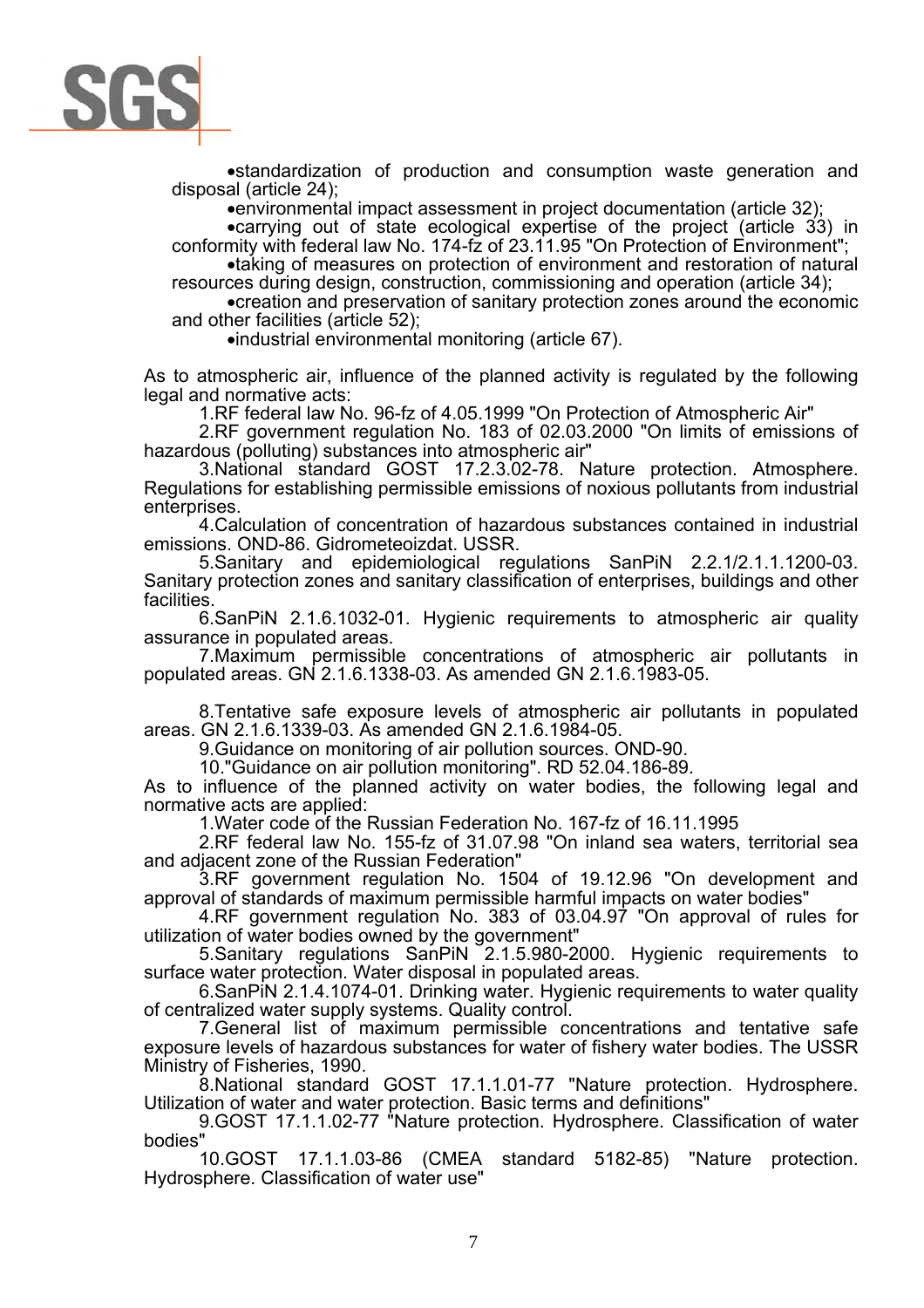

11.Construction norms and regulations SNiP 23-01-99 "Construction climatology"

12.SNiP 2.04.01-85 "House water plumbing and drains of buildings"

Production and consumption waste management requirements are specified by:

1.RF federal law No.7-fz of 10.01.2002 "On Protection of Environment" (article 51)

2.RF federal law No. 96-fz of 4.05.1999 "On Protection of Atmospheric Air" (article 18)

3.RF federal law No. 89-fz of 24.06.1998 "On production and consumption waste"

4.RF government regulation No. 461 of 16.06.2000 "On development and approval of waste generation standards and waste disposal limits"

5.SanPiN 2.1.7.1322-03. Hygienic requirements to production and consumption waste disposal.

6.Order of RF ministry of natural resources No. 115 of 11.03.2002 "On approval of instructional guidelines for development of draft standards of waste generation and waste disposal limits"

7.Order of RF ministry of natural resources No. 786 of 02.12.2002 "On approval of federal waste classification catalog"

8.Order of RF ministry of natural resources No. 663 of 30.07.2003 "On amendments to federal waste classification catalog approved by order of RF ministry of natural resources No. 786 of 02.12.2002"

Atmospheric air quality in populated localities is regulated by the directive approved by resolution of RF Chief State Health Inspector No. 114 dated 30.05.2003, named "Maximum permissible concentrations of pollutants in atmospheric air in populated localities", code GN 2.1.6.1338-03. These regulations shall be observed at the border of sanitary protection zone separating the enterprise site from residential area.

GN 2.1.6.1338-03 regulations contain 656 items of pollutants. Some of the substances which are typically emitted by machine-building plants producing domestic appliances are presented in table 1a.

### **Table 1a.**

**Ambient Air Conditions at Property Boundary, for General Application**  (*micrograms per cubic meter*)

| <i>morograms por bablo motor</i><br>Pollutant | Concentrati |               | Concentration    | GN      |
|-----------------------------------------------|-------------|---------------|------------------|---------|
|                                               | on IFC      | 2.1.6.1338-03 |                  |         |
| Particulate matter                            |             |               | Note:            | dust,   |
| Annual arithmetic mean                        | 50          |               | undifferentiated | by      |
| (a.m.)                                        | 70          | 50            | contents (except | metals, |
| 24-hour<br><b>Maximum</b>                     |             |               | organics)        |         |
| average (max)                                 |             | 00            |                  |         |
| Nitrogen oxides, NO                           |             |               |                  |         |
| a.m.                                          |             |               | 60               |         |
| 24-hour<br><b>Maximum</b>                     | 150         |               | 400              |         |
| average (max)                                 |             |               |                  |         |
| Sulfur dioxide, SO <sub>2</sub>               |             |               |                  |         |
| Annual arithmetic mean                        | 50          |               | 50               |         |
| 24-hour<br>Maximum                            | 125         |               | 500              |         |
| average                                       |             |               |                  |         |
| NO <sub>2</sub>                               |             |               |                  |         |
| a.m.                                          |             |               | 40               |         |
| max                                           |             |               | 85               |         |
| CO                                            |             |               |                  |         |
| a.m.                                          |             |               | 3000             |         |
| max                                           |             |               | 5000             |         |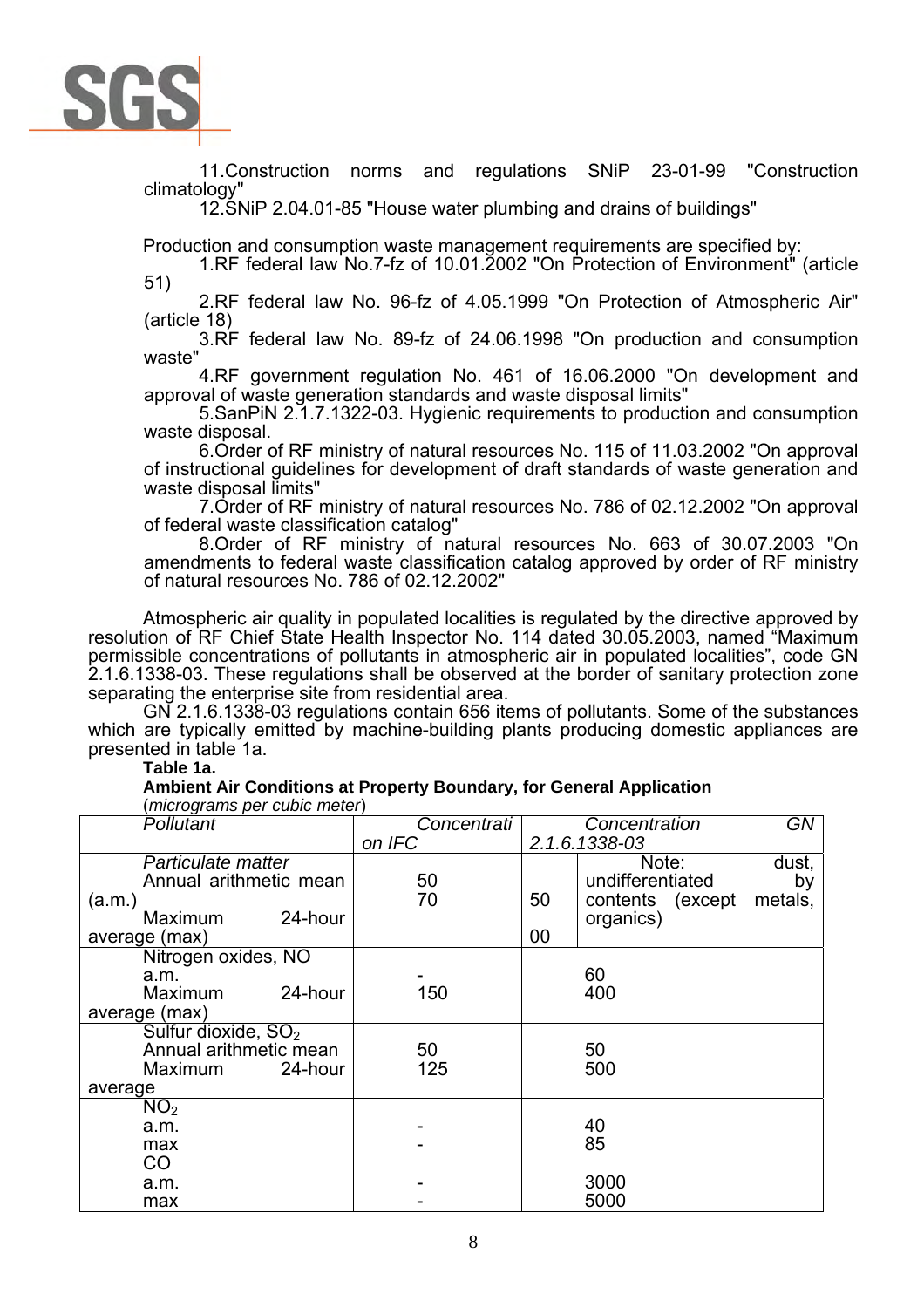| ÷ |  |
|---|--|

| Acetone |                          |     |
|---------|--------------------------|-----|
| a.m.    | $\overline{\phantom{0}}$ | 350 |
| max     | $\overline{\phantom{0}}$ | 350 |

| <b>Continue of Table 1a.</b>   |             |                              |
|--------------------------------|-------------|------------------------------|
| <b>Pollutant</b>               | Concentrati | GN<br>Concentration          |
|                                | on IFC      | 2.1.6.1338-03                |
| Petrol                         |             |                              |
| a.m.                           |             | 1500                         |
| max                            |             | 5000                         |
| benz(o)pyrene                  |             |                              |
| a.m.                           |             | $10^{-6}$ (0.1 mkg/100 cu.m) |
| <b>HCI</b>                     |             |                              |
| a.m.                           |             | 200                          |
| max                            |             | 200                          |
| Co, Cd and compounds           |             |                              |
| a.m.                           |             | 1                            |
| Mn and compounds               |             |                              |
| a.m.                           |             | 1                            |
| max                            |             | 10                           |
| $\overline{Cu}$                |             |                              |
| a.m.                           |             | $\overline{2}$               |
| Ni                             |             |                              |
| a.m.                           |             | 1                            |
| Pb                             |             |                              |
| a.m.                           |             | 0.3                          |
| Phenols                        |             |                              |
| a.m.                           |             | $\mathfrak{S}$               |
| max                            |             | 10                           |
| H <sub>2</sub> SO <sub>4</sub> |             |                              |
| a.m.                           |             | 100                          |
| max                            |             | 300                          |
| HMO <sub>3</sub>               |             |                              |
| a.m.                           |             | 150                          |
| max                            |             | 400                          |

Water quality standards in bodies of water, specifying limitations in regard of waste waters composition, are regulated in RF by numerous normative legal acts, partly inherited from the USSR, partly updated, but keeping indices values established earlier (with additions). Russian water quality standards cover about 1200 names of substances.

The values of water quality standards differ depending on reservoir purpose and are regulated by different legal acts (table 1b)

#### **Table 1b.**

#### **RF legal acts containing quantitative values of water quality standards**

| Reservoir purpose                                                        | Legal acts                                                                                                                                                                                                                                                      |
|--------------------------------------------------------------------------|-----------------------------------------------------------------------------------------------------------------------------------------------------------------------------------------------------------------------------------------------------------------|
| Bodies of water of fishery<br>purpose                                    | "Consolidated list of maximum allowable<br>concentrations and safe reference levels of<br>harmful substances for water in fishery                                                                                                                               |
|                                                                          | reservoirs". USSR Ministry of Fisheries, 1990                                                                                                                                                                                                                   |
| Bodies of water of household<br>water and cultural-domestic water<br>use | 1. "Maximum allowable concentrations<br>of chemicals in bodies of water of household<br>water and cultural-domestic water use",<br>approved by resolution of RF Chief State<br>Health Inspector, code GN 2.1.5.689-98<br>(with amendments as of 1999 and 2000). |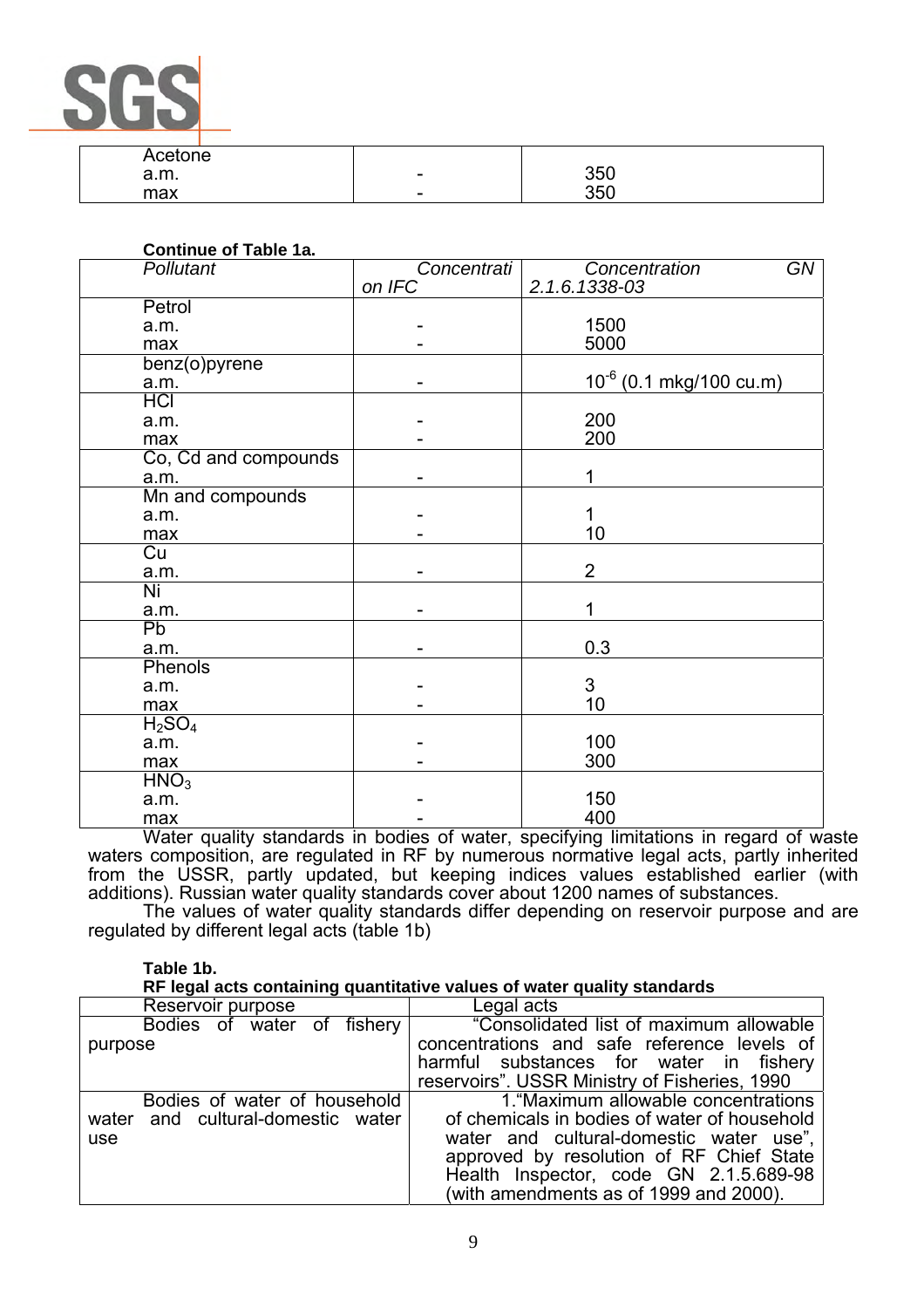

|                               | 2. Hygienic requirements<br>to                 |
|-------------------------------|------------------------------------------------|
|                               | protection of surface waters", approved by     |
|                               | resolution of RF Chief State Health            |
|                               | Inspector dated 22.06.2000, code SanPiN        |
|                               | 2.1.5.980-00                                   |
|                               | 3. Hygienic requirements to water              |
|                               | quality of centralized system of drinking      |
|                               | water supply. Quality control", approved by    |
|                               | resolution of RF Chief State Health            |
|                               | Inspector, code SanPiN 2.1.4.1074-01           |
| Bodies of water of recreation | "Hygienic requirements to protection of        |
| use of water                  | surface waters", approved by resolution of RF  |
|                               | Chief State Health Inspector dated 22.06.2000, |
|                               | code SanPiN 2.1.5.980-00                       |

During interrelations with bodies of executive power in the field of environment protection, as a rule, the most stringent standards for water in fishery reservoirs are taken into consideration; almost all surface bodies of water in Russia, except swamps, are assigned to this category. For old (operating) enterprises, which are implementing measures for improvement of their water protection activity, less stringent standards may be imposed, but usually they are not milder than the standards for bodies of water of household water and cultural-domestic water use.

Water quality standards in regard of some common contaminants are presented in table 1c.

#### **Table 1c.**

**Limits for Process Wastewater, Domestic Sewage, and Contaminated Stormwater Discharged to Surface Waters, for General Application** 

|           | Pollutant        | Limit      |                                                                | Maximum permissible concentrations of pollutants and |                    |
|-----------|------------------|------------|----------------------------------------------------------------|------------------------------------------------------|--------------------|
| parameter |                  | <b>IFC</b> | other water parameters for bodies of water pursuant to Russian |                                                      |                    |
|           |                  |            | legislation                                                    |                                                      |                    |
|           |                  |            | Fishery                                                        | Household                                            |                    |
|           |                  |            | purpose                                                        | and<br>cultural-<br>water                            | purpose            |
|           |                  |            |                                                                | domestic purpose                                     |                    |
|           | pH               | $6 - 9$    | $6.5 - 8.5$                                                    | $6.5 - 8.5$                                          | $6.5 - 8.5$        |
|           | <b>BOD</b>       | 50         | 3.0                                                            | 2.0                                                  | 4.0                |
|           | COD              | 250        |                                                                | 15                                                   | 30                 |
|           | Oil and grease   | 10         | 0.05                                                           | 0.7                                                  | film<br>no         |
|           |                  |            |                                                                |                                                      | permitted          |
|           | <b>TSS</b>       | 50         | $+0.75$<br>to                                                  | +0.25 to natural                                     | $+0.75$<br>to      |
|           | metals           |            | natural                                                        | background                                           | natural background |
|           |                  |            | background                                                     |                                                      |                    |
|           | Heavy<br>metals, | 10         |                                                                |                                                      |                    |
| total     |                  | 0.1        | 0.05                                                           | 0.05                                                 | 0.05               |
|           | Arsenic          |            |                                                                |                                                      |                    |
|           | Cadmium          | 0.1        | 0.001                                                          | 0.001                                                | 0.001              |
|           | Chromium         |            |                                                                |                                                      |                    |
|           | Hexavalent       | 0.1        | 0.001                                                          | 0.05                                                 | 0.05               |
|           | Total            | 0.5        | 0.5                                                            | 0.5                                                  | 0.5                |
|           | Copper           | 0.5        | $+0.0001$                                                      | 1.0                                                  | 1.0                |
|           |                  |            | natural<br>to                                                  |                                                      |                    |
|           |                  |            | background                                                     |                                                      |                    |
|           | Iron             | 3.5        | 0.1                                                            | 0.3                                                  | 0.3                |
|           | Lead             | 0.1        | 0.1                                                            | 0.03                                                 | 0.1                |
|           | Mercury          | 0.01       | 0.00001                                                        | 0.0005                                               | 0.0005             |
|           | Nickel           | 0.5        | 0.01                                                           | 0.1                                                  | 0.1                |
|           | Selenium         | 0.1        | $+0.0016$                                                      | 0.01                                                 | 0.01               |
|           |                  |            |                                                                |                                                      |                    |

(*milligrams per liter, except for pH, bacteria, and temperature*)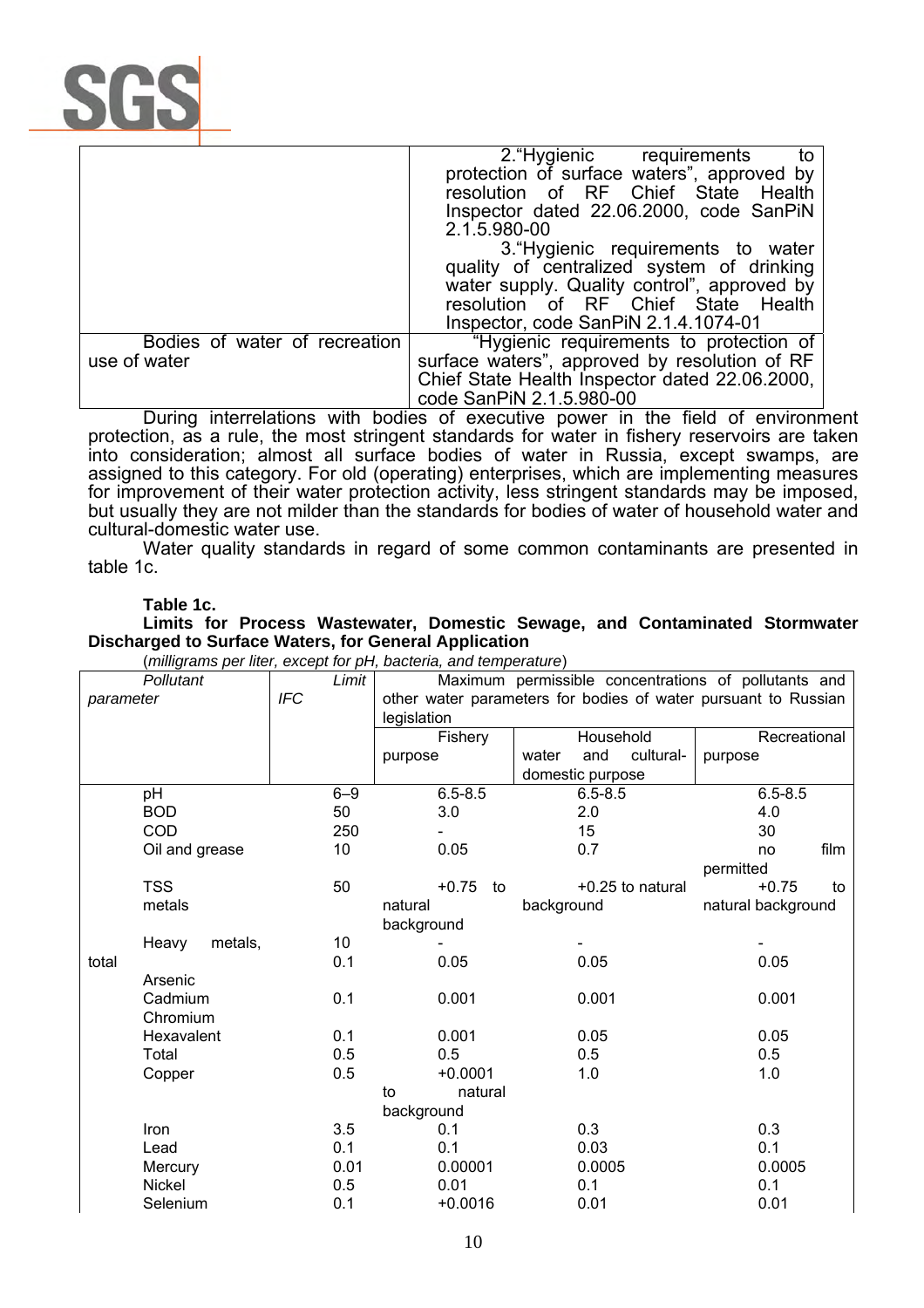

|            | to                       | natural    |                          |                              |
|------------|--------------------------|------------|--------------------------|------------------------------|
| Silver     | 0.5                      | background |                          |                              |
|            |                          |            |                          |                              |
| Zinc       | 2.0                      | 0.01       | 5.0                      | 5.0                          |
| Manganese  | $\overline{\phantom{a}}$ | 0.01       | 0.1                      | 0.1                          |
| Cobalt     |                          | 0.01       | 0.1                      | 0.1                          |
| Molybdenum | $\overline{\phantom{a}}$ | $+0.0012$  | 0.25                     | 0.25                         |
|            | to                       | natural    |                          |                              |
|            |                          | background |                          |                              |
| Cyanide    |                          |            |                          |                              |
| Free       | 0.1                      | 0.05       | 0.1                      | 0.1                          |
| Total      | 1.0                      | $\,$       | $\overline{\phantom{a}}$ | $\qquad \qquad \blacksquare$ |

| Pollutant                |               | Limit   | Maximum permissible concentrations of pollutants and           |                           |              |  |
|--------------------------|---------------|---------|----------------------------------------------------------------|---------------------------|--------------|--|
| parameter                | <b>IFC</b>    |         | other water parameters for bodies of water pursuant to Russian |                           |              |  |
|                          |               |         | legislation                                                    |                           |              |  |
|                          |               |         | Fishery                                                        | Household                 | Recreational |  |
|                          |               |         | purpose                                                        | and<br>cultural-<br>water | purpose      |  |
|                          |               |         |                                                                | domestic purpose          |              |  |
| Ammonia                  |               | 10      | 0.39                                                           | 1.0                       | 1.0          |  |
| Fluoride                 |               | 20      | 0.75                                                           | 1.5                       | 1.5          |  |
| Chlorine,<br>total       |               | 0.2     | $\Omega$                                                       | $0.3 - 0.5$               |              |  |
| residual                 |               |         |                                                                |                           |              |  |
| Phenols                  |               | 0.5     | 0.001                                                          | 0.001                     | 0.001        |  |
| Phosphorus               |               | 2.0     | 0.1                                                            | 3.5                       |              |  |
| Sulfide                  |               | 1.0     | $\Omega$                                                       | $\Omega$                  | $\Omega$     |  |
| <b>Sulfates</b>          |               |         | 100                                                            | 500                       | 500          |  |
| Chlorides                |               |         | 300                                                            | 350                       | 350          |  |
| Carbon bisulfide         |               |         | 1.0                                                            | 1.0                       | 1.0          |  |
| Formaldehyde             |               |         | 0.01                                                           | 0.05                      | 0.05         |  |
| Synthetic                |               |         | 0.1                                                            | 0.5                       | 0.5          |  |
| surfactants              |               |         |                                                                |                           |              |  |
| Nitrates (in terms       |               |         | 9.1                                                            | 10.2                      | 10.2         |  |
| of nitrogen)             |               |         |                                                                |                           |              |  |
| Nitrites (in terms       |               |         | 0.02                                                           | 0.83                      | 0.83         |  |
| of nitrogen)             |               |         |                                                                |                           |              |  |
| residual<br>Solid        |               |         | 1000                                                           | 1000-1500                 | 1000-1500    |  |
| (total dissolved solids) |               |         |                                                                |                           |              |  |
| Coliform                 | $\prec$       | 400     |                                                                | < 1000                    | $500$        |  |
| bacteria                 | MPN/100 ml    |         | MPN/100 ml                                                     |                           | MPN/100 ml   |  |
| Temperature              |               | $\prec$ | + 3°C to water temperature during the hottest month            |                           |              |  |
| increase                 | $3^{\circ}$ C |         |                                                                |                           |              |  |

Note: MPN, most probable number.

a. The effluent should result in a temperature increase no more than 3°C at the edge of the zone where initial mixing and dilution takes place. Where the zone is not defined, use 100 meters from the point of discharge.

(-) – not specified

(0) – presence in water is forbidden

Permissible noise levels in course of production activity in RF are regulated by sanitary norms "Physical factors of production environment. Physical factors of environment. Noise at workplaces, in rooms of residential, public buildings and at the territory of residential sites", approved by resolution of RF State Committee on sanitary and epidemiologic supervision No. 36 dated 31.10.1996 (code SN 2.2.4/2.18.562-96), which for the most part coincide with IFC requirements (table 1d).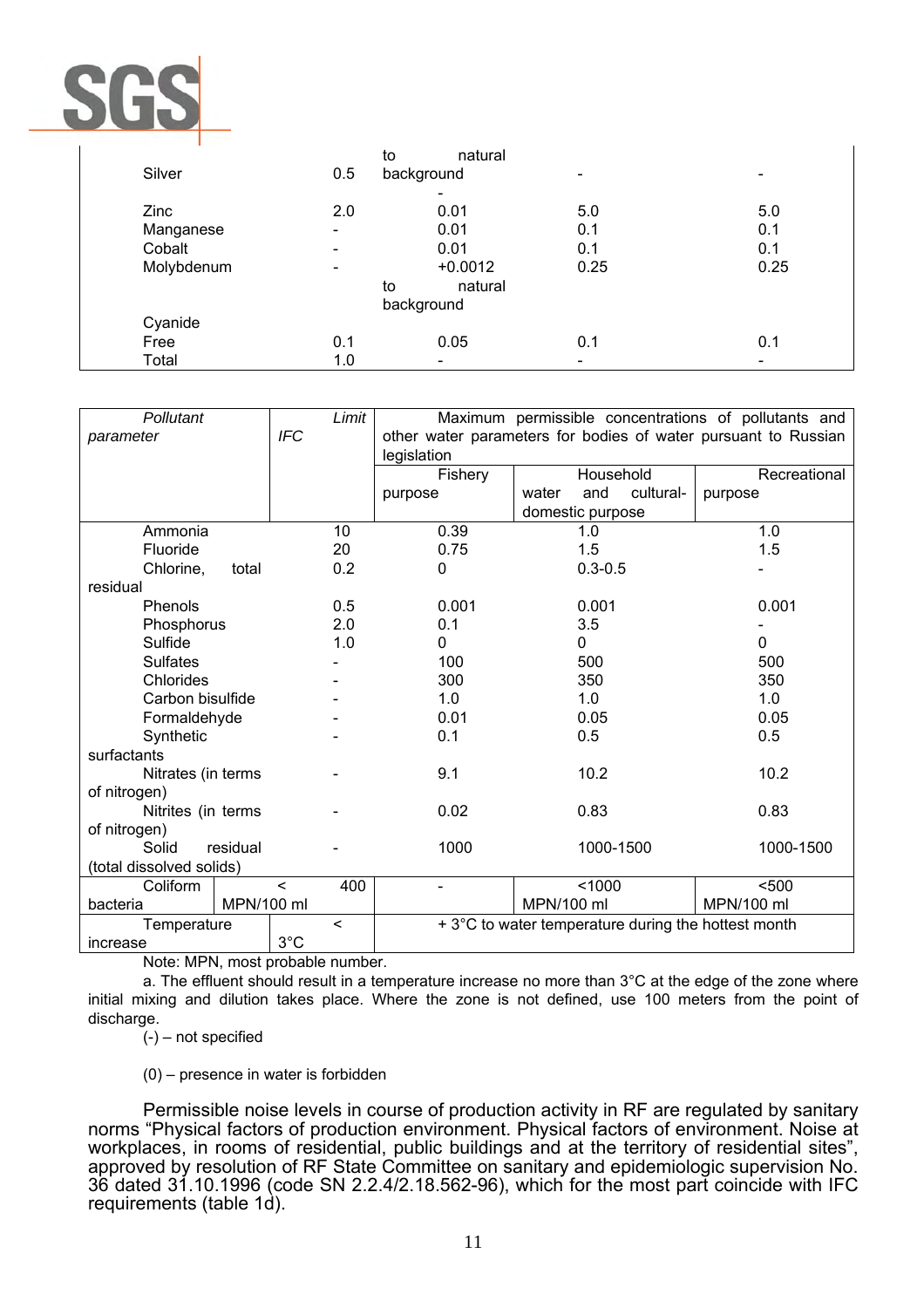

**Table 1d Maximum allowable log equivalent (hourly measurements), in dB(A)** 

|                                     | SN 2.2.4/2.18.562-96<br>IFC |                     |                     |                     |  |
|-------------------------------------|-----------------------------|---------------------|---------------------|---------------------|--|
|                                     | Day                         | Night               | Day                 | <b>Night</b>        |  |
| Receptor                            | $(07:00 -$<br>22:00         | $(22:00 -$<br>07:00 | $(07.00 -$<br>23:00 | $(23:00 -$<br>07:00 |  |
| Residential,                        |                             |                     |                     |                     |  |
| institutional,                      |                             |                     |                     |                     |  |
| educational,                        | 55                          | 45                  | 55                  | 45                  |  |
| Industrial,                         |                             |                     |                     |                     |  |
| commercial                          | 70                          | 70                  | 75                  | 70                  |  |
| Wards, cabinets<br>in<br>hospitals, |                             |                     |                     |                     |  |
| sanatoriums                         |                             |                     | 50                  | 40                  |  |
| <b>Territories</b>                  |                             |                     |                     |                     |  |
| adjacent to residential             |                             |                     |                     |                     |  |
| houses, buildings of                |                             |                     |                     |                     |  |
| polyclinics, rest homes<br>etc.     |                             |                     | 70                  | 60                  |  |
| Rest areas at the                   |                             |                     |                     |                     |  |
| territories of hospitals            |                             |                     | 65                  | 50                  |  |
| Hotels,                             |                             |                     |                     |                     |  |
| boardinghouses                      |                             |                     | 60                  | 60                  |  |

Requirements of Russian federal environmental legislation can be tightened by local regulatory authorities. Individual requirements to the coal terminal set by local authorities during project coordination are given in Table 2.

# **Table 2**

**Comparison of federal legislation requirements and local environmental requirements related to project "Vaninsky bulker terminal"** 

| Factors             | Federal<br>legislation                    | Local<br>project requirements                |
|---------------------|-------------------------------------------|----------------------------------------------|
|                     | (normative<br>requirements                | which<br>established<br>(authority<br>the    |
|                     | legal act)                                | requirement and the document)                |
| Sanitary            | SanPiN<br>2.2.1/2.1.1                     | Khabarovsk<br>interregional                  |
| hazard class and    | 1200-03 - class II, 500 m                 | administration for process and ecological    |
| size of sanitary    |                                           | State<br>ecological<br>inspection.<br>expert |
| protection zone     |                                           | conclusion approved by order No. 768/P of    |
|                     |                                           | 19.10.05 - class I, 1000 m                   |
| Air                 | 2.1.6.1032-<br><b>SanPiN</b>              | Khabarovsk<br>interregional                  |
| pollutants          | MPC<br>01 -<br>$\overline{1}$<br>(maximum | administration for process and ecological    |
| concentration<br>at | permissible<br>concentration              | inspection. Letter No. 3731 of 19.08.05.     |
| border<br>οf<br>the | each<br>substance)<br>for                 | •dust of all types - 0.25 MPC;               |
| sanitary            | according to GN 2.1.6.1338-               | • carbon oxide - 0.2 MPC;                    |
| protection zone     | 03 and GN 2.1.6.1339-03                   | •sulfur dioxide - 0.2 MPC;                   |
|                     |                                           | •nitrogen oxides - 0.2 MPC;                  |
|                     |                                           | $\bullet$ benzpyrene - 0.4 MPC;              |
|                     |                                           | •hydrocarbons - 0.1 MPC;                     |
|                     |                                           | • other specific substances -                |
|                     |                                           | 0.2 MPC.                                     |
| Project             | Not regulated                             | Amur basin authority for protection          |
| the<br>time<br>οf   |                                           | and restoration of fish resources and for    |
| hydroengineering    |                                           | fishery regulation. Review sheet of coal     |
| the<br>works<br>on  |                                           | complex construction project.                |
| οf<br>water<br>area |                                           | - from August till December                  |
| realization         |                                           |                                              |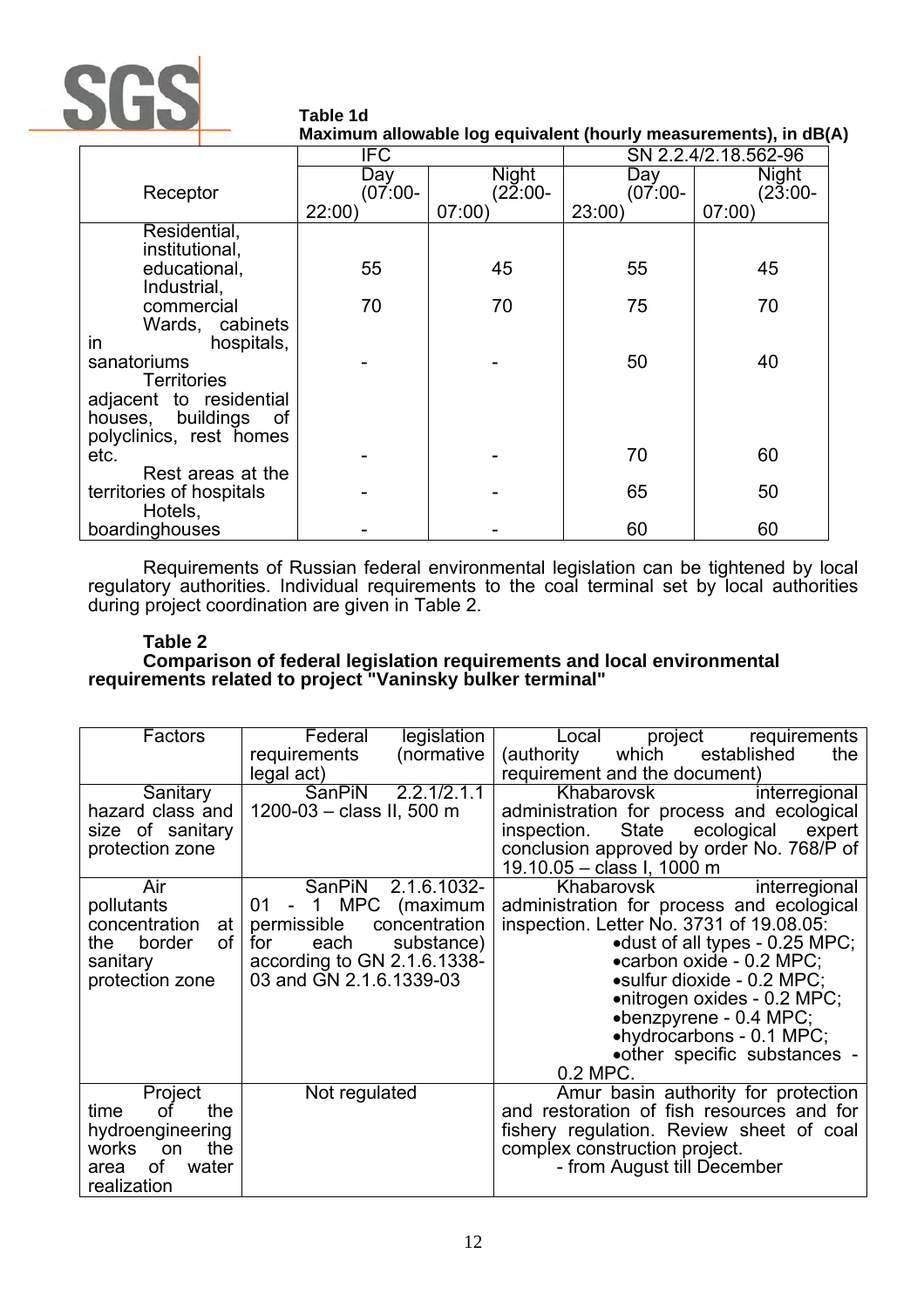

# **1.3 BRIEF DESCRIPTION OF CONSTRUCTION SITE**

Construction site of the complex is located on west coast of the Tatar Strait between Muchukei-Dua Cape and an unnamed cape which is 4.5 km northwestward and is an entry cape of Muchke Bay north of Vanino Bay (fig.2).

Muchke Bay juts out into west coast of the Tatar Strait between the unnamed cape (conventional name Mayak) located 820-840 m north-west of Muchukei-Dua Cape and Aimyanky Cape. East and west coasts of the Bay are rocky, abrupt and are edged with above-water, under-water and drying stones. Coast of the bay top is flat, beachy and is partially dried. There is a dam alongshore which separates Muchke Bay from the lake of the same name which is now connected with the Bay with a shallow narrow channel.

Coast of the Tatar Strait adjacent to Muchke Bay is long made of high rocky steeps. Obtrusive capes are edged with large under-water and above-water stones.

The bay coast is bold at the entry capes. A ten meter isobath is 80-100 m off the coast within Muchke-Mayak and Muchke-Dua Capes. Depths decrease gradually to the top of the bay.

As to tectonics, the region belongs to Primorsk volcanic belt where the upper structural stage is a stratum of pliocene-quaternary basalts of sovgavan assise. The stage rock lies horizontally and flat.

Muchke Bay region is located within Soviet volcano-tectonic depression which bottom of basalts of sovgavan assise lies at 150-200 m below sea level. The region has quite distinct fractures of northeastern course; most fractures are buried under the stratum of pliocenequaternary basalts.

*Technogenic formations* are off-site formations found in places of dirt road bed filling, existing piers, ground dumps of constructional excavations, trenches and old ruined buildings. Technogenic ground is accidental and local at the working site, composition of earth cover is changeable.

*Marine and lagoonal marine deposits* are distributed areally making coastlands of valley mouth, beach ridges, riprap at the foot of cliffs and covering bottom surfaces of the bay and strait. The working site abounds in fine and dust sands at the bottom of the bay, macrofragmental ground in coast interface region (gravelly pebble and boulder grounds) as well as coarse and gravel silts and sands exposed by some excavations as lentils and intercalations.

*Alluvial and lagoonal alluvial deposits* are distributed within the working site, Muchke river valley and great valley. By composition and mode of occurrence these are deposits of bed, bench and inundated lagoonal parts of alluvium which are presented by pebble gravelly ground, sands of various grain size, sandy clay, loams, and peat.

*Alluvial and deluvial deposits* and formations make surface of plateau-like shorefaces and are found in the bay waters under marine and alluvial deposits. By composition these are loams here and there changing to clay and rarely to sandy clay as well as to macrofragmental ground (gruss and detritus).

When assessing seismic behavior of the site it was found that SNiP II-7-81 referred Vanino port to 7-9 grade seismic zone. Due to geologic and geomorphologic conditions of the site onshore facilities area of the complex can have its seismicity reduced by 1 grade and waterworks area can have its seismicity either maintained or increased by 1 grade.

*Lands* by their designation belong to settlement lands.

Soil-plant layer covering surfaces of hillsides and coastal routes is 0.1-0.5 m thick.

There are no nidi of radioactive contamination within the construction site; gammaradiation level at the surface does not exceed 12-17 microroentgens per hour.

Territory of the construction site is free and occupies coastal strip of Muchke Bay with a noticeable northerly surface slope. It consists of rocky ground and is bushy. Coast where the projected waterworks are to be located is flat with 10-15 m elevation ending with 45-90º cliffs. At the root of the cliffs there is a shoal, a strip of boulder-block bench with some basement rock yields as above- and under-water stones and small kekurs (160 m away in transit of the capes, 360 m away at the bend along the projected construction axis). According to the water bottom examination, between the capes there is a boulder riprap at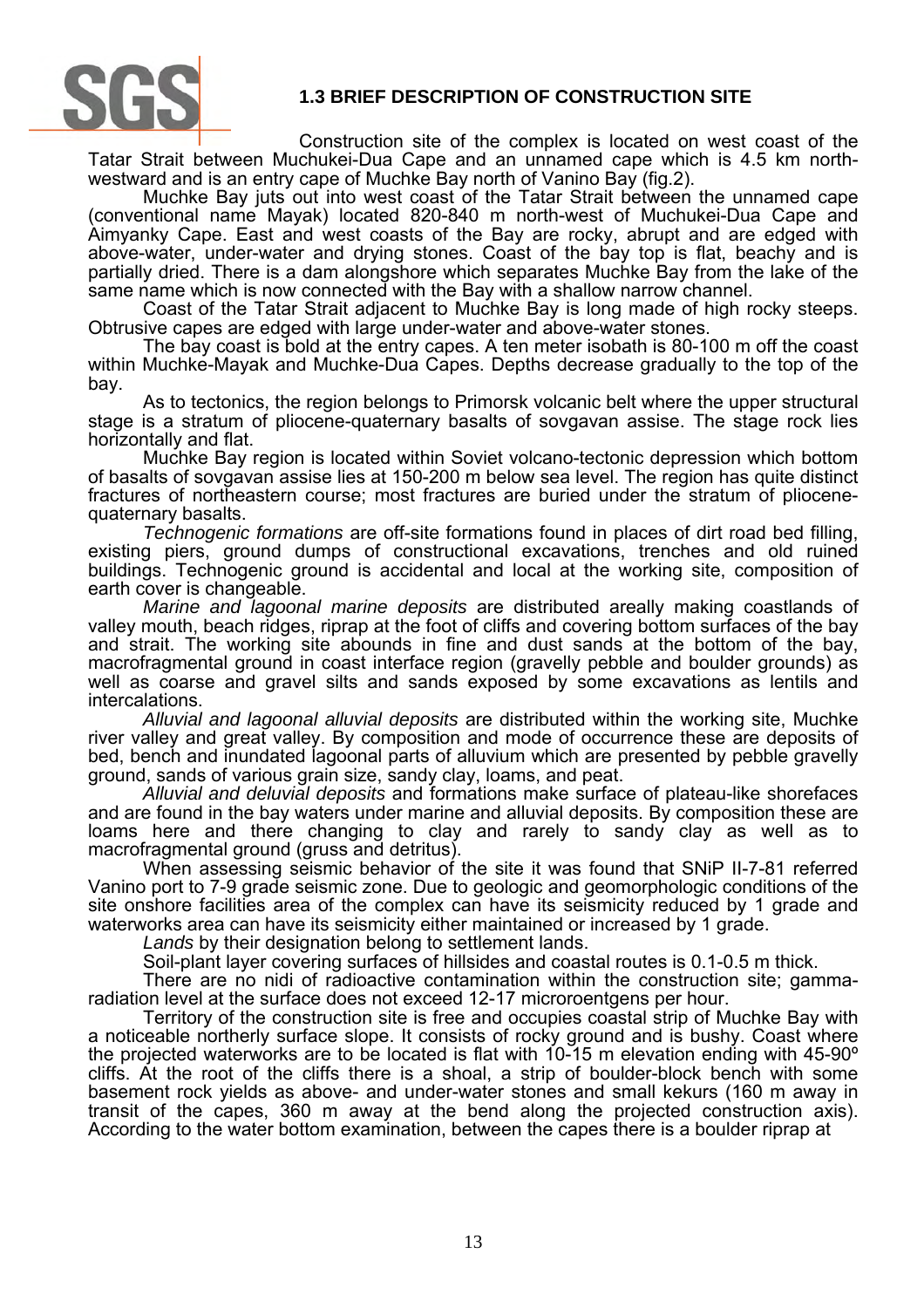



# **Figure 2 "Coal complex "Vaninsky bulk terminal" of "Daltransugol" Limited**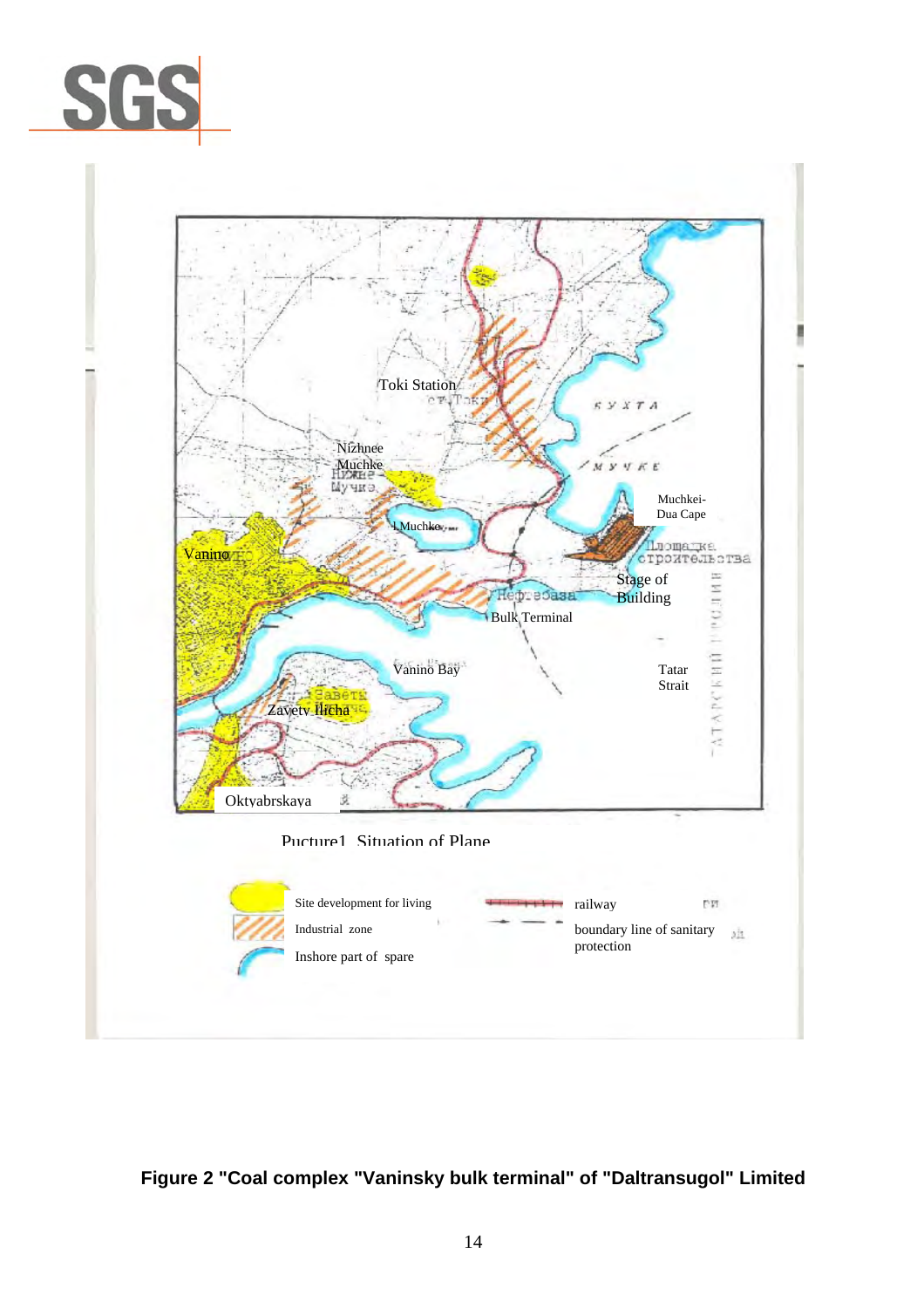

the root of the cliff which is up to 5 m deep and continues with an underwater bank (underwater bench terrace) to marks of minus 20-21 m.

As a result of vertical leveling, territory of the coal complex will consist of a flat site obtained through excavation of a hillside and partially a dumped site on the swamp area housing auxiliary service facilities. Vertical leveling will be cut-and-fill subject to elevation of the existing territory. Elevation of the coal storage area is taken for 17.00 m, elevation of the car unloading system area is taken for 17.00 m, and elevation of the auxiliary service facilities area is taken for 3.25-4.0 m according to the Baltic system of elevations.

Different levels are interfaced with slants of 1:1.5 in fill and 1:1.5-1:0.8 in cut depending on the ground.

Local rocky ground excavated from the cut during vertical leveling is used to form the territory and to fill the approach dam and berthing structures. 50-100 kg and 1.5-2 ton stones necessary to construct the waterworks are quarried and delivered to the laying-in point with barges.

The construction does not require a soil bank to be opened up as soil from the cut dredged to form the coal handling complex area is planned to be used.

At dredging a soil layer is cut, clamped on free spaces and then is used for accomplishment. On temporary lands there is provided for return of a fertile layer, its coarse leveling, and sowing of permanent grasses. Trenching and excavation ground is used for back fill. Laying of permanent way during railway construction, communications provision works and other works do not cause soil contamination.

The projected coal complex comprises production area with railways designed by "Vostsibtransproekt" JSC, a coal storage with chopper and tension stations and conveyor galleries, a two compartment governor settler with a pump filter house, liquefied hydrocarbon gas storage of 400  $\mathrm{m}^3$  capacity and engineer support buildings as well as auxiliary service area with administration building having a control unit, repair and garage station, stock room, fire-station for 2 cars, heating plant area, and other buildings. There is provided for workers' rest place near the administration building.

At the entry to the complex there is a temporary parking for 18 cars with local treatment facilities. There is also a household refuse processing plant with a sewage pumping station including a 50 m sanitary protection zone.

The coal complex is surrounded with a metal gauze fence via 2.5 m high concrete poles with gates and wickets.

#### **The complex area within the fence is 62.5 hectares including:**

| 1. Building area:                       |                |
|-----------------------------------------|----------------|
| a) Production area                      |                |
| buildings and structures                | 0.96 hectares  |
| open coal storage                       | 19.97 hectares |
| b) Auxiliary service area               |                |
| buildings and structures                | 0.68 hectares  |
| process sites                           | 0.05 hectares  |
| 2. Area of pavements, paths and ripraps | 0.17 hectares  |
| 3. Area of roads (asphalt-concrete)     | 0.85 hectares  |
| 4. Area of roads, sites (gravel)        | 4.99 hectares  |
| 5. Length of intrasite roads            | 4.88 hectares  |
| 6. Length of gauze fence                | 2.77 km        |
| 7. Vegetation area                      | 1.06 hectares  |
|                                         |                |

"Daltransugol" LLC leased a 525400  $m^2$  land plot of settlement lands from public administration of Vanino region of Khabarovsk Territory according to the transfer act which is an appendix to contract of land lease No. 823 of 06.05.04 for design, construction and operation of the coal complex. Cadastral number of the land plot is 27:04:01 01 007:0022. Lease period of the land plot is 25 years.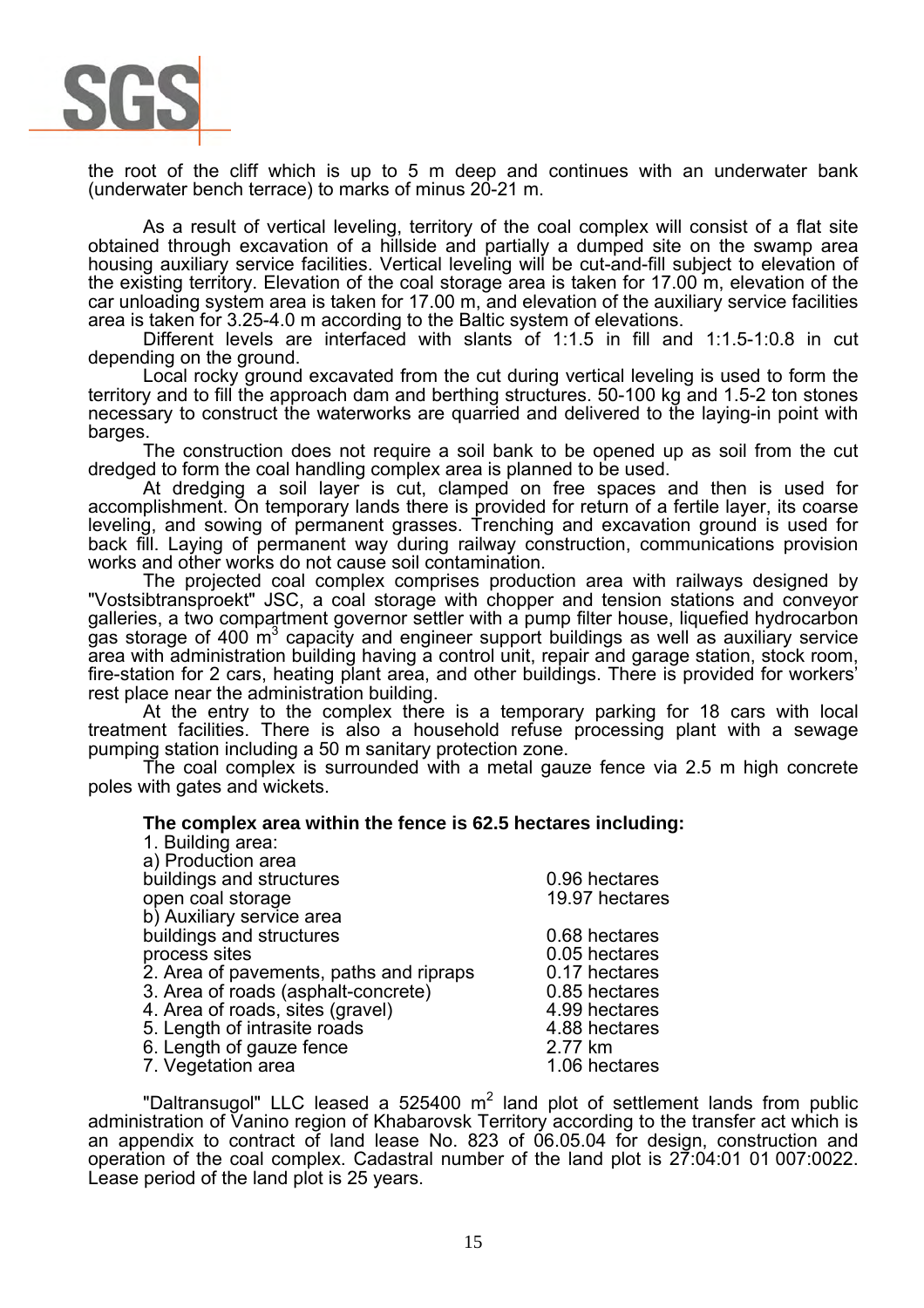

As per sanitary classification of enterprises the coal complex in Muchke Bay is a number of various works of different hazard classes. Sanitary protection zone off the complex facilities is established in accordance with SanPiN requirements 2.2.1/2.1.1.1200-03 with the state

ecological expert conclusion referring the open storage in design to the category "Open storages and unloading points of apatite concentrate, phosphoric flour, cements and other besot goods with freight turnover of 150 000 tons per year" (class I) rather than to the category "Open storages and coal handling points" (class II):

• Open storages and unloading points of dust-forming goods with freight turnover of 150 000 tons per year – class I, 1000 m;

• Boiler house – no less than 50 m (by scattering calculation results – 100 m);

• Truck maintenance enterprises with not more than 10 guard-posts (repair and garage station) – class IV, 100 m;

- Open car parking  $-15$  m;
- Closed sewage treatment facilities 50 m;
- Biological treatment facilities 100 m.

Total area of sanitary protection zone depends on a size of sanitary protection zone from works of higher hazard class, i.e. from open coal storage and coal handling points. Sanitary protection zone of a given size is marked off from the site boundaries in compliance with SanPiN requirements 2.2.1/2.1.1.1200-03 and plotted on the site map (fig.2). Sanitary protection zone occupies an undeveloped area.

According to the analysis performed (see paragraph 4.2) ground level concentrations at the border of normative sanitary protection zone will exceed permissible levels subject to background concentrations.

According to SanPiN applied, works of lower hazard class are allowed within a sanitary protection zone of an enterprise. These are garages, parking places, administration buildings, shops and other non-residential buildings involved into service of this enterprise; non-residential premises for duty personnel, parking places for public and individual transport, power lines, pump houses.

The nearest construction site settlements are Nizhne-Muchke settlement (about 2 km westward – north-westward), Vanino settlement apartment block (about 3 km westward), Oktyabrsky (Sovetskaya Gavan I) and Zavety Iljicha settlements (4-5 km south-westward beyond Vanino Bay). The nearest construction site works are "Transbunker" petroleum storage depot (1375 km south-westward), Toki junction station (1900 m north-westward), Vanino sea commercial port (about 3 km westward – south-westward).

There are no *specially protected nature areas* in the vicinity of the coal complex in design.

The terminal will have a railroad driven from Toki-Vanino area (about 1000 m). Other service lines (a motorway, power lines, water-supply line) are within Vanino settlement. Vanino settlement has no gas pipe lines.

### **2. ENVIRONMENTAL ASSESSMENT AT THE TERMINAL LOCATION**

### **2.1 CLIMATIC CONDITIONS AND ATMOSPHERIC AIR POLLUTION**

The chief factors forming climate of the region in question are monsoon atmospheric circulation, sea water circulation and geographic location of the object.

Muchke Bay is situated in a place of monsoon climate with well-marked seasonal change of prevailing air masses which is conditional on interaction of large baric formations generated over the Asian continent on one side and the Pacific Ocean basin on the other side. So, in winter here predominate dry cold air masses brought by north and northwest flows from Asian anticyclone and in summer comparatively cool air coming from Sea of Japan and Sea of Okhotsk at pacific subtropical maximum. Cold current at west coast of the Tatar Strait brings comparatively low summer air temperatures and frequent fogs.

As there is no national weather network station in Vanino settlement, one can judge annual temperature conditions only from data of Sovetskaya Gavan weather station which is 40 km southward of Vanino settlement (Table 3).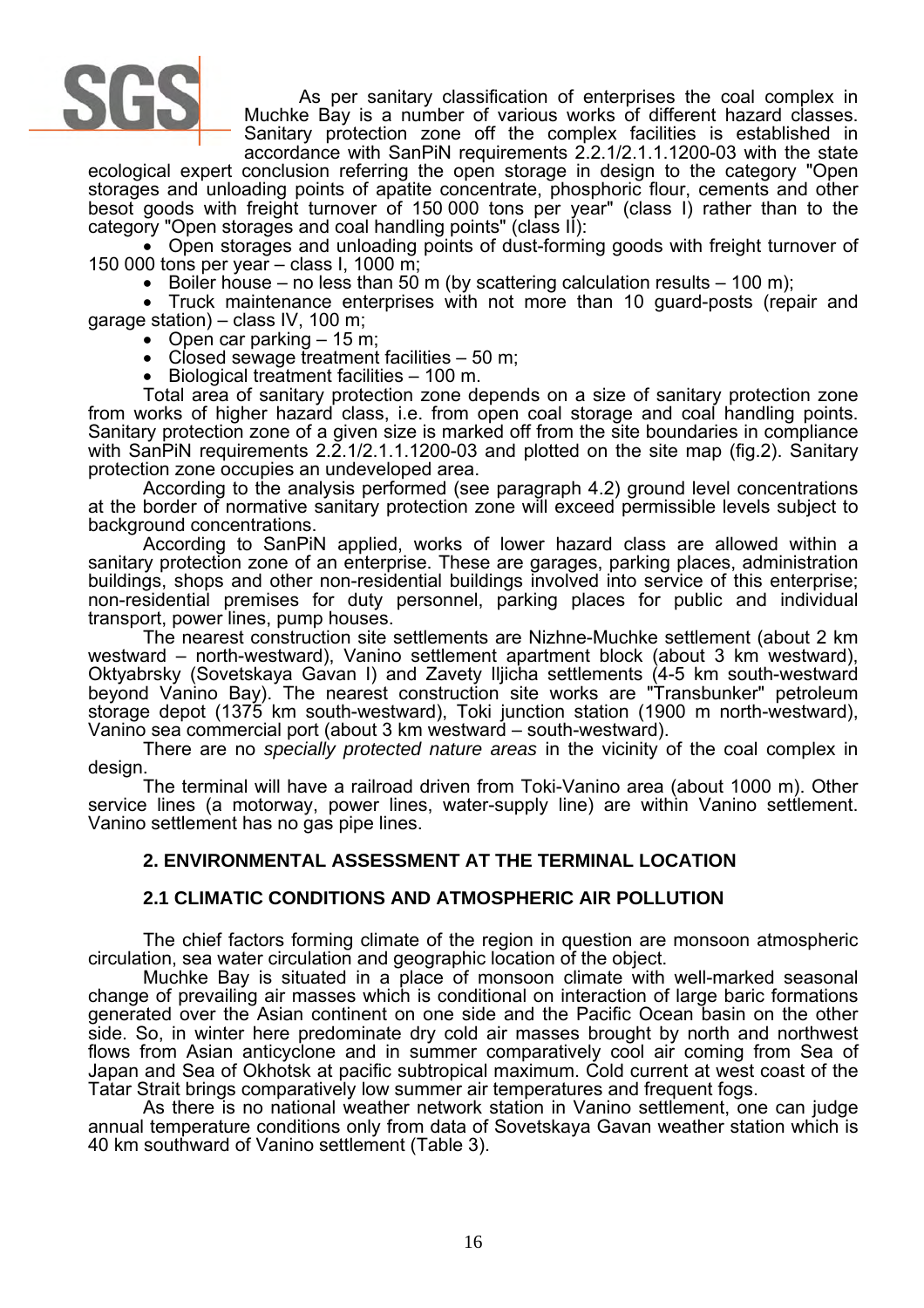

#### **Table 3 Monthly air temperature in Sovetskaya Gavan town (in Celsius degrees)**

| <b>Months</b> | <b>Monthly</b> | <b>Absolute</b>   | <b>Absolute</b> |
|---------------|----------------|-------------------|-----------------|
|               | mean           | minimum           | maximum         |
| January       | $-18.0$        | $-42$             | +6              |
| February      | $-14.7$        | $-37$             | $+12$           |
| March         | $-8.0$         | $-30$             | $+12$           |
| April         | $+0.2$         | $-20$             | $+24$           |
| May           | $+5.1$         | $-6$              | $+33$           |
| June          | $+9.9$         | $-2$              | $+33$           |
| July          | $+14.3$        | $+2$              | $+36$           |
| August        | $+16.4$        | +4                | $+39$           |
| September     | $+12.5$        | $-2$              | $+31$           |
| October       | $+4.8$         | $-14$             | $+24$           |
| November      | $-5.4$         | $\frac{-24}{-37}$ | $+15$           |
| December      | $-13.8$        |                   | +9              |

Summer is short and cool here. Mean temperature of the year's warmest month is 16.4ºC.

Winter is quite severe and long. Mean daily temperature usually changes to negative values in the middle of the first decade of November and to positive values in the middle of April.

Basic amount of precipitations falls in the warm half year. 73.1% of yearly value (532 mm) falls during May-October. Number of days without precipitations is 120.

Fogs can happen any time a year but are most frequent in spring and summer.

Climatic conditions of the port location raise atmospheric air pollution potential for low pollutant emission sources in whole. Yearly mean wind speed is 3.8 m/sec. Occurrence of calms facilitating build-up of pollutants in the ground layer changes by months from 11-12% to 28-31% of number of observations. The highest wind speeds with rare occurrence of calms are typical for November-December and adverse weather conditions for pollutant dispersion are most likely in warm months (June-August) when wind speeds fall below yearly mean values and calms are most common. This tightens requirements to atmospheric air protection.

As there is no national weather network station in Vanino settlement, one can judge annual wind pattern from data of the nearest weather station in Sovetskaya Gavan town (Table 4).

| <b>Months</b>           | <b>Monthly</b><br>mean<br>wind speed, m/sec | <b>Occurrence</b><br><b>of</b><br>calms, % of number<br><b>of</b><br>observations |
|-------------------------|---------------------------------------------|-----------------------------------------------------------------------------------|
| January                 | $\overline{3.7}$                            | 18                                                                                |
| February                | 4.2                                         | 19                                                                                |
| March                   | 4.6                                         | 16                                                                                |
| April                   | 4.0                                         | 20                                                                                |
| May                     | 3.4                                         | $\overline{22}$                                                                   |
| June                    | 2.8                                         | 28                                                                                |
| July                    | 2.5                                         | 31                                                                                |
| August                  | 2.7                                         | 28                                                                                |
| September               | 3.9                                         | 20                                                                                |
| October                 | 4.4                                         | 17                                                                                |
| November                | 5.0                                         |                                                                                   |
| December                | 5.0                                         | $1\overline{2}$                                                                   |
| Average during the year | 3,8                                         | $\overline{20}$                                                                   |

# **Table 4**

**Monthly mean wind speed and occurrence of calms in Sovetskaya Gavan town**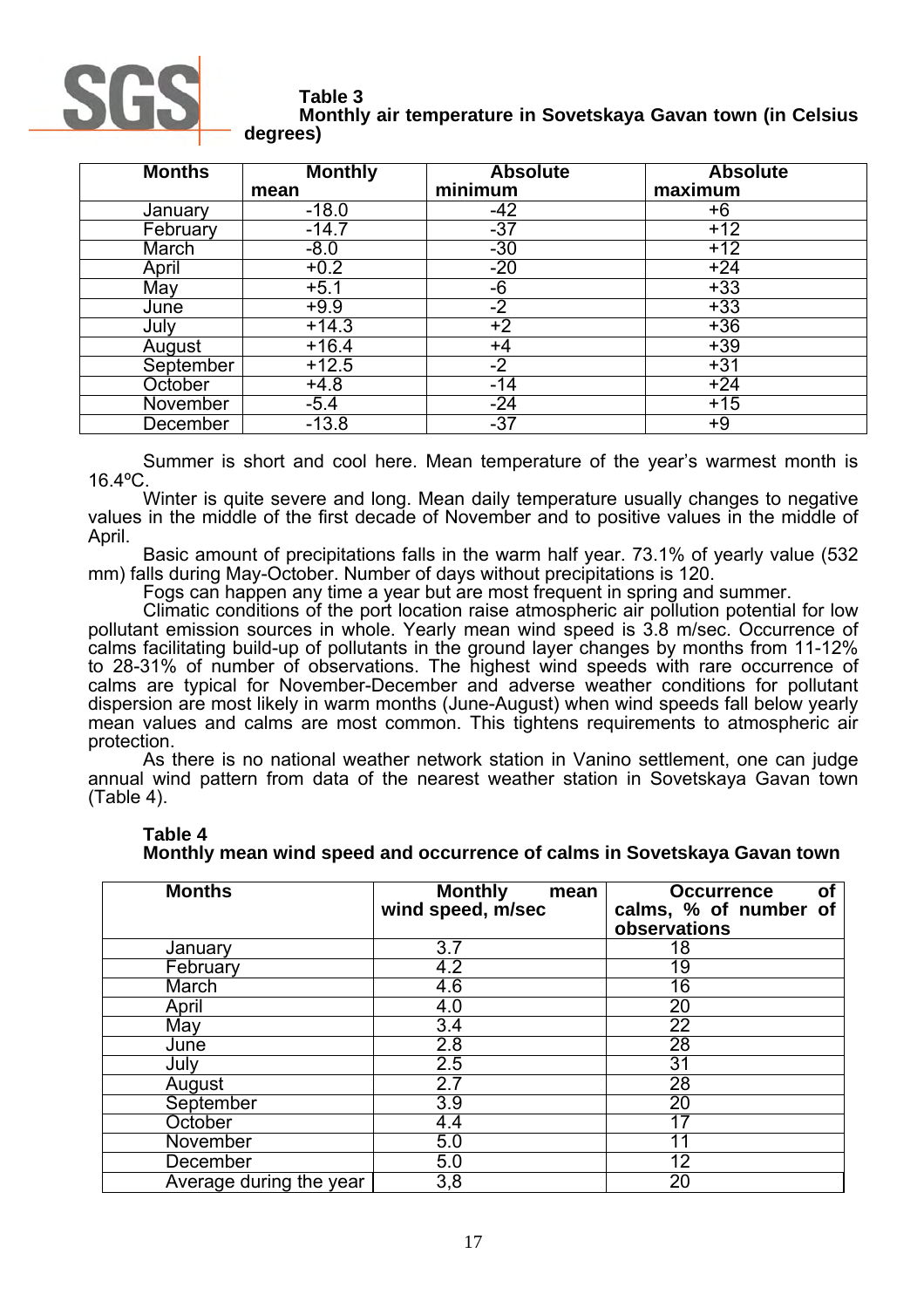

*Wind pattern* of the site under consideration has some peculiarities. North-westers are very often here due to unique orography of the location.

This distinguishes it from more seaward regions of the Tatar Strait where predominant winds for a year are northers and north-easters. North-

westers are most common within Muchke Bay in winter with their maximum in December (about 49%).

By spring occurrence of north-westers reduces gradually and makes about 23.3% in March and 11.7% in April.

In summer prevailing winds are north-easters, easters and south-easters. Their occurrence makes 45.6% in June.

Predominant winds for a full year are gentle and moderate breezes. Occurrence of winds of more than 10 m/sec is about 5%.

Vanino settlement has no atmospheric air pollution lookout posts but some data suggest that actual pollution level is very low and content of harmful impurities does not exceed tenths of maximum permissible concentrations.

In accordance with a letter of the Far East Hydrometeorological Service administration of 31.05.2001 background concentrations of pollutants within the construction site were:

- All types of dust  $-0.42$  MPC
- Sulfur dioxide  $-0.26$  MPC
- Nitrogen dioxide  $-0.44$  MPC
- Carbonic oxide 0.46 MPC.

*Atmospheric air* is natural pure. In this connection Khabarovsk interregional administration for process and ecological inspection has tightened requirements to atmospheric air protection as provided for by federal legislation for projection of the coal complex (see section 1.2).

### **2.2 SURFACE AND GROUND WATERS. CONDITION OF WATER BODIES.**

The project under consideration requires basic information on condition of Muchke Bay which will be used for water engineering and for sewage disposal as well as information on quantitative and qualitative characteristics of ground waters planned to be used for water supply of the coal terminal.

Muchke Bay. Its area is about 50  $m^2$ , depth of coastal strip is up to 10 m. Water level of Muchke Bay is mainly determined by tidal stage and by wind and baric surge intensity.

Tides are irregular and semidiurnal. Average range of spring tides is 0.6 m, neap tides 0.3 m. The biggest tides may be observed at maximum moon deviations and can make 1.1 m at most. Surging winds are south-easters, easters and north-easters. Intensity of wind surge may reach 15-20 cm and surge resulting from combined effect of sea winds and atmospheric agitation on water surface 0.6-0.7 m. Antisurge decrease does not exceed 25-30 cm. Seiche oscillations are slight.

Wave conditions of the site are moderate. Occurrence of storms with wave heights of more than 1 m is about 4%, more than 2 m 0.3%. The highest waves come from north-east and can be seen at 18-19 m depths once in 50 years and can reach 4.4-4.7 m.

Flow pattern of the projection site is mainly determined by tidal effects.

At low tide there appears current in a surface water layer near continental coast of the Tatar Strait which is directed southward along the guide coast line. From Datta Cape to Burny Cape it turns its direction somewhat south-westward due to the coast exposition and acquires up to 50-55 cm/s speed. Within Muchke Bay a narrow jet falls off the main stream. It enters the bay at its south entry cape and flows along its east coast causing anticyclonic water circulation (clockwise). Maximum current velocities are registered in a surface layer of the said jet generally 1.5-2 hours before low tide. Direction of current changes 1-1.5 hours after young tide. Deep layers have later change in direction of current. At this time nearbottom level currents flow from the bay at some angle to surface currents and are compensating.

When sea level raises flood current flows northward along the continental coast of the strait. At this time current in surface water layer at the east coast of Muchke Bay flows from the bay.

Flow pattern is greatly influenced by so called Shrenk current, constant (residual) current flowing southward along the continental coast. It is traced from Chikhachev Gulf to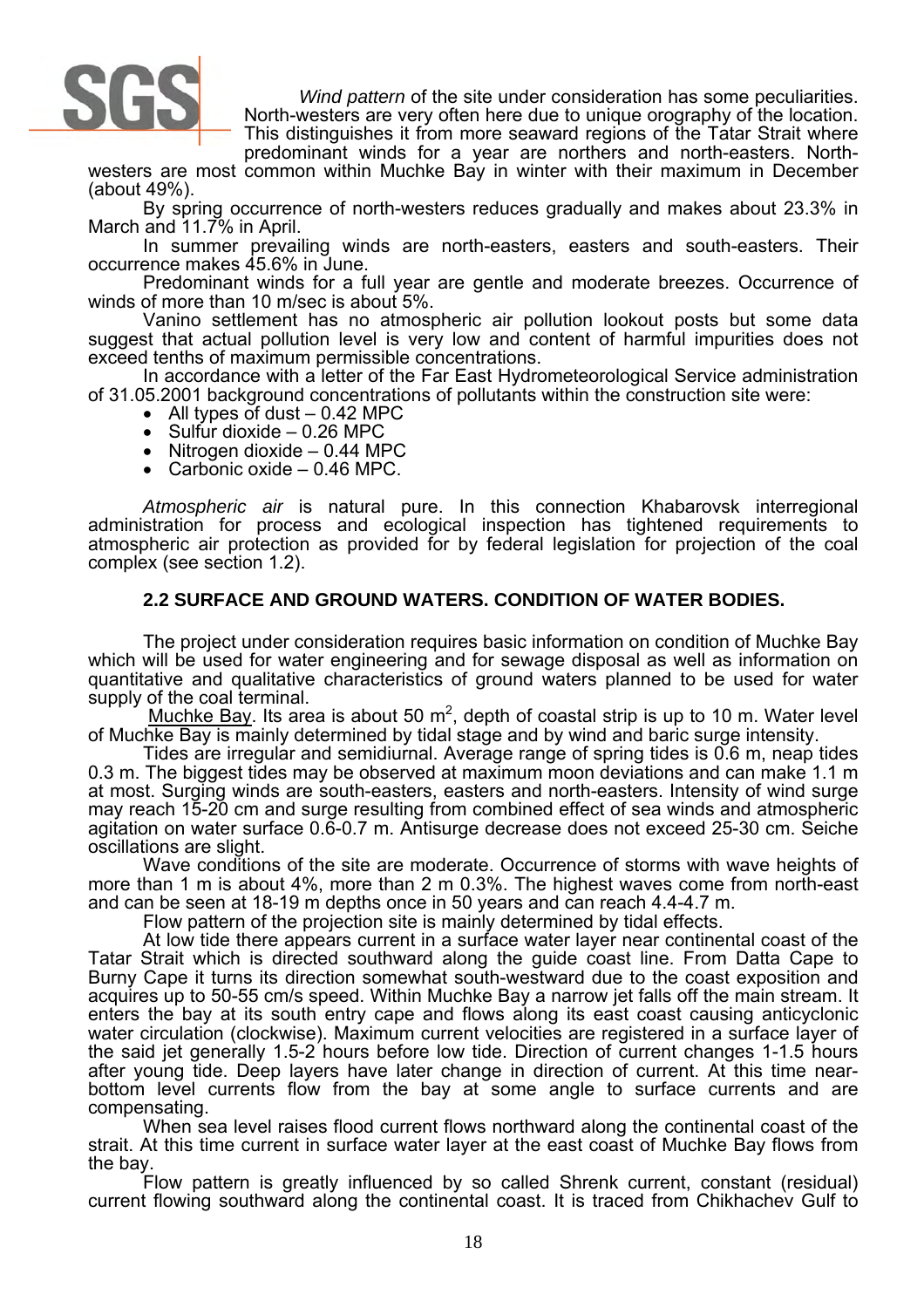

Grossevich Bay. Its average velocity is approximately 10-15 cm/s. The said current slackens counter tidal flow and accelerates ebbing flow thus causing predominance of southward currents in the strait and southwestward currents in a passage into Muchke Bay.

Ice conditions are quite severe. Ships can touch at the port only with icebreaker assistance during 65 days a year on average. On the way to the bay there is fairly often an up to 5 mile wide area of strong compression of floating ice with a cable belt at the fast ice edge.

The heaviest loads of ice heaping can act on the waterworks from the end of March till the beginning of April. Ice thickness can reach 1.1 m, ice area 50 000 m<sup>2</sup> and drift velocity 0.7 m/s.

Water temperature within coal pier construction site varies from 18.8 to -1.9 °C. Its yearly mean value is 4.7 ºC.

Sea water salinity is close to oceanic as the site under consideration is far from large streams. Its yearly mean value is 32.1%. The highest water salinity is in winter and the lowest in time of sharp increase of coastal flow. Oscillations in salinity are mainly observed in its surface layer of 3-5 m in width.

Chemical composition of sea water of Muchke Bay is close to oceanic (Table 5). **Table 5** 

#### Substance **Background concentrations MPC in fishery water body Suspended** substances 12.5 12.75 Chlorides 19893 11900  $BOD_5$  1.4 3 Nitrites 0.08 0.08 0.08 Oil products and the U.1 of the U.1 of the U.1 of the U.1 of the U.1 of the U.1 of the U.1 of the U.1 of the U Iron 10.05 Sulphates 1650 3500

**Background concentrations of water pollutants in Muchke Bay, mg/l** 

\*As Khabarovsk environmental pollution monitoring center does not control sea water and bottom ground quality, we used data of sea water laboratory test of GosSanEpidNadzor Center in Vanino region (report No.248 of 23.04.01).

These are anthropogenic factors which normally cause pollution of bottom ground. They are discharge of industrial effluents and sewage waters. Within the construction area there are no industrial facilities and settlements therefore there is no sewage discharge. There are no large streams delivering contaminants into waters of the complex in design so bottom ground is not much polluted.

The coast is protected from high impact of storm sea with a wide boulder bench. Bottom ground which can be wave field drifts lies outside the waviest area. Major sources of drifts in Muchke Bay are Tumnin and Dyuanko rivers. However, alluvial material brought by these streams almost fully deposits in waters of Datta and Silantjev Bays and comes in small outside their entry capes. The area under consideration has no large accumulative formations at capes much protruding into the gulf and this shows that there is no beach drift here. Therefore, bottom deformation and water shallowing of the pier in design will be insignificant.

# Ground waters of the terminal location

The area under consideration abounds in ground waters of fissure-stratal type.

Basalt fissure waters are predominantly free-flow, rarely with 20-30 m heads. Feeding of basalt aquifer system is mainly atmospheric. Bulk of precipitations (75% of annual quantity) falls in warm season. Subdued land forms and tabular basal deposits promote substantial water accumulation.

According to the regional hydrogeological zone division this territory is located within Primorsk volcanogenic basin which is primarily composed of neogene sheets – 300-600 m quaternary, paleogene and upper cretaceous vulcanites. Water content of these deposits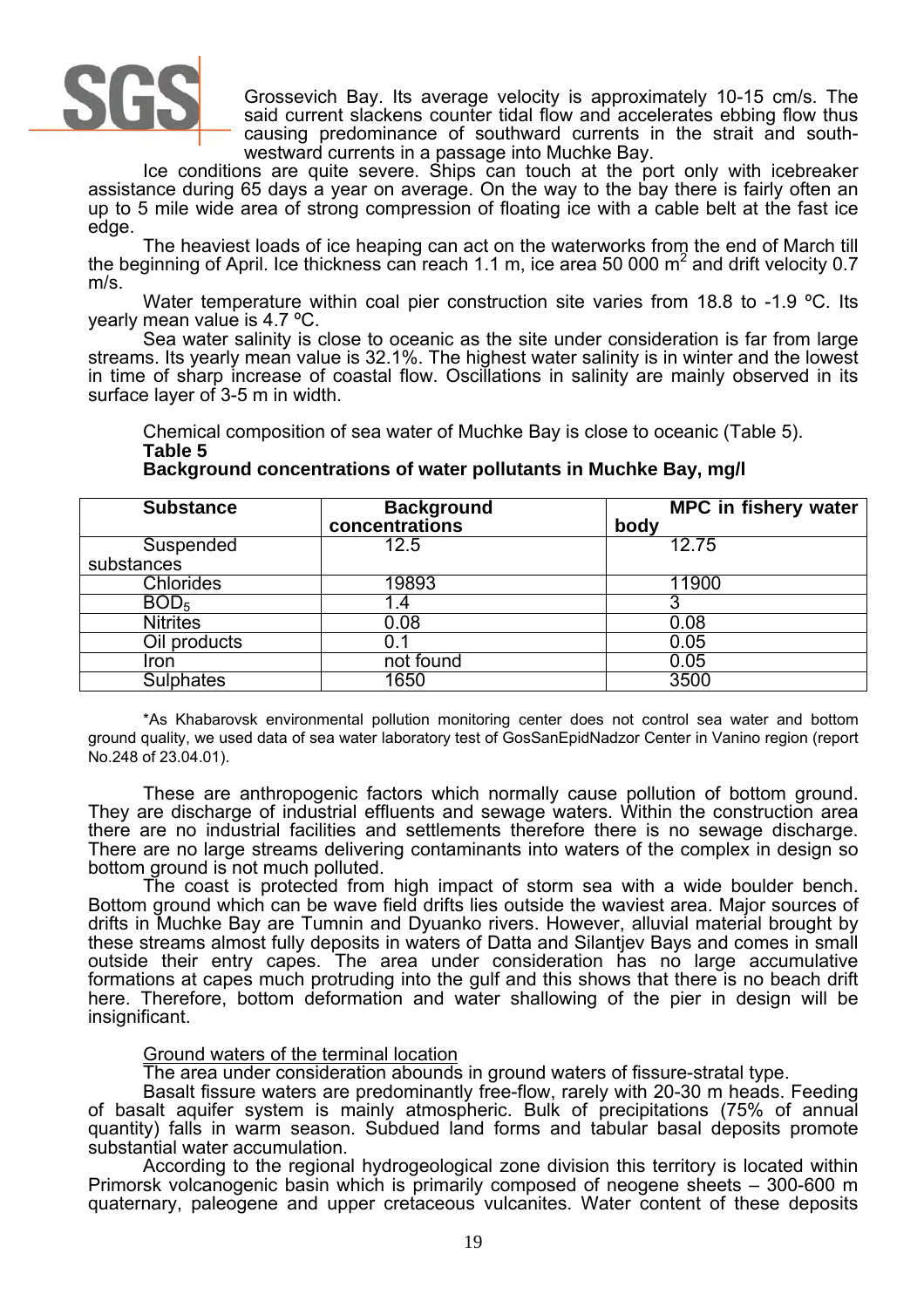

results from rock fissuring extending up to 50-100 m in depth but the largest water content is common to fissured rocks in fault zones to which surface-stream flows often adjoin.

Porous tabular level of ground waters is typical for Muchke river valley adjacent to the working site. Waters are free-flow with a groundwater table near to the surface with mixed feeding. Water level fluctuations and water salinity are influenced by atmospheric phenomena, regime of stream and tidal and headwater effects of sea basin. Deposited ground mass of the valley is water-saturated almost from the top. This promotes suspending water effect for the main ground layers of the cut.

In 1966 2 km higher up Muchke river mouth there was explored 4.5 km long Vanino field of ground waters in the valley. According to "Gidrospetsgeologiya" company, groundwater resources were 3000 m<sup>3</sup> /day by category B. Two 102 and 120.7 m deep wells were drilled during prospecting work. They exposed basalts of sovgavan assise overlapped by a 10 m stratum of alluvial boulder and pebble materials with sandy filler. Discharges of test pumping from those wells varied from 1.67 to 4.55 l/s with water level decreasing by 4.5-18.6 m. Ground water level was 17 and 22 m deep depending on hypsometrical surface marks. At a time "Vodokanal" enterprise of Vanino settlement is linearly extracting ground waters from four 75-95 m deep wells on the explored site. Total water withdrawal from all wells is 1 210 m<sup>3</sup>/day.

Annual range of ground water level is 1-2 m, it goes as far as 5-6 m for separate water wells in Muchke river valley.

The most water-bearing part is the upper section of basalt stratum up to 80-100 m depths. The cut is less porous and hollow with the increase of depth (from 17.8 to 13.6%). According to test data basalt permeability is primary 2-25 m/day.

One can see a regularity for Muchke river valley: specific discharges of wells in the river undercurrent are 6.2-13.3 l/s, wells higher up the river 0.11-0.32 l/s with total headward decrease of rock watering.

Basalt waters generally meet utility and drinking water supply requirements. Waters are hydrocarbonate, cation mixed in their chemical composition. Salinity usually does not exceed 100 mg/l and can increase up to 300-700 mg/l and higher to the seacoast.

The plateau-like shoreface of the site has a level of fissure-stratal free-flow waters adjoining rock fissuring zone. These waters lie below the proposed depth of foundations of structures in design. They are normally low-yield and are well drained by coastal cliffs. Surface quaternary deposits of hillsides are waterless; they can include local seasonal waters like perched water.

Bottom deposits of the bay waters have fully water-flooded and water-saturated ground masses as they are overlapped by sea basin waters. Watering of ground masses within the bay allows considering ground of technogenic, sea and alluvial masses as watersaturated. This promotes suspending water effect for the main ground layers of the cut.

# **2.3 BIOLOGICAL RESOURCE CONDITION**

There are rare and valuable terrestrial and vegetative fauna species at coal terminal site. Vegetable world is poor. According to natural technical survey dated 01.08.05, there is no tree vegetation in the planned construction area, only meadow and shrub vegetation.

Animal life (wild animals) mostly consists of little gnawers and birds of no game value.

At the same time ichthyofauna of Muchke bay lists such valuable species as humpback salmon, salmon trout, taimen, loach, herring, navaga, smelt, flounder, rasp, and pilengas.

Humpback salmon passes the bay on its migration route from the middle of May to the middle of July. During March and May smelt migrates for spawning with a peak in first decade of May. This is to be considered upon waterworks construction. January – March is a time of spawn migration for navaga. Loach migrates down to the bay in May. Pilengas and flounder winter in the bay. Pacific redfin and malma also migrate down by Muchke river to the bay for winter. By commercial fishing importance river Muchke is of highest category.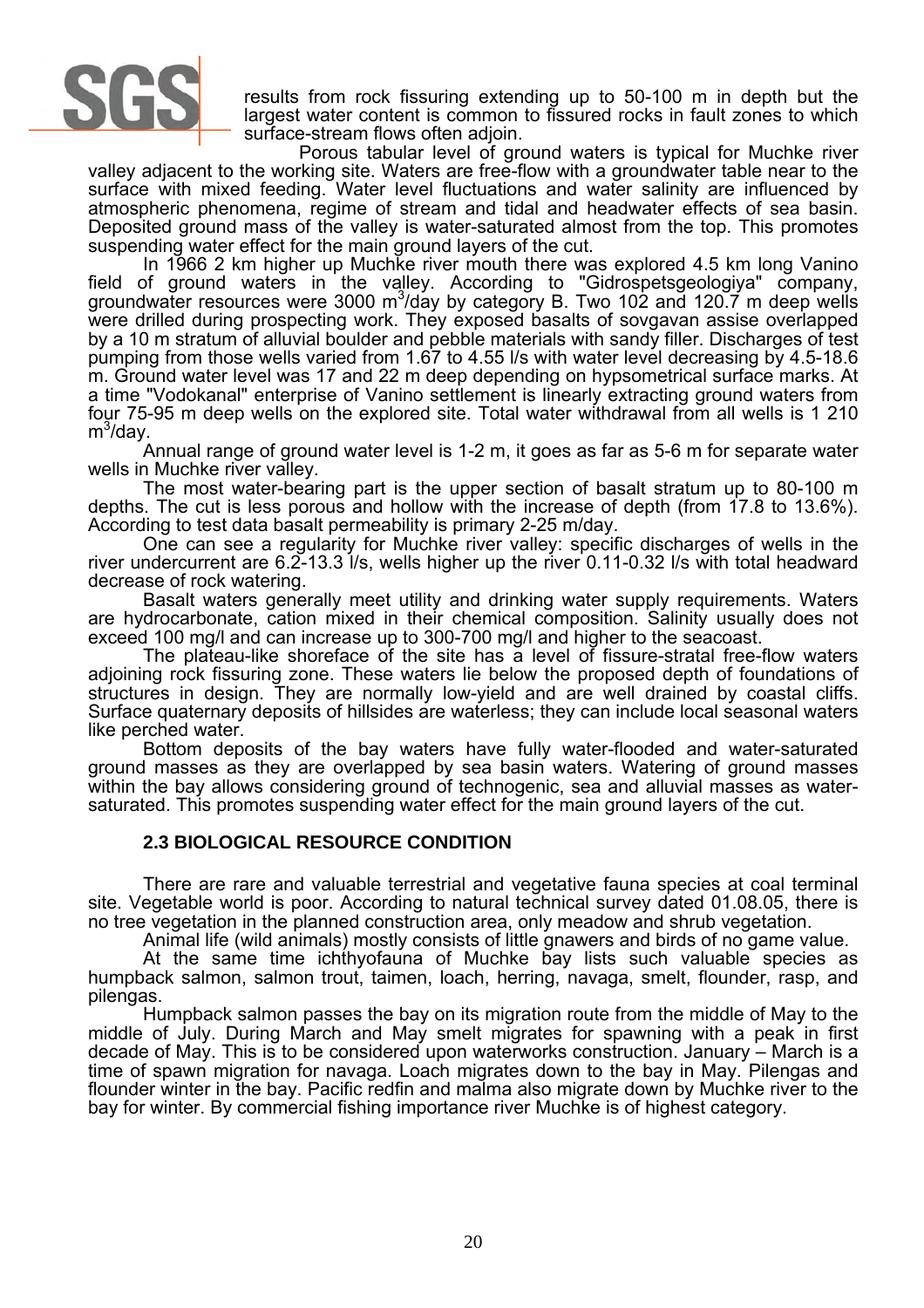

# **3. SOCIO-ECONOMIC CONDITIONS**

Coal complex "Vaninsky Bulk Terminal" will be constructed in underdeveloped and poorly populated part of Khabarovsk Territory, in 900 km of its center and 450 km away from relatively big city Komsomolsk-on-Amur, on the border of Vaninsky and Sovetsko-gavansky administrative regions. As mentioned earlier (in paragraph 1.1), Vanino settlement is one of the compact settlement group situated along the railroad Komsomolsk-on-Amur (Pivan) – Sovetskaya Gavan. This 70 km long section is adjoined to Tatar Strait and is almost completely isolated from the other population and production sources. The total land of all settlement in the area is about 320 km<sup>2</sup>, size of population in 2004 is 71.2 thousand people that is 80.5% of the Vaninsky and Sovetsko-Gavansky regions population and 5% of Khabarovsk Territory population (table 6).

|                                                        | 1996,    | 2001,            | 2004             |               |
|--------------------------------------------------------|----------|------------------|------------------|---------------|
|                                                        | thousand | thousand         | Thousand         | $\frac{1}{2}$ |
|                                                        | people   | people           | people           | of 1996       |
| population<br>Total<br>0f                              | 50.0     | 46.9             | 41.8             | 83.6          |
| Vaninsky region                                        |          |                  |                  |               |
| urban<br>Including                                     | 33.3     | 31.4             | 29.5             | 88.6          |
| population                                             |          |                  |                  |               |
| in<br>Vanino<br>Living                                 | 21.2     | 19.6             | 19.0             | 89.6          |
| settlement                                             |          |                  |                  |               |
| Oktyabrskiy<br>Living<br>in                            | 7.9      | 7.7              | 6.5              | 82.2          |
| settlement (Sovetskaya Gavan -                         |          |                  |                  |               |
| $\vert$ )                                              | 57.0     | 51.7             | 46.6             | 81.8          |
| Total population of town<br>Gavan<br>Sovetskaya<br>and |          |                  |                  |               |
| Sovetsko-Gavansky region                               |          |                  |                  |               |
| urban<br>Including                                     | 55.6     | 50.9             | 45.7             | 80.2          |
| population                                             |          |                  |                  |               |
| Living in town Sovetskaya                              | 33.1     | 30.1             | 30.1             | 90.2          |
| Gavan                                                  |          |                  |                  |               |
| in Zavety Ilicha<br>Living                             | 12.3     | 11.9             | 9.5              | 77.2          |
| settlement                                             |          |                  |                  |               |
| <b>Mayskiy</b><br>Living<br>in                         | 4.0      | $\overline{3.8}$ | $\overline{3.0}$ | 75.0          |
| settlement                                             |          |                  |                  |               |
| in<br>Lososina<br>Living                               | 5.5      | 5.1              | 3.1              | 56.4          |
| settlement                                             |          |                  |                  |               |
| population<br><b>of</b><br>Total                       | 107.0    | 98.6             | 88.4             | 82.9          |
| and<br>Sovetsko-<br>Vaninskiy                          |          |                  |                  |               |
| Gavanskiy regions                                      |          |                  |                  |               |
| urban<br>Including                                     | 88.9     | 82.3             | 75.2             | 84.5          |
| population                                             | 18.1     | 16.3             | 13.2             | 72.9          |
| Rural population                                       |          |                  |                  |               |

#### **Table 6 Dynamics of population growth in Vaninsky and Sovetsko-Gavansky regions**

Data presented in the table 6 show that population of the area under consideration constantly decreases. Rate of decrease is higher than average in Khabarovsk Territory (17.7% against 8.5% from 1996 to 2004). Population decreases in all settlements of Vaninskiy and Sovetsko-Gavanskiy regions, but highest rates of decrease are observed in rural areas and settlements of urban type. At the same time, decrease rates in Vanino settlement and town Sovetskaya Gavan are similar to average rates of Khabarovsk Territory. The main reason of the current demographic situation is different social-economic conditions.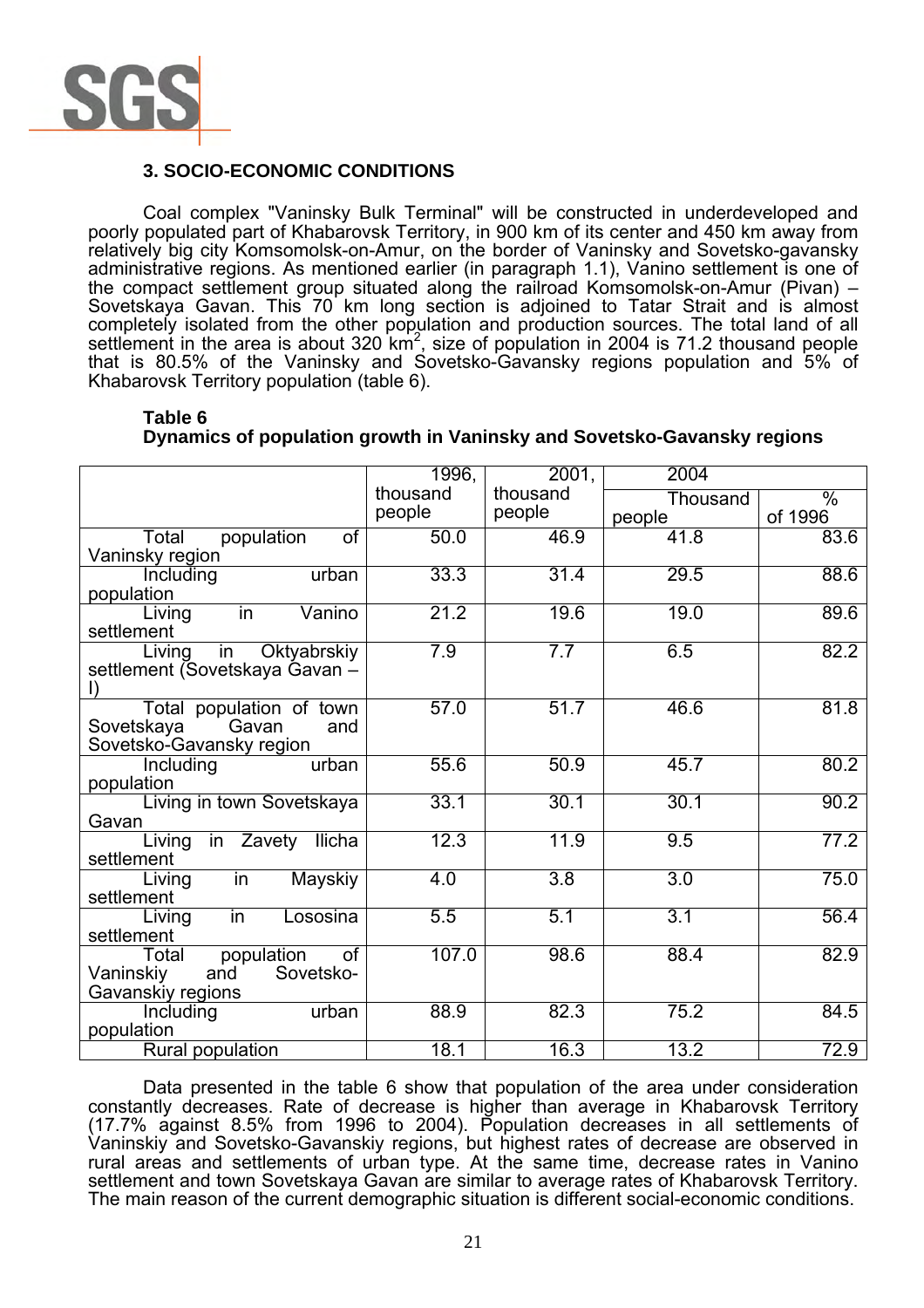

Most favorable conditions are in settlements involved in maritime and railway transport servicing that shows most stable development in Khabarovsk Territory comparing to other industries. In 2000-2004, total volume of carriage by railway increased 1.4 times (from 13.3 to 18.1 mln. tons) and 2.2 times (from 2.2 to 4.7 mln. tons) by maritime transports from Khabarovsk Territory harbors. Industries of Vaninskiy region are gold mining, nonmetal building materials, lumbering and woodworking; of Sovetsko-Gavansky region – food, woodworking, shiprepairing and extraction of nonmetal raw materials. These industries are economically less stable than transport (growth of industrial production in Khabarovsk Territory from 2000 to 2004 is 129%). Even more complicated economical situation is in agricultural industry that has no favorable environmental conditions and is presented only by animal (poultry and pig) breeding.

It is obvious that improvement of demographic situation and development of social sphere is closely connected with stable employment of population in highly profitable economy branches. It is necessary to consider that total unemployment level in Khabarovsk Territory (6.6% in 2004) is lower that average in Russia (8.3%), whereas nominal wages and income per head is higher: 8950 and 7480 rubles/month in 2004 against average values of 6740 and 6380 rubles/month in Russia.

Coal terminal construction in Vanino settlement will not only provide increase of employment in maritime transportation with satisfactory income level, but will support development of related industries.

Construction of coal handling complex will cause significant increase of Toki railway station cargo turnover. As developing complex will be connected, it is necessary to:

- additionally extend Toki connecting station
- construct new regional park in the coal complex territory
- construct the approach line connecting Toki station and region park

• construct railroad underbridge in eastern rail bottleneck of Toki station in intersection with highway instead of existing crossing

• perform related work to provide communications, power, manage wagons, etc.

Railroad construction involves reconstruction of old and construction of new waterworks, e.g. pipe culvert (3 items), bridge over Muchke river and highway crossover.

Construction of the coal terminal is of great economical importance to the whole Khabarovsk Territory. Having estimated capacity of the terminal equal to 12 mln tons, total volume of carriage though Khabarovsk Territory seaports comparing to current level will increase 2.6 times. That leads to significant increase of tax revenue for local and regional budgets. Thus, implementation of planned aids is to improve social-economic conditions both in area of coal terminal location and in the whole Khabarovsk Territory.

#### **4. ENVIRONMENTAL IMPACT UPON IMPLEMENTATION OF COAL COMPLEX PROJECT "VANINSKY BULK TERMINAL"**

### **4.1. GENERAL INFORMATION**

Main intention of "Daltransugol" company during implementation of coal complex project "Vaninsky Bulk Terminal" is to decrease environmental impact according to requirements of Russian legislation and considering regional ecological priorities.

Ecology will be stressed during construction of the terminal and during its operation. Main sources of environmental impact at the construction stage are:

| <b>Sources</b>                              | <b>Possible impacts</b>                                                         |
|---------------------------------------------|---------------------------------------------------------------------------------|
| Dredging work                               | Darkening of water, sedimentation,<br>temporary modification and destruction of |
|                                             | aquatic life habitat                                                            |
| Utilization of offshore zone for waterworks | biological<br>Loss of aquatic                                                   |
| construction                                | resources, disturbance of sea animals                                           |
| Earthwork                                   | Loss of vegetative and soil                                                     |
|                                             | covering, violation into natural system,                                        |
|                                             | dust production                                                                 |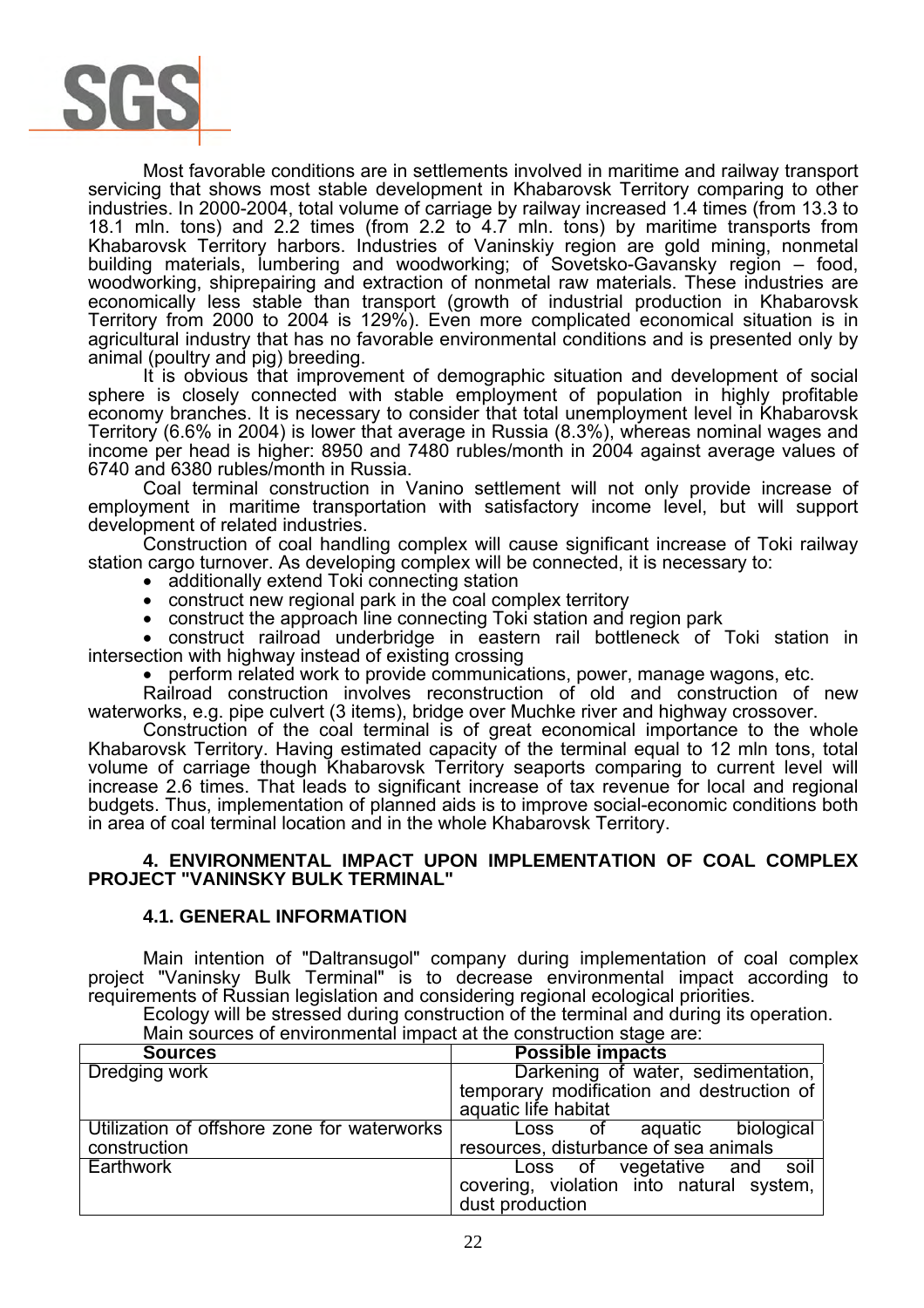

| Construction                  | transport | and                                         | Discharge of vehicle exhaust gas in         |
|-------------------------------|-----------|---------------------------------------------|---------------------------------------------|
| mechanisms                    |           |                                             | the air, noise, dust                        |
| Formation,                    | removal   | and                                         | Debris-strewn territory, pollution of       |
| deactivation of solid waste   |           | land drainage, discharge in the air in case |                                             |
|                               |           |                                             | of none-controlled burning                  |
| Transportation and            | storage   | of <sub>l</sub>                             | Pollution of soil and land drainage,        |
| petroleum, oil and lubricants |           |                                             | fire threat, emission of contaminators into |
|                               |           |                                             | air                                         |

Environmental impact during construction stage is temporary and lasts 45 months. Loss of growth and top-soil, and also noise have no vital importance because of ecological low value of area and its remoteness from especially protected natural and residential area.

Most significant residual environmental stresses produce such sources as dredging and utilization of Muchke bay water area for construction. Project provides corresponding entitlement payments for these sources.

Main sources of environmental impact at the operation stage are:

| <b>Sources</b>                            | Possible impacts                            |
|-------------------------------------------|---------------------------------------------|
| Coal dust and discharge of exit gas       | Deterioration of air quality                |
| from shore equipment and ships into air   |                                             |
| Water consumption, sewage                 | Depletion of underground water              |
| discharge, rain and ice water disposal of | reserves, deterioration of seawater quality |
| the terminal site                         | in Muchke bay                               |
| Formation,<br>and $\vert$<br>removal      | Debris-strewn territory, pollution of       |
| deactivation of solid waste               | seawater in Muchke bay, discharge in the    |
|                                           | air during burning                          |
| Sea craft traffic                         | Disturbance of sea animals                  |
| Oil slicks from sea crafts                | Pollution of Muchke bay water area          |

These environmental impacts are of permanent nature and are considered in project plan.

# **4.2 OPEN AIR IMPACT EVALUATION**

Open air will be influenced during construction of the coal terminal and during its operation.

Dust will be discharged into atmosphere during construction on excavation digging, stacking, unloading and loading of rock construction materials. This will also accompany shotfiring. Air will be also polluted by working equipment exhaust gases including nitrogen oxide, carbonic oxide, sulfur dioxide, soot and hydrocarbon of burned fuel.

Contaminator scattering calculation, considering most machine-dense construction area, was performed in order to estimate influence on open air in the construction period. Calculation shows that construction work impact area (according to 0.05 MPC isometric line) will be 1.05 km. Additional pollution in the nearest settlement will be 0.15 – 0.17 MPC for nitrogen dioxide and sum of nitrogen dioxide and sulfur dioxide.

Main atmosphere polluting sources during operation of the coal handling complex are ground storages and chopper nodes.

### *Coal handling complex*

Coal handling complex contains the following dust intensive objects: • car dumper

- 
- chopper stations
- open belt conveyors
- coal storage
- ship loading machine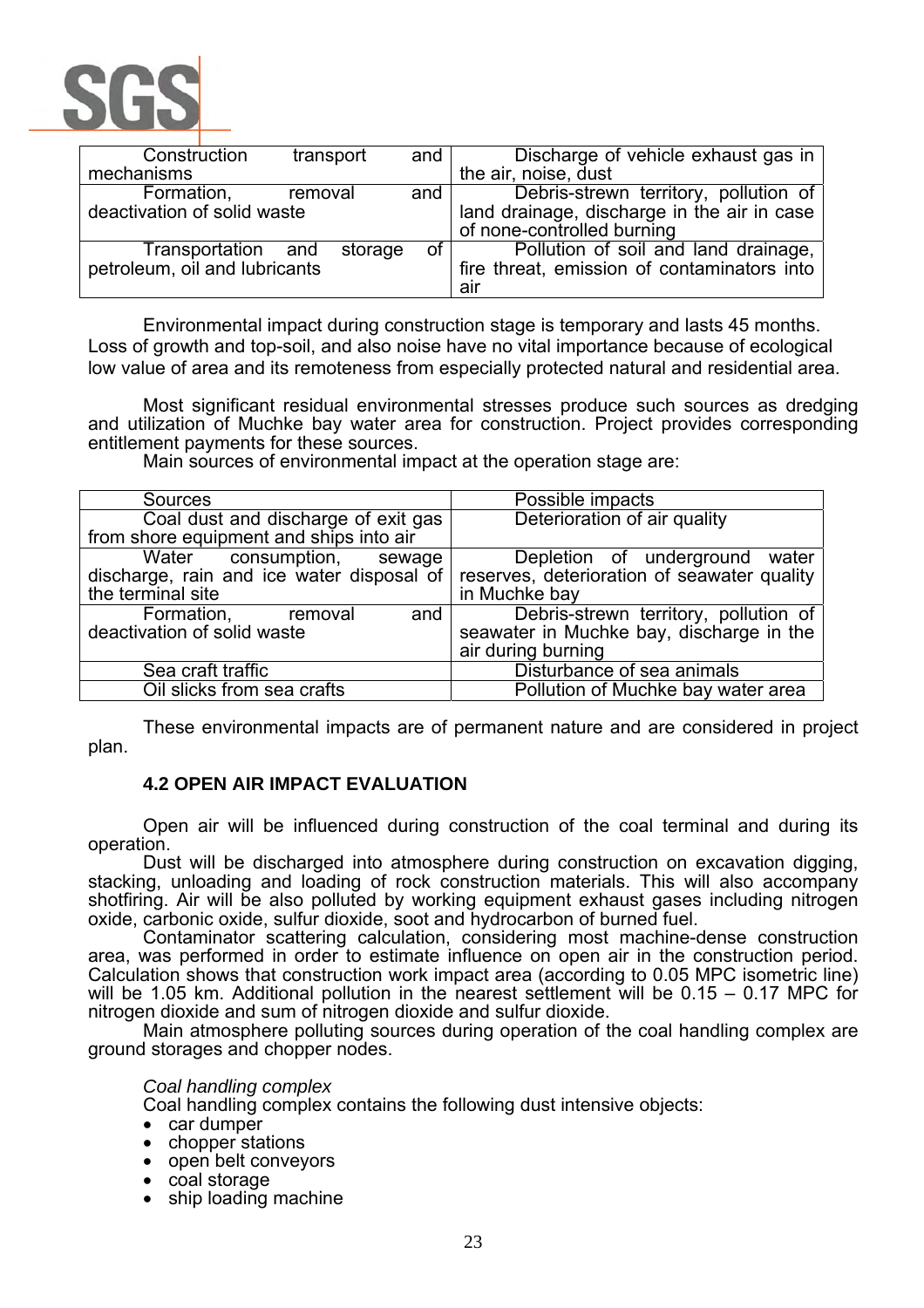

#### *Car Dumper*

Two rotor type car dumpers hold two four-axle, 71 ton cars or one eight-axle car each. Coal from cars is unloaded into undercar bins. Car dumper work cycle is 2-3 minutes. Coal from bins gets to conveyors through feeders. Technical performance of car dumper is 3500 tons/hour that is 25 cycles per hour in summer. Necessity to defrost coal in winter decreases number of cycles and performance of coal unload.

Dust produced by coal unload into undercar bins is removed from air of the operating area by aspiration system through cleaning system (sources 1 and 2). Ventilation system performance is  $100000 \text{ m}^3/\text{h}$ .

Coal gets to closed conveyors from bins through feeders. Dusty air from the unload zone is removed by aspiration system with  $11200 \text{ m}^3/\text{h}$  performance (sources 3 and 4).

#### *Chopper Stations*

Most dusty places of coal transmission from conveyor to conveyor are chopper stations. Chopper stations No. 1-9 are closed unheated spaces equipped with aspiration system with  $15000 \text{ m}^3$ /h performance (sources 5-20). In summer aspiration system doesn't work because of high humidity.

#### *Belt Conveyors*

Coal gets from car dumper to chopper station No. 1, then from one chopper station to the other and from storage to a ship loading machine in closed galleries preventing coal dust exhalation.

Coal dusts from belt conveyors along the coal storage and from two conveyors in the berth. Coal is delivered to conveyors from chopper stations and by stackers from the storage. Conveyor length is 810-830 m, width – 1.6 m (sources 21-26).

#### *Coal Storage*

Storage work includes coal reception from car dumpers, its piling by quality, mixing and shipping to sea craft. Coal is laid-up using stackers. Depiling and shipping to a ship is performed by reclaimers.

According to handling variant approved in the project, coal storage dimensions are 260.0 x 765.0 m. Width of the area is enough for four lines of piles 50.0 m wide each, three subfloor roads for stacker and two for reclaimers (see paragraph 1.1).

Ground storages of bulky goods are the most intensive dust sources caused by wind erosion. This source is the most complicated to rate the discharge, evaluate environment impact and fight the dust.

The size of dust particle that discharges into the atmosphere is usually less than 10 µm. Large particles get on the ground right away or sedimentate from air for the short time. Minute particles of mineral dust in free condition as aerosol pollute air generally near discharge sources and for the short time, but do damage.

Sum of dust and coal discharge during its storing and storage formation is taken into consideration in source 27.

Bulldozers, automatic loaders and other transshipping equipment participating in the technological process are the sources of exhaust gases. Basic components of exhaust gases produced by diesel engines are nitrogen oxides, sulfur dioxide, hydrocarbon, carbon monoxide and soot (source 30).

#### *Ship Loading Machine*

Ships will be loaded by two mobile rotary loading machines equipped by telescopic unloading chutes that ensure precise transfer of coal into cargo holds lowering dust level (sources 28 and 29). Loading machine performance is 3500 tons/hour.

Project considers discharge sources in service and support area.

For independent operation of handling complex, project includes construction of several supporting objects providing the operation of primary objects.

Heat supply will be 2 kW "Termax" boiler installation consisting of two container-type units. Installation runs on summer and winter diesel fuel.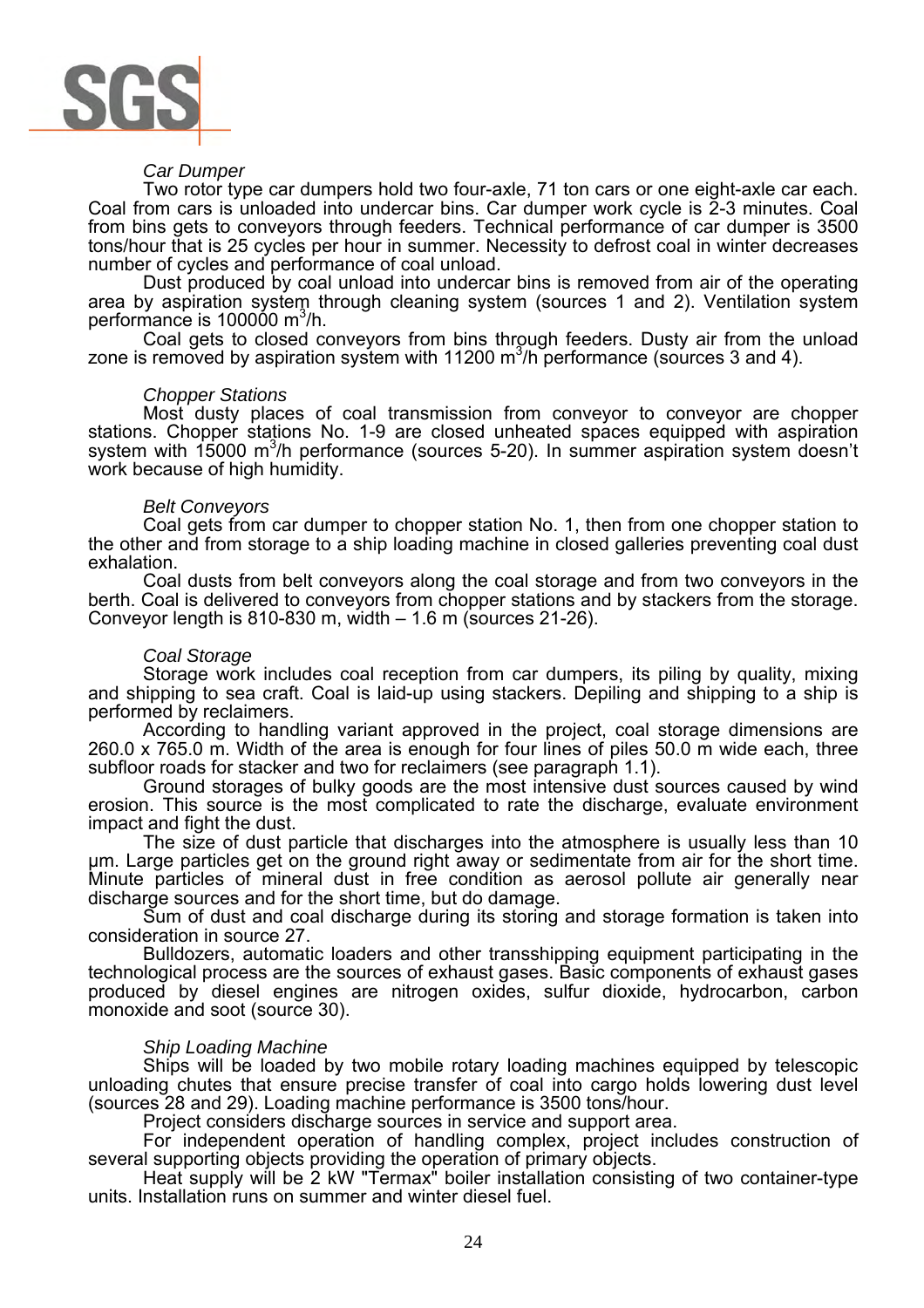

Thermocontainer specifications are the most advanced both technically and ecologically. Implementation of modern burning system decreases specific fuel consumption that leads to decrease of furnace gas volume and contaminant concentration.

Furnace gas is carried off the boils by gas flue and 30 m high funnel with 600 mm diameter (source 31). Furnace gas produced by burning of diesel fuel contains nitrogen oxides (nitrogen oxide and dioxide), sulfur dioxide, carbon monoxide, soot.

Automated diesel power station with one 600 kW generator will provide electric power to handling complex objects in case of centralized electric system failure and for emergency control and automation system lightning. Diesel generator discharges are treated as emergency (source 32).

Ready storage of fuel for boiler installation and diesel generator consists of two elevated tanks with 23  $m^3$  capacity each and stores fuel for 10 days of operation. Fuel is shipped by auto transport and flows into the tank by gravity. Maximum amount of fuel vapor that contains benzol, sulphuretted hydrogen and hydrocarbon discharges into air during tankage. (source 33)

Treatment facilities of the surface run-off from the 'Mechanic' boiler-house territory are a source of hydrocarbons emission into air (source 34).

To support the coal cars' unfreezing plants in winter, a liquefied gas (propane – butane) warehouse is provided for. Liquefied hydrocarbons are delivered to the complex in special cylinder containers of 21  $m^3$  in capacity and numbering 16 units. The largest hazard comes from presence in gas of an odorant (ethyl mercaptan). Leaks from stop valves and regulating fittings, flanges are the source of gas emission to the atmosphere (source 35). The treatment facilities of surface run-off from the tank battery are a source of release of hydrocarbons (source 36).

The *garage* is provided for vehicles, cleaning and mobile fuel-handling machines ensuring operation of the main and auxiliary complex facilities. Vehicle engines running using diesel fuel discharge nitrogen oxides, sulfurous anhydride, carbon oxide, hydrocarbons, soot into air (source 37). Same contaminants come at the entrance and exit of vehicles to and from the *maintenance station* and repair shop, also to and from the *parking lot* for 18 vehicles (sources 38, 39).

The *treatment facilities for the rainfall run-off* from the parking lot (typical design 503-6- 9.86) comprise a rainfall run-off sump tank, gasoline and oil accumulation well (source 40). The surface of tanks is completely covered. There are similar treatment facilities in the liquefied hydrocarbons tanks' ground. Leaks from the treatment facilities via which hydrocarbons enter the atmosphere are a source of contamination of atmosphere.

Household sewage from the buildings and facilities of the service and attendant zone enter via a closed network into the sewage pumping stations and further to the *full biological purification facilities* E-50.

The source of atmospheric air contamination is the gas generated in the course of anaerobic stage of waste waters treatment in the anaerobic reactor. Gas containing nitrogen oxides, ammonia, hydrogen sulphide, carbon oxide, methane comes from the reactors into atmosphere via leaks in the reactors' floors (source 41).

### *Transport ships*

In all berths under construction or reconstruction, pursuant to the sea ports technological design regulations (RD 31.3.05-97), it is provided to install electric stations to connect ships to the shore network. During handling operation, the carriers in the berth are connected to electric stations. There are no emissions of contaminants from engine operation.

The demand in services of harbor fleet ships will be satisfied through the existent division in the Vanino port.

To prevent dust accumulation in the coal handover stations, the following explosionproof dust filtration units are used:

### *Car Dumper*: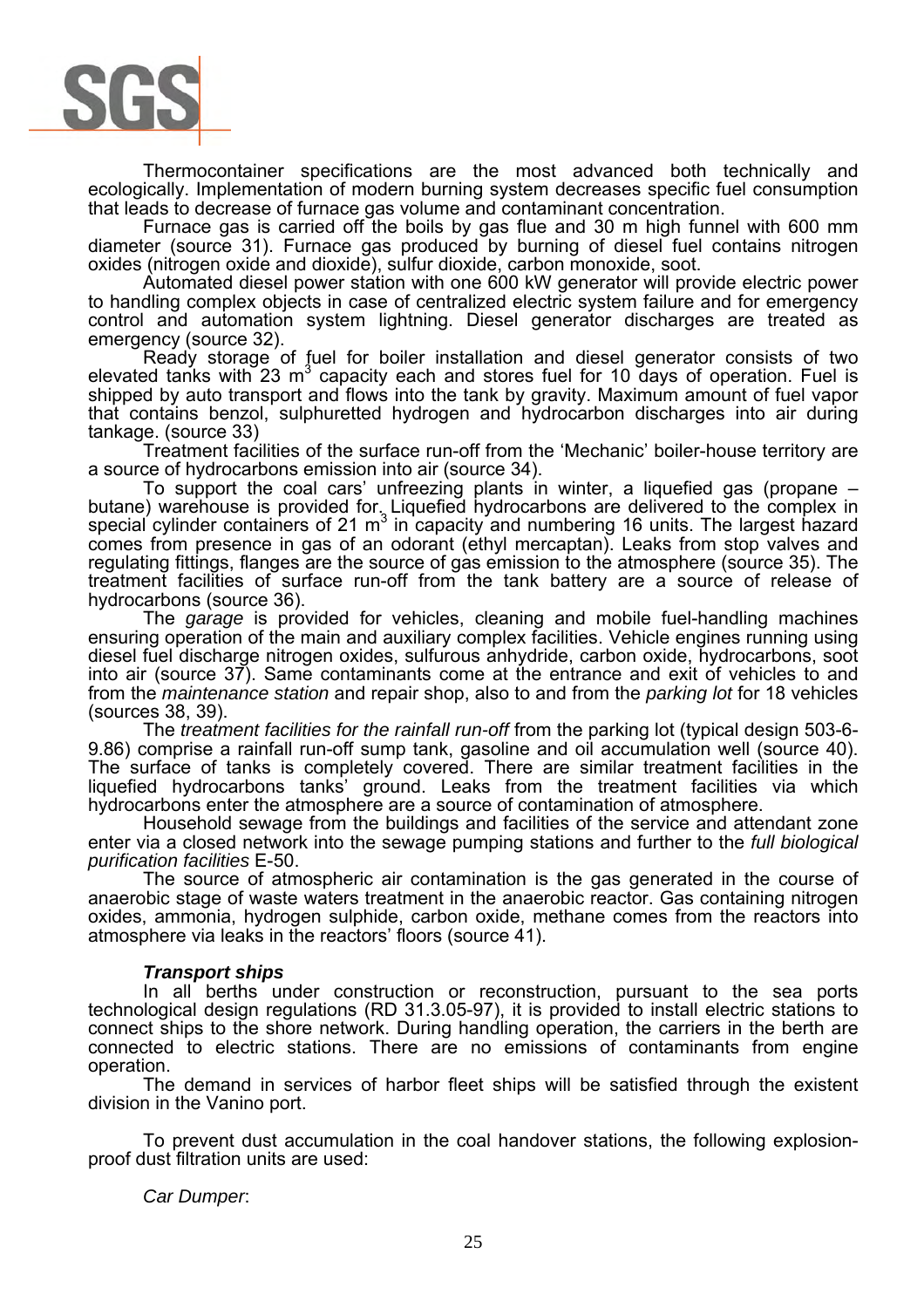

- dust filtration units for cleaning the zones of circular car dumper into under-car hoppers, which have the flow rate of 100,000 m<sup>3</sup>/hr (sources 1, 2), cleaning efficiency being 95-99%;
- dust filtration units for cleaning the zones of re-loading from hoppers onto covered conveyers, the flow rate being 11,200 m<sup>3</sup>/hr and cleaning efficiency being at least 95% (sources 3, 4);

### *Re-loading Stations*:

• dust filtration units for cleaning the zones of re-loading from one conveyer into another, the flow rate being 15,000 m<sup>3</sup>/hr and cleaning efficiency being at least 95%.

The qualitative and quantitative composition of contaminating emissions are determined according to the input of the technological part of the project, also in accordance with the effective nature conservation regulatory documents.

In connection with different technological solutions taken in the project to abate dust emissions during winter and summer time, different emission values have been produced. The calculation of scattering during winter takes into account operation of aspiration systems – organized, point sources of emissions Nos. 1-20. Scattering during warm season was calculated based on the assumed absence of a functioning aspiration system with regard to intensive coal wetting at the warehouse and all re-loading nodes – non-organized dustemission sources.

The quantitative value of dust emissions for the warm and cold seasons is given in table 7.

| Re-Loading          | <b>Basic</b>    | Source   |            | Maximum<br>Emission |          |
|---------------------|-----------------|----------|------------|---------------------|----------|
| Node Name           | Characteristics | No.      | Per Second |                     | Emission |
|                     |                 |          | Wint       | Summ                | ton/ye   |
|                     |                 |          | er, g/sec  | er, g/sec           | ar       |
| Car Dumper          | Throughput      | $1, 2^*$ | 0.0408333  | 0.0233334           | 0.162    |
|                     | 3500x2 ton/hr   |          |            |                     |          |
|                     | 12,000,000      |          |            |                     |          |
|                     | ton/year        |          |            |                     |          |
| Dumper<br>Car       | Throughput      | 3, 4     | 0.0408333  | 0.0233334           | 0.162    |
| Re-Loading          | 3500x2 ton/hr   |          |            |                     |          |
|                     | 12,000,000      |          |            |                     |          |
|                     | ton/year        |          |            |                     |          |
| Re-Loading          | Throughput      | 5, 6     | 0.0408333  | 0.0233334           | 0.162    |
| <b>Stations PS1</b> | 7000 ton/hr     |          |            |                     |          |
|                     | 12,000,000      |          |            |                     |          |
|                     | ton/year        |          |            |                     |          |
| PS <sub>2</sub>     | Throughput      | 7, 8     | 0.0408333  | 0.0233334           | 0.054    |
|                     | 7000 ton/hr     |          |            |                     |          |
|                     | 4,000,000       |          |            |                     |          |
|                     | ton/year        |          |            |                     |          |
| PS <sub>3</sub>     | Throughput      | 9        | 0.0816667  | 0.0233334           | 0.0108   |
|                     | 7000 ton/hr     |          |            |                     |          |
|                     | 4,000,000       |          |            |                     |          |
|                     | ton/year        |          |            |                     |          |
| PS <sub>4</sub>     | Throughput      | 10, 11   | 0.0408333  | 0.0233334           | 0.027    |
|                     | 7000 ton/hr     |          |            |                     |          |
|                     | 2,000,000       |          |            |                     |          |
|                     | ton/year        |          |            |                     |          |
| PS <sub>5</sub>     | Throughput      | 12, 13   | 0.0408333  | 0.0233334           | 0.081    |
|                     | 7000 ton/hr     |          |            |                     |          |
|                     | 6,000,000       |          |            |                     |          |
|                     | ton/year        |          |            |                     |          |

**Table 7. Characteristics of Coal Dust Emissions from Main Re-loading Nodes**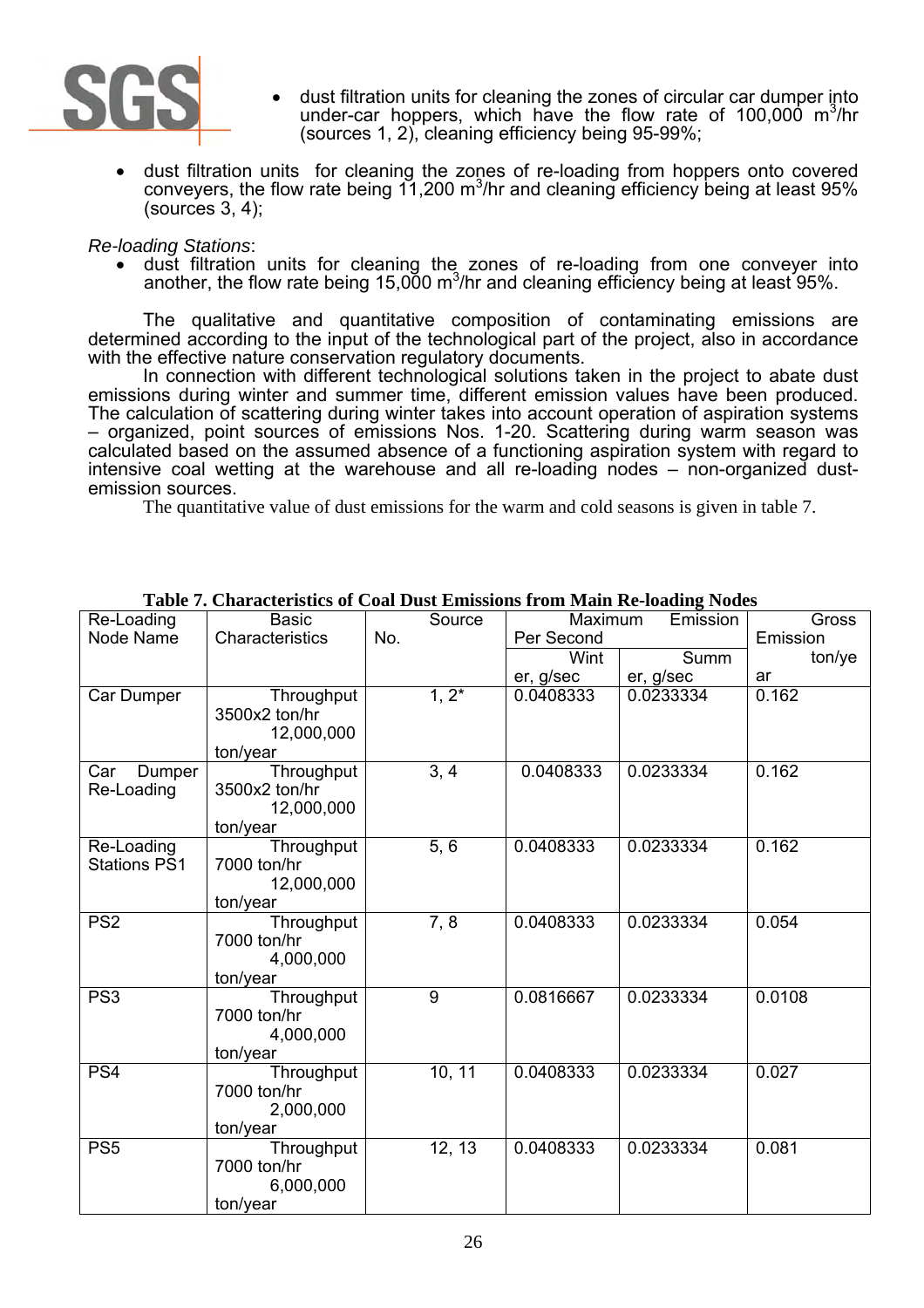

| PS <sub>6</sub>                                                        | Throughput<br>7000 ton/hr<br>2,000,000                      | 14, 15          | 0.0408333 | 0.0233334 | 0.027     |
|------------------------------------------------------------------------|-------------------------------------------------------------|-----------------|-----------|-----------|-----------|
|                                                                        | ton/year                                                    |                 |           |           |           |
| <b>Central PS</b>                                                      | Throughput<br>7000 ton/hr<br>12,000,000<br>ton/year         | 16, 17          | 0.0408333 | 0.0233334 | 0.162     |
| PS <sub>8</sub>                                                        | Throughput<br>7000 ton/hr<br>2,000,000<br>ton/year          | $\overline{18}$ | 0.0816667 | 0.0233334 | 0.054     |
| <b>PS-9</b>                                                            | Throughput<br>7000 ton/hr<br>12,000,000<br>ton/year         | 19, 20          | 0.0408333 | 0.0233334 | 0.162     |
| <b>Band</b>                                                            | <b>Dimensions</b>                                           | $\overline{21}$ | 0.66528   | 0.9504    | 11.988726 |
| Conveyor KL5<br>$\overline{KL6}$                                       | 825x1.6<br><b>Dimensions</b><br>810x1.6                     | $\overline{22}$ | 0.326592  | 0.046656  | 5.885375  |
| $\overline{KL7}$                                                       | <b>Dimensions</b><br>830x1.6                                | $\overline{23}$ | 0.334656  | 0.047808  | 6.030692  |
| KL8                                                                    | <b>Dimensions</b><br>810x1.6                                | $\overline{24}$ | 0.326592  | 0.046656  | 5.885375  |
| KL9                                                                    | <b>Dimensions</b><br>830x1.6                                | $\overline{25}$ | 0.669312  | 0.95616   | 12.061385 |
| KL15                                                                   | <b>Dimensions</b><br>825x1.6                                | 26              | 1.008     | 0.156     | 18.353952 |
| Coal Pile, Re-<br>Loading<br><b>Nodes</b><br>(Stacker, Re-<br>claimer) | Storage<br><b>Dimensions</b><br>765x200,<br>14000<br>ton/hr | $\overline{27}$ | 4.42112   | 2.21056   | 168.43161 |
| Ship<br>Ship<br>Hold,<br>Loading<br>machine                            | Throughput 12000<br>ton/hr                                  | 28, 29          | 0.816667  | 0.0116667 | 0.576     |

\* Emission values from one source

Based on the design data and emission calculation outcome, presence of 15 contaminants was determined in emissions from the main facilities of the complex being designed. Five substances (subject to emergency diesel power station functioning) form 6

- ammonia and hydrogen sulphide;<br>• ammonia. hydrogen sulphide, and
- ammonia, hydrogen sulphide, and formaldehyde;<br>nitrogen dioxide and sulfurous anhydride;
- 
- nitrogen dioxide and sulfurous anhydride;<br>• sulfurous anhydride and hydrogen sulphide;<br>• hydrogen sulphide and formaldehyde.
- hydrogen sulphide and formaldehyde.

The list of contaminants present in the emissions from sources is given in table 8.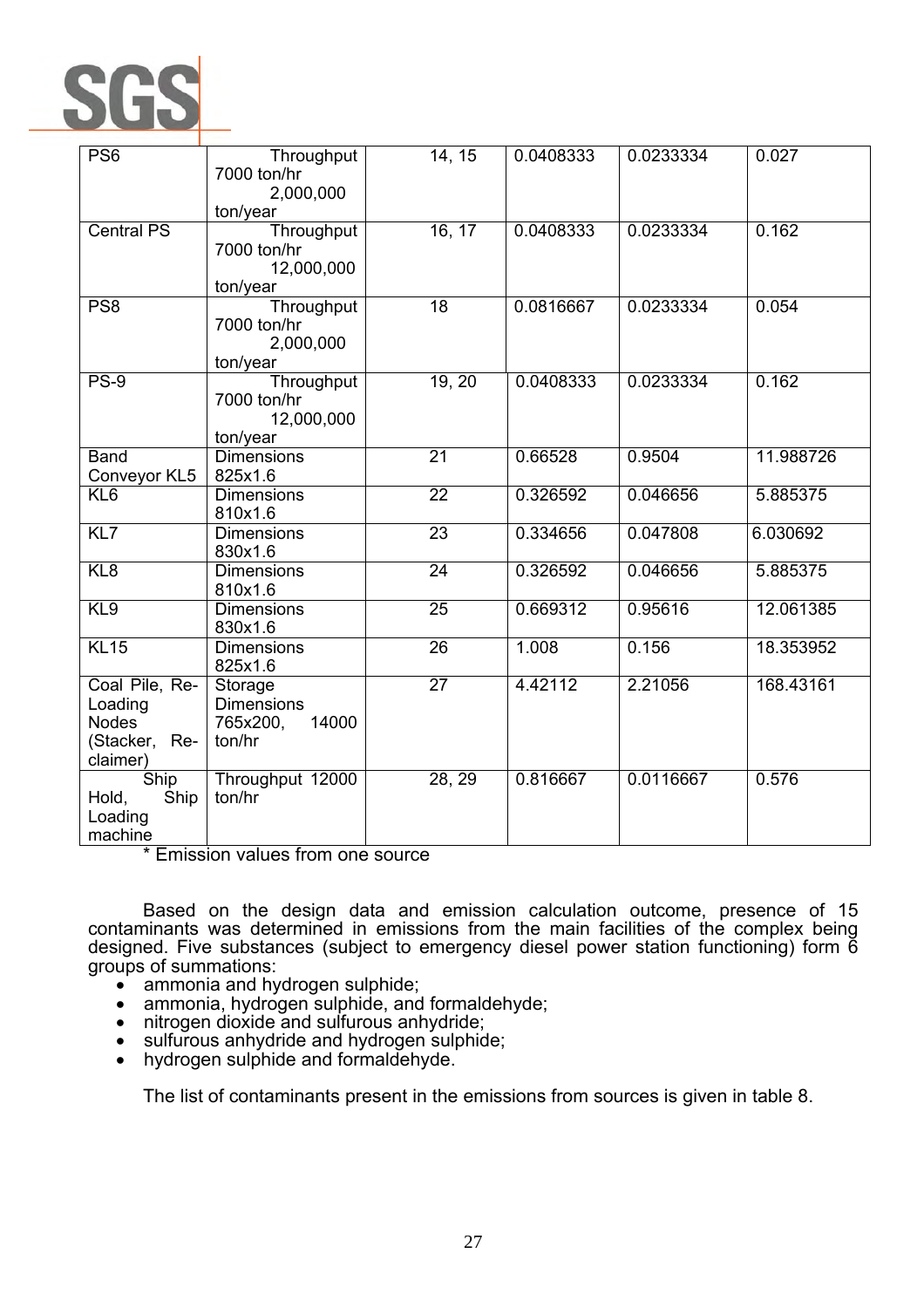

## **Table 8. List of Contaminants Emitted into Atmosphere**

| Code | <b>Contaminant</b>                           | <b>Criteria Used</b> | Criteria Value,<br>mg/m3 | <b>Hazard</b><br><b>Class</b> | <b>Contamin</b><br>ant | <b>Contam</b><br>inant |
|------|----------------------------------------------|----------------------|--------------------------|-------------------------------|------------------------|------------------------|
|      |                                              |                      |                          |                               | <b>Emission,</b>       | <b>Emissio</b>         |
|      |                                              |                      |                          |                               | g/sec                  | n,                     |
|      |                                              |                      |                          |                               |                        | ton/year               |
| 1    | $\overline{2}$                               | 3<br>MPC m/r         | 4<br>0.085000            | 5<br>$\overline{2}$           | 6<br>1.9422671         |                        |
| 0301 | Nitrogen (IV)<br>Oxide (Nitrogen<br>Dioxide) |                      |                          |                               |                        | 11.311494              |
| 0303 | Ammonia                                      | MPC m/r              | 0.200000                 | 4                             | 0.0002917              | 0.009198               |
| 0304 | Nitrogen (II)<br>Oxide (Nitrogen<br>Oxide)   | MPC m/r              | 0.400000                 | 3                             | 0.3156080              | 1.837790               |
| 0328 | <b>Black Carbon</b><br>(Soot)                | MPC m/r              | 0.150000                 | $\overline{3}$                | 0.4513723              | 7.257109               |
| 0330 | Sulfur<br><b>Dioxide</b>                     | MPC m/r              | 0.500000                 | 3                             | 0.8469170              | 15.362784              |
| 0333 | Hydrogen<br>Sulphide                         |                      | 1.000000                 | 1                             | 0.0000725              | 0.000767               |
| 0337 | <b>Carbon Oxide</b>                          | MPC m/r              | 5.000000                 | 4                             | 2.9889682              | 7.949073               |
| 0410 | Methane                                      | <b>OBUV</b>          | 50.00000                 | $\mathbf 0$                   | 0.0044440              | 0.140029               |
| 0703 | Benz(a)pilene<br>(3,4-Benzpilene)            | MPCs/s               | 0.000001                 | 1                             | 0.0000020              | 0.000001               |
| 1325 | Formaldehyde                                 | $MPC$ m/r            | 0.035000                 | $\overline{2}$                | 0.0200000              | 0.005000               |
| 1728 | <b>Ethanethiol (Ethyl</b><br>Mercaptane)     | MPC m/r              | 0.000050                 | $\overline{3}$                | 0.0000074              | 0.000002               |
| 2704 | Petroleum<br><b>Benzine</b>                  | $MPC$ m/r            | 5.000000                 | $\overline{4}$                | 0.0560647              | 0.040760               |
| 2732 | Kerosene                                     | <b>OBUV</b>          | 1.200000                 | $\mathbf 0$                   | 0.1962716              | 0.094045               |
| 2754 | Saturated<br>Hydrocarbons<br>C12-C19         | MPC m/r              | 1.000000                 | $\overline{4}$                | 0.5027851              | 0.139817               |
| 2909 | Inorganic Dust:<br>up to 20% SiO2            | MPC m/r              | 0.500000                 | 3                             | 8.8132182              | 231.949115             |
|      | <b>Total Substances: 15</b>                  |                      |                          |                               | 16.1382898             | 276.096984             |
|      | <b>Including Solids: 2</b>                   |                      |                          |                               | 9.2645905              | 239.206224             |
|      | Liquid/Gaseous: 13                           |                      |                          |                               | 6.8736993              | 36.890760              |

Calculation of contaminants' scattering in the atmospheric air was done within the project using the uniform air pollution calculation software "Ecolog" developed by NPO "Integral" (Saint Petersburg). The program implements the method of calculating concentration in atmospheric air (OND-86) developed by the Central Geophysical Observatory named after Voejkov and agreed with the USSR Ministry of Health. The method of calculation allows sanitary and hygienic assessment of the level of surface air pollution with harmful contaminants.

The calculation of contaminants scattering in the atmosphere is done based on the input including:

- $\bullet$  the list of contaminants (table 8);
- 
- the parameters of emissions obtained based on the calculations performed; meteorological characteristics and coefficients determining the conditions for contaminants scattering in the atmosphere;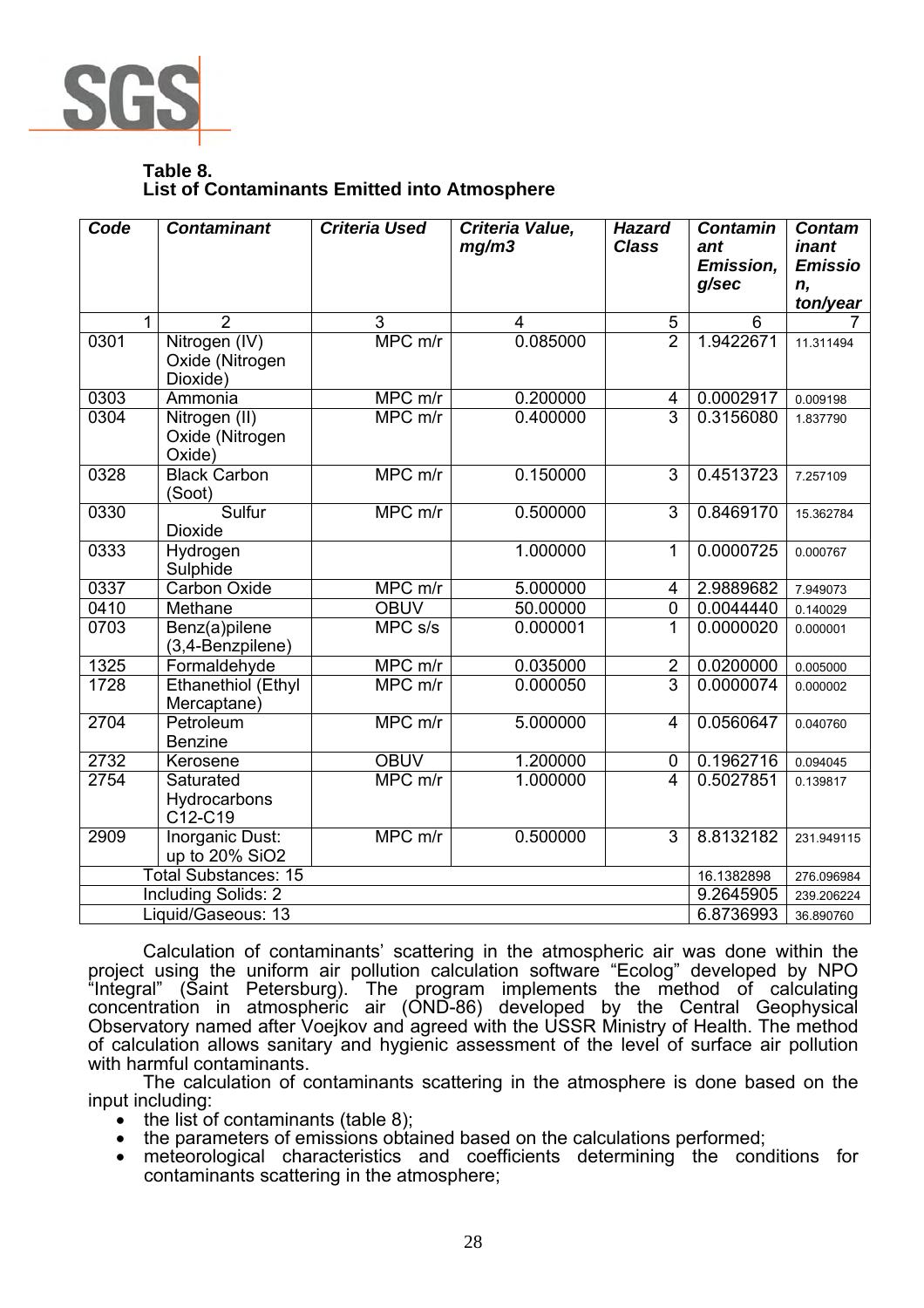

- the general layout scheme of the designed project with emission sources marked thereon;
- the location map including the marked regulatory sanitary protective zone (fig. 2);
- the maximum permissible single concentrations (MPC) of contaminants taken in accordance with the hygienic regulations GN 2.1.6.1338-03, and approximate safe levels of impact (OBUV) of contaminants in the atmospheric air of populated areas GN 2.1.6.1339-03;
- permitted contribution into atmosphere pollution in the location area of the coal terminal in Muchke bay issued by Rostekhnadzor for the Khabarovsk Krai (see section 1.2);
- computation rectangle of 2900 x 2800 in size covering the affected zone (0.05 MPC) of emission sources, the coordinate grid step being 200 m (not exceeding the size of the sanitary protective zone);
- enumeration of wind directions by 1 degree at worst meteo conditions.

The calculation produced the values of surface concentrations in the nodes of the computation rectangle based on which values it is possible to assess the level of pollution with this contaminant or other. In case the obtained concentrations in the computation grid nodes do not exceed the established share of concentrations, emissions of these contaminants are proposed as the maximum permissible emissions.

Location of the computation points is marked on the location map (fig. 2).

Scattering was calculated for the summer and winter periods. This is due, firstly, to different conditions under which coal dust enters the atmosphere in summer and winter (sources Nos. 1-29).

The calculation produced the values of surface concentrations in the nodes of the computation rectangle based on which values it is possible to assess the level of pollution with this contaminant or other.

For convenience of surface concentrations analysis, the calculation of scattering included additional computation points at the border pf regulatory sanitary protective zone and industrial zone of settlement Vanino beyond the sanitary protection zone of the port.

As a result of calculations of the air environment pollution, concentrations of harmful contaminants in the surface air created by emissions from the enterprise in case of dangerous wind velocities were obtained, together with coordinates of these concentrations, also the isolines of air pollution with harmful substances as shares of MPC.

The scattering calculation results show that the highest level of concentrations is observed for coal dust and the ground of substances combining nitrogen dioxide and sulfurous anhydride.

### Coal Dust

 $\overline{a}$ 

In winter, due to the absence of wetting at the re-loading nodes, coal dusting is the most intensive.

In total, 29 sources of coal dust emission are identified. The calculation of surface concentrations took into consideration the maximum throughput of all re-loading nodes and the largest coal pile area. Under these conditions, the concentration formed at the border of the sanitary protection zone varies in winder between 0.25 to 0.1 MPCmr<sup>\*</sup>. The in the operation area, concentration makes 1.15 mg/m<sup>3</sup>, which makes 0.28 MPCrz<sup>\*\*</sup>  $(MPCrz=4mg/m<sup>3</sup>)$ . Outside the sanitary protective zone, the level of concentration mostly does not exceed 0.2 MPC. The level of contamination with coal dust is determined by

<sup>\*</sup>

MPCmr is the maximum single permissible concentration limit \* MPCrz is the maximum permissible concentration in the working area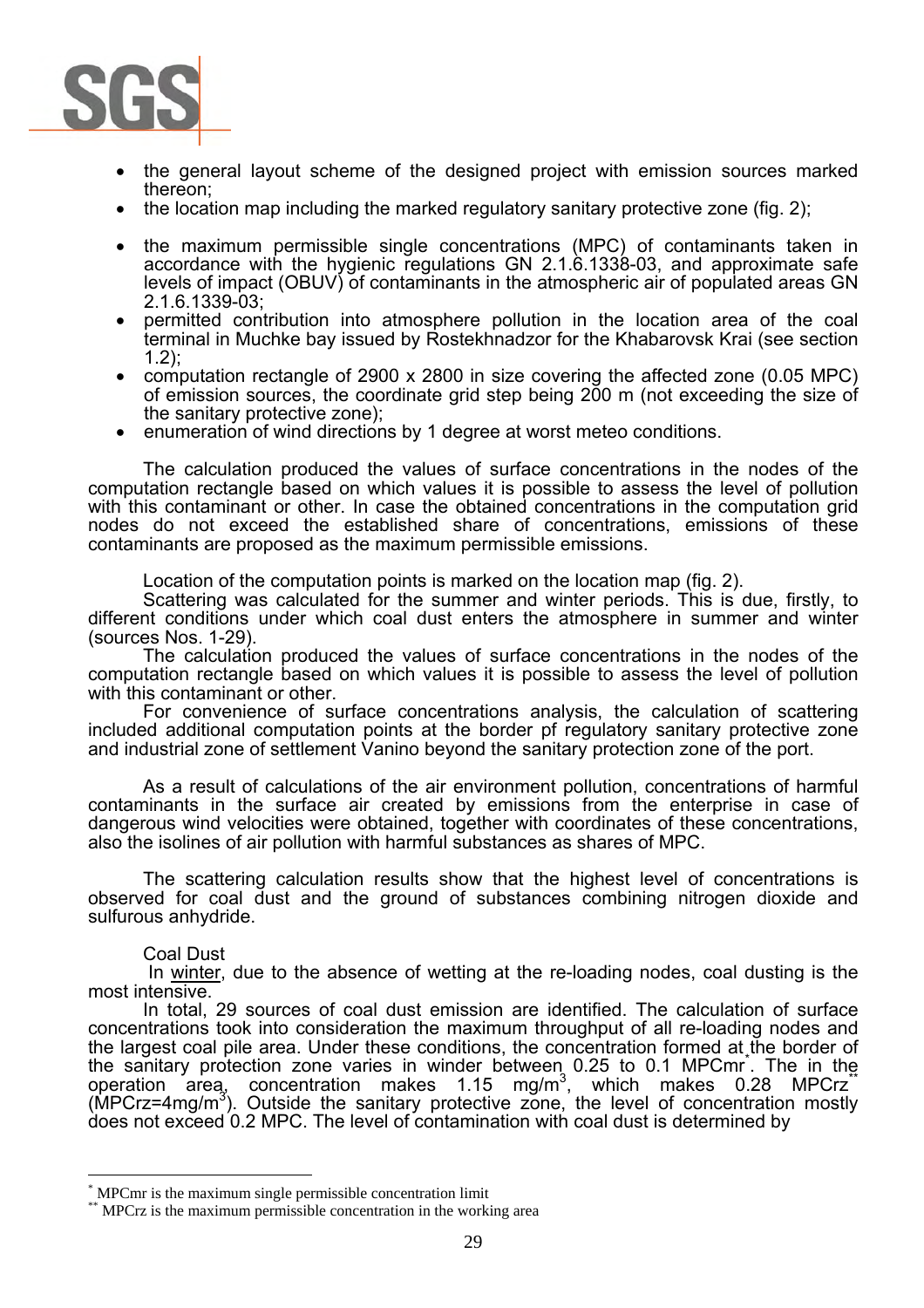

blowing from the pile (source No. 27). The table below gives the sources contributing most of all.

| Table 9. |            | Sources Making the Largest Contribution to Air Contamination (in Winter) |                                      |  |
|----------|------------|--------------------------------------------------------------------------|--------------------------------------|--|
| O.       | $M = 1.28$ |                                                                          | $\bigcap$ and $\bigcup$ in $\bigcup$ |  |

| Code | Substance      | Maximum        |        |              | Contribu | Point No. |
|------|----------------|----------------|--------|--------------|----------|-----------|
|      |                | Design         | Source | Workshop     | tion %   |           |
|      |                | Concentration  |        |              |          |           |
|      |                | (Share of MPC) |        |              |          |           |
|      | 2              | 3              | 4      | 5            | 6        |           |
| 2909 | Inorganic Dust | 0.2400         | 0027   | Coal Storage | 62.5     |           |
| 2909 | Inorganic Dust |                | 0025   | $KL-9$       | 8.33     |           |
| 2909 | Inorganic Dust |                | 0021   | $KL-5$       | 8.33     |           |
| 2909 | Inorganic Dust | 0.220          | 0027   | Coal Storage | 68.18    | າ         |
| 2909 | Inorganic Dust |                | 0025   | $KL-9$       | 9.09     | 2         |
| 2909 | Inorganic Dust | 0.20           | 0027   | Coal Storage | 65.0     | 3         |
| 2909 | Inorganic Dust | 0.1500         | 0027   | Coal Storage | 66.67    | 4         |
| 2909 | Inorganic Dust | 0.180          | 0027   | Coal Storage | 66.67    | 5         |
| 2909 | Inorganic Dust | 0.1300         | 0027   | Coal Storage | 53.85    | 5         |

In summer, during the period of maximum coal wetting at all re-loading nodes and at the pile itself, the dusting level falls down more than twice. The maximum concentration in the operation area does not exceed 0.575 mg/m3 (0.14 MPCrz). At the border of the established sanitary protective zone, dust concentration is within the range of 0.1 MPC. The level of contamination is still determined by dust blowing from the pile (source No. 27, see table 10).

**Table 10. Sources Making the Largest Contribution to Air Contamination (in Summer)**

| Code | Substance         | Maximum<br>Design               |        |                 | Contribution % | Point No. | Point<br>Coordinates |        |  |
|------|-------------------|---------------------------------|--------|-----------------|----------------|-----------|----------------------|--------|--|
|      |                   | Concentration<br>(Share of MPC) | Source | Workshop        |                |           | X                    | Υ      |  |
|      | $\overline{2}$    | 3                               | 4      | 5               | 6              | 7         | 8                    | 9      |  |
| 2909 | Inorganic<br>Dust | 0.100                           | 0027   | Coal<br>Storage | 80             |           | $-1170$              | $-620$ |  |
| 2909 | Inorganic<br>Dust | 0.080                           | 0027   | Coal<br>Storage | 87.50          | 2         | $-1170$              | $-150$ |  |
| 2909 | Inorganic<br>Dust | 0.070                           | 0027   | Coal<br>Storage | 85.71          | 3         | $-1060$              | 280    |  |
| 2909 | Inorganic<br>Dust | 0.060                           | 0027   | Coal<br>Storage | 83.33          | 4         | $-820$               | 950    |  |
| 2909 | Inorganic<br>Dust | 0.070                           | 0027   | Coal<br>Storage | 71.43          | 5         | $-600$               | 950    |  |

The concentrations summation group combining nitrogen dioxide and sulfurous anhydride reaches the highest concentration value. At the border of the sanitary protective zone, the concentration exceeds 0.1 MPC. The level of contamination in winter is determined by the emissions from the boiler house.

Existence of emissions from the emergency diesel power station aggravates the situation of scattering of the group of substances under discussion. In the part of the sanitary protective zone close to the diesel power station, the concentrations reach 0.5 MPC.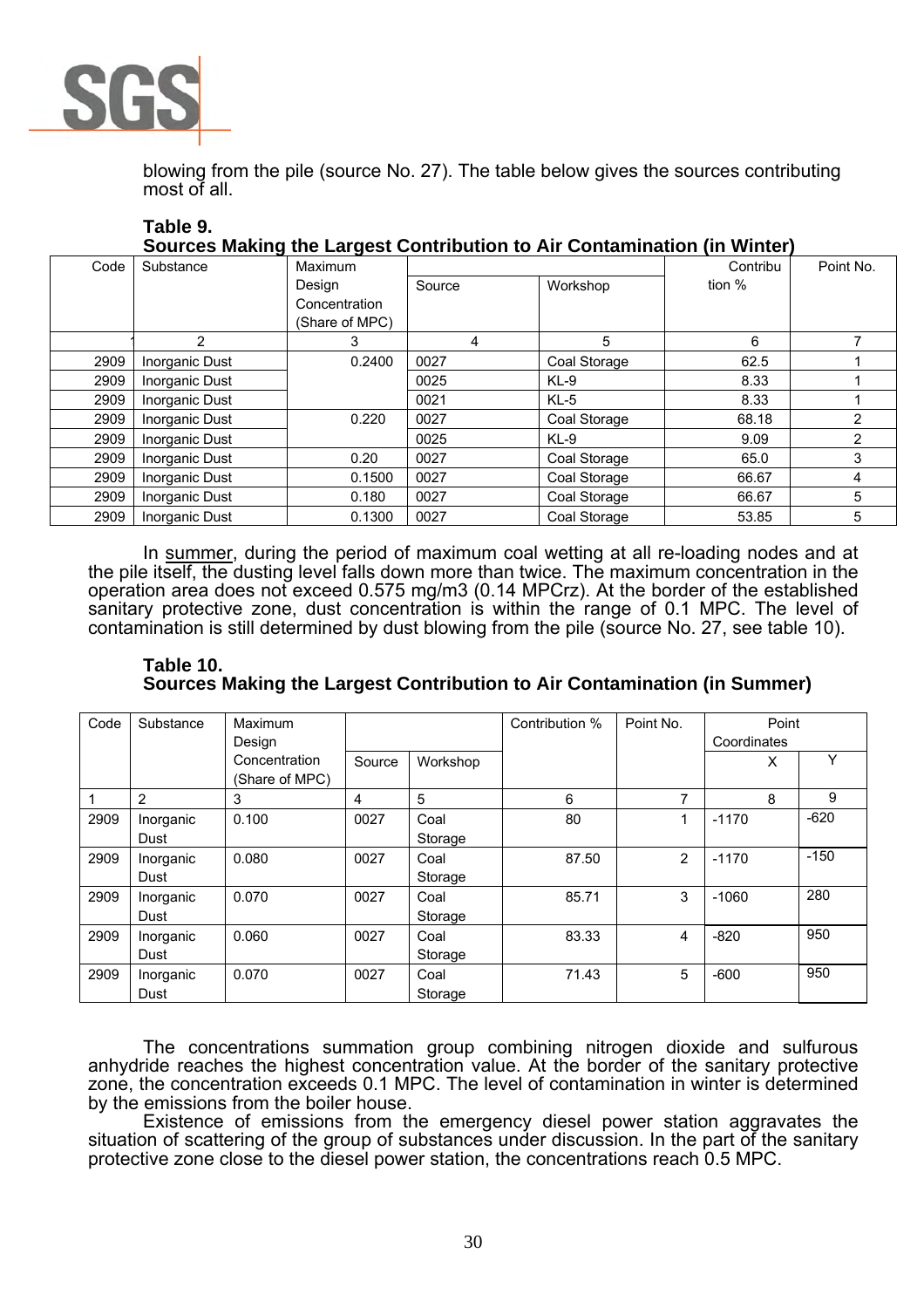

Concentrations of other substances and produced summations groups do not exceed 0.1 MPC at the border of sanitary protection zone in case of worst meteo conditions (see table 11).

**Table 11 Design Concentrations of Contaminants in Check Points**

| Code <sub>1</sub> | Substance                | Contribution |                        | Concentrations (Share of MPC) |                  |
|-------------------|--------------------------|--------------|------------------------|-------------------------------|------------------|
|                   |                          |              | At Border of   Outside |                               | Maximum          |
|                   |                          |              | Sanitary               | Sanitary                      | Concentration    |
|                   |                          |              | Protective             | Protective                    | Check<br>at      |
|                   |                          |              | Zone                   | Zone                          | Points           |
| $\overline{1}$    | $\overline{2}$           | 3            | 4                      | 5                             | $\overline{6}$   |
| 301               | Nitrogen Dioxide         | 0.2          | 0.09                   | 0.04                          | 0.22             |
| 304               | Nitrogen Oxide           | 0.2          | $\overline{0}$         | $\overline{0}$                | 0.01             |
| 328               | Soot                     | 0.2          | 0.02                   | 0.01                          | 0.08             |
| 330               | <b>Sulfur Dioxide</b>    | 0.2          | 0.02                   | 0.02                          | 0.05             |
| 333               | <b>Hydrogen Sulphide</b> | 0.2          | Calculation            |                               |                  |
|                   |                          |              | is<br>not              |                               |                  |
|                   |                          |              | expedient              |                               |                  |
| 337               | <b>Carbon Oxide</b>      | 0.2          | 0.01                   | $\mathbf 0$                   | 0.04             |
| 410               | Methane                  | 0.2          | Calculation            |                               |                  |
|                   |                          |              | not<br>is              |                               |                  |
|                   |                          |              | expedient              |                               |                  |
| 703               | Benz(a)pilene            | 0.1          | 0                      |                               |                  |
| 1325              | Formaldehyde             | 0.2          | $\overline{0}$         |                               |                  |
| 1728              | Ethanethiol              | 0.2          | $\overline{0}$         |                               | 0.03             |
| 2704              | <b>Petroleum Benzine</b> | 0.2          | Calculation            |                               |                  |
|                   |                          |              | not<br>is              |                               |                  |
|                   |                          |              | expedient              |                               |                  |
| 2732              | Kerosene                 | 0.2          | $\overline{0}$         |                               | 0.01             |
| 2754              | Hydrocarbons             | 0.1          | $\overline{0}$         |                               |                  |
| 2909              | <b>Inorganic Dust</b>    | 0.25         | 0.24                   | 0.13                          | $\overline{2.3}$ |
|                   |                          |              |                        |                               |                  |
| 6009              | The sum of Nitrogen      |              | 0.12                   | 0.05                          | 0.27             |
|                   | Dioxide and Sulfur       |              |                        |                               |                  |
|                   | <b>Dioxide</b>           |              |                        |                               |                  |

It should be noted that the predominant wind direction in summer is northwest (16.76%). So, contamination will be crabbed to the Muchke bay water area. Unfavorable wind direction, which is southeast, amounts to 10.79%.

During the cold season (from December till April), contaminating admixtures, north (14.5%) and northwest (32.24%) winds being predominant, will move towards the water area. In case of these directions of winds, contamination in the settlement will be reduced to minimum for all admixtures.

### **4.3 ASSESSMENT OF WATER CONSUMPTION, WATER DRAINAGE, AND IMPACT ON MUCHKE BAY WATER AREA**

It is planned to provide the coal complex "Vanino Bulk Terminal" with drinking-quality water from the underground water-supply source in the Muchke River valley including connection to two water pipelines in the area of the second lift station. From the connection point to the complex territory, the water pipeline will provisionally go as two lines, within the complex territory the water pipeline is closed loop. Due to extensive length of the network from the connection point to the complex territory, it is provided for arranging two step-up pumping stations in the water pipeline network outside the site and within the complex territory. A combined water supply system is provided for to cover the domestic and drinking, production, and fire protection purposes. Direct and re-circulating water supply schemes are used. Water re-circulation is projected at the vehicle wash and in the car dumper building.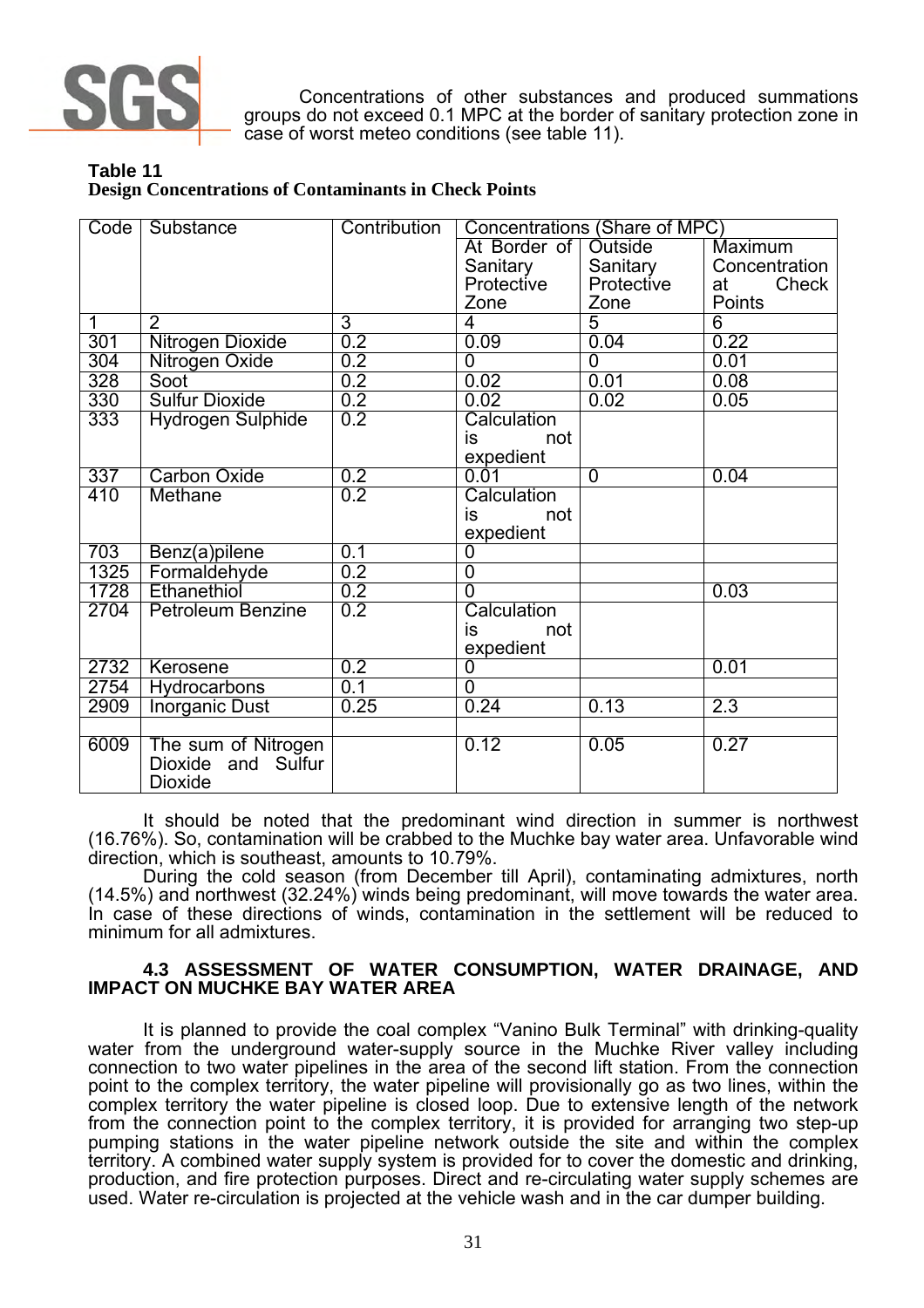

The total volume of water consumption is 400.752 thousand  $m^3$ /year, of them for *production needs thousand m3 /year*:

- Process needs (coal wetting at the storage, re-loading stations, galleries, snow production)- 352.0;
- Make-up of re-circulation system in the car dumper building- 14.24;
- Boiler house operation— 15.6;
- Vehicle wash (make-up of re-circulation system) 1.16;
- Treatment facilities 0.046;

Other needs  $-$  38.305 *personnel's household needs, thousand m3 /year:*- 17.706

At the entrance of water pipelines into the buildings, it is provided for arranging watermetering nodes with pressure regulators and flow meters.

Water consumption for the process needs is based on the data from the German supplier of the heap sprinkler equipment. The sprinkler system is designed to prevent dust accumulation over heaps. To this end, rotating sprinkler units are installed around the heap to provide foe heap surface wetting. The equipment parameters are set so that at the start of the system only one unit is triggered. After a certain water volume has been passed, the next unit is triggered following the program. With the help of the position identification system, sprinkler units in each working area can be switched off automatically. Using the control device, one can program different operation modes of the whole sprinkler equipment. Wetting is performed during the warm season. According to specialist calculations, the volume of water required for wetting will make 239.2 thousand m<sup>3</sup>/year, 1060 m<sup>3</sup>/day (maximum in summer).

In order to reduce coal piles dusting during winter in the absence of natural sediments, their whole surface is covered with artificial snow and rolled with bulldozer. To produce artificial snow, SUFAG equipment is taken. Water is fed to the snow gun under pressure. Depending on the pump motor power, water may be delivered to a different height. Plant productivity is up to 90  $\mathrm{m}^3$  of snow per hour. Gum productivity may vary depending on air temperature. The gun may be wheel or sledge mounted. Snowing starts after frosts become stable in the absence of sediments. Thereafter, snow will be added from time to time in the areas where the cover is damaged. The required volume of water will make 112.8 thousand m<sup>3</sup>/year, 1440 m<sup>3</sup>/day.

Water consumption in the boiler house is made of single filling and makeup of the system. The total consumption of making-up water in similar boiler houses of the same power amounts to 2.4  $m^3/hr$ . The boiler house runs 24 hrs/day; operation period is 365 days/year. Water consumption in the boiler house is  $24*2.4=57.6$  m<sup>3</sup>/day, 15.6 thousand m<sup>3</sup>/year.

At the vehicle wash, a water re-circulation system is provided for using purified water. Fresh water consumption is taken equal to 10% of the wash water volume and amounts (according to the typical design data) to 4.45 m<sup>3</sup>/day, 1.157 thousand m<sup>3</sup>/year.

In the car dumper building, water is used for cooling the bearings of ventilation plants, in the hydro de-dusting aspiration installations, for hydro cleaning. Water consumption is taken in accordance with the typical design data. For the purposes of saving water, the design provides for a water re-circulation system. After clearing at precipitation tank, water is fed to the hydro cleaning water pipeline. Making-up water consumption amounts to 39  $m<sup>3</sup>/day$ , 14.24 thousand  $m<sup>3</sup>/year$ . The hydro cleaning system consists of a network of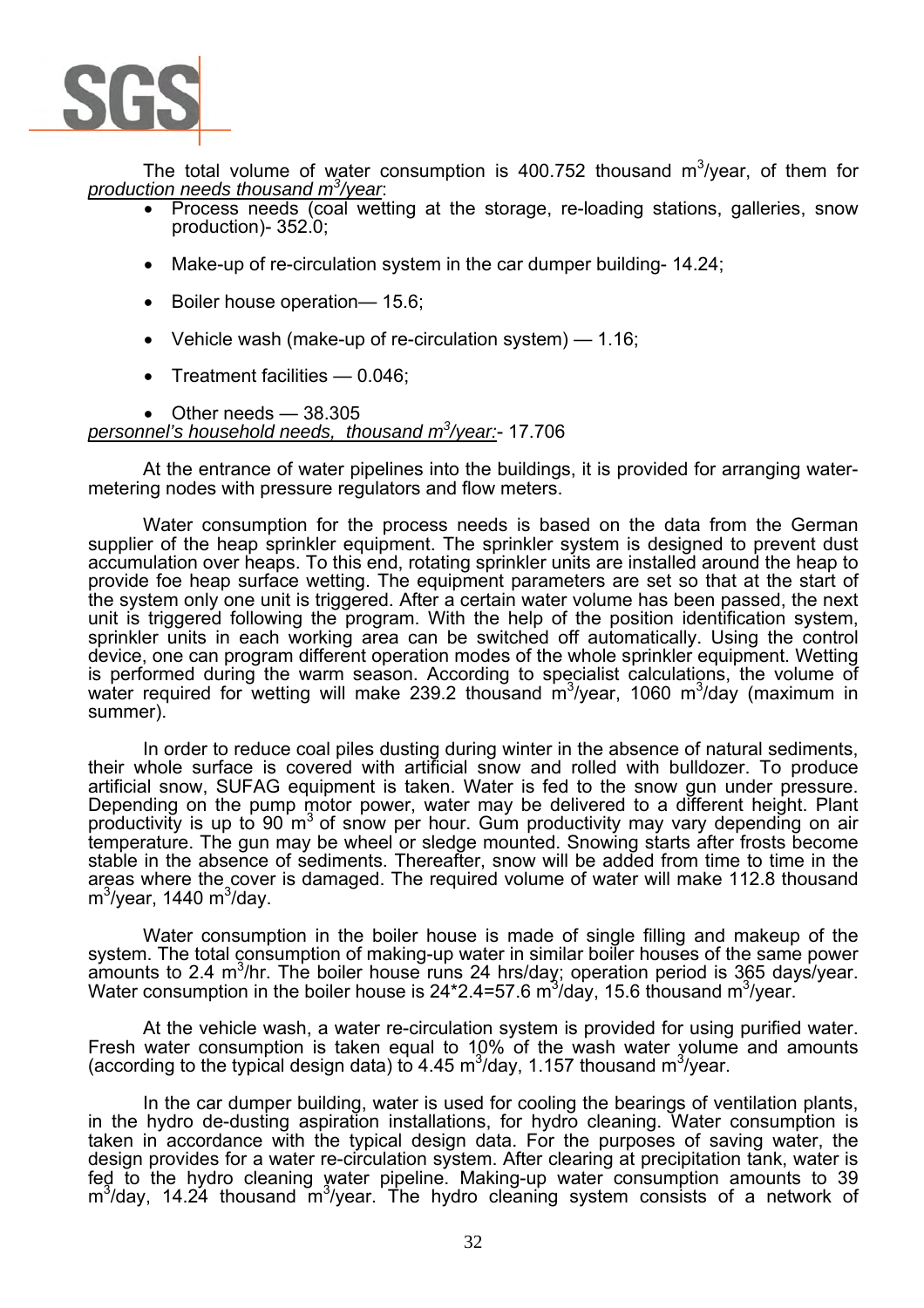

pipelines with electrified gates, drainage chutes and collection reservoir pits fitted with pumps.

Water consumption for the needs of the biological treatment plant "Vodolei", pursuant to the design data, makes 0.125 m<sup>3</sup>/day, 0.046 thousand m<sup>3</sup>/year.

Territory wetting is performed during warm season on rainless days. The area of improved coatings is  $6750 \text{ m}^2$ , designed water consumption is 0.4  $1/m^3$ . Lawns area is 500 m<sub>3</sub>. Consuming the consumption is 3 l/m<sup>3</sup>. Water consumption will amount to: 0.0004\*6750 +  $0.003*500 = 3.57 \text{ m}^3/\text{day}.$ 

Household needs are consumptions in showers and sanitary-hygienic needs according to regulations as per each employee. Shower grids are installed in the administrative building, repair and mechanic workshops, garage. Calculation of water consumption for sanitary needs was done with regards to shift-based schedule of work and number of working days. In aggregate, the household needs, including 10% of unaccounted consumption, make: 17.706 thousand  $\text{m}^3$ /year, 51.161 m $^3$ /day.

For fire extinguishing purposes, it is provided for using water from the common watersupply system. The largest water consumption for the said needs is 78.8 l/sec. The internal fire extinguishing of conveyors' galleries is provided with automatic water-air system equipped with drencher jets. The feeding and distribution pipelines are laid in dry pipes; an electric gate is installed at the entrance that is triggered from the mounted fire alarm sensors.

#### *Water Drainage*

At the projected enterprise, the following categories of wastewaters are produced:

-household waste waters;

-surface run-off fro the territories.

Industrial wastewaters are not produced. The design of the vehicle wash place and the car dumper's unloading device include local treatment facilities with re-circulation water supply systems.

Household wastewaters from the buildings and facilities of the administration and auxiliary services go via a closed network into the sewage pump station designed following the typical design 902-1-132.88 and further to the treatment facilities of complete biological purification having the throughput of 50  $\text{m}^3$ /day.

The flow rate of household wastewater coming for purification makes 17.706 thousand m<sup>3</sup>/year, 51.161 m<sup>3</sup>/day. After purification, wastewaters are discharged into the sea (Muchke bay) as one combined discharge – outlet No. 1.

For the building of the pumping and filtration station, re-loading station, maintenance post, car unloading complex control unit, which are located at a considerable distance from the treatment facilities of completed biological purification, a household sewage system is designed with wastewater export to "Vodolei"-type treatment facilities. The volume of wastewaters does not exceed 1 m<sup>3</sup>/day, 365 m<sup>3</sup>/year. After treatment, wastewaters are discharged into the sea via the designed outlet No. 2.

Contaminated surface run-off from the coal complex production territories undergoes treatment at local treatment facilities and is exported via storm manifolds into the sea through outlets Nos. 1 and 2.

The aggregate volume of wastewaters discharged into the sea makes: outlet No. 1 – 62.549 m<sup>3</sup>/hr, 19.364 thousand m<sup>3</sup>/year; outlet No. 2 – 138.042 m<sup>3</sup>/hr, 57.421 m<sup>3</sup>/year.

In accordance with the output parameters of treatment facilities, the following concentrations of contaminants at wastewaters outlets Nos. 1 and 2 are taken:

1.Outlet No. 1

-BOD, total  $-4.46$  mg/l -suspended substances – 4.8 mg/l; -ammonia nitrogen – 0.5 mg/l; -nitrites – 0.02 mg/l; -nitrates – 9.1 mg/l; -phosphates – 0.2 mg/l;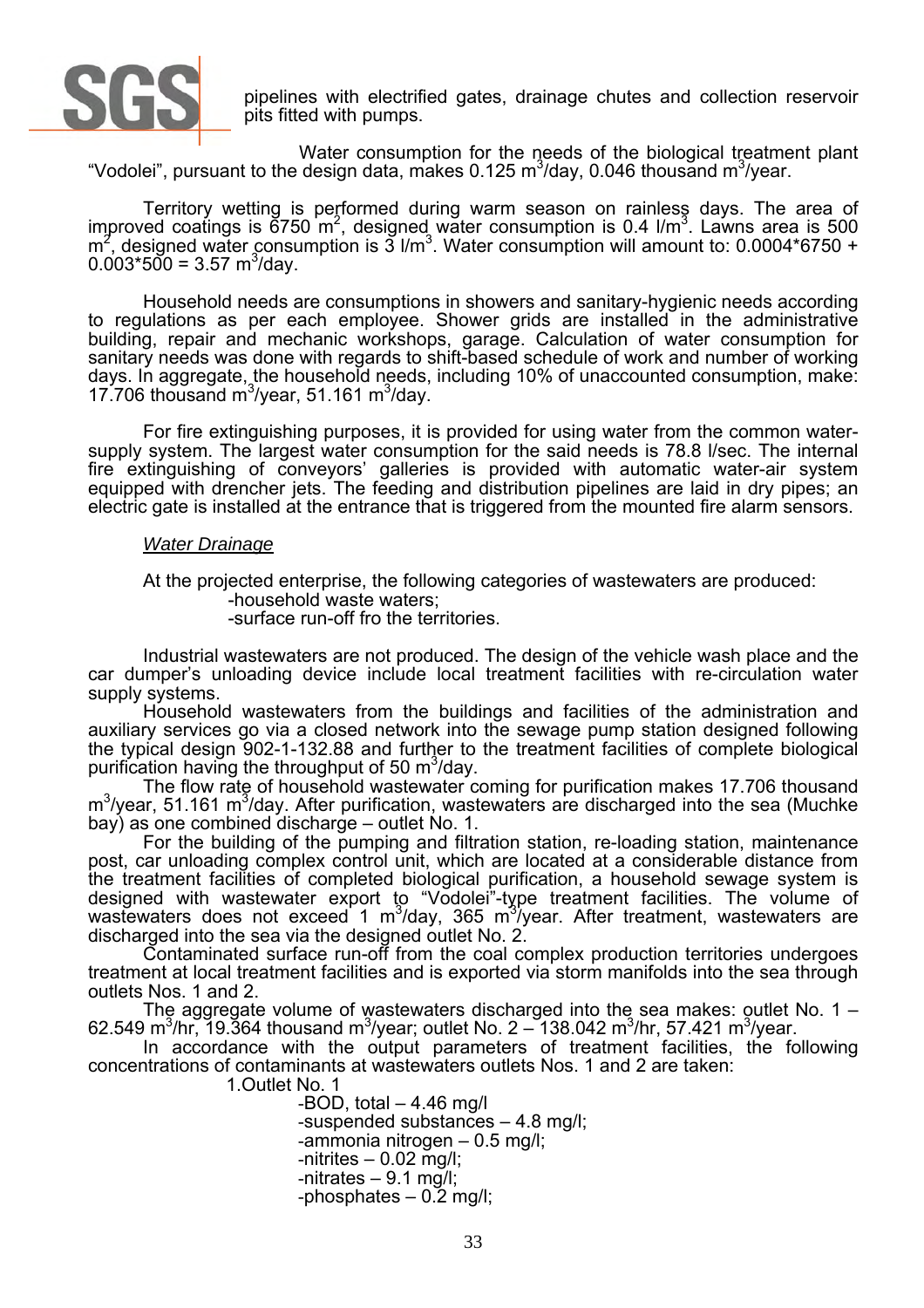

-petroleum products – 0.035 mg/l. 2.Outlet No. 2 -BOD, total – 3.0 mg/l -suspended substances – 7.2 mg/l; -ammonia nitrogen – 0.35 mg/l;  $-$ nitrites  $-$  0.015 mg/l; -nitrates  $-7.5$  mg/l: -surface-active agents – 0.025 mg/l; -petroleum products – 0.05 mg/l;

Calculations of maximum permissible concentration of contaminants in wastewaters have been made.

With regard to the performed calculations, suggestions have been made concerning establishing the permissible limits of contaminants discharge with wastewaters into Muchke bay. (table 12).

**Table 12 Design Indices of Permissible Limits of Contaminants Discharge into Muchke Bay** 

| Wastewater                 | Wastewater          | Concentration       | Permissible     |
|----------------------------|---------------------|---------------------|-----------------|
| <b>Composition Indices</b> | Flow Rate, $m^3/hr$ | of<br>Contaminants, | Limit<br>0f     |
|                            |                     | $g/m^3$             | Contaminants    |
|                            |                     |                     | Discharge, g/hr |
| Outlet No. 1               |                     |                     |                 |
| BOD, total                 | 62.549              | 4.46                | 278.969         |
| Suspended                  | 62.549              | 4.80                | 300.235         |
| Substances                 |                     |                     |                 |
| Ammonia                    | 62.549              | 0.50                | 31.275          |
| Nitrogen                   |                     |                     |                 |
| <b>Nitrites</b>            | 62.549              | 0.02                | 1.251           |
| <b>Nitrates</b>            | 62.549              | 9.10                | 569.196         |
| Phosphates                 | 62.549              | 0.20                | 12.510          |
| Petroleum                  | 62.549              | 0.035               | 2.189           |
| <b>Products</b>            |                     |                     |                 |
| Outlet No. 2               |                     |                     |                 |
| BOD, total                 | 57.321              | 3.0                 | 414.126         |
| Suspended                  | 57.321              | 7.2                 | 993.902         |
| <b>Substances</b>          |                     |                     |                 |
| Ammonia                    | 57.321              | 0.35                | 48.315          |
| Nitrogen                   |                     |                     |                 |
| <b>Nitrites</b>            | 57.321              | 0.015               | 2.071           |
| <b>Nitrates</b>            | 57.321              | 7.5                 | 1035.315        |
| Surface-Active             | 57.321              | 0.025               | 3.451           |
| Agents                     |                     |                     |                 |
| Petroleum                  | 57.321              | 0.05                | 6.902           |
| <b>Products</b>            |                     |                     |                 |

The project makes suggestions as to prevention of discharge of contaminated wastewaters.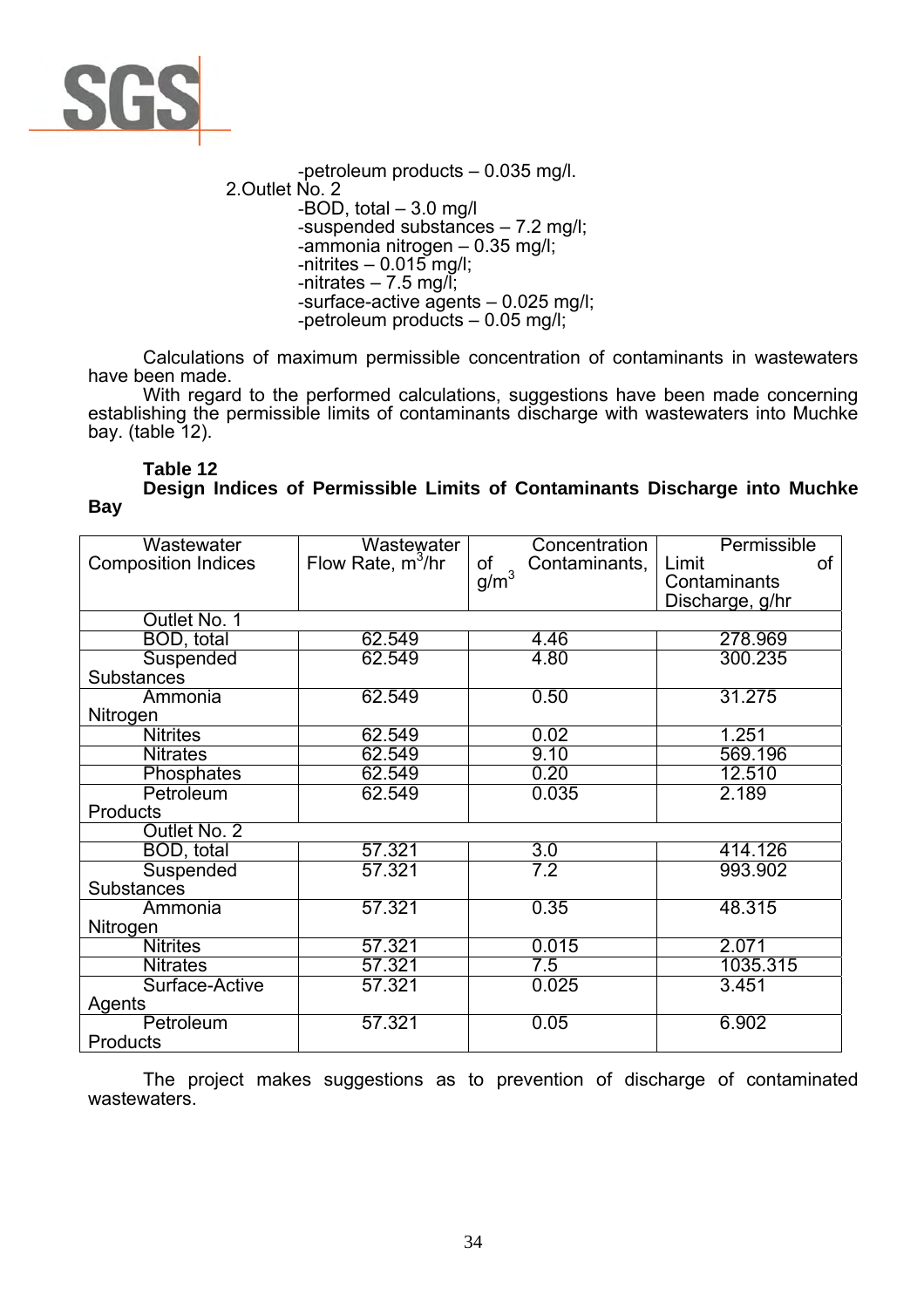

### *Wastewaters from Ships*

Petroleum-contaminated and household wastewaters from carriers at the terminal are not accepted. As carriers enter the bay, the drainage system's valves are plugged, and during riding no discharge of mold wastewaters is done.

According to MARPOL-73/78 requirements, all modern ships are equipped with special tanks (vessels) for separate accumulation of petroleum-contaminated and household sewage waters as well as with separation units providing regulatory treatment of wastewaters to the residual concentration of petroleum products not exceeding 15 mg/l. The accepted equipment allows (according to RD 31.04.23-94 "Instructions on Preventing Pollution from Ships") discharging wastewaters outside the 12-mile range.

The volume of petroleum-contaminated wastewaters is 1174  $m^3$ /year; that of household waters – 406 m<sup>3</sup>/year.

The mold and household wastewaters from the port fleet ships are received by mold waters collector followed by utilization and discharge of treated waters outside the 12-mile range. The volume of mold waters is 21.8 m<sup>3</sup>/year; that of household waters – 119.7 m<sup>3</sup>/year.

### **Impact on Muchke Bay Water Area During Hydro-Engineering Operations**

- Hydro-engineering operations comprise:
- erection of a shore-line protection dike;
- bottom-deepening operations for bases of facilities;
- erection of hydro-engineering structures.

The root structure of trestle is inaccessible for swimming devices due to shallow waters. Hence, dike filling from the shore by a pioneer method is envisaged.

Delivery of rock by dump trucks shall be done from shore excavations. Filling will be done using high-quality soil containing not more than 5% of fine argillaceous particles in terms of volume. It is not allowed to use soils containing water-soluble sulfuric salts and organic particles in excess of 5% of the weight of dry mineral part of soil. Rock is protected directly after filling with reverse detritus filter and covered with stone weighting 1-1.5 ton in order to avoid washing out by stream and rough sea. Dike length is 95 m, its width is 10 m. The dike head reaches the level of minus 4.5 m. The water area allocated for the dike is 0.78 hectare. The dike is designed for installation of supports for the conveyor gallery in shallow waters and their protection from the action of waves and ice.

*Soil removal and bottom smoothing for the supports* of hydro-engineering structures shall be done with a specialist grab gear. The area of bottom-deepening operations for hydroengineering facilities (berth and access pier) will make 0.8955 hectare. The volume of excavated soil will be  $6710 \text{ m}^3$ . During dike filling and bottom deepening, a turoid cloud will be temporarily generated.

The *berth facility* represents a stationary berth connected with the shore with a pier of 250 m in length. The optimal design of such extended facility is a bridge-type design, the basic elements of which are supports and span structures. Supports for the span erections of the motor road arranged at the depth of over 4.5 m represent an underwater fundamental block in the form of a reinforced concrete massive giant with rigidly embedded steel tubes of 1420 m in diameters filled with reinforced concrete. On the tube heads, cast reinforced concrete cross beams are installed on which the span structures are mounted.

The *berth part* of the pier is made as a common for both berths dray of 240 m in length and 20 m wide, along which ship-loading machines move along rails of 16.0 m gauge, and two detached mooring pawls. The dray rests on six detached supports mounted with a step of 48.0 m, which are also used as baffle and mooring pawls. The supports used for the dray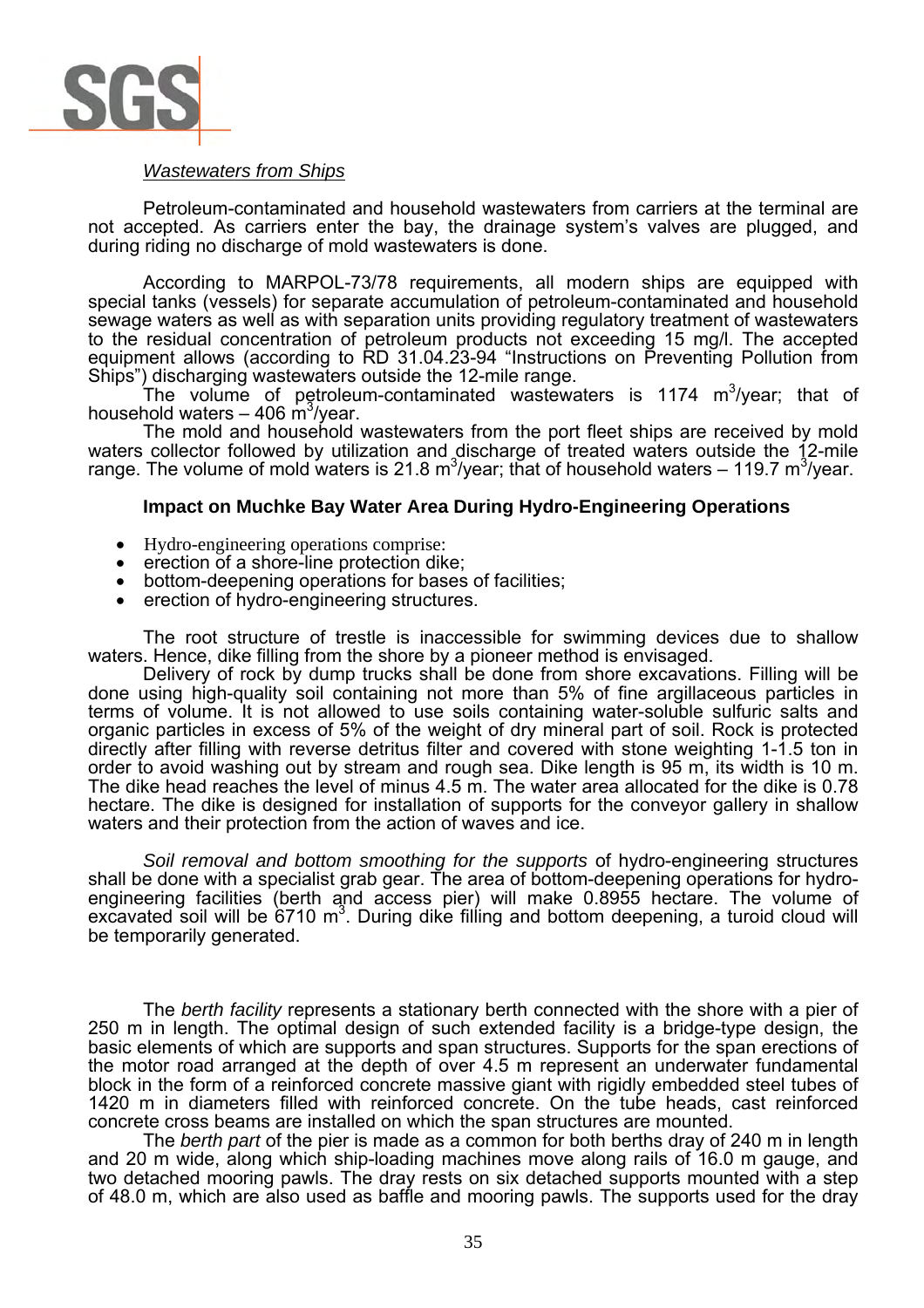

represent a reinforced concrete massive giant, into two sections of which two tubes of 2.0m in diameters are cast. The distance between tubes is taken equal to the ship-loading machine rail gauge – 16.0 m. On top of the tubes, a reinforced concrete crossbeam is arranged, onto which the dray

rests. No other materials different from steel and concrete are applied in the structures contacting water. Impact on the water environment at this stage of works is minimal.

As a result of berth and pile operation, the sea area is taken away during installation of supporting elements: the pier – 0.817 hectare; the berth part – 0.3896 hectare.

So, the temporary impact on the water environment as a turoid cloud occurs during dike filling and excavation of pits for the berth and pier enclosures. The area of bottomdeepening operations is: S=0.8955 hectare. The total taken away sea area is 1.2513 hectare.

#### **4.4 GENERATION, REMOVAL, AND NEUTRALIZATION OF PRODUCTION AND CONSUMPTION WASTE**

 The waste generation sources are the production facilities of the coal complex, treatment facilities, maintenance and garage unit, power unit (boiler-house), the administrative and domestic building.

Waster from carriers at the coal complex are not taken.

The mode of re-loading complex operation is round-o-clock, all the year round. The schedule of work of the administrative and management personnel and employees of the maintenance and garage unit is one shift, five days a working week.

The total number of re-loading complex employees is 334 persons, the mean daily number of working is 266 people.

The *coal complex production facilities* include: the berth front, car-dumping complex, coal storage warehouse, re-loading stations. During re-loading operations, waste is generated as dust caught in the aspiration system bins. The re-loading coal complex personnel are provided with special clothes. Based on this, the following waste has been taken into account: *coal dust, soiled textile (special clothes and footwear), working leather footwear that lost its consumer properties*.

 The most versatile waste is generated at the treatment facilities designed for treating wastewater from hydro washing in the car dumper building, surface waters from the coal storage, petroleum-contaminated wastewaters, household wastewater.

 Treatment of runoff from the cola storage is done in the regulatory sump and at the pumping filtration station where the filtration material is regularly flushed to restore the properties. Filling has a long service life therefore it is not taken into consideration in calculation of the waster generation norms. The treatment process is accompanied *by generation of waste (precipitation) during treatment wastewater not included in other items (precipitation from the sump*). Precipitation consists mostly of coal particles.

In the car dumper building, a re-circulation water supply system is provided for. Contaminated waters from hydro washing are purified by settling in three pits (sumps) located in the building, as a result, *waste (sediment) is produced during treatment of wastewaters not included in other items (sediment from the sump*).

To purify the surface run-off from the territory of the reservoir of liquefied hydrocarbon gases, treatment facilities are provided for, which have been developed by NPP "Polychim". The treatment facilities include three wells. In the first well, there is the settlement area and mechanic filter (mechanic treatment cartridge with mineral wool). The second well has a sorption filter filled with MAT-brand coal. The third well is control with a regulatory pipe. Coal service life is 5 years. Mineral wool operation period until replacement is not less than 2 months of continuous operation. Petroleum products coming with wastewaters are absorbed by mineral wool. As a result of treatment facilities' operation, the waste is produced: *worked out filtration and absorption masses contaminated with dangerous substances (mineral wool contaminated with petroleum products), used coal filters contaminated with dangerous substances (the content of petroleum products is not less than 15%), waste (sediments) during treatment of wastewaters not included in other items (sediments from rainfall waters treatment facilities*).

To purify the surface run-off, the treatment facilities for petroleum-containing wastewaters PKF "Mechanic" are also used, which have the productive rate of 5 l/sec, and local treatment facilities made according to TP 503-6-9.86.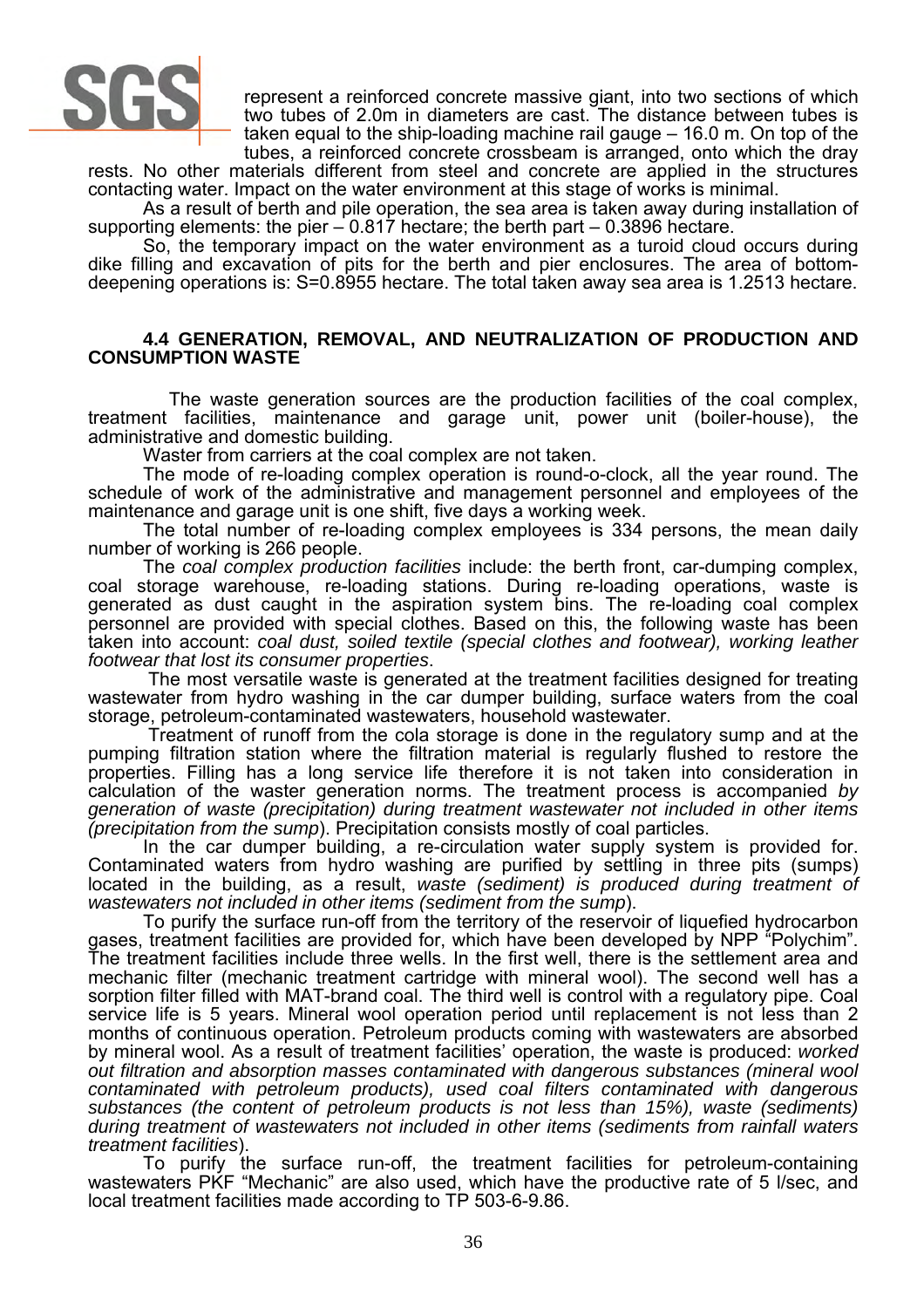

The fully prepared at factory treatment facilities PKF "Mechanic", Saint Petersburg, comprise: a coalescence separator and sorption filter. Based on the functional features, they can be divided into three parts: the sump, the coalescent separator, and the sorption filter.

As sorbent, fibroil is used. This material can be regenerated by simple soaking and does not go into waste.

During operation of PKF "Mechanic" treatment facilities, *a floating film from oilrecovery units (caught petroleum products) and waste (sediment) during treatment of wastewater not included in other items* (*sediments from rainfall waters treatment facilities)* are produced.

Local treatment facilities designed according to the typical design 503-6-9-86 consist of a sump, a well with a filter, and a black oil recovery well. Floating petroleum products in the sump are exported via a pipeline into the black oil recovery well. Solid particles settle in the sump and produce sediment. Water afterpurification is done in the well with filter. As the filtering filling, hydrophobic claydite is used. Used claydite is subjected to regeneration and subsequent use, hence, the filtering filling does not go into waste.

During operation of local treatment facilities (TP 503-6-9.86), the following waste is also produced: *a floating film from oil-recovery units (caught petroleum products) and waste (sediment) during treatment of wastewater not included in other items* (*sediments from rainfall waters treatment facilities).* 

Vehicle washing ground is equipped with a re-circulation water supply system with treatment facilities similar to the typical design 503-1-21c.83. Wastewater treatment process of accompanied by production of *a floating film from oil-recovery units (caught petroleum products) and waste (sediment) during treatment of wastewater not included in other items*  (*sediments from rainfall waters treatment facilities).* 

To purify *household wastewaters*, the project provides for biological treatment facilities: household wastewater treatment station  $E$ -50 having the throughput of 50 m<sup>3</sup>/day, and "Vodolei" plant having the throughput of 1  $\mathrm{m}^3$ /day. In the course of wastewater purification, *waste (sediment)* is produced *during mechanic and biological purification of wastewaters*.

 In the maintenance and garage unit designed for repair of machines and vehicles (24 units), the following waste is generated: *worked vehicle oils, worked non-disassembled lead accumulators with electrolyte poured out, waste salts (slurry after electrolyte neutralization), waste solid production materials contaminated with petroleum and oil mineral fat products (used oil filters), cleaning tissues contaminated with oils (oils content is 15% and over), unsorted scrap ferrous metals, used tires*.

In the power unit comprising two thermal containers from "Termax", a diesel generator from "Caterpillar", and two surface reservoirs of 25  $m<sup>3</sup>$  capacity each, the following is generated in the course of operation: *slurry from cleaning the pipelines and vessels from petroleum and petroleum products; cleaning tissues contaminated with oils (oils content is 15% and over).* 

In the building of the administrative and household complex accommodating sanitary household premises, first-aid post, production canteen, offices of the administration and management personnel, state services and controlling bodies, as well as auxiliary premises, and in the coal complex territory, utility waste is generated*: unsorted garbage from household premises of organizations (except for bulky), unsorted waste food from kitchen and catering organizations, mercury lamps, used fluorescent mercury-containing tubes, medicinal waste,*  waste of consumption at production facilities similar to utility (swept from the enterprise *territory), waste (sediment) from cesspools, and household wastewater (sewage slurry)*.

The list and characteristics of waste generated at the enterprise are given in table 13. Waste codes are determined in accordance with the Federal Classification Catalogue of Waste (FKKO) approved by order No. 786 RF Ministry of Natural Resources dated 02.12.2002 and addendum to FKKO issued by the RF Ministry of Natural Resources No. 662 dated 20.07.2003.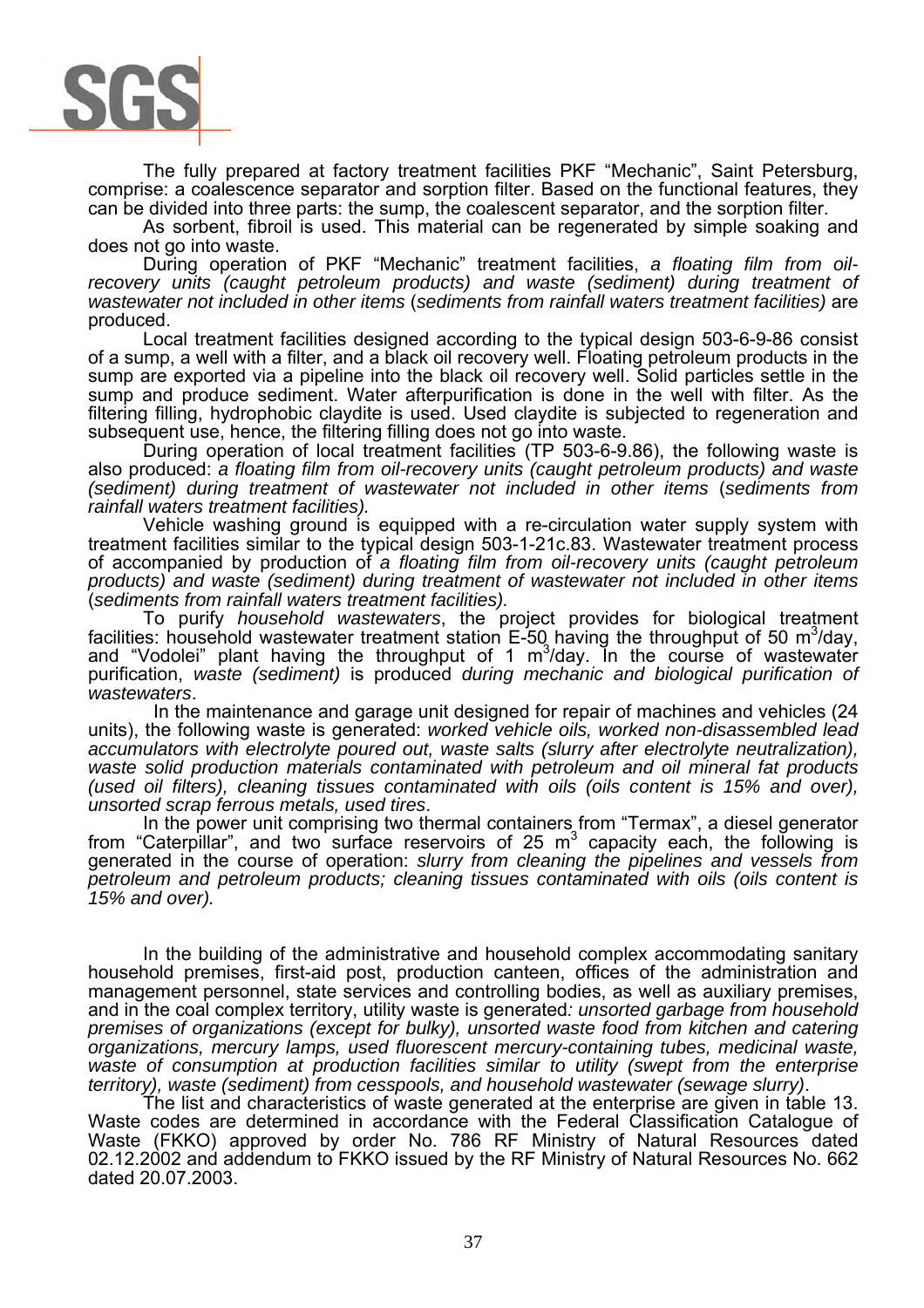

#### **Table 13 List, Physical & Chemical Characteristics, and Composition of Generated Waste**

|                | Waste Type                                                                                                                                               |                         | <b>Technological Process</b>                                                                |      | Hazard         | <b>Physical &amp; Chemical Characteristics</b>                    |                 |                                                                          |
|----------------|----------------------------------------------------------------------------------------------------------------------------------------------------------|-------------------------|---------------------------------------------------------------------------------------------|------|----------------|-------------------------------------------------------------------|-----------------|--------------------------------------------------------------------------|
| No.            | Description                                                                                                                                              | <b>FKKO Code</b>        | Description                                                                                 | Code | Class          | Aggregate                                                         | Solubility      | Waste                                                                    |
|                |                                                                                                                                                          |                         |                                                                                             |      |                | <b>State</b>                                                      |                 | Composition                                                              |
|                | $\overline{2}$                                                                                                                                           | 3                       | 4                                                                                           |      |                | $\overline{7}$                                                    |                 | 9                                                                        |
| $\mathbf{1}$   | Mercury lamps,<br>used fluorescent<br>mercury- containing<br>tubes                                                                                       | 353 301 00 13<br>011    | Indoor and<br>outdoor lighting                                                              |      | $\mathbf{1}$   | Finished<br>product the<br>has lots its<br>consumer<br>properties | Non-<br>soluble | Mercury,<br>glass                                                        |
| $\overline{2}$ | Floating film from<br>oil-recovery units<br>(caught petroleum<br>products)                                                                               | 546 002 00 06<br>033    | Treatment of<br>petroleum-<br>containing<br>wastewaters at<br>local treatment<br>facilities |      | 3              | Emulsion                                                          | Non-<br>soluble | Petroleum<br>products,<br>water                                          |
| 3              | Used filtration and<br>absorption masses<br>contaminated with<br>hazardous<br>substances<br>(mineral wool<br>contaminated with<br>petroleum<br>products) | 314 800 00 00<br>00 0   | Treatment of<br>wastewater at<br>NPP "Polychim"<br>treatment<br>facilities                  |      | 3              | Solid                                                             | Non-<br>soluble | Petroleum<br>products,<br>mineral<br>wool, water                         |
| 4              | Used vehicle oils                                                                                                                                        | 541 002 02 02<br>033    | Maintenance of<br>vehicles, diesel<br>generator                                             |      | 3              | Liquid                                                            | Non-<br>soluble | Oil                                                                      |
| 5              | Used lead<br>accumulators, not<br>disassembled, with<br>electrolyte poured<br>out                                                                        | 921 101 02 13<br>$01*3$ | Maintenance of<br>vehicles                                                                  |      | 3              | Finished<br>product the<br>has lots its<br>consumer<br>properties | Non-<br>soluble | Lead,<br>plastic,<br>ebonite                                             |
| 6              | Waste solid<br>production<br>materials<br>contaminated with<br>petroleum and<br>mineral fat products<br>(used oil filters)                               | 549 030 00 00<br>00 0   | Maintenance of<br>vehicles                                                                  |      | 3              | Finished<br>product the<br>has lots its<br>consumer<br>properties | Non-<br>soluble | Petroleum<br>products,<br>textile                                        |
| $\overline{7}$ | Cleaning tissues<br>contaminated with<br>oils (oils content is<br>15% and over)                                                                          | 549 027 01 01<br>033    | Repair and<br>maintenance of<br>machinery and<br>equipment                                  |      | 3              | Fiber                                                             | Non-<br>soluble | Petroleum<br>products,<br>mechanic<br>admixtures,<br>textile             |
| 8              | Slurry from<br>cleaning pipelines<br>and tanks from oil<br>and petroleum<br>products                                                                     | 546 015 00 04<br>030    | Cleaning of fuel<br>tanks                                                                   |      | 3              | Slurry                                                            | Non-<br>soluble | Petroleum<br>products,<br>mechanic<br>admixtures                         |
| 9              | Used coal filters<br>contaminated with<br>hazardous<br>petroleum products<br>(the content of<br>petroleum products<br>is less than 15%)                  | 314 802 00 00<br>00 0   | Replacement of<br>coal filter at<br>treatment<br>facilities                                 |      | $\overline{4}$ | Loose                                                             | Non-<br>soluble | Petroleum<br>products,<br>activated<br>carbon,<br>mechanic<br>admixtures |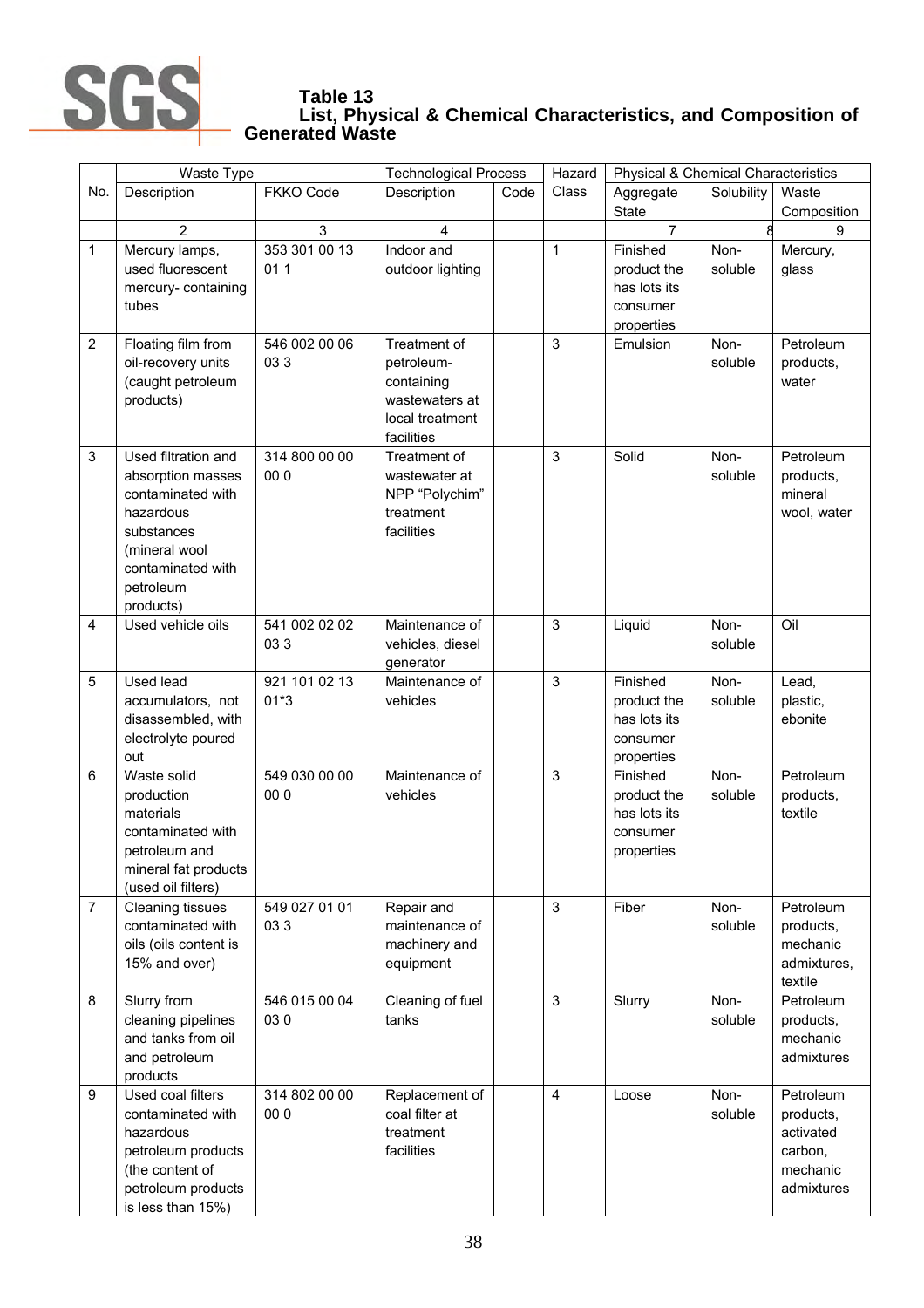

| 10 | Waste (sediments)<br>during mechanic<br>and biological<br>purification of<br>wastewaters                                                            | 943 000 00 00<br>00 0 | Operation of<br>household<br>wastewater<br>treatment<br>facilities | 4 | Paste-like                                                        | Non-<br>soluble | Stabilized<br>silt,<br>mechanic<br>admixtures               |
|----|-----------------------------------------------------------------------------------------------------------------------------------------------------|-----------------------|--------------------------------------------------------------------|---|-------------------------------------------------------------------|-----------------|-------------------------------------------------------------|
| 11 | Waste (sediment)<br>during treatment of<br>wastewaters not<br>included in other<br>items (sediment<br>from the sump)                                | 948 000 00 00<br>00 0 | Treatment of<br>wastewaters<br>from the coal<br>storage            | 4 | Paste-like                                                        | Non-<br>soluble | Coal<br>particles,<br>water                                 |
| 12 | Used tires                                                                                                                                          | 575 002 02 13<br>004  | Maintenance of<br>vehicles                                         | 4 | Finished<br>product the<br>has lots its<br>consumer<br>properties | Non-<br>soluble | Rubber                                                      |
| 13 | Coal dust                                                                                                                                           | 314 021 01 11<br>004  | Coal re-loading                                                    | 4 | Paste-like                                                        | Non-<br>soluble | Coal dust                                                   |
| 14 | Waste (sediment)<br>during treatment of<br>wastewaters not<br>included in other<br>items (sediment<br>from rainfall waters<br>treatment facilities) | 948 000 00 00<br>00 0 | Treatment of<br>rainfall run-off<br>at treatment<br>facilities     | 4 | Solid                                                             | Non-<br>soluble | Mechanic<br>admixtures,<br>water                            |
| 15 | Waste (sediment)<br>from cesspools and<br>household<br>wastewaters<br>(sewage)                                                                      | 951 000 00 00<br>00 0 | Cleaning of bio-<br>toilets                                        | 4 | Paste-like                                                        | Non-<br>soluble | Ammonia<br>nitrogen,<br>phosphates,<br>organic<br>compounds |
| 16 | Waste salts (slurry<br>after electrolyte<br>neutralization)                                                                                         | 515 000 00 00<br>00 0 | Electrolyte<br>neutralization                                      | 4 | Slurry                                                            | Non-<br>soluble | Gypsum                                                      |
| 17 | Medicinal waste                                                                                                                                     | 971 000 00 00<br>00 0 | Operation of<br>the first-aid<br>post                              | 4 | Solid                                                             | Non-<br>soluble | Textile,<br>glass, plastic                                  |
| 18 | Soiled textile (used<br>special clothes and<br>footwear)                                                                                            | 582 000 00 00<br>00 0 | Replacement of<br>special clothes                                  | 4 | Finished<br>product the<br>has lots its<br>consumer<br>properties | Non-<br>soluble | Textile,<br>footwear                                        |
| 19 | Working leather<br>footwear that lost<br>its consumer<br>properties                                                                                 | 147 006 01 13<br>004  | Replacement of<br>leather<br>footwear                              | 4 | Finished<br>product the<br>has lots its<br>consumer<br>properties |                 | Leather<br>footwear                                         |
| 20 | Unsorted garbage<br>from domestic<br>areas of<br>organizations<br>(except for bulky)                                                                | 912 004 00 01<br>004  | Personnel's<br>vital activity                                      | 4 | Solid                                                             | Non-<br>soluble | Organic<br>substances,<br>paper,<br>polyethylene            |
| 21 | Unsorted waste<br>food from kitchens<br>and catering<br>organizations                                                                               | 912 010 01 00<br>00 5 | Functioning of<br>the production<br>area canteen                   | 5 | Paste-like                                                        | Non-<br>soluble | Remnants of<br>foodstuffs<br>and meals                      |
| 22 | Waste of<br>consumption at                                                                                                                          | 912 000 00 00<br>00 0 | Territory<br>cleaning                                              | 5 | Solid                                                             | Non-<br>soluble | Paper,<br>polyethylene                                      |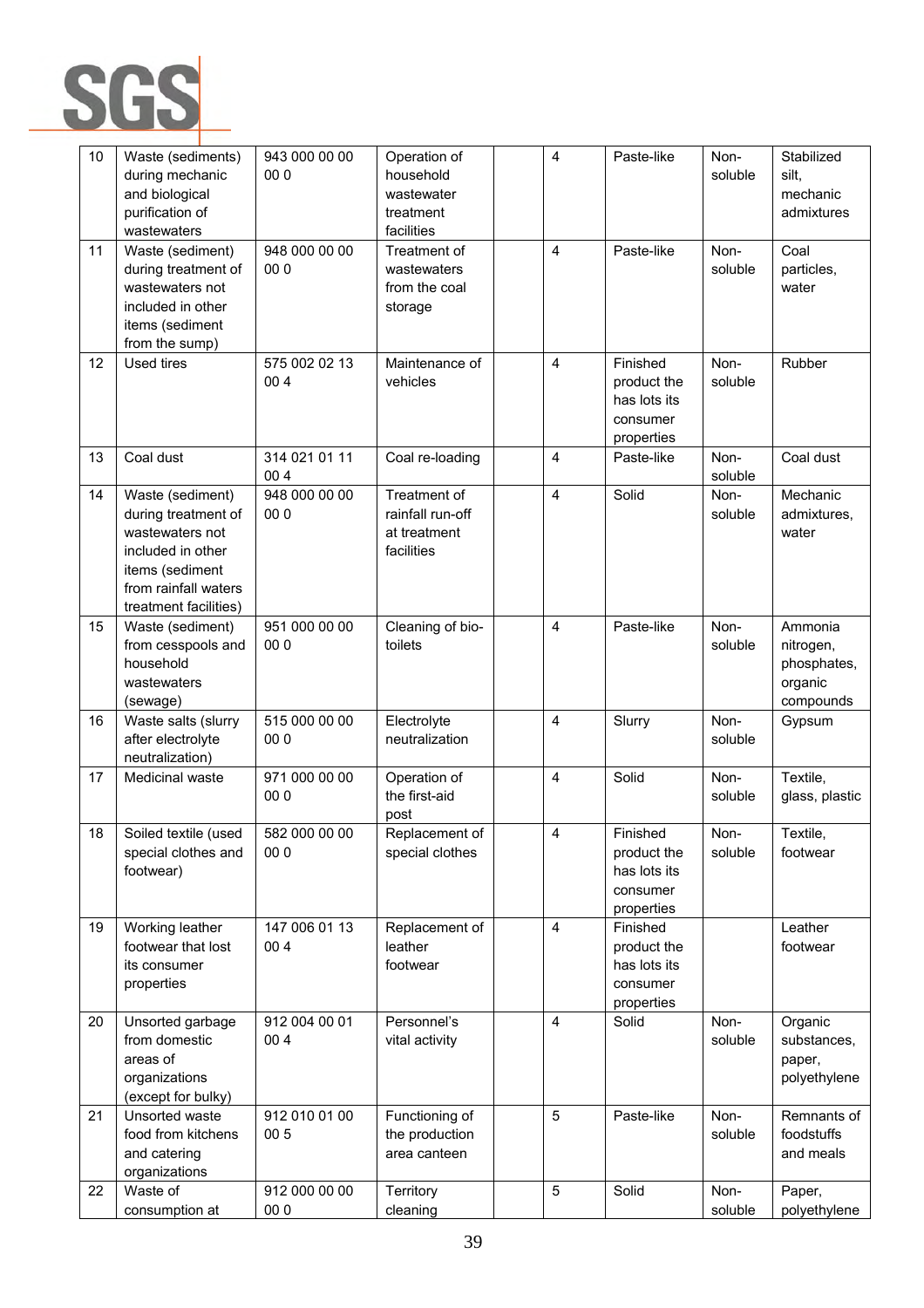

|    | production facilities<br>similar to utilities<br>(swept from the<br>enterprise territory) |                      |                                                            |   |       |                 | sand,<br>leaves |
|----|-------------------------------------------------------------------------------------------|----------------------|------------------------------------------------------------|---|-------|-----------------|-----------------|
| 23 | Unsorted ferrous<br>metal scrap                                                           | 351 301 00 01<br>995 | Repair and<br>maintenance of<br>machinery and<br>equipment | 5 | Solid | Non-<br>soluble | Metal           |

Waste generated at the enterprise has solid, liquid, and paste-like form. They will be accumulated and temporarily stored in designated places. Influence on soil and emission of toxic substances into the air and rainfall run-off are eliminated.

The temporary storage and accumulation places include metal and plastic containers, tanks, grounds.

The maximum volume of temporarily stored waste within the enterprise territory will be determined by the availability of free tanks and facilities for their temporary accumulation and by their handling procedure according to the requirements of regulatory documents and instructions.

The trapped *coal dust* will be regularly collected from aspiration plant bins with a mobile aspirator and directed back to the warehouse. *Waste (sediment) during treatment of wastewaters not included in other items (sediment from the sump)* consisting mostly of coal particles will be also sent to the coal storage.

 *Used mercury lamps, fluorescent mercury-containing tubes* will be accumulated in a separate auxiliary room. Waste generation norm is 116 pcs/year (0.037 ton/year). Used lamps will be handed over for utilization to a specialist plant in Komsomolks-on-Amur. It is recommended to perform handover every year.

The *floating film from oil-recovery units (caught petroleum products)* will be recovered at the treatment facilities made based on the analogue of TP 503-6-9.86, TP-503-1-21c.83 PKF "Mechanic". The total accumulated waste volume with regard to water-content (60%) is  $0.226$  m<sup>3</sup>.

. As a rule, the capacity of treatment facilities allows collecting the regulatory quantity of settled petroleum products for more than a year. It is recommended to clean the treatment facilities once a year. Waste disposal (burning at the boiler-house) is performed after cleaning without the storage stage.

*Used vehicle oils*. In the routine maintenance and repair area, a well for used oil is provided for having the capacity of 1m<sup>3</sup>. The norm of used oils generation being 0.397 m<sup>3</sup>/year, the well's capacity allows accumulating waste for over a year. It is recommended to burn waste at the boiler-house every year.

Used filters and oily tissues will be generated in the volume of 4.288 m<sup>3</sup>/year. It is recommended to put two capped tanks in the garage unit, each having capacity of  $V=0.2m<sup>3</sup>$ . Sufficient number of tanks vacation operations is:  $4.288 : 0.4 = 11$  times a year. Waste will be burnt at the settlement's boiler-house that runs on coal.

*Slurry from cleaning the pipelines and tanks from oil and petroleum products*. Cleaning of fuel tanks will be done once every two years. The waste generation norm is 0.052 m<sup>3</sup> for two years. Slurry will be burnt at the settlement's boiler-house that runs on coal.

*Ferrous metal scrap* will be accumulated in a special ground. The recommended regularity of waste removal to the specialist enterprise for the purpose of recycling is once a year.

*Used tires* will be also stores at a special ground and consumed at the enterprise as necessary without prolonged storage: for land development and as baffle means at the berth facilities.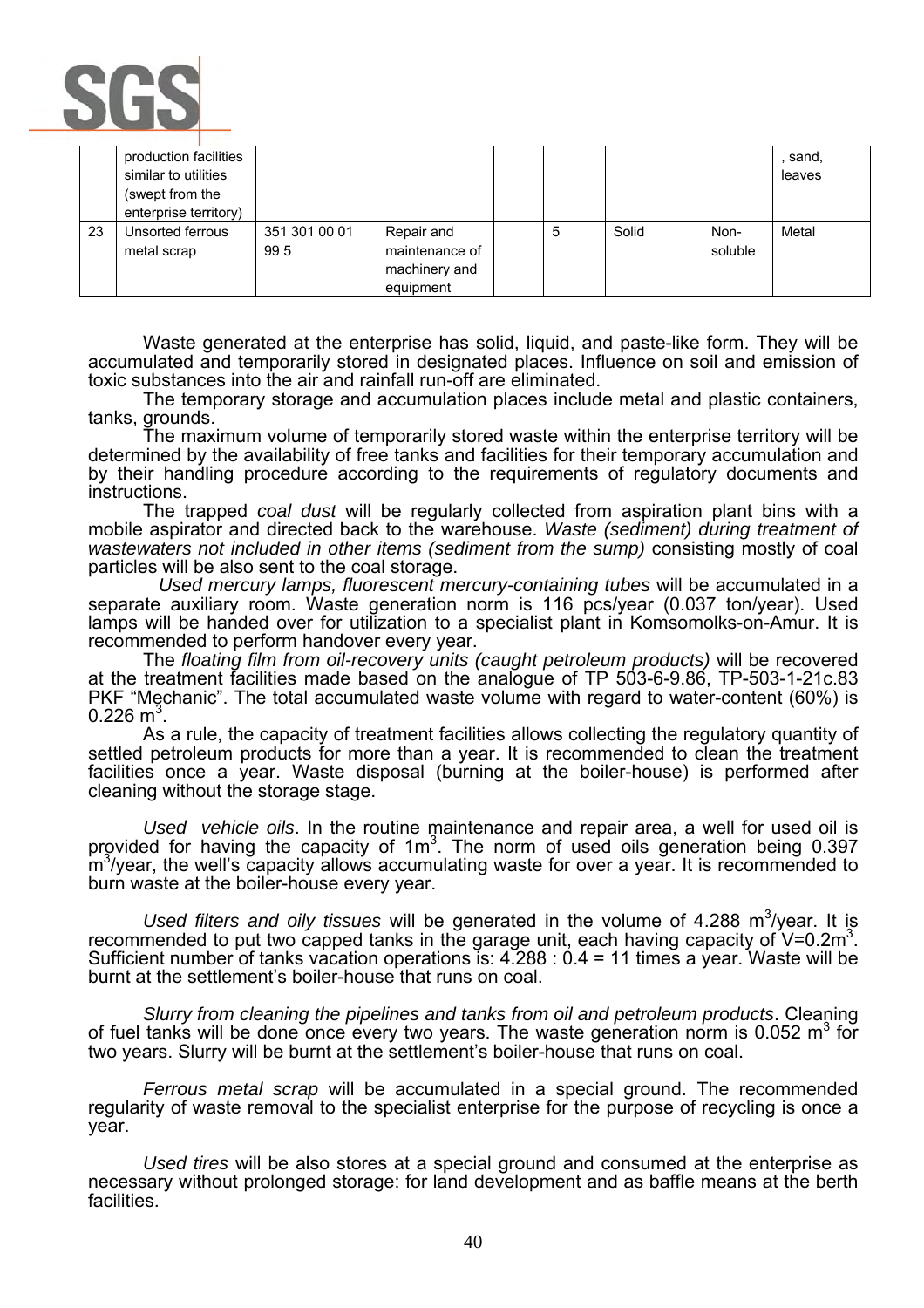

*Waste from the treatment facilities of household wastewaters* will be removed by a special vehicle to the silt grounds of nearest existent treatment facilities 1 – 4 times a year in accordance with the typical design

of facilities.

*Sewage* from bio-toilets will be handed over for treatment to the in-house treatment facilities (E-50). The estimated regularity of removal will be once every 2-3 weeks: 32:1.6=20 times. The capacity of one bio-toilet is 400 l.

*Used accumulators* will be accumulated in the repair and garage unit building, stacked on racks, and will be removed for treatment as they are accumulated. Waste generation norm is 7 pcs. a year.

Waste in the form of *sediment from oil-recovery unit* at local treatment facilities. Suspended substances that will come after treatment of wastewaters will be retained in a sump. The sediment accumulation zone in the treatment facilities usually allows operating treatment facilities without cleaning for over a year. It is recommended to clean oil-recovery units once a year. The general norm for generation of this type of waste is 22.431 m<sup>3</sup>/year.

Replacement of *used coal filters contaminated with hazardous substances (the content of petroleum products is less than 15%)* will be done once every 5 years. It is recommended to burn the waste at the settlement's boiler-house running on coal.

*Used filtration and absorption masses* contaminated with hazardous substances (mineral wool contaminated with petroleum products). Filter will be replaces 2-3 times a year. It is recommended to burn the waste at the settlement's boiler-house running on coal.

*Solid household waste*, together with special clothes, footwear, swept waste, slurry from electrolyte neutralization, waste from the first-aid post, canteen, having the total volume of 280.275 m<sup>3</sup>/year, are accumulated in 2 safety metal containers, the capacity being V=0.65  $\text{m}^3$  (the aggregate volume is 1.3  $\text{m}^3$ ) at a dedicated ground. The recommended regularity of waste removal for burial: 280.275 / 1.3 = 216 times, or once every other day.

Subject to observance of the production and consumption waste handling norms and rules, the time limits for their handing over for disposal and burial to the organizations having respective licenses, the waste of the planned project will not render a negative effect on the environment.

The list, characteristics, and quantities of production and consumption waste subject to disposal with regard to the waste code and toxicity class pursuant to the regional list of waste are given in table 14. The table lists all types of waste for this enterprise in the reverse order of their toxicity level.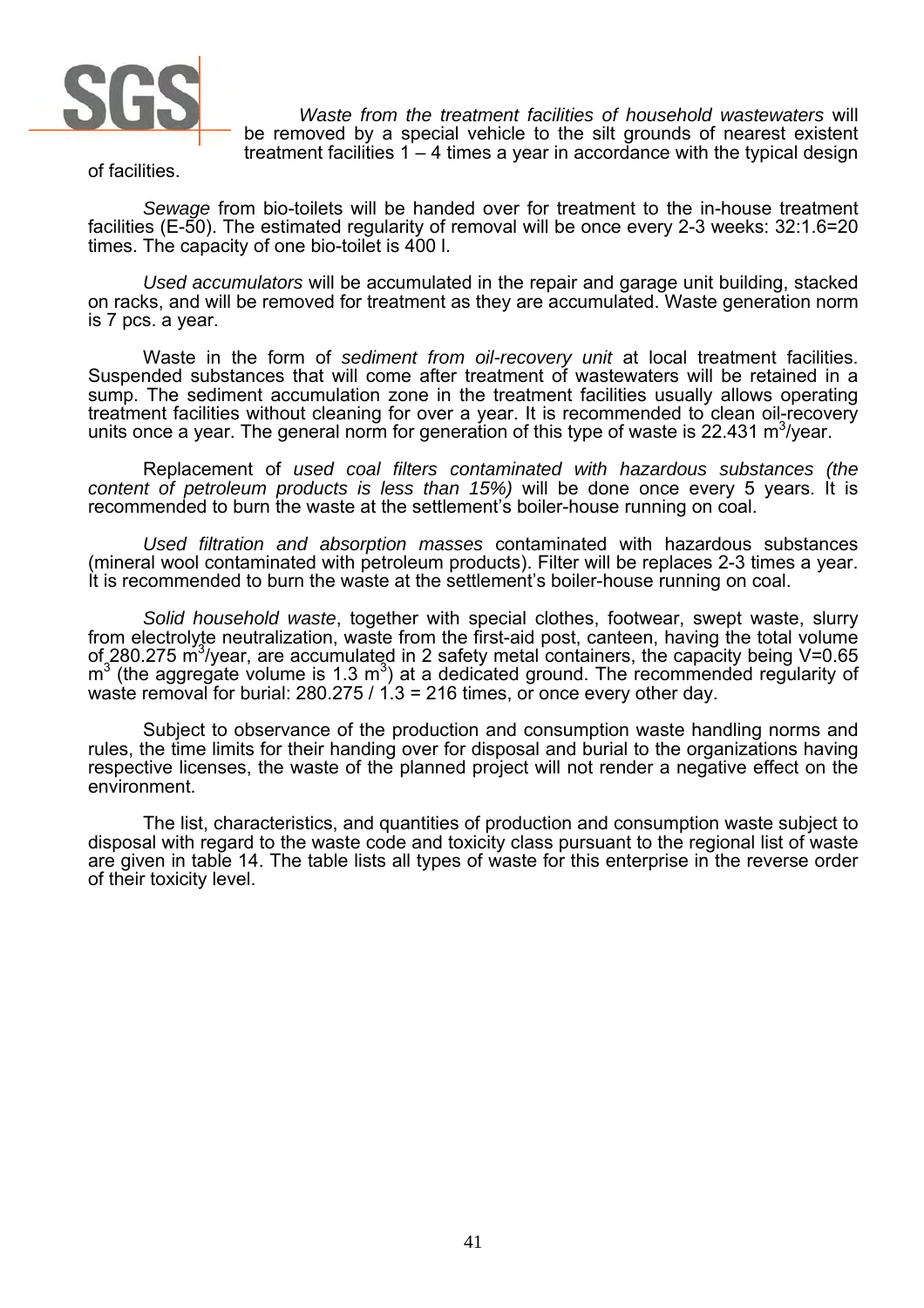

**Table 14 List and Quantities of Production & Consumption Waste Subject to Disposal** 

| Seq.           | Information about Waste                      |                 |                             |                   |                              | <b>Waste Disposal Facilities</b> |                        |                          |
|----------------|----------------------------------------------|-----------------|-----------------------------|-------------------|------------------------------|----------------------------------|------------------------|--------------------------|
| No.            | <b>Waste Description</b>                     | <b>Hazard</b>   | <b>Total Waste Per Year</b> |                   |                              | Final                            |                        | Temporary Storage at the |
|                |                                              | <b>Class</b>    |                             |                   |                              | Disposal at                      | <b>Production Site</b> |                          |
|                | Code acc. to Federal                         |                 | Unit<br>0f                  | Generation        | <b>Utilized</b><br><b>or</b> | Municipal                        | Quantity               | Facility                 |
|                | Waste<br>Classification                      |                 | Measurement                 | Norm<br>As        | <b>Neutralized</b>           | Disposal                         |                        | Description              |
|                | Catalogue                                    |                 |                             | Per Design        | Quantity                     | of<br>Dump                       |                        |                          |
|                |                                              |                 |                             |                   |                              | Solid                            |                        |                          |
|                |                                              |                 |                             |                   |                              | Household                        |                        |                          |
|                |                                              |                 |                             |                   |                              | Waste,                           |                        |                          |
|                |                                              |                 |                             |                   |                              | Quantity                         |                        |                          |
|                | $\overline{2}$                               | 3               | 4                           | 5                 | 6                            |                                  | $\overline{8}$         | $\overline{9}$           |
|                | Used mercury<br>lamps,                       |                 | <u>ton</u>                  | 0.037             | 0.037                        |                                  | 0.037                  | Auxiliary room           |
|                | fluorescent<br>mercury-                      |                 | pcs                         | 116               | 116                          |                                  | 116                    |                          |
|                | containing tubes<br>353 301 00 13 01 1       |                 |                             |                   | to<br>de-<br>mercurization   |                                  |                        |                          |
| $\overline{2}$ | Floating film from oil- 3                    |                 | ton                         | 0.121             | 0.121,                       |                                  | Without                |                          |
|                | recovery units (caught                       |                 |                             |                   | burning                      |                                  | storage                |                          |
|                | petroleum products)                          |                 |                             |                   |                              |                                  |                        |                          |
|                | 546 002 00 06 03 3                           |                 |                             |                   |                              |                                  |                        |                          |
| 3              | filtration<br><b>Used</b><br>and             | $\overline{13}$ | ton                         | 2.391             | 2.391                        |                                  | <b>Without</b>         |                          |
|                | absorption<br>masses                         |                 |                             |                   | burning                      |                                  | storage                |                          |
|                | contaminated<br>with                         |                 |                             |                   |                              |                                  |                        |                          |
|                | hazardous substances                         |                 |                             |                   |                              |                                  |                        |                          |
|                | (mineral<br>wool                             |                 |                             |                   |                              |                                  |                        |                          |
|                | with<br>contaminated                         |                 |                             |                   |                              |                                  |                        |                          |
|                | petroleum products)                          |                 |                             |                   |                              |                                  |                        |                          |
|                | 314 800 00 00 00 0                           |                 |                             |                   |                              |                                  |                        |                          |
| 4              | Used vehicle oils                            | 3               | ton                         | 0.357             | 0.357,                       | $\overline{\phantom{0}}$         | 0.357                  | Well<br>for<br>used      |
|                | 541 002 02 02 03 3                           |                 |                             |                   | burning                      |                                  |                        | 1 <sup>3</sup><br>oils,  |
|                |                                              |                 |                             |                   |                              |                                  |                        | capacity, 1 unit         |
| 5              | Used lead accumulators, 3                    |                 | <u>ton</u>                  | $\frac{0.688}{7}$ | 0.688                        |                                  | 7 pcs                  | Part<br>$\overline{of}$  |
|                | not disassembled, with                       |                 | $\overline{pcs}$            |                   |                              |                                  |                        | premises in the          |
|                | electrolyte poured out<br>921 101 02 13 01 3 |                 |                             |                   | to recycling                 |                                  |                        | repair<br>and            |
|                |                                              |                 |                             |                   |                              |                                  |                        | garage unit              |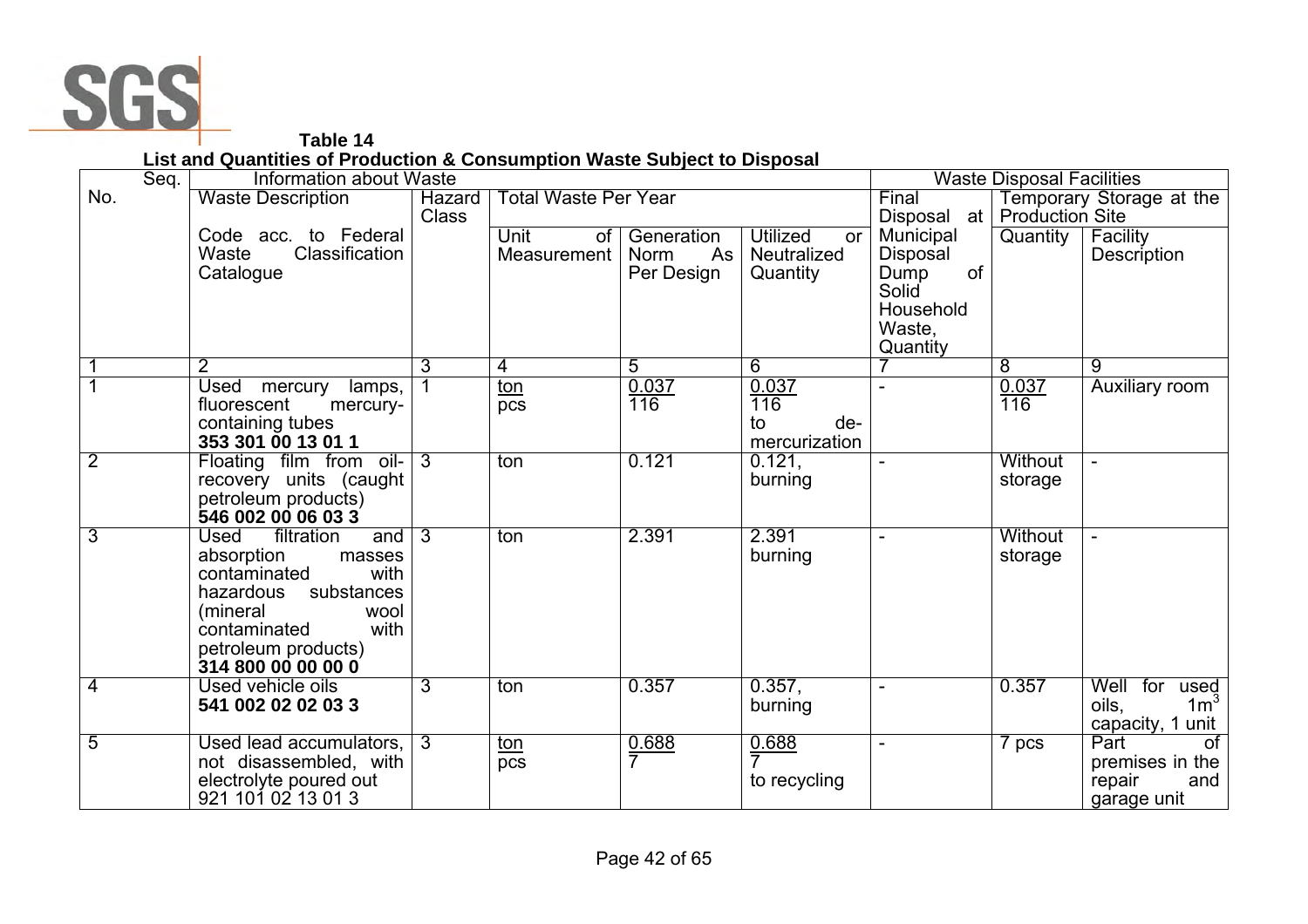

|                | 2                                                                                                                                                         | 3              | 4   | 5                              | 6                                                                                         |                | 8                  | 9                                            |
|----------------|-----------------------------------------------------------------------------------------------------------------------------------------------------------|----------------|-----|--------------------------------|-------------------------------------------------------------------------------------------|----------------|--------------------|----------------------------------------------|
| 6              | Waste of solid production<br>materials contaminated with<br>petroleum and mineral oil<br>products (used oil filters)<br>549 030 00 00 00 0                | $\overline{3}$ | ton | 0.011                          | 0.011<br>burning                                                                          |                | $0.4 \text{ m}^3$  | Capped tank, 0.2<br>$m3$ capacity, 2<br>pcs. |
| $\overline{7}$ | Cleaning tissue contaminated<br>with oils (oil content is 15%<br>and over)<br>549 027 01 01 03 3                                                          | $\overline{3}$ | ton | 0.770                          | 0.770,<br>burning                                                                         | $\blacksquare$ |                    |                                              |
| 8              | Slurry from cleaning pipelines  <br>and tanks from petroleum<br>and petroleum products<br>546 015 00 04 03 0                                              | 3              | ton | 0.098                          | 0.098<br>burning                                                                          | $\blacksquare$ | Without<br>storage |                                              |
| $\overline{9}$ | filters<br>Used<br>coal<br>contaminated with hazardous<br>substances (the content of<br>petroleum products is less<br>than $15\%$ )<br>314 802 00 00 00 0 | $\overline{4}$ | ton | 0.159<br>once every 5<br>years | 0.159,<br>burning                                                                         |                | Without<br>storage |                                              |
| 10             | Waste (sediments) during<br>biological<br>mechanic and<br>purification of wastewaters<br>943 000 00 00 00 0                                               | $\overline{4}$ | ton | 3.217                          | 3.217,<br>removal<br>to<br>silt ground of<br>treatment<br>facilities<br>of<br>settlements |                | Without<br>storage |                                              |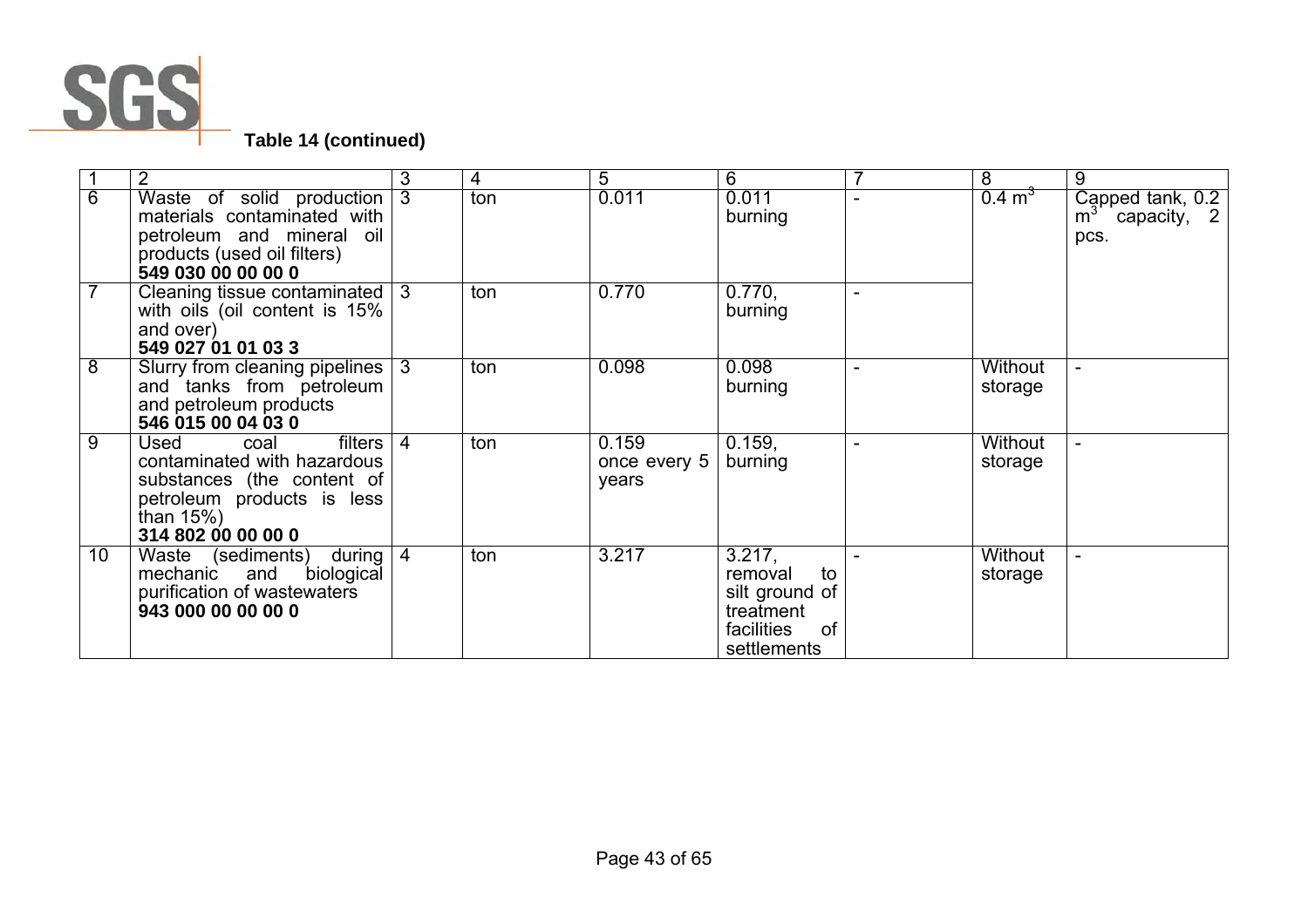

# **Table 14 (continued)**

|    | 2                                                                                                                                                                         | 3              | 4                  | 5                  | 6                                                             |                | 8                         | 9                                                                              |
|----|---------------------------------------------------------------------------------------------------------------------------------------------------------------------------|----------------|--------------------|--------------------|---------------------------------------------------------------|----------------|---------------------------|--------------------------------------------------------------------------------|
| 11 | Waste<br>(sediment)<br>during<br>treatment of wastewaters not<br>included in other<br>items<br>(sediment from the sump)<br>948 000 00 00 00 0                             | 4              | ton                | 83.917             | 83.917,<br>to<br>returned<br>the<br>warehouse                 | $\blacksquare$ | <b>Without</b><br>storage |                                                                                |
| 12 | Used tires<br>575 002 02 13 00 4                                                                                                                                          | 4              | <u>ton</u><br>pcs. | $\frac{2.174}{65}$ | 2.174<br>65<br>re-use                                         | $\blacksquare$ | 65                        | Part<br>the<br>0f<br>ground                                                    |
| 13 | Coal dust<br>314 021 01 11 00 4                                                                                                                                           | 4              | ton<br>168         | 21.546             | 21.546,<br>returned<br>to<br>the<br>warehouse                 | $\blacksquare$ | <b>Without</b><br>storage |                                                                                |
| 14 | Waste<br>(sediment)<br>during<br>treatment of wastewaters not<br>included in other<br>items<br>(sediment from the rainfall<br>treatment facilities)<br>948 000 00 00 00 0 | 4              | ton<br>168         | 24.675             |                                                               | 24.675         | <b>Without</b><br>storage | $\sim$                                                                         |
| 15 | Waste<br>(sediments)<br>from  <br>cesspools and household<br>wastewaters (sewage)<br>951 000 00 00 00 0                                                                   | $\overline{4}$ | ton<br>168         | 32.000             | 32.000,<br>to<br>removal<br>$E-50$<br>treatment<br>facilities | $\blacksquare$ | 1.6                       | <b>The</b><br>bio-toilet<br>m <sup>3</sup><br>0.4<br>tank,<br>capacity, 4 pcs. |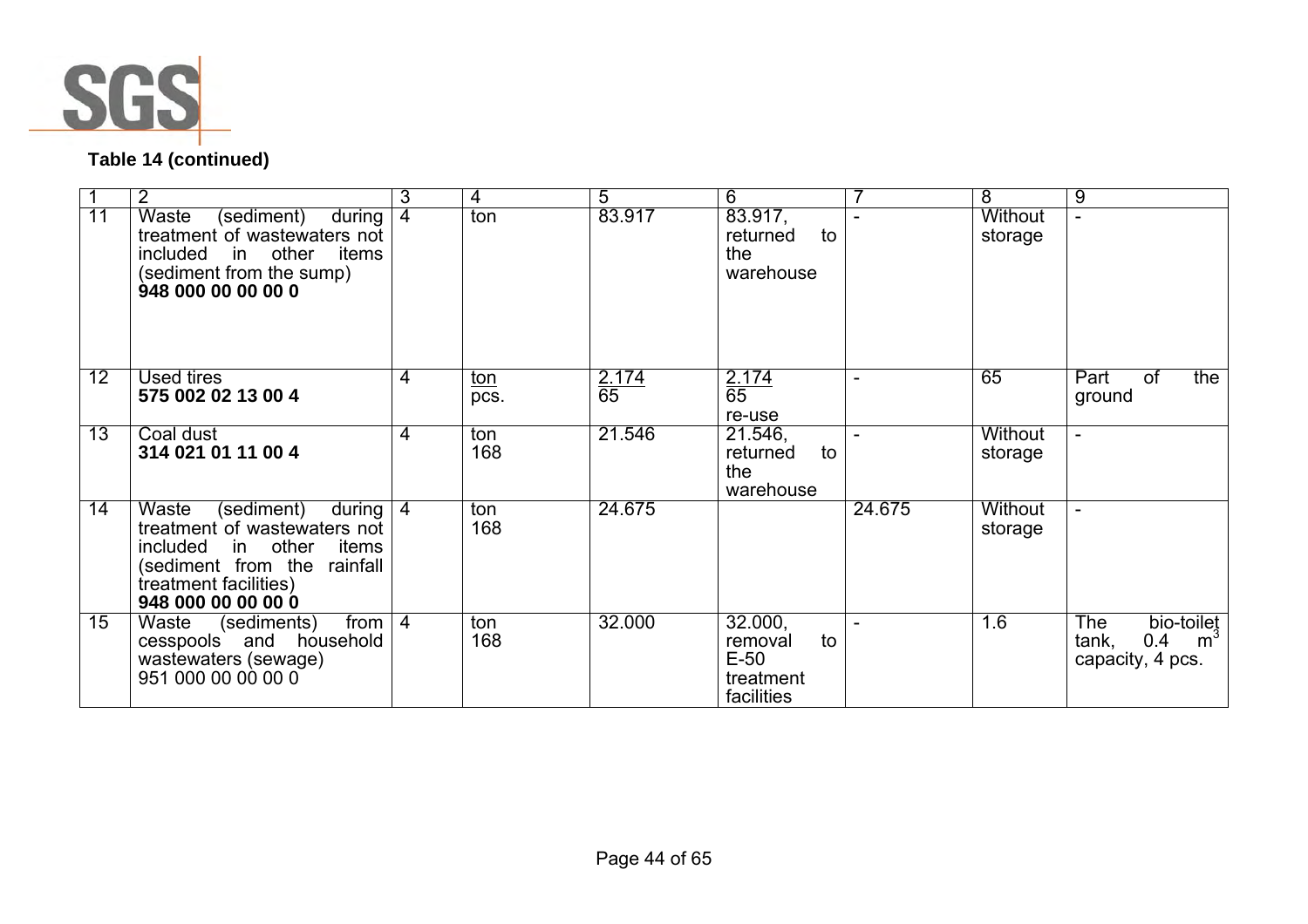

# **Table 14 (end)**

|                 | $\overline{2}$                                                                                                                                    | 3              | 4                               | 5                 | $\overline{6}$           |                   | $\overline{8}$      | $\overline{9}$                                             |
|-----------------|---------------------------------------------------------------------------------------------------------------------------------------------------|----------------|---------------------------------|-------------------|--------------------------|-------------------|---------------------|------------------------------------------------------------|
| $\overline{16}$ | Waste of salts (slurry after<br>electrolyte neutralization)<br>515 000 00 00 00 0                                                                 | $\overline{4}$ | $\frac{\text{top}}{\text{m}^3}$ | 0.036<br>0.033    |                          | 0.036<br>0.033    |                     |                                                            |
| 17              | <b>Medicinal waste</b><br>971 000 00 00 00 0                                                                                                      | 4              | $\frac{\text{ton}}{\text{m}^3}$ | 0.048<br>0.192    | $\blacksquare$           | 0.048<br>0.192    | $\frac{0.753}{1.3}$ | Metal<br>container<br>for<br>solid                         |
| $\overline{18}$ | Soiled textile (used special<br>clothes and footwear)<br>582 000 00 00 00 0                                                                       | $\overline{4}$ | $\frac{\text{top}}{\text{m}^3}$ | 1.837<br>8.442    | $\blacksquare$           | 1.837<br>8.442    |                     | household<br>waste, $0.65 \text{ m}^3$<br>capacity, 2 pcs. |
| 19              | Leather working<br>footwear  <br>that has lost its consumer<br>properties<br>147 006 01 13 00 4                                                   | $\overline{4}$ | $\frac{\text{ton}}{\text{m}^3}$ | 0.012<br>0.079    | $\blacksquare$           | 0.012<br>0.079    |                     |                                                            |
| 20              | from $ 4 $<br><b>Unsorted</b><br>garbage<br>of<br>domestic<br>areas<br>for<br>organizations (except<br>bulky)<br>912 004 00 01 00 4               |                | $\frac{\text{ton}}{\text{m}^3}$ | 5.825<br>11.651   | $\blacksquare$           | 5.825<br>11.651   |                     |                                                            |
| $\overline{21}$ | food from 5<br>Unsorted waste<br>catering<br>kitchen<br>and<br>organizations<br>912 010 01 00 00 5                                                |                | $\frac{\text{top}}{\text{m}^3}$ | 58.364<br>77.818  | $\overline{\phantom{a}}$ | 58.364<br>77.818  |                     |                                                            |
| 22              | Waste of consumption<br>at l<br>production facilities similar to<br>utilities (swept from<br>the<br>enterprise's territory)<br>912 000 00 00 00 0 | $\overline{5}$ | $\frac{\text{ton}}{\text{m}^3}$ | 96.194<br>182.060 | $\blacksquare$           | 96.194<br>182.060 |                     |                                                            |
| 23              | Unsorted scrap ferrous metal<br>351 301 00 01 99 5                                                                                                | 5              | ton                             | 14.311            | 14.311,<br>for recycling |                   | 14.311              | Part of ground                                             |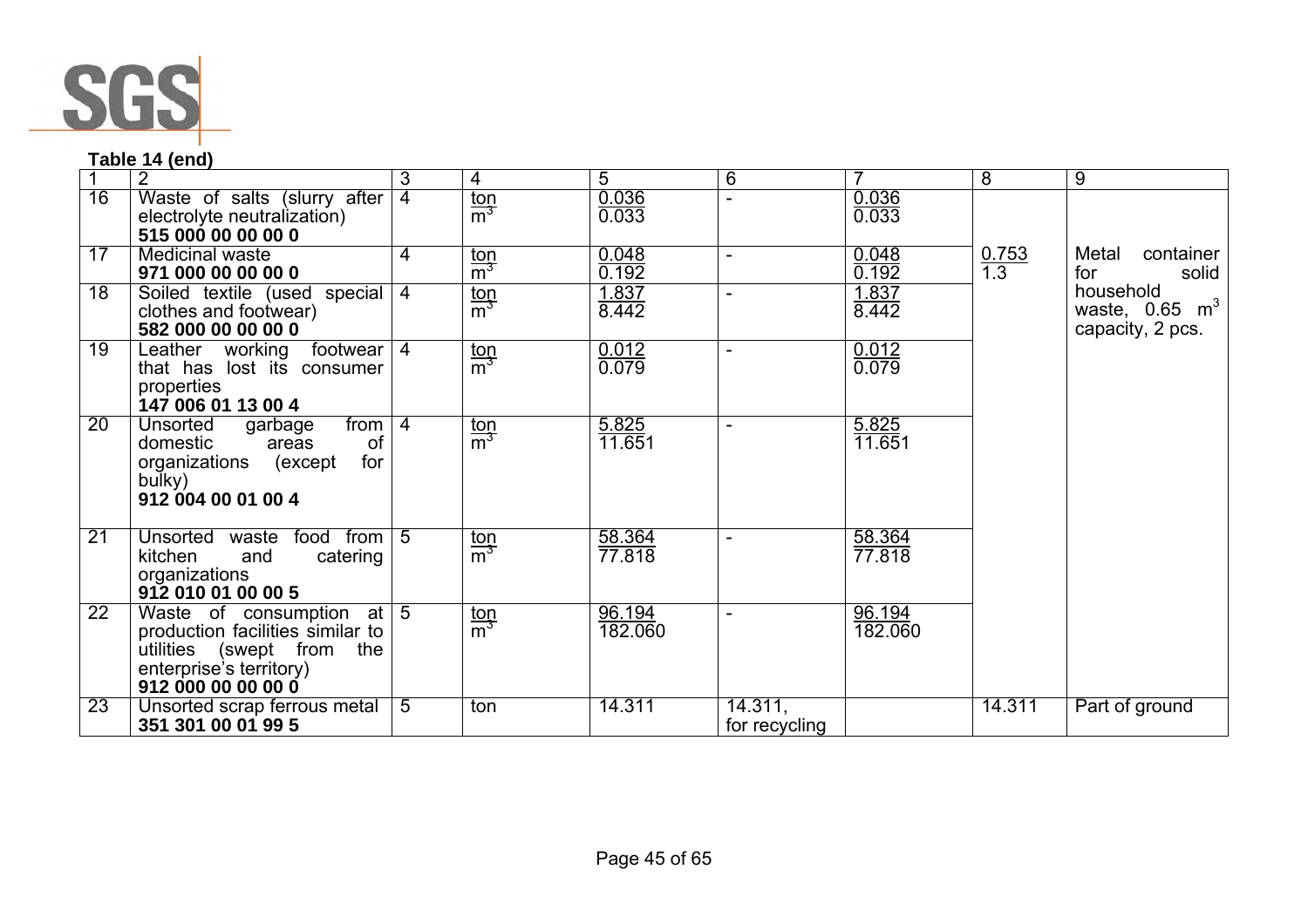

# **4.5 ASSESSMENT OF IMPACT ON SEA BIOCENOSIS**

Construction of hydro-engineering facilities, bottom-deepening operations, and dam filling will lead to ousting benthos and littoral organisms living in the area of operations which may cause temporary interruption in industrial fishing in the construction area. Negative consequences for the sea water-area animals will consist in:

temporary increase of water turbidity in the area of bottom-deepening operations and fillings;

death of associations of bottom organisms unable to move in the work production area;

ousting of invertebrates and vertebrates from the construction area;

loss of fish fattening places due to part of the water area being torn away;

increased level of air and hydro-acoustic noise.

During erection of the berth facility and dam filling, all kind of fish without exception can actively avoid the work production area. Damage to fish reserves will be expresses as: death of larvae, young fish, also the forage reserve of benthophague fish in the areas torn away for supports of hydro-engineering facilities and in the bottomdeepening area, also littoral spawning ground, if any, being temporary put out of operation.

Increased turbidity caused during bottom deepening may lead to temporary decrease of the process of photosynthesis of water plants. Nevertheless, this effect will be local and sort-time and won't cause significant degradation of bottom plant associations.

Functioning of the cooling systems of ships occupied in the construction operations will be causing death of plankton due to thermal impact. Still, this action bear a purely local nature, plankton losses restore fast because it will be brought into the area of operations with currents from adjacent water area. Impact of ship mechanisms during the construction period is comparable in terms of the order of magnitude with natural conditions and won't render a significant influence on the plankton of the sea terminal location area.

After construction in the sea water-area is completed, bottom organisms usually return back to the firm soil, and new associations will not be different in their specific composition and quantities from the old ones thanks to easy adaptation of animals to movements. It usually takes 3 years for benthos associations to restore to the original condition; at that, the distorted areas are inhabited with aquatic life from the adjacent parts. The biocenosis structure (correlation of species) restores in 5-6 years.

Tearing away of sea water-area is insignificant in size and comprises shoreline dam (S=0.78 hectare) and the area occupied by the supports of the berth and pier (S=0.4713 hectare). Sloping-type design of the dam reinforced with stone fill creates favorable conditions for habitat of shoreline biocenosis. Application of sloping walls made of stone fill has been well tested and is widely used in constructing ports abroad (USA, Japan and other countries), because it improves to a certain degree the biological equilibrium of water environment (thanks to "reefing" phenomenon). The area of the underwater dam part compensates by 11% the removed for filling bottom area. After some time the surface of the underwater part of the dam and pile supports is prompt to active biofouling.

In case of intensive operation of the complex, fish will be periodically frightened during the ship servicing period.

Damage to sea aquatic life is assessed in the project cost estimates summary to amount thousand rubles and is subject to compensation in the form of compensation payments.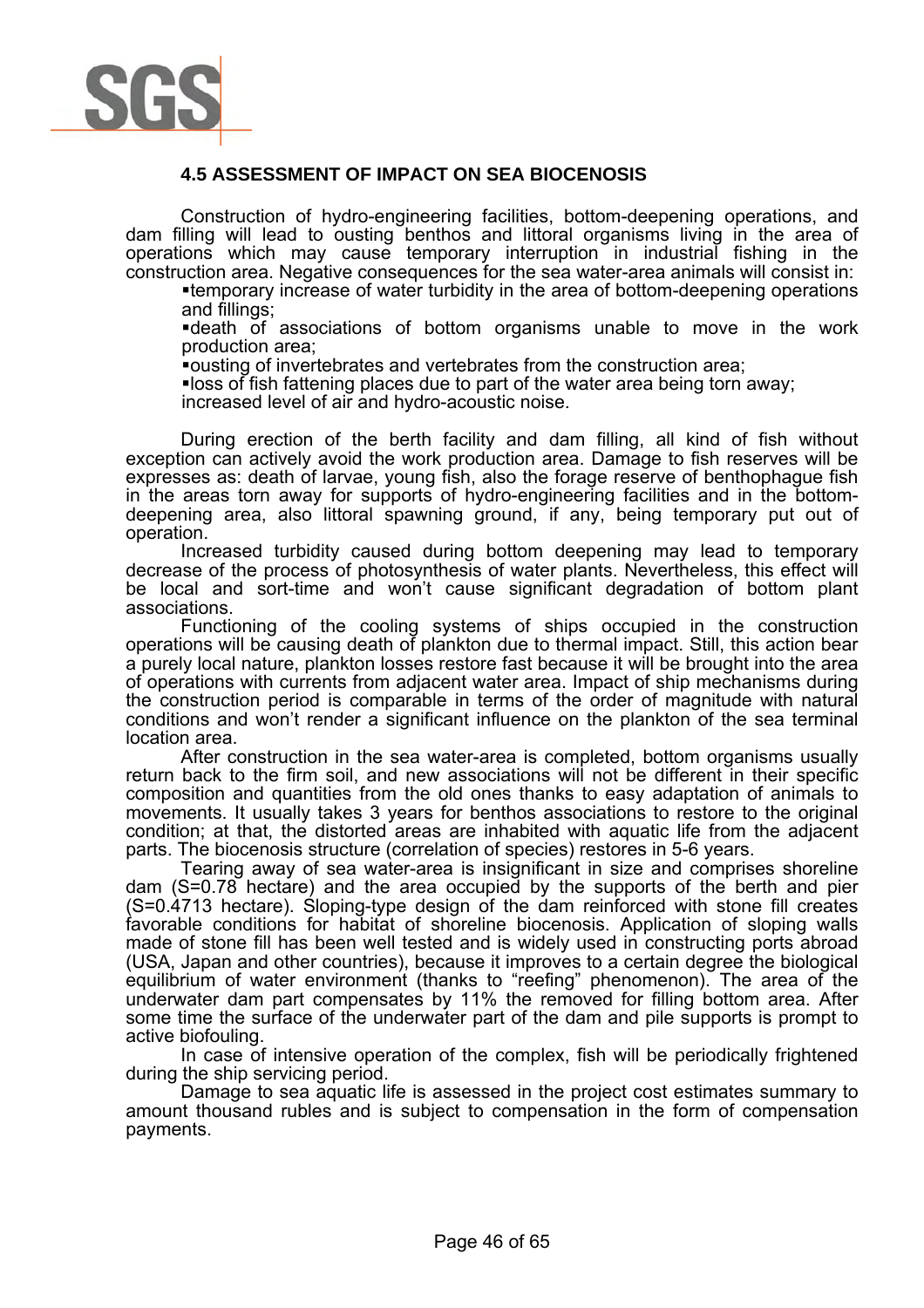

# **5. PLAN OF ENVIRONMENTAL PROTECTION ACTIONS**

For the purposes of minimizing adverse impacts on the environment down to requirements of effective regulatory documents and to ensure meeting the legislative requirements, the main environmental protection actions include:

1. Implementation of atmospheric air protection actions provided for in the coal complex project under consideration.

The project suggestion protective measures allowing significant abatement of the impact of dusting sources on the environment.

To eliminate dust entrance into environment from the car dumper building during unloading of cars, it has been provided for:

-an automatic sprinkler dust-suppressing system functioning during the seasons with positive temperatures;

-an automatic aspiration system functioning during the seasons with negative temperatures;

-use of high-performance (not less than 95% efficiency) dust collecting equipment;

-dust removal in winter and washing out in summer after each shift.

At the storage areas, it is provided for:

-wetting pile with water in summer, covering with snow in winter;

-rolling coal storage with a bulldozer;

-placing part of containers in covered galleries.

At the re-loading stations, the following has been designed:

-an automatic sprinkler dust-suppressing system functioning during the seasons with positive temperatures;

-an automatic aspiration system functioning during the seasons with negative temperatures;

-use of treatment facilities with the purification effect of at least 95%.

For the operations of coal loading on board the ships, a ship loading machine has been provided for equipped with a telescopic down pipe with a dust-suppressing attachment.

2. Implementation of water reserves protection actions provided for in the project under consideration.

The following may be referred to as the main projects actions aimed at rational use and preservation of water reserves:

-application of a circulation water supply system for process needs;

-treatment of wastewaters discharged into the Muchke bay to fishery norm of the content of contaminants;

-use of rock not susceptible to washing out in construction of sea hydroengineering facilities.

The project provides for necessary investments in the facilities of water protection purpose (table 15).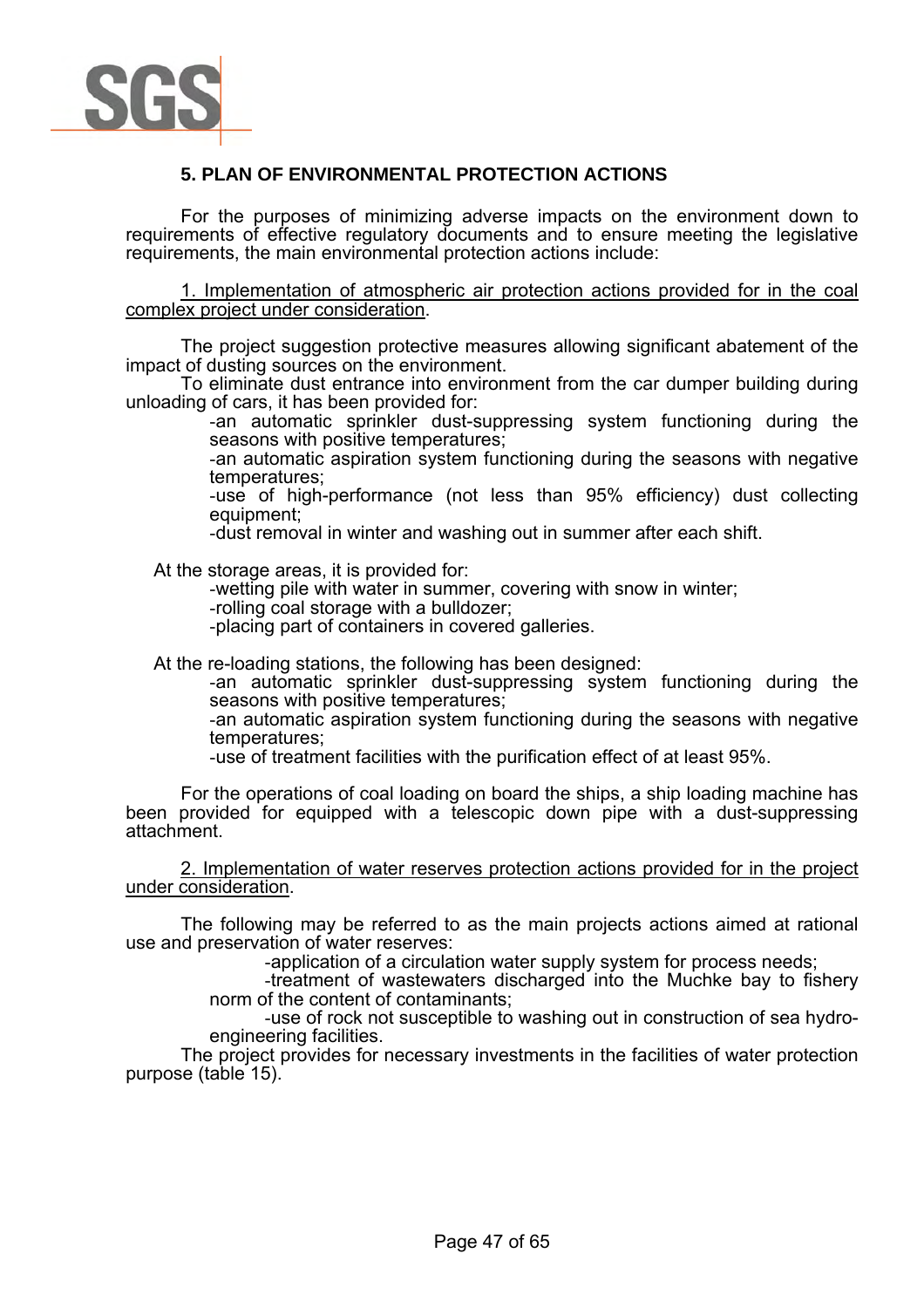

# **Table 15**

# **Cost Estimates of Water Protection Facilities at Coal Complex "Vanino Bulk Terminal"**

| <b>Facilities</b>                  |                          | Cost Estimates, RUR, thousand |                          | <b>Total Cost Estimate</b> |                  |
|------------------------------------|--------------------------|-------------------------------|--------------------------|----------------------------|------------------|
|                                    | Construction             | Assembly                      | Equipment,               | RUR.                       | <b>USD</b>       |
|                                    | Operations               | <b>Operations</b>             | Inventory                | thousand                   | (exchan          |
|                                    |                          |                               |                          |                            | ge rate          |
|                                    |                          |                               |                          |                            | $$1 = 2?$        |
|                                    |                          |                               |                          |                            | RUR)             |
| <b>Household</b>                   | 592.19                   | $\overline{\phantom{0}}$      | $\overline{a}$           | 592.19                     | 21.9             |
| sewage<br>networks                 |                          |                               |                          |                            |                  |
| Rainfall sewage                    | 3711.88                  | $\qquad \qquad -$             | $\overline{\phantom{a}}$ | 3711.88                    | 137.5            |
| networks                           |                          |                               |                          |                            |                  |
| Sewage pump                        | 26.98                    | 15.68                         | 282.48                   | 325.05                     | 12.0             |
| station (well)                     |                          |                               |                          |                            |                  |
| Pumping &                          | 879.31                   | 76.50                         | 259.35                   | 1215.16                    | 45.0             |
| filtering station                  |                          |                               |                          |                            |                  |
| <b>Household</b>                   | 1157.80                  | 36.49                         | 3264.99                  | 4459.28                    | 165,2            |
| wastewaters                        |                          |                               |                          |                            |                  |
| treatment                          |                          |                               |                          |                            |                  |
| station E-50, 50                   |                          |                               |                          |                            |                  |
| m <sup>3</sup> throughput          |                          |                               |                          |                            |                  |
| <b>Biological</b>                  |                          | 2.24                          | 122.06                   | 123.30                     | 4.6              |
| wastewater                         |                          |                               |                          |                            |                  |
| purification plant<br>"Vodolei", 1 |                          |                               |                          |                            |                  |
| m3/day                             |                          |                               |                          |                            |                  |
| throughput                         |                          |                               |                          |                            |                  |
| <b>Treatment</b>                   | 87.07                    | $\overline{\phantom{0}}$      |                          | 87.07                      | $\overline{3.2}$ |
| facilities for                     |                          |                               |                          |                            |                  |
| rainfall drainage                  |                          |                               |                          |                            |                  |
| from parking                       |                          |                               |                          |                            |                  |
| Two-section                        | 53638.52                 | 2841.53                       | 10766.63                 | 67246.68                   | 2490,6           |
| regulating sump                    |                          |                               |                          |                            |                  |
| Treatment                          |                          | 8.50                          | 84.98                    | 93.48                      | 3.5              |
| facilities for                     |                          |                               |                          |                            |                  |
| contaminated                       |                          |                               |                          |                            |                  |
| with petroleum                     |                          |                               |                          |                            |                  |
| wastewaters, 5<br>$m^3$ /sec       |                          |                               |                          |                            |                  |
| throughput                         |                          |                               |                          |                            |                  |
| <b>Treatment</b>                   | $\overline{\phantom{a}}$ | 8.50                          | 84.98                    | 93.48                      | $\overline{3.5}$ |
| facilities for                     |                          |                               |                          |                            |                  |
| contaminated                       |                          |                               |                          |                            |                  |
| with petroleum                     |                          |                               |                          |                            |                  |
| wastewaters, 5                     |                          |                               |                          |                            |                  |
| $m^3$ /sec                         |                          |                               |                          |                            |                  |
| throughput                         |                          |                               |                          |                            |                  |
| Reservoir of                       | 743,27                   | 121,00                        | 9,25                     | 873,52                     | 32,4             |
| waste water                        |                          |                               |                          |                            |                  |

The technical parameters of treatment facilities provided for in the project are given in Appendix A.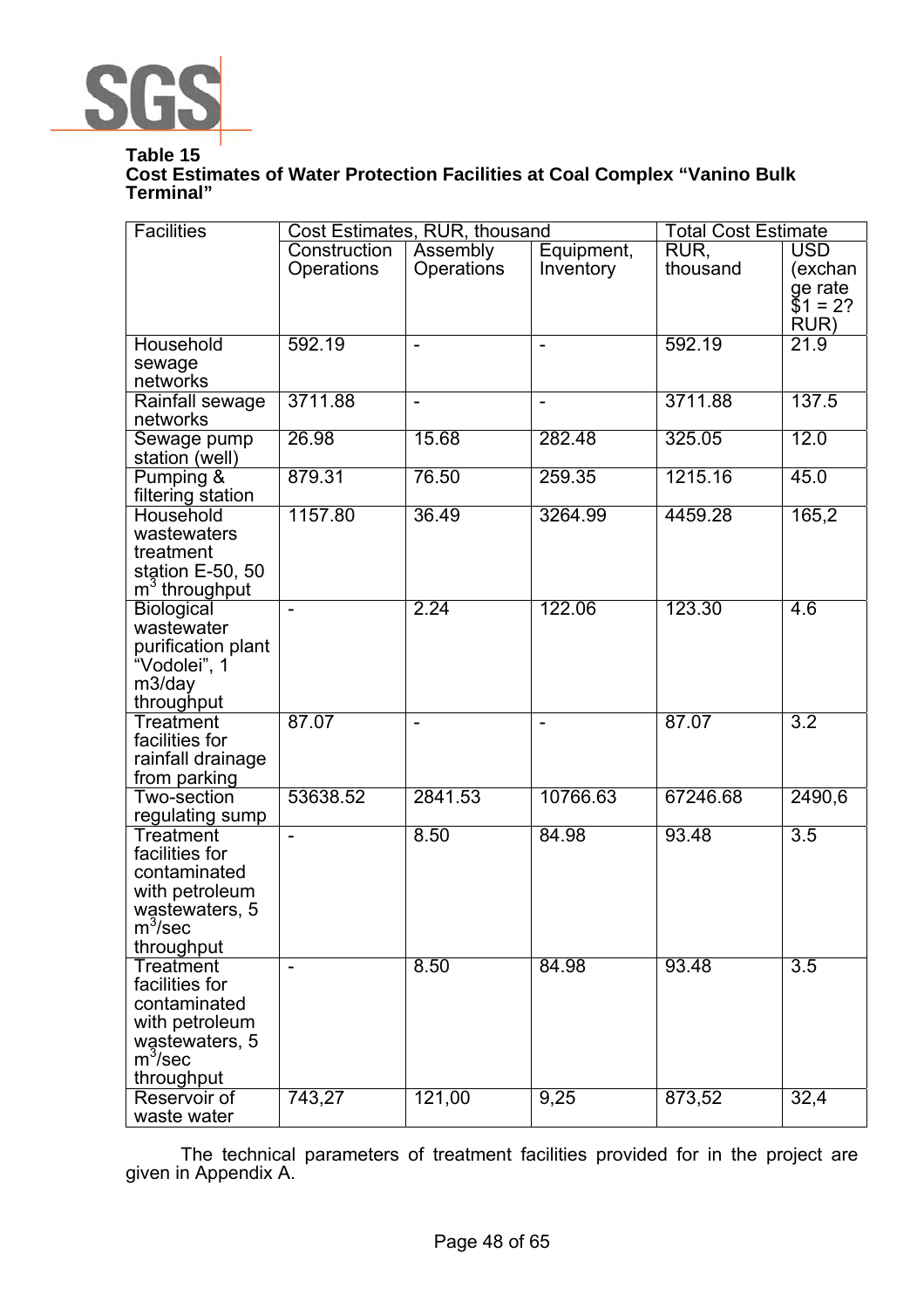

3. Performance of the calculation of Muchke River water balance for water intake for production needs taking into consideration minimum allowable river flow rate at the level of minimum monthly average water consumption in case of 95-percent supply of the summer and autumn, and winter periods, in order to prevent water body depletion. The calculation should be made using the observation data of the Far East Inter-regional Department for Hydrometeorology and Monitoring of Environment.

Ground: Letter from the Amur Basin Water Department of the Federal Water Reserves Agency dated 30.08.2005 No. 02-11/1644.

4. Development of actions on shared participation in reconstruction of Muchke water intake in order to increase its yield in the form of well flushing, acquisition of pumps, and improving the productive rate of the second rise station.

Ground: Letter from the Municipal Unitary Enterprise of Public Water Supply and Sewage, Vanino District Administration, dated 3.08.2000 No. 5/804.

5. Development and approval of the plan of environmental protection actions aimed at preservation of water biological resources and their habitat during construction of the terminal's hydro-engineering facilities

Ground: Letter from the Khabarovsk Krai Department of the Federal Service for Veterinary and Phytosanitary Supervision dated 30.06.06 No. 5018.

6. Development of actions to improve waste handling measures during complex operations, provided for in the project

Under the project, waste quantity reduction is achieved through rational use and saving of material resources supporting the technological process and maintenance of equipment.

It is provided for using some of the waste at the enterprise:

- coal dust is returned back to the storage;
- wet sediment from the regulating sump and from the sumps in the car dumper building is distributed throughout the coal pile surface for dust suppression purposes;
- vehicles are used for land development and fender protection

It is provided for handing over other waste to external organizations for disposal, neutralization, or recycling having concluded respective contracts:

-mercury lamps – for de-mercurization to Komsomolsk-on-Amur;

-silt from household wastewater treatment facilities – to silt grounds of existent treatment facilities of the settlement;

-used oils, recovered petroleum products – for burning in the port boiler house running on black oil;

-used filters, tissues, petroleum slurry from cleaning fuel tanks, used filters from treatment facilities - for burning to the coal-running boiler-house of the settlement;

-scrap steel, accumulators – to special enterprises collecting and recycling ferrous and non-ferrous metals.

Part of waste will be sent to burial:

-sediment from the rainfall wastewaters treatment facilities;

-special clothes, solid household refuse, swept waste, first-aid post refuse, slurry from electrolyte neutralization shall be removed to the dump of solid household waste.

To prevent atmospheric air pollution from burning waste in boilers, it is necessary to provide for measures of using special plants for burning the waste (for example, like Forcyte or Smart-Ash). Special clothes can be also burnt at such plants. It is expedient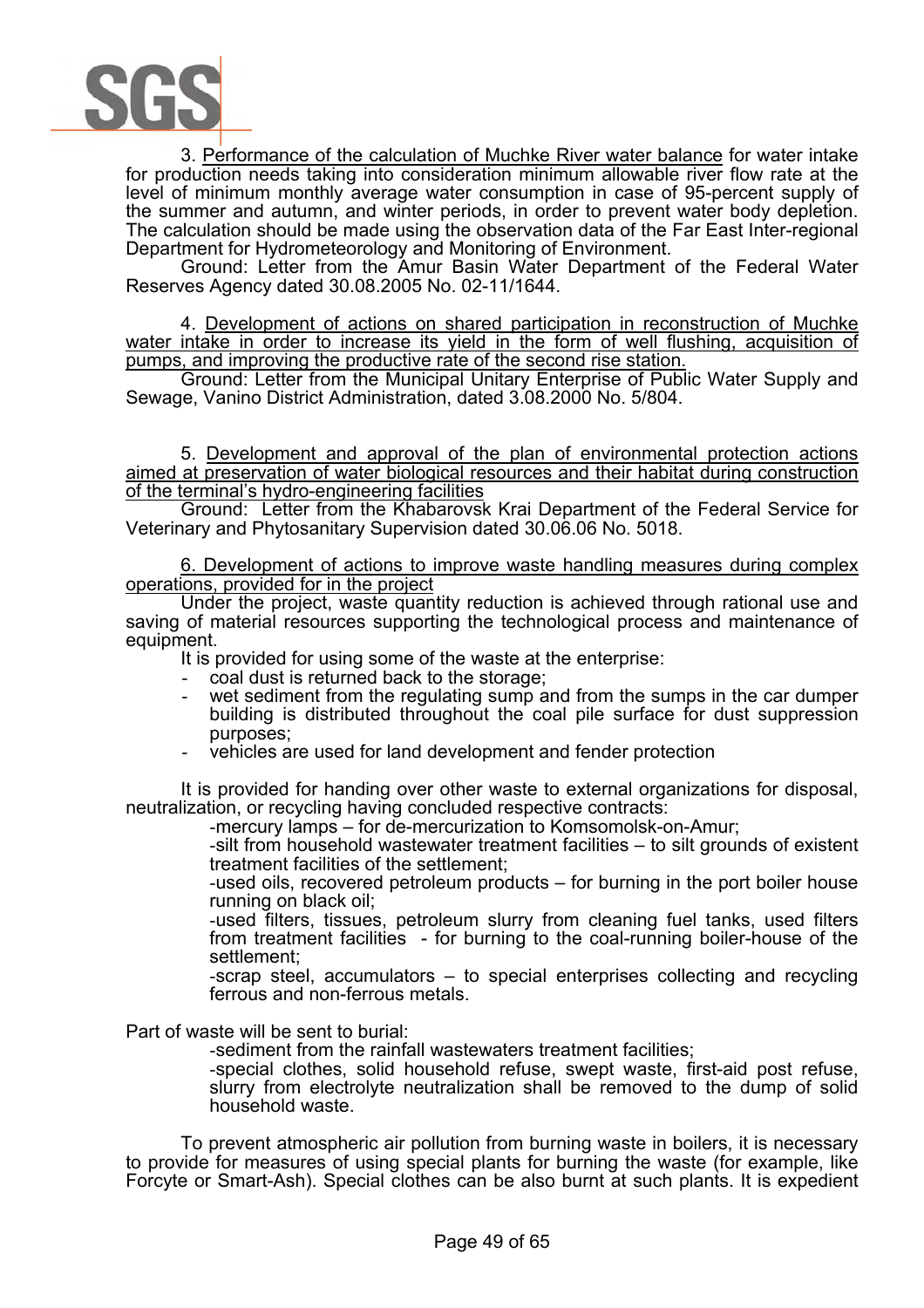

to send used oils for regeneration or re-use in operations not requiring guaranteed quality.

Ground: Federal Law "On preservation of atmospheric air" dated 4.05.99 No. 96- FZ, article 18.

7. Development (upon completion of construction) of the terminal's sanitary protection zone arrangements

 Ground: Sanitary rules and regulations SanPiN 2.2.1/2.1.1.1200-03 "Sanitary protection zones and sanitary classification of enterprises, facilities, and other objects", clause 2.10.

#### 8. Implementation of fire safety measures provided for in the coal complex project

In order to ensure explosion and fire safety, the design of the administrative and domestic building with entrance checkpoint provides for fire-risk premises of category B (storage rooms, technical areas, archives, laboratory) to be isolated one from the other and from the areas of other category with fire-proof partitions, floors, filling of openings with fire-proof doors. For safe evacuation of people from the building, two evacuation stairwells are provided for, with natural lighting, that have exit directly outside and via the hall. The width of the stairwell flights, the width of corridors, passages, doors, also the length of evacuation routes from the furthest working place is taken in accordance with SNiP 2.09.04-87; also an exit to the roof from the stairwell is provided for.

For the purpose of ensuring explosion and fire safety in the material storage areas, the design provides for the following measures: warehousing areas, storage rooms are isolated from adjacent premises and one from the other with fire-proof partitions. For the category A areas, the cover provides for an easily removable roof, filling of door openings is done with fire-proof, spark-extinguishing doors, floor structure has a spark-extinguishing filling. The structure of ramps and canopies adjacent to the building is made of inflammable materials. For safe evacuation of people from the building, swing doors, wickets in the gates are provided for. For evacuation from the mezzanine areas where ventilation chambers are located metal staircases are provided for.

For safe evacuation of people from the building, three evacuation exits directly outside are provided for. The width of the stairwell flights, the width of corridors, passages, doors, also the length of evacuation routes from the furthest working place is taken in accordance with SNiP 21-09-97 and NBP 101-95 "Norms of designing fire safety facilities".

At the liquefied gas warehouse, the project provides for liquefied gas storage in cylinder containers located in a concrete ground of 9.0 x 40.0 m in size with a 1m high fencing wall along the perimeter; the width of the fire road around the liquefied hydrocarbons tank stock is 6.0m. Warehouse fire extinguishing is water, with the help of mobile fire machinery.

To protect the liquefied hydrocarbons warehouse from direct strokes of lightning, it is provided for installing a 35.0 m high metal lightning rod. All the buildings and facilities are also equipped with lightning protection. As the external grounding contour, first of all, reinforcement of reinforced concrete foundations of the buildings and facilities is used; if necessary, an artificial grounding contour is provided for.

The provided for source of fire water supply to the complex is water intake in Muchke River with connection of two water lines in the vicinity of the water intake second rise station. From the connection point to the complex territory, it is provided for arranging two lines of water pipeline, within the territory it is closed-loop.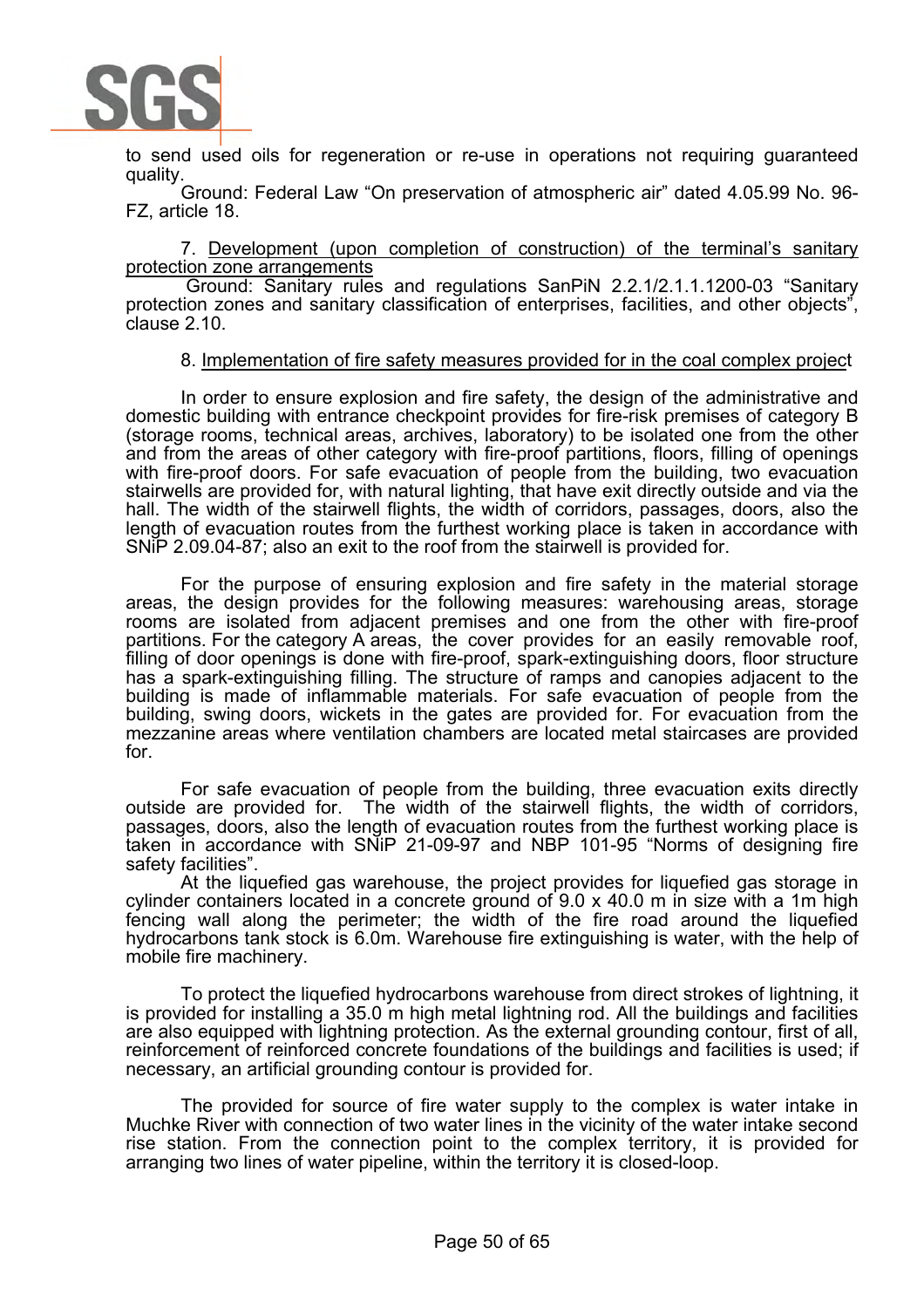

The requirements to the supplied process equipment in terms of fire safety of both individual elements and the whole complex will be taken into account by the supplier at the time of manufacture. At that, before commencement of equipment delivery and assembly, the supplier shall provide certificates of compliance with the national standards of the Russian Federation for the manufactured equipment.

The aspiration and dust-suppression systems, along the whole technological process – from car unloading in car dumpers to coal delivery on board the ship with a ship-loading machine, as well as use of fire-proof equipment, including re-loading stations and covered feeding conveyor lines significantly reduce the risk of occurrence of fires in the complex.

One should note the measures to prevent self-ignition of coal (by way of systematic checks of temperature in piles and mixing it when necessary), in order to eliminate feeding such coal for loading, which additionally guarantees reduction of the fire risk in conveyor galleries.

In case of fire occurrence, it is provided for to liquidate it using the automatic fireextinguishing system at the coal warehouse and technological facilities, with the help of fire machines  $-$  in support and auxiliary facilities. For safe evacuation of people from the building, three evacuation exits directly outside are provided for. The width of stairwell flights, the width of corridors, passages, doors, as well as the length of evacuation routes from the furthest working place is taken in accordance with SNiP 21-01-97 and NBP 101-95 "Norms of designing fire protection facilities".

At the liquefied gas storage place, the project design provides for liquefied gas storage in **cylinder containers** located in a concrete ground of 9.0 x 40.0 m in size, with a fencing wall along the perimeter, 1 m high, the width of fire passage around the liquefied hydrocarbons reservoir stock is 6.0 m. Fire extinguishing of the warehouse is waste, with the help of mobile fire machines.

For protection of the liquefied hydrocarbons warehouse from direct lightning strokes, a metal lightning-rod installation, 35.0 m high, is provided for. The whole building and facilities are also equipped with lightning protection. As the external grounding contour, first of all, the reinforcement of the reinforced concrete foundations of buildings and facilities are used; if necessary, an artificial grounding contour is provided for.

The planned source of fire water supply for the complex is water intake at the Muchke River with connection of two water lines in the vicinity of the water intake second rise station. From the connection point to the complex territory, it is provided to the water pipeline as two lines, within the territory it is close-looped.

Requirements to the supplied process equipment in respect of fire safety both for separate elements and for the whole complex will be clarified by the supplier in the course of its manufacture. At that, before commencing delivery and installation of equipment, the supplier shall provide certificates of compliance of the equipments made with the national standard of the Russian Federation.

The aspiration and dust-suppression systems along the whole technological process – from cars unloading in car dumpers to coal feeding on board of ship using a ship-loading machine, also use of explosion-proof equipment including the re-loading stations and covered feeding conveyer lines significantly reduce the risk of occurrence of fires in the complex.

One should mention the measures preventing coal self-ignition (by way of systematic checks of temperature in piles and its mixing if necessary), in order to eliminate feeding of such coal for loading, which additionally guarantees reduction of the fire occurrence danger in conveyor galleries.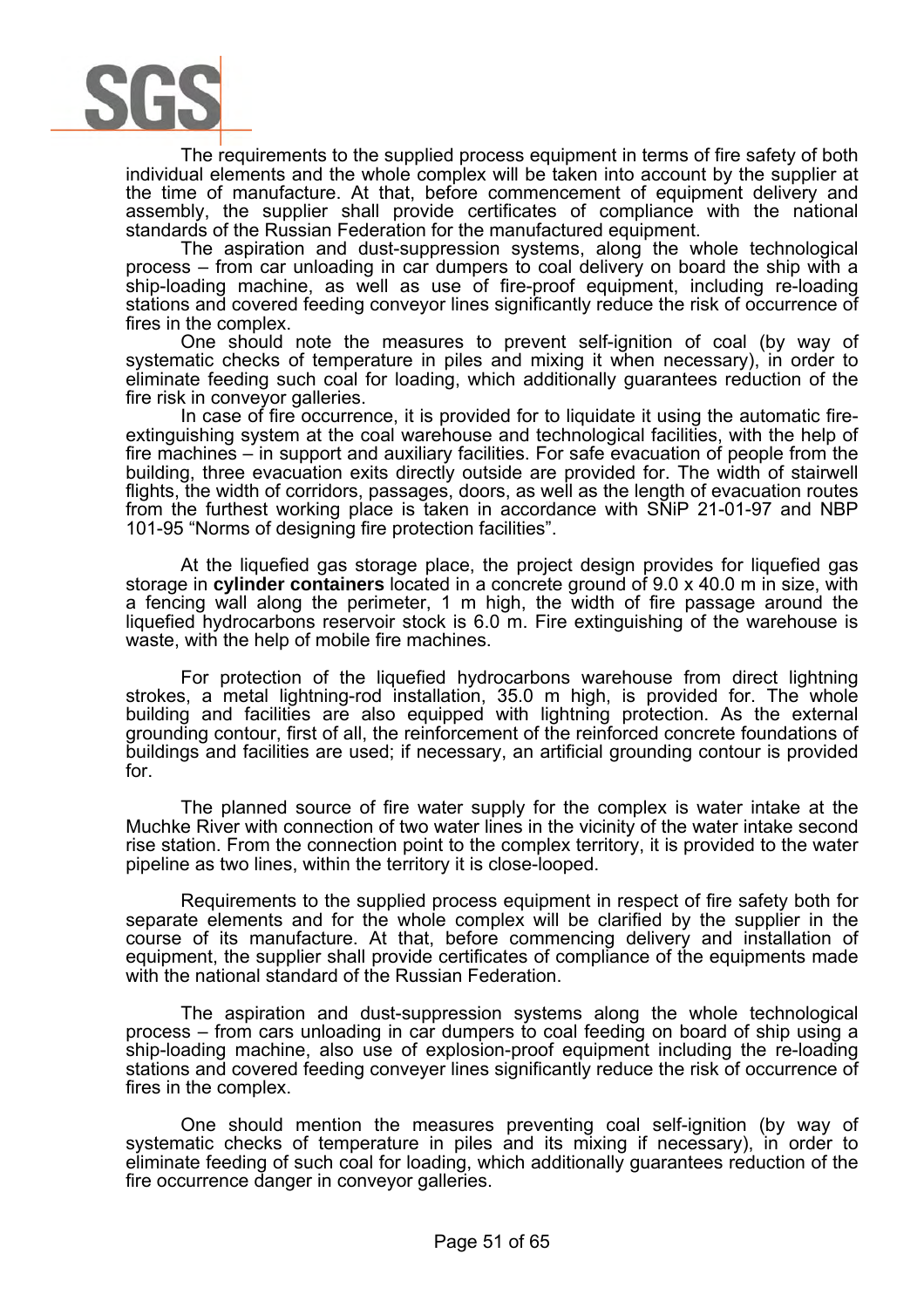

In case fire occurs, it is provided for its extinguishing using the automatic fire extinguishing system at the coal storage and technological facilities, with the help of fire machines – at the attendant and auxiliary facilities.

# **6. ECOLOGICAL MONITORING PROGRAMS**

Natural environment monitoring comprises the following types of works:

measurement and registration of the volumes and composition of quantitative indices (emissions and discharges) connected with contamination sources (the number and concentration of emissions, effluents, and discharges versus the permissible values);

measurement and registration of the environment quality parameters (ecological, physical, chemical);

assessment of the impact of performed nature preservation actions or changes in the technological processes on abatement of negative impact on the environment;

- comparison of actual and forecasted (at the stage of assessment) impacts;

measurement and assessment of efficiency of operations aimed at restoration of natural environment, as well as abatement of negative effects;

 $keeping documentation - reports, logs etc.$ 

Ecological monitoring programs are developed in cooperation with supervising bodies, which approve the time schedules.

### **6.1 IMPLEMENTATION OF THE PRODUCTION EMISSIONS CONTROL PROGRAM PROVIDED FOR BY THE COAL COMPLEX PROJECT**

According to the project, to arrange control over observance of the norms of maximum permissible emissions, the categories of emission sources are determined with regard to each harmful substance discharged by each source. Based on the category of "source – contaminant" combination, control regularity is established.

Based on the results of classifying sources by categories, the Time-Schedule of Control at the Enterprise Over Observance of MPC Norms at the Sources of Emissions is established. The list of mandatory controlled sources include, first of all, the ventilation emissions from the cal dumper building and re-loading stations, as well as stack of the boiler-house and diesel power station (table 16).

| Source | Sourc  |     | <b>Emitted Substances</b> | Control    | Control          | Maximu     | Maximum      | Cont-   | Method       |
|--------|--------|-----|---------------------------|------------|------------------|------------|--------------|---------|--------------|
|        | е      | Cod | Description               | Regularity | Regularity       | m          | Permissible  | rolled  | of           |
|        | Descri | е   |                           |            | in case of       | Permissi   | Limit, mg/m3 | By      | Control      |
|        | ption  |     |                           |            | Emergency        | ble Limit. |              |         |              |
|        |        |     |                           |            | (NMU)            | g/sec      |              |         |              |
| 0001   | Vent.  | 290 | Inorganic dust: up to     | Once<br>a  | 24<br>Once       | 0.040833   | 1.63801      | Acc-    | Deter-       |
|        | tube   | 9   | 20% SiO2                  | vear       | hrs in case      | 3          |              | redited | mining       |
| 0002   | Vent.  | 290 | Inorganic dust: up to     | Once<br>a  | <b>NMU</b><br>οf | 0.040833   | 1.46882      | Contro  | weight of    |
|        | tube   | 9   | 20% SiO <sub>2</sub>      | vear       | occur-rence      | З          |              | l Lab   | dust         |
| 0003   | Vent.  | 290 | Inorganic dust: up to     | Once<br>a  | warning          | 0.040833   | 13.38797     |         | trapped      |
|        | tube   | 9   | 20% SiO <sub>2</sub>      | vear       |                  | 3          |              |         | fiber<br>bv  |
| 0004   | Vent.  | 290 | Inorganic dust: up to     | Once<br>a  |                  | 0.040833   | 13.38797     |         | tissue       |
|        | tube   | 9   | 20% SiO <sub>2</sub>      | vear       |                  |            |              |         | filter etc.* |
| 0005   | Vent.  | 290 | Inorganic dust: up to     | Once<br>a  |                  | 0.040833   | 9.81570      |         |              |
|        | tube   | 9   | 20% SiO2                  | vear       |                  |            |              |         |              |
| 0006   | Vent.  | 290 | Inorganic dust: up to     | Once<br>a  |                  | 0.040833   | 9.81570      |         |              |
|        | tube   | 9   | 20% SiO <sub>2</sub>      | vear       |                  | 3          |              |         |              |

#### **Table 16 Time-Schedule of Controlling MPC at Emission Sources**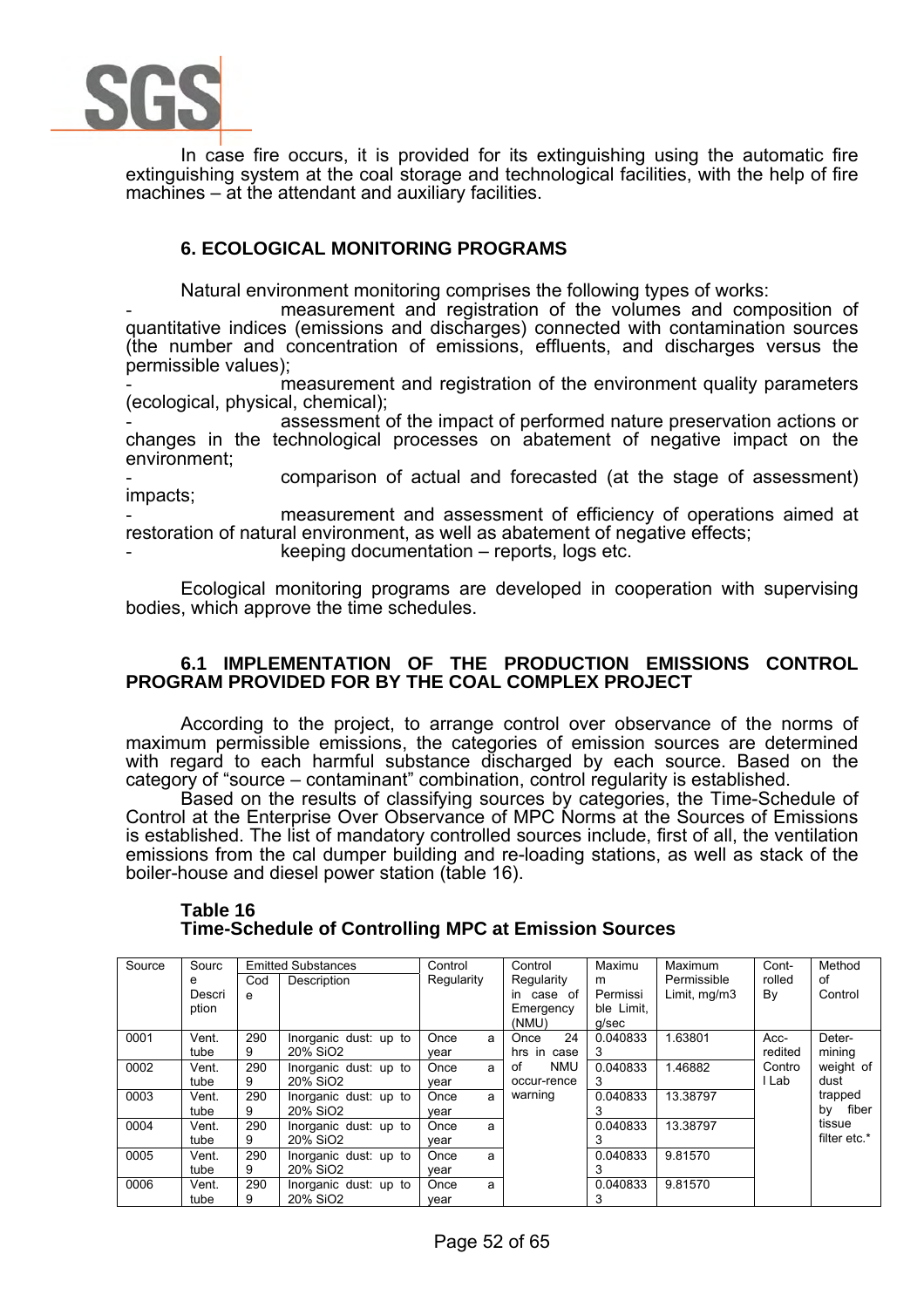

| 0007 | Vent.<br>tube               | 290<br>9              | Inorganic dust: up to<br>20% SiO2             | Once<br>vear | a | 0.040833<br>3        | 9.81570   |                                          |
|------|-----------------------------|-----------------------|-----------------------------------------------|--------------|---|----------------------|-----------|------------------------------------------|
| 0008 | Vent.                       | 290                   | Inorganic dust: up to                         | Once         | a | 0.040833             | 9.81570   |                                          |
| 0009 | tube<br>Vent.               | 9<br>290              | 20% SiO2<br>Inorganic dust: up to             | year<br>Once | a | 3<br>0.040833        | 19.63142  |                                          |
| 0010 | tube<br>Vent.               | 9<br>290              | 20% SiO2<br>Inorganic dust: up to             | year<br>Once | a | 3<br>0.040833        | 9.81570   |                                          |
|      | tube                        | 9                     | 20% SiO2                                      | year         |   | 3                    |           |                                          |
| 0011 | $\overline{V}$ ent.<br>tube | 290<br>9              | Inorganic dust: up to<br>20% SiO2             | Once<br>year | a | 0.040833<br>3        | 9.81570   |                                          |
| 0012 | Vent.<br>tube               | 290<br>9              | Inorganic dust: up to<br>20% SiO2             | Once<br>year | a | 0.040833<br>3        | 9.81570   |                                          |
| 0013 | Vent.<br>tube               | 290<br>9              | Inorganic dust: up to<br>20% SiO2             | Once<br>year | a | 0.040833<br>3        | 9.81570   |                                          |
| 0014 | Vent.                       | 290                   | Inorganic dust: up to                         | Once         | a | 0.040833             | 9.81570   |                                          |
| 0015 | tube<br>Vent.               | 9<br>290              | 20% SiO2<br>Inorganic dust: up to             | year<br>Once | a | 3<br>0.040833        | 9.81570   |                                          |
| 0016 | tube<br>Vent.               | 9<br>290              | 20% SiO2<br>Inorganic dust: up to             | year<br>Once | a | 3<br>0.040833        | 13.38797  |                                          |
| 0017 | tube<br>Vent.               | 9<br>290              | 20% SiO2<br>Inorganic dust: up to             | year<br>Once | a | 3<br>0.040833        | 13.38797  |                                          |
| 0018 | tube<br>Vent.               | 9<br>290              | 20% SiO2<br>Inorganic dust: up to             | year         |   | 3<br>0.081666        | 19.63142  |                                          |
|      | tube                        | 9                     | 20% SiO2                                      | Once<br>year | a | 7                    |           |                                          |
| 0019 | Vent.<br>tube               | 290<br>9              | Inorganic dust: up to<br>20% SiO2             | Once<br>year | a | 0.040833<br>3        | 13.38797  |                                          |
| 0020 | Vent.<br>tube               | 290<br>9              | Inorganic dust: up to<br>20% SiO2             | Once<br>year | a | 0.040833<br>3        | 13.38797  |                                          |
| 0027 | Vent.                       | 290                   | Inorganic dust: up to<br>20% SiO <sub>2</sub> | Once         | a | 4.421120<br>0        | 159.03309 |                                          |
| 0028 | tube<br>Vent.               | 9<br>290              | Inorganic dust: up to                         | year<br>Once | a | 0.081666             | 2.93765   |                                          |
| 0029 | tube<br>Vent.               | 9<br>290              | 20% SiO2<br>Inorganic dust: up to             | year<br>Once | a | 7<br>0.081666        | 2.93765   |                                          |
| 0031 | tube<br>Tube                | 9                     | 20% SiO2<br>Nitrogen (IV) Oxide               | year<br>Once | a | 7<br>0.440028        | 314.30586 | Method                                   |
|      |                             |                       | (Nitrogen Dioxide)                            | year         |   | 2                    |           | with alfa-<br>naphta-<br>lamine*         |
| 0031 | Tube                        | 033<br>7              | Carbon Oxide                                  | Once<br>year | a | 0.288751<br>5        | 206.25107 | Using<br>$TG-5$<br>Gas<br>Analyzer<br>s  |
| 0031 | Tube                        | 033<br>0              | Sulfur Dioxide                                | Once<br>year | a | 0.614072<br>0        | 438.62286 | Tetra-<br>chloro-<br>mercurat<br>е       |
| 0031 | Tube                        | 032<br>8              | <b>Black Coal (Soot)</b>                      | Once<br>year | a | 0.272413<br>3        | 194.58093 |                                          |
| 0031 | Tube                        | 030<br>4              | Nitrogen (II) Oxide<br>(Nitrogen Oxide)       | Once<br>year | a | 0.071504<br>0        | 51.07471  | Method<br>with<br>Chromiu<br>m<br>Acid   |
| 0032 | Tube                        | 070<br>3              | Benz(a)pilene (3, 4<br>Benzpilene)            | Once<br>year | a | 0.000002<br>$\Omega$ | 0.00143   | Method<br>of quasi-<br>linear<br>spectra |
| 0032 | Tube                        | 033<br>$\overline{7}$ | Carbon Oxide                                  | Once<br>year | a | 1.033333<br>3        | 738.09521 | Using<br>$TG-5$<br>Gas<br>Analyzer<br>s  |
| 0032 | Tube                        | 033<br>0              | Sulfur Dioxide                                | Once<br>year | a | 0.200000<br>0        | 142.85714 | Tetra-<br>chloro-<br>mercurat<br>е       |
| 0032 | Tube                        | 032                   | <b>Black Coal (Soot)</b>                      | Once         | a | 0.083333             | 59.52379  |                                          |
|      |                             | 8                     |                                               | year         |   | 3                    |           |                                          |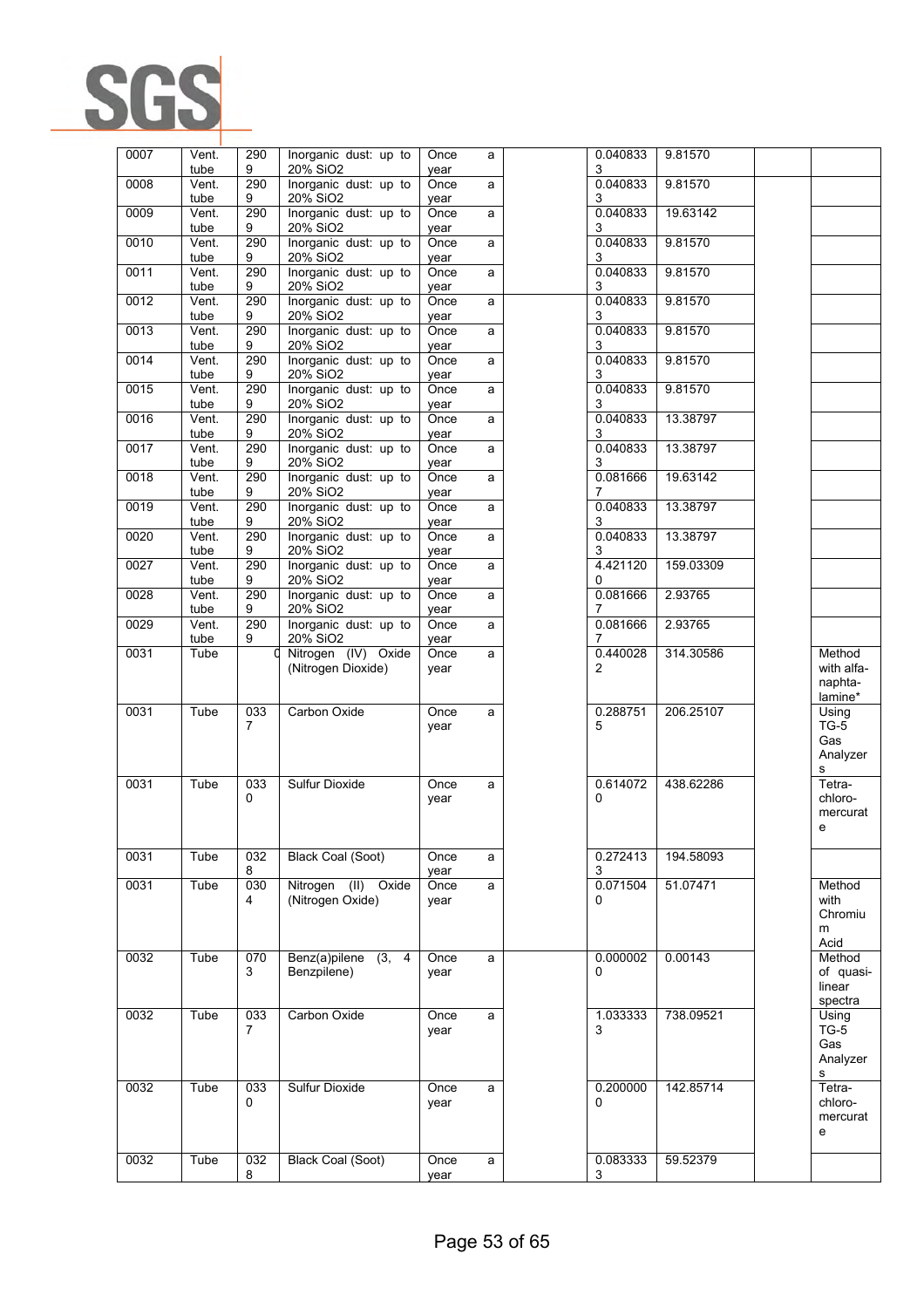

| 0032 | Tube | 030<br>4 | Oxide<br>(II)<br>Nitrogen<br>(Nitrogen Oxide)          | Once<br>year | a | 0.208000<br>0 | 148.57143 | Method<br>with<br>Chromiu<br>m<br>Acid                      |
|------|------|----------|--------------------------------------------------------|--------------|---|---------------|-----------|-------------------------------------------------------------|
| 0032 | Tube | 030      | Nitrogen (IV) Oxide<br>(Nitrogen Dioxide)              | Once<br>year | a | 1.280000<br>0 | 914.28571 | Method<br>with alfa-<br>naphta-<br>lamine                   |
| 0032 | Tube | 132<br>5 | Formaldehyde                                           | Once<br>year | a | 0.020000<br>0 | 14.28571  | Method<br>with<br>phenyl<br>hydrazin<br>e hydro<br>chloride |
| 0032 | Tube | 275<br>4 | Saturated<br>$C12-$<br>Hydrocarbons<br>C <sub>19</sub> | Once<br>year | a | 0.483333<br>3 | 345.23807 |                                                             |

\* The method of control is determined by the specialist laboratory that carries out control.

During summer, the majority of sources in the complex is represented nonorganized. Control by means of measurements with instruments of actual emissions from non-organized sources is hardly possible. The most expedient method of control in this case is determining outside the production site of actual conditions of air basin contamination at specially selected control posts. The decision of the necessity of such control of enterprise emissions' norms is made by the Khabarovsk Department for Technological and Ecological Supervision same as selection of substances in which respect it will be performed.

### **6.2 DEVELOPMENT OF THE ATMOSPHERIC AIR QUALITY OBSERVATION PROGRAM ACCORDING TO THE SANITARY LEGISLATION REQUIREMENTS**

The decision of carrying out such observations is taken by the sanitary and epidemiological supervision bodies (table 17). Laboratory investigations of air samples should be done by a laboratory accredited pursuant to statutory procedures.

| Air<br>Sampling    | Requirements           | Priority Control   | <b>Points</b><br>Check | <b>Results</b>     |
|--------------------|------------------------|--------------------|------------------------|--------------------|
| Areas              | for Undertaking        | <b>Substances</b>  | and Regularity         | Assessment         |
|                    | Monitoring             |                    |                        | Criteria           |
| At the border of   | SanPiN                 | carbon<br>Dust.    | As agreed with         | Individual         |
| the<br>sanitary    | $2.2.1/2.1.1$ .        | oxide,<br>nitrogen | the<br>sanitary        | requirements,      |
| protective zone    | $1200-03,$             | oxides, sulfur     | and                    | see section 1.2,   |
|                    |                        |                    |                        |                    |
|                    | <b>SanPiN</b>          | dioxide,           | epidemiological        | table 2            |
|                    | 2.1.5.1032-01          | benz(a)pilene,     | supervision            |                    |
|                    |                        | hydrocarbons       | bodies                 |                    |
| the<br>area<br>In. | <b>SP</b><br>1.1.1058- | Dust.<br>carbon    |                        | $2.1.6.133-$<br>GN |
| affected by the    | 01.<br>SanPiN          | oxide, nitrogen    |                        | 03                 |
| enterprise         | 2.1.5.1032-01          | oxides,<br>sulfur  |                        |                    |
|                    |                        |                    |                        |                    |
|                    |                        | dioxide            |                        |                    |
|                    |                        |                    |                        |                    |
|                    |                        |                    |                        |                    |

#### **Table 17 Basic Parameters of Atmospheric Air Quality Observation Program**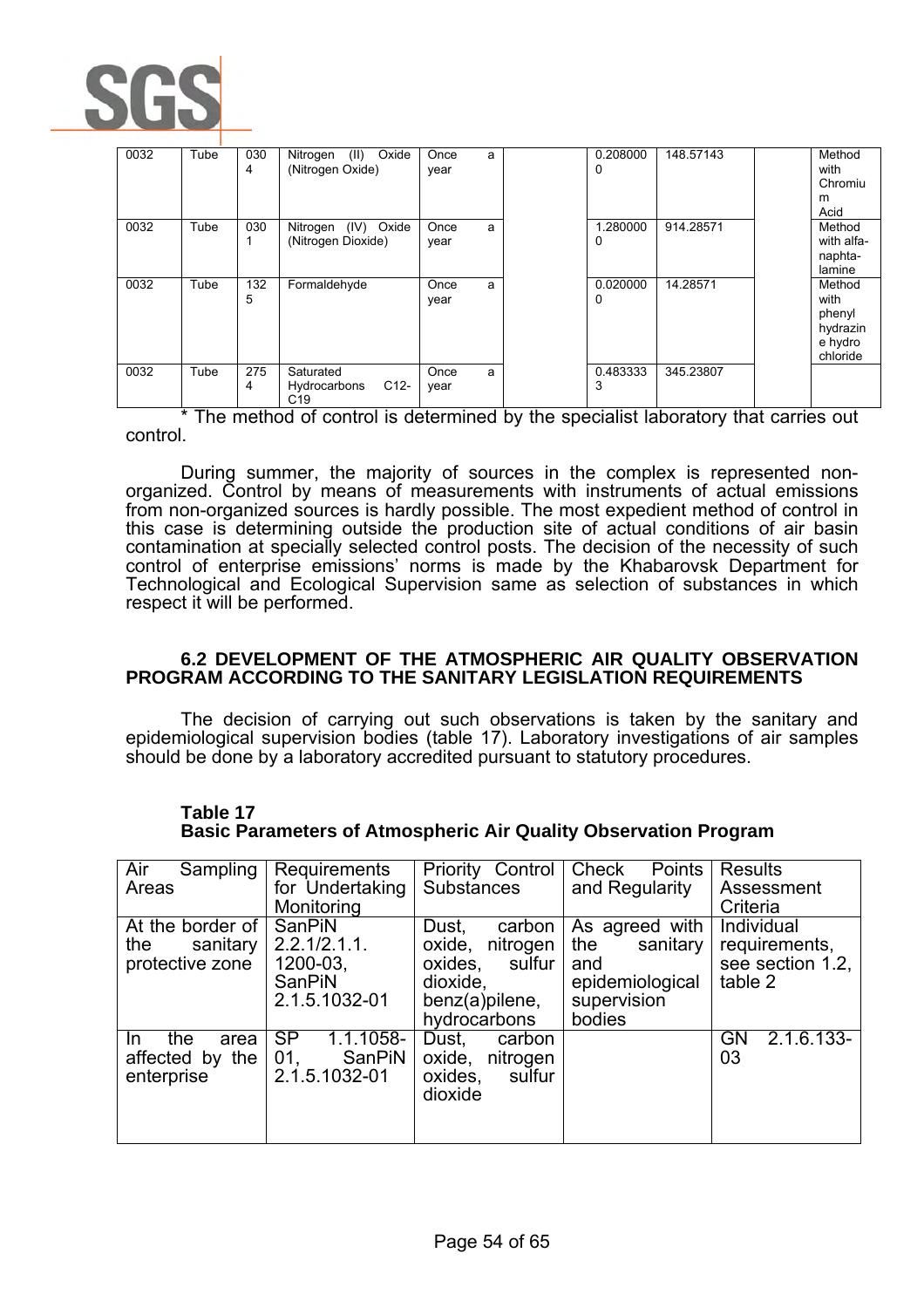

| Above<br>the     | SanPiN        | <b>Specific</b>  | 30% of MPC in  |
|------------------|---------------|------------------|----------------|
| temporary        | 2.1.7.1322-03 | substances       | working<br>the |
| storage<br>waste |               | which emission   | zone           |
| places           |               | is possible from | GN 2.2.2/2.4.1 |
|                  |               | the<br>waste     | 1340-03        |
|                  |               | storage places   |                |
|                  |               |                  |                |
|                  |               |                  |                |

#### **6.3 DEVELOPMENT OF THE PROGRAM OF LABORATORY CONTROL OVER THE QUALITY OF DISCHARGED WASTEWATERS AND MONITORING OF THE WATER BODIES' CONDITION IN ACCORDANCE WITH THE WATER AND SANITARY LEGISLATION**

An individual requirement is established in the Opinion of the Amur Basin Department, Federal Agency for Water Reserves, No. 61 (2005) in respect of the working design of the Coal Complex "Vanino Bulk Terminal" (Muchke Bay).

In accordance with hygienic requirements to protection of surface waters (SanPiN 2.1.5.980-00), production control over the composition of wastewaters and water quality of water bodies is carried out in the laboratories accredited (attested) following the statutory procedures.

The location of checkpoints, the list of contaminants to be checked, as well as regularity of studies and data submission are to be agreed with the state sanitary and epidemiological bodies and the water reserves department bodies.

The nearest to the wastewaters outlet checkpoint of production control over lumped discharge is set within the radius of 500 m from the place of discharge in the water area.

The results of production control over the water bodies' water quality are submitted to the state sanitary and epidemiological service and water reserves department bodies. Yearly summarized results of water quality studies of water bodies are submitted accompanied with analysis of the reasons for dynamics of changes over the last two years and actions towards abatement of contamination with specific time limits for their completion.

Water users are obliged to provide information to the bodies and institutions of state sanitary and epidemiological service and population about contamination of water bodies and forecasted deterioration of water quality, also about the decision made as regards prohibition or restriction in using water, the actions under way.

**6.4 ORGANIZATION DURING CONSTRUCTION PERIOD OF REGULAR HYDRO-BIOLOGICAL MONITORING PROVIDED FOR BY THE COAL TERMINAL PROJECT** (investigation of plankton and benthos) in accordance with the individual requirements of the Khabarovsk Krai Department of the Federal Service for Veterinary and Phytosanitary Supervision (letter dated 30.06.06 No. 5018) established during getting approvals for the works of constructing hydro-engineering facilities of Coal Complex "Vanivo Bulk Terminal".

### **6.5 IMPLEMENTATION OF RADIATION MONITORING PROGRAM PROVIDED FOR BY THE COAL TERMINAL PROJECT**

The radiation control system is designed to detect unauthorized carrying away by hand and vehicle of fissible and radioactive materials and is implemented on the basis of stationary detection system for fissible and radioactive materials "Yantar-1P" and "Yantar-1A".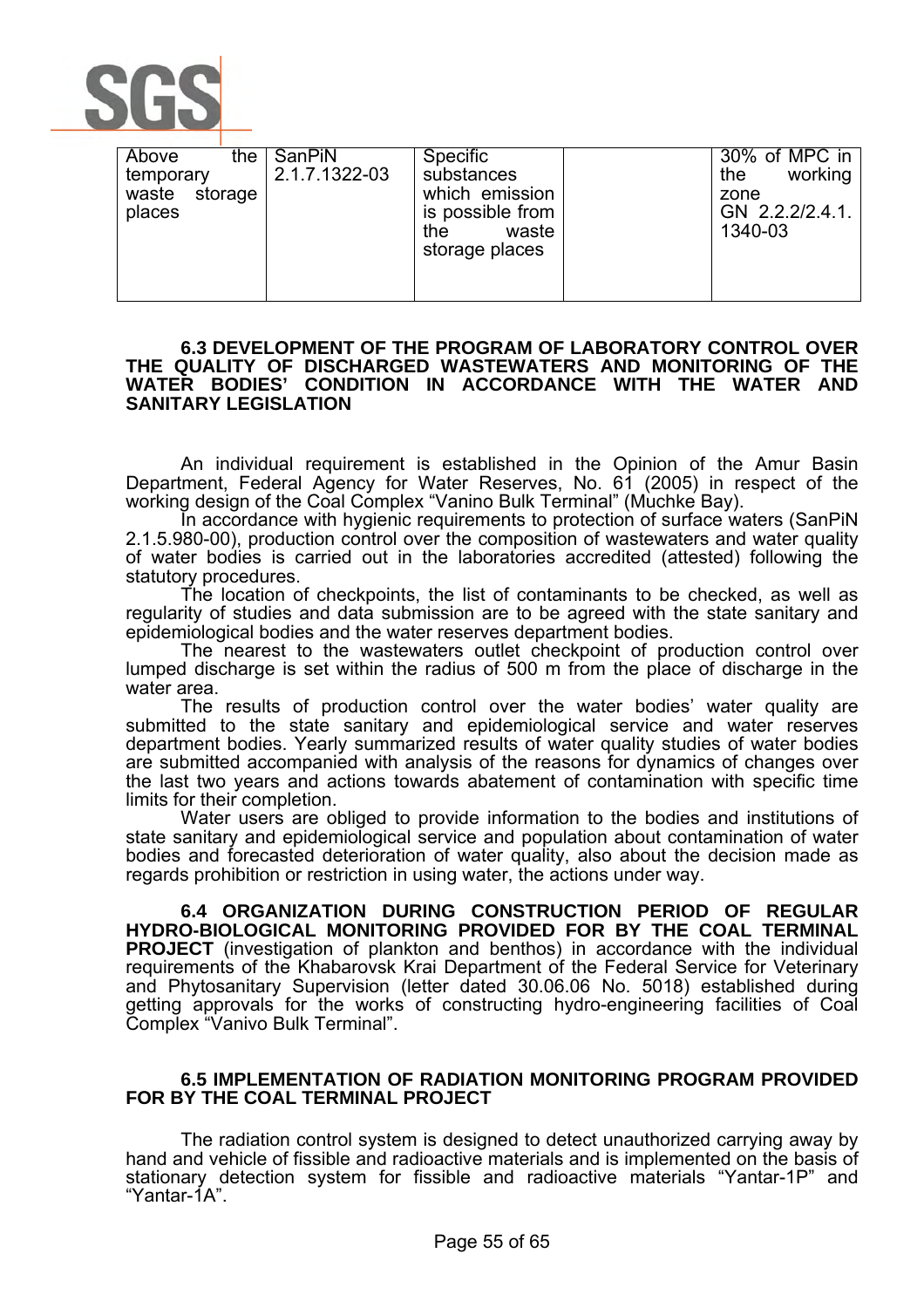

"Yantar-1P" and "Yantar-1A" instruments are installed in specially equipped zones at the entrance checkpoint and at the entrance into the territory of the regime zone and serve for determining presence of fissible radiation materials on vehicles at the time of crossing the regime zone border.

When radioactive materials are detected, the alarm signal from the Yantar system and video image from TV camera the system is equipped with is fed to the post control station.

For producing the audio signal about excess of the threshold level of radiation background level, an audio alarm system is installed. Background measurement is done automatically.

Clarification of the list and brand-names of the equipment, special machines and special control devices both for the frontier and customs services is done at the stage of working documentation development.

## **7. BRIEF CONCLUSIONS**

In accordance with the posted tasks, the assessment performed of the impact on the Vanino settlement environment and adjacent thereto territory and sea water area by the Daltransugol's contemplated activity towards construction and operation of Coal Complex "Vavino Bulk Terminal" has shown:

1.The geographic situation, nature and climate, ecological, and social and economic conditions of the terminal placement area are favorable practically by all parameters for the contemplated activity. The area is characterized by low manmade loads on all environment elements, relatively low occupancy, and weak industrial development. Creation of the Vanino Bulk Terminal corresponds to the Vanino settlement's specialization in reloading of cargos from railways onto sea ships and is aimed at development of the existent transport node Vanino-Sovetskaya Harbor.

2.Selection of the terminal construction site in free lands of Vanino settlements in the area where infrastructure facilities are located that are designed for industrial use, at a sufficient distance from the residential development and significant distance from specially protected natural territories, featuring extremely poor composition of vegetation ensures minimum impact of the contemplated activity on the environment and population.

3.The Coal Complex "Vanino Bulk Terminal" Construction Project has been developed in accordance with the requirements of the Russian legislation and international sea law, also subordinate legislation and regulatory technical documents. For the project materials, positive opinions were received from the state ecological expertise of the Federal Service for Ecological, Technological, and Nuclear Supervision and Natural Resources Department for the Far-East Region, Russian Federation Ministry of Natural Resources, an exhaustive scope of approvals with all interested federal and local authorities has been provided. The list of expertise opinions and approvals is given in Appendix B.

4.The planned in the project implementation of technical and technological solution as well as taken for implementation nature preservation actions in principle ensure the ecological safety of project implementation. Assessment of possible man-made impact of the project has been made with regard to current condition of natural environment and mostly reflects the real consequences of contemplated production activity. The set of planned nature preservation actions is aimed at preventing or abatement of man-made impact rendered by the coal terminal on the natural environment, and investments in creating productive capacities of nature-preservation purposes are sufficiently reflected in the terminal construction cost estimates. The special volume of the project sufficiently covers scenarios of possible emergency situations during operation of a bulk terminal, actions are suggested for their prevention or liquidation of their consequences.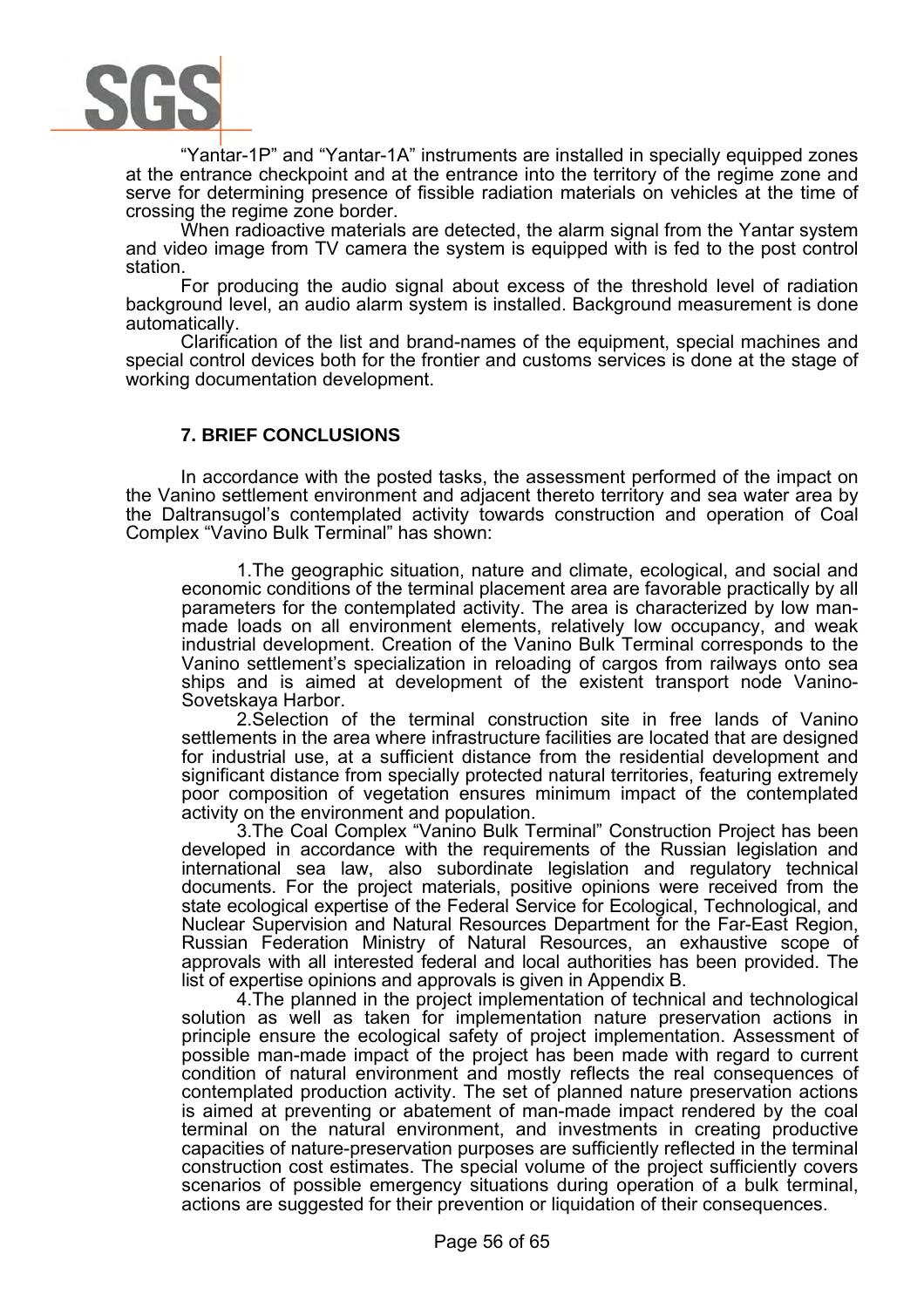

5.The analysis of types and the degree of influence of the contemplated activity on the majority of environment elements shows weak negative effect. Assessment of permissibility of additional man-made load on the atmospheric air and land shows favorable characteristics of their condition, which allows drawing a conclusion about permissibility of an additional load in the form of Vanino Bulk Terminal construction and operation.

6.The main ecological limitations of the contemplated activity are caused by high value of fish resources in the Muchke bay area, a damage to which under the project is to be compensated, they are also connected with the danger of depletion of underground water reserves, which, due to regional specificity, are used not only for drinking but for production needs as well.

7.An additional man-made load on the Muchke bay water area and underground waters will not lead to irrecoverable changes in the environment condition subject to implementation of all nature preservation measures provided for in the project and observance of the requirements of supervision bodies which were set during project approving process.

8.The conditions for ecological permissibility of the contemplated activity are development of a plan of actions on preserving water biological resources and their habitat, preparation of Muchke River water balance, development of actions for participation in reconstruction of the Muchke water intake, also development of a program for monitoring wastewaters and water condition in Muchke bay, and arrangement of a hydro-biological monitoring during the construction period.

9.Implementation of the terminal construction project and putting it into operation will render a strong positive effect on the social and economic conditions in Vanino settlement and adjacent territories thanks to provision of stable occupation and increase of tax income into all levels of budgets with extension of the possibilities of social sphere development which will facilitate preventing flow-out of population into more developed regions of the country and improving the demography situation. The terminal construction is supported by the local population which have certain hopes connected with creation of a new terminal. The public hearings to discuss the Vanino Bulk Terminal construction project (Public Hearings Minutes dated 4.07.05 approved by the head of the Vanino municipal establishment, Vanino area, Khabarovsk Krai) notes the benefits both for the Vanino area and for the whole Far-East Region.

### **Appendix A**

**Treatment Facilities of Coal Complex "Vanino Bulk Terminal"** 

### **A 1. Production and Surface Wastewaters Treatment Facilities**

The treatment facilities complex consists of tank-type facilities (regulation sump, purified water tank, and pumping and filtration station).

*The technological process of treatment*. Surface run-off collected by the drainage system from the coal storage territory is fed to a two-section regulation sump, where full regulation of run-off takes place based on 70% of annual run-off and simultaneous settlement during 12 hours. In regulation sumps, partial settlement of suspended particles takes place. The efficiency of tank operation as a sump may reach 40%, it largely depends on the mode of operation and subject to clarification in the course of operation.

After settlement, water is treated with finely ground coal, which, as a 5% coal suspension, is fed together with polyacrylamide into the mixer – air separator. Then water goes onto two-three step filters, layer-by-layer filled with crushed burnt rock and active coal filling.

After filters wastewaters are partially used for the in-house needs of the treatment facilities and fire extinguishing (for these purposes, a special tank of purified water is designed). The remaining wastewater is discharged into the sea. Before being discharged, purified water is disinfected.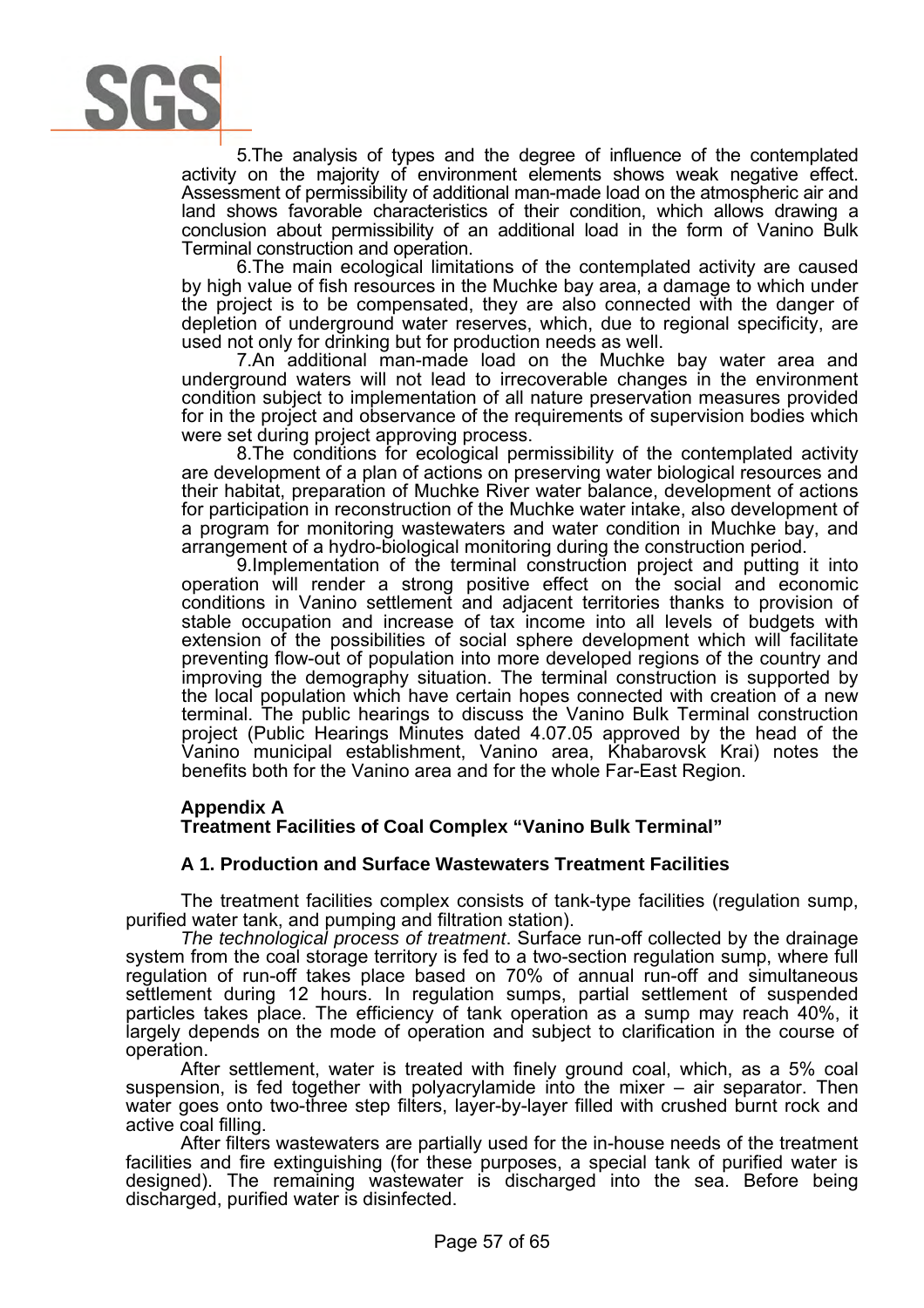

The duration of filter cycle is 24 hrs, minimum. Thereafter, water-air washing is performed to restore the filtering ability of the filling.

The head pumps lines feeding wastewaters for filtration is equipped with a flow meter allowing accounting of the volumes of wastewaters that underwent treatment. The design throughput of the facilities amounts to:  $427$  I/sec,  $130 \text{ m}^3/\text{hr}$ ; 55,015 thousand  $\text{m}^3$ /year. The facilities performance efficiency is given in table A.1.

| Contaminating             | Concentration, mg/l | Treatment  |                      |           |
|---------------------------|---------------------|------------|----------------------|-----------|
| Component                 | Original            | After      | After-<br>After      | Effect, % |
|                           | Wastewater          | Settlement | Purification         |           |
|                           |                     |            | <b>Using Filters</b> |           |
| $BOD_{total}$             | 30                  | 15         |                      | 90        |
| Suspended                 | 500                 | 40         |                      | 99        |
| <b>Substances</b>         |                     |            |                      |           |
| <b>Petroleum Products</b> | 20                  | $3 - 4$    | 0.05                 | 99.7      |

# **Table A.1. Production and Surface Wastewaters Treatment Facilities**

# **A.2. Treatment Facilities of Complete Biological Purification**

### *Station of biological purification of household wastewaters E-50*

A compact block-type plant E-50 is designed for receiving and deep purification of household and close to them as regards composition wastewaters of small settlements, hotel and tourist centers. Treatment facilities' throughput makes 50  $m^3/day$ . The station can be used for treatment of wastewaters of settlements with conventional population number of up to 200 people.

Such type of stations is suitable for operation conditions both in southern areas and in northern conditions.

### **Basic Technical Characteristics:**

| Parameter                                            | Unit         | <sub>Of</sub> | Value       |
|------------------------------------------------------|--------------|---------------|-------------|
|                                                      | Measurement  |               |             |
| Weight without water                                 | ton          |               | 14          |
| Station overall dimensions (length x width x height) | m            |               | 6.0x6.0x5.6 |
| Size based on concrete foundation (length x width)   | $m \times m$ |               | 9.0x9.0     |
| Installed electric power                             | kW           |               | 23.65       |
| Power consumption for process needs                  | kW           |               | 3.2         |
| <b>Technological Parameters:</b>                     |              |               |             |
| Parameter                                            | Unit         | Ωt            | Value       |
|                                                      | Measurement  |               |             |
| Throughput                                           | $m^3$ /day   |               | 50          |
| Mean nominal wastewater flow rate                    | $m^3$ /hr    |               | 2.1         |
| Maximum coefficient of hour unevenness               |              |               | 2.5         |

The effect of treatment is given in table A.2.

### Table A.2. Efficiency of E-50 Treatment Facilities Operation

| <b>Contaminating Component</b> | Concentration, mg/l | Purification                 |           |
|--------------------------------|---------------------|------------------------------|-----------|
|                                | Original            | After Purification Effect. % |           |
|                                | Wastewater          |                              |           |
| $\mathsf{BOD}_\mathsf{total}$  | 255                 | $3 - 5$                      | 98-98.8   |
| <b>Suspended Particles</b>     | 221                 | $3-5$                        | 97.7-98.6 |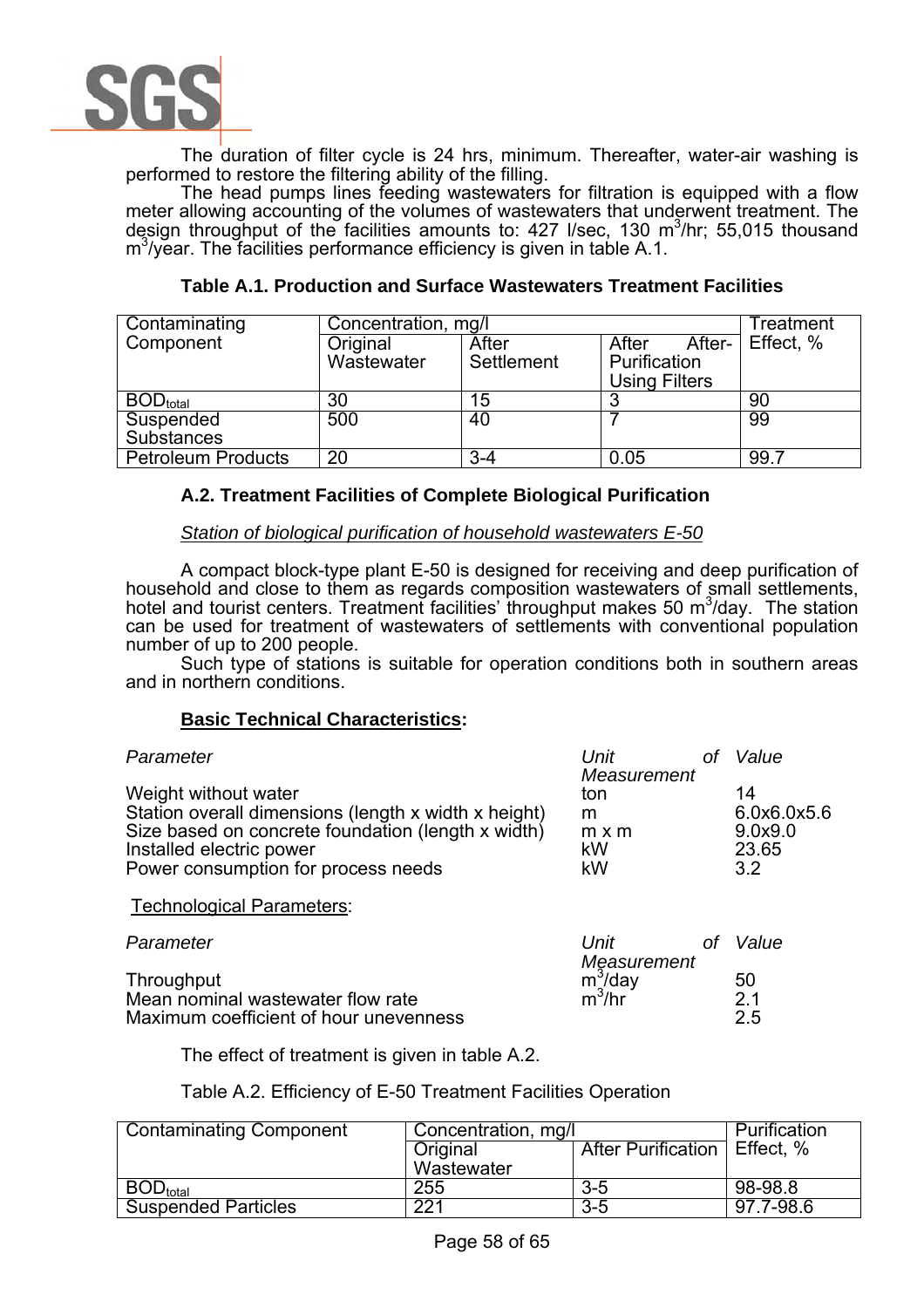

| Ammonia Nitrogen | 34.8                | 0.5  | 98.4                     |
|------------------|---------------------|------|--------------------------|
| <b>Nitrites</b>  | -                   | 0.02 | -                        |
| <b>Nitrates</b>  |                     | 9.   | -                        |
| Phosphates       | 44                  | U.Z  | 98                       |
| Temperature      | $15 - 30^{\circ}$ C | -    | $\overline{\phantom{0}}$ |

The station consists of four factory-made block-containers installed on the concrete foundation in two storeys.

Joint together, the block-containers form a heated building inside which all necessary facilities and equipment are mounted. This design ensures the conditions of sufficient thermal insulation and convenient operation of treatment facilities of low productivity.

 The conditions of purified wastewater outlet meet the requirements of discharge into a fishery water body of the  $1<sup>st</sup>$  category.

The technological scheme of treatment. The station uses the scheme of complete biological purification of wastewaters with the processes of nitri-denitrification, afterpurification in a bioreactor with immobilized on an inert carrier micro flora, and ultra-violet disinfection. The station also includes Self-Cleaning Filtering Device (UFS), flow rate equalizer, aerobic stabilizer – silt denser, and fine after-purification strainer with purolat filling.

The technological and tank equipment installed inside the station include:

- self-cleaning filtering device (UFS);
- equalizer;
- aero tank;
- secondary sump;
- bioreactor of the first after-purification stage;
- bioreactor of the second after-purification state;
- fine after-purification strainer with purolat;
- stabilizer:
- ultra-violet disinfection unit

The process scheme uses the method of biological purification of wastewaters with a trophic chain of immobilized and freely floating microorganisms using fiver polymer attachments of different modifications shaped as brushes invented in-house and manufactured by a group of scientists from Ecos headed by the scientific adviser Dr. Eng. Sc. Professor N.I. Kulikov.

Analysis of interaction between microorganisms and attachment from fiber polymer brushes revealed expedience of placing brushes at all stages of biological purification of wastewaters. The purification and after-purification processes are intensified thanks to optimal settling of microorganisms in accordance with their habitat, which is particularly important in case of facilities of small volume.

Higher efficiency of station performance is achieved by way of applying modern control and metering instruments, latest measurement converters, intellectual actuators.

The advantages of compact plants using "Yorsh" (brush) synthetic filling are:

- 
- 1.5-fold decrease of facilities' volumes;<br>- high technological stability of efficient purification;
- 
- reduction in the level of capital, power, operation costs;<br>- useful optimal use of the volume of each facility by purification stages;<br>- fast putting into operation;
- 
- functional simplicity;
- absence of smell;
- esthetic appearance;
- seismic stability;
- longevity.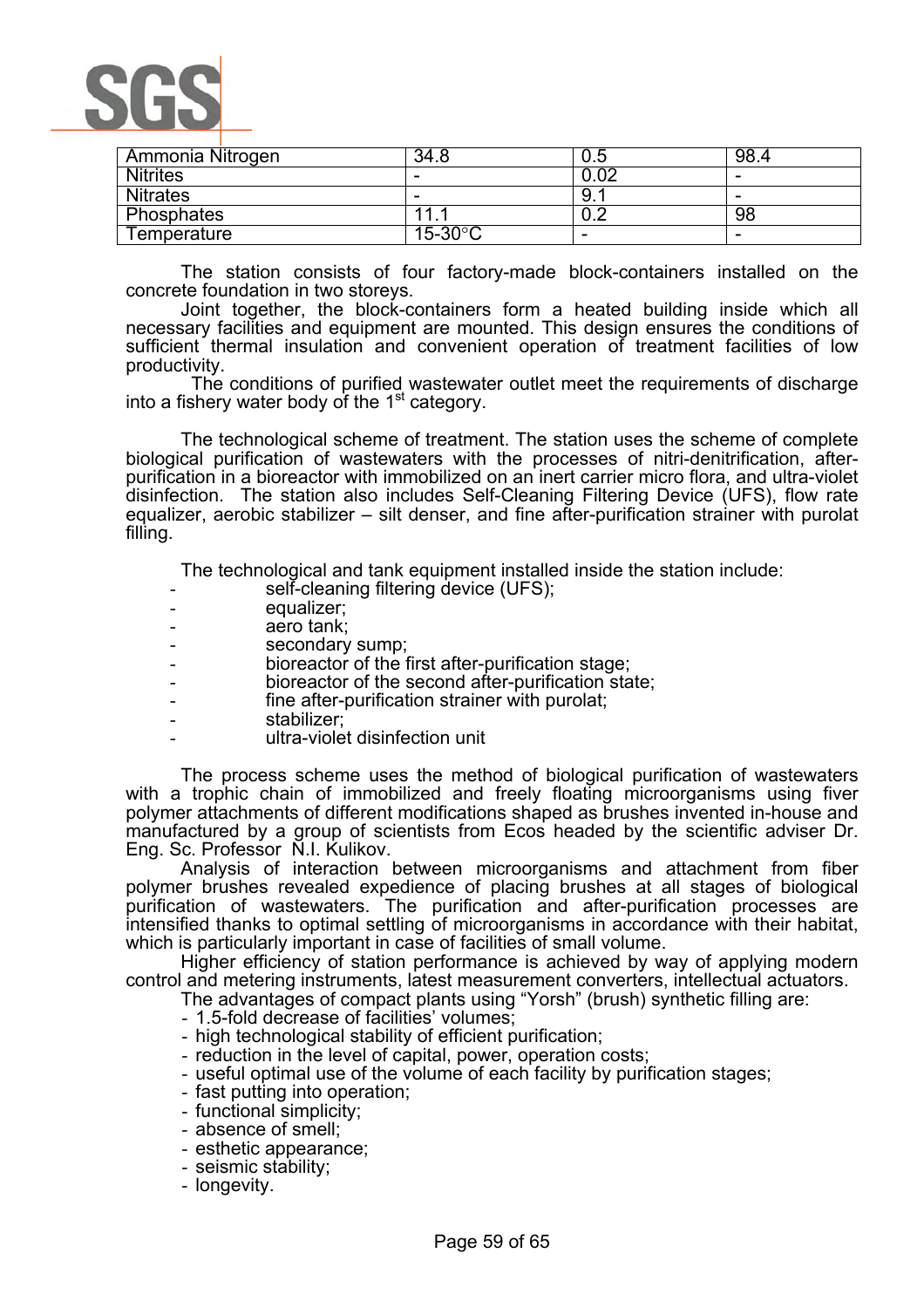

### Plant "Vodolei"

For treatment household wastewaters in the pump and filtration station area, Vodolei plant is offered having a throughput of 1  $\text{m}^3$ /day. The developer is OJSC "CNIIEP of Engineering Equipment", the manufacture is EKSIKA – MOEZ No. 1, Moscow.

The plant consists of two parts – the biological purification unit and the deep purification unit, and it is designed for complete biological and deep purification of household wastewaters.

The treatment facilities function based on the principle of aero tanks with flooded filling made of synthetic materials on which microorganisms grow that provide efficient purification of wastewaters.

Water saturation with oxygen is done with a jet aerator when water is fed into it that is taken from the plant with a submersible pump.

The sediment generated in the treatment facilities does not require additional treatment and after composting can be used as a fertilizer. Sediment removal, due to its small quantity, is done not more than once a year.

The plants are made of metal with corrosion-proof coating.

The design throughput is 1  $\text{m}^3$ /day;

The overall dimensions are, m:

| <b>Biological Purification Unit</b> |     | Deep Purification Unit |
|-------------------------------------|-----|------------------------|
| length                              |     |                        |
| width                               | 1.3 | 1.3                    |
| height                              | 1.6 | 1 6                    |

The effect of treatment is given in table A.3.

Table A.3. Treatment Facilities Performance Indices

| Contaminating                | Concentration, mg/l |              | Treatment     |           |
|------------------------------|---------------------|--------------|---------------|-----------|
| Component                    | Original            | After        | After<br>Deep | Effect, % |
|                              | Wastewater          | Biological   | Purification  |           |
|                              |                     | Purification | Unit          |           |
|                              |                     | Unit         |               |           |
| $BOD_{total}$                | 300                 | 15           | 3             | 99        |
| Suspended                    | 260                 | 15           | $3 - 4$       | 98-99     |
| <b>Substances</b>            |                     |              |               |           |
| Ammonia Nitrogen             | 30                  | $2 - 4$      | $0.3 - 0.4$   | 99        |
| <b>Nitrites</b>              |                     | $0.1 - 0.25$ | $0.01 - 0.02$ |           |
| <b>Nitrates</b>              |                     | $3 - 5$      | $6-9$         |           |
| <b>Surface Active Agents</b> | 10                  | $0.5 - 0.8$  | $0.02 - 0.03$ | 99.8      |

# **A.3. Petroleum-Contaminated Wastewaters Treatment Facilities**

# *Treatment Facilities for Rainfall Run-Off from the Parking Ground*

The treatment facilities are designed according to the typical design 503-6-9.86 and comprise: a sump, black oil collection well, filter well. As filtration filling, it is suggested to use hydrophobic claydite. The facilities throughput is 2 l/sec. In accordance with VSN 01-89 "Vehicle Maintenance Enterprises", concentration of contaminants in surface run-off makes:

Suspended substances — 300 mg/l; Petroleum products — 40 mg/l;  $BOD<sub>total</sub> - 30$  mg/l

Concentration of contaminants after settlement: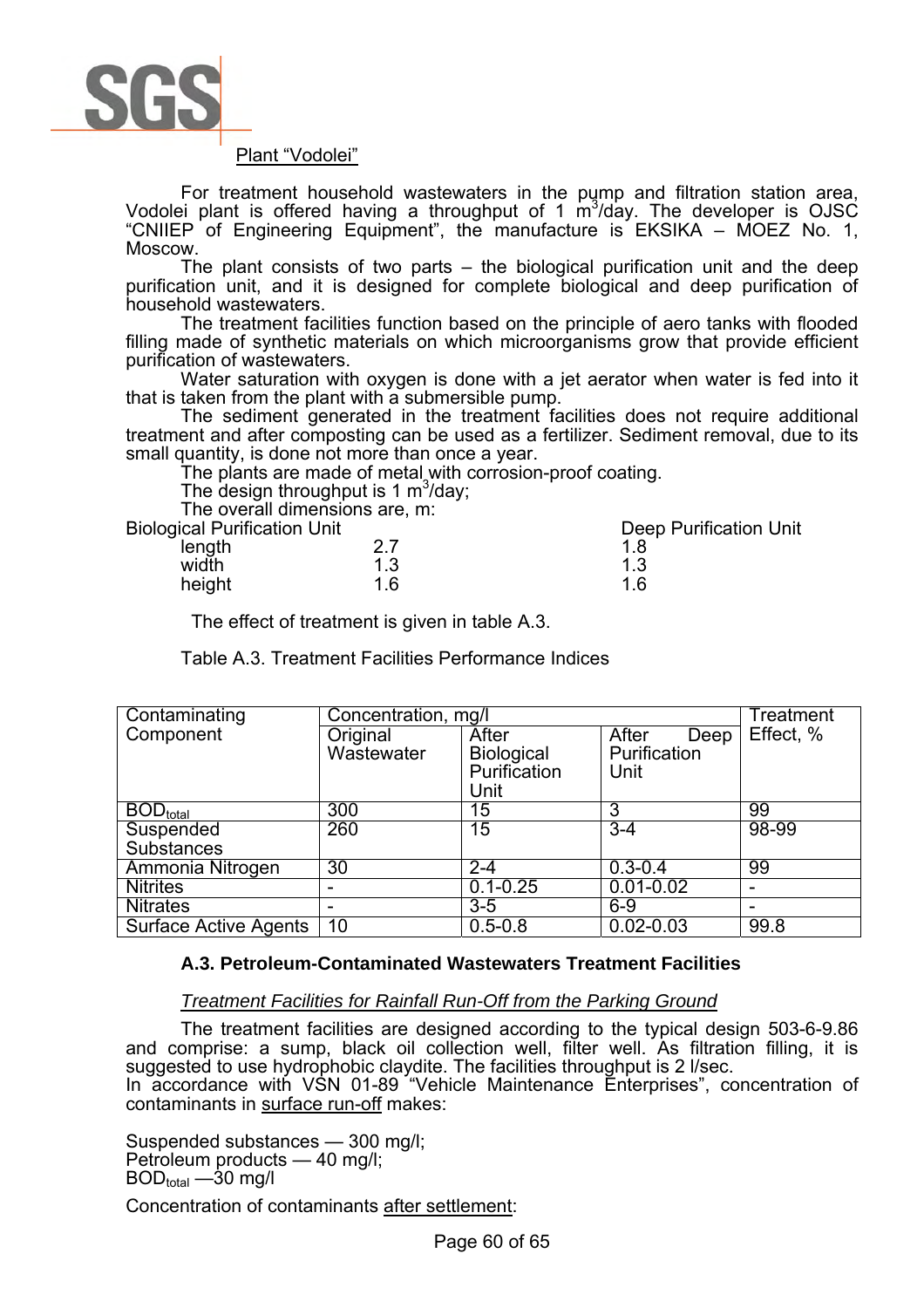

Suspended substances — 40 mg/l; Petroleum products— 2.4 mg/l;  $BOD_{total}$  — 9 mg/l

> After after-treatment on the filter, concentration of contaminants will make: Suspended substances — 6 mg/l;(98% purification) Petroleum products  $-$  0.05 mg/l;(99% purification) BODtotal — 3 mg/l(90% purification)

and will not exceed the permissible concentrations to discharge wastewaters into a water body of fishery water utilization purpose.

- *Filtering Device* 

The main developer of the technology of treatment using claydite filters is the Institute of Chemistry, Far-East Division of the Russian Academy of Sciences.

As the filling material of filters – sorbent, slate claydite is used (obtained by way of roasting crushed clay slate). This is a cheap and widely spread material.

Slate claydite represents particles of 10 to 25 mm in size. Particles' porosity is produced thanks to cracks on the surface. The total porosity of particles in terms of volume reaches 40%. Such structure of claydite particles increases the contact surface with the purified water. Water-repellent properties – claydite hydrophobization, is performed is special modifier furnaces.

Black oil capacity of hydrophobic claydite makes 30% of its weight, loose density is 0.75 ton/m $^3$ .

The volume of claydite filling into the cartridge is 0.703  $m^3$ , which corresponds to the loose weight of 0.53 ton. The maximum possible quantity of collected petroleum product corresponds to 0.16 ton.

The annual weight of recovered petroleum product is determined by formula:

 $M_{\text{oil}} = W_{\text{rainfall}} * K * (C_{\text{in}} - C_{\text{out}})$  kg/year, where

 $W_{\text{rainfall}}$  is the annual quantity of produced surface waters, thousand  $\text{m}^3$ ;

K is the coefficient taking account of the share of rainfall runoff sent to purification (is assumed equal to 1);

 $C_{\text{in}}$  is the concentration of petroleum products in wastewaters before purification with filters  $(2.4 \text{ mg/l})$ ;

 $C<sub>out</sub>$  is the concentration of petroleum products after purification with filters (0.05 mg/l).

$$
M_{\text{oil}} = 0.383 * 1 * (2.4 - 0.05) = 0.9 \text{ kg/year}
$$

Thus, the maximum possible number of petroleum products absorbed by filters ten times exceeds their design annual number, which evidences a potentially long period of filtration filling service. The warranty operation period for filters is 3 years (according to the Institute of Chemistry, Far-East Division of the Russian Academy of Sciences).

Used hydrophobic claydite is subjected to regeneration (roasting in the modifier), thereafter its properties are restored.

### *Treatment Facilities "Mechanic"*

To purify contaminated surface and production run-off from the boiler-house territory (boiler, tank trucks pouring out ground, boiler fuel tanks stock), fully factorymade treatment facilities "Mechanic" (Saint Petersburg) are provided for that have throughput of 10 I/sec, 36 m<sup>3</sup>/hr, 288 m<sup>3</sup>/day and consist of: a coalescence separator SOR.II-10-JK and a sorption filter.

The set of treatment facilities allows purifying the surface and production run-off with the output parameters of contaminating substances of: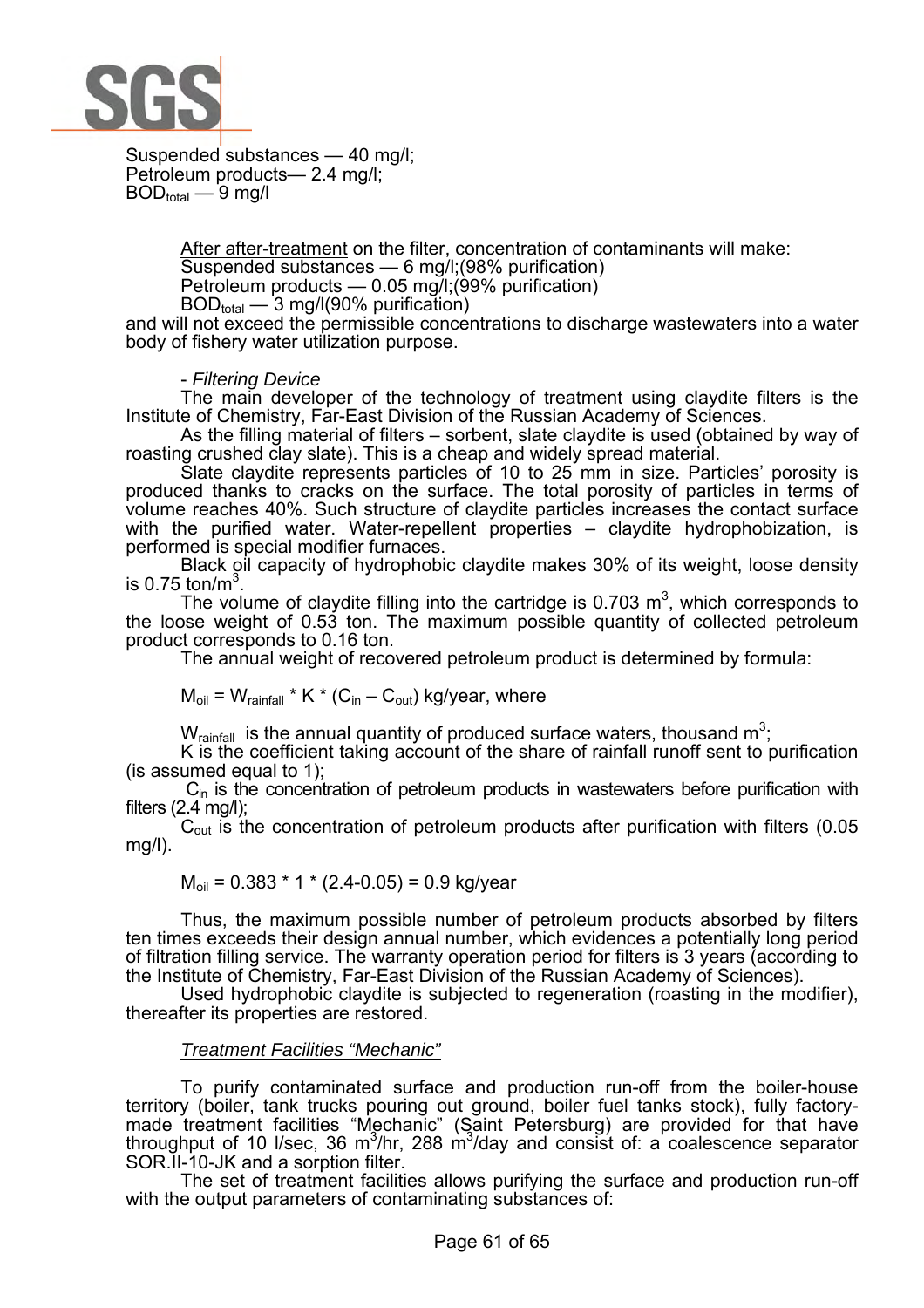

Suspended substances —- up to 0.05 mg/l; Petroleum products- up to 5 mg/l;  $BOD_{total}$  — up to 5 mg/l

The strongest contamination with petroleum products at the inlet into separator SOR.II-10-Jkis 5000 mg/l. The guaranteed concentration of petroleum products at the outlet is 0.05 mg/l when used together with the sorption filter. The efficiency of purification is given in table A.4.

Based on the functional features, the treatment facilities can be divided into three parts: a sump, a coalescence separator, and a sorption filter.

*Sump*. Wastewater comes by gravity into the front part of a tank where with the help of simple sedimentation, non-soluble particles settle, lighter particles are separated only at the coalescence separator. The sump is designed for the interval of cleaning of once every half a year, at that the maximum contamination of the sedimentation space may reach half of the height between the coalescent insert and tank bottom.

*Coalescent separator*. It works similarly to the sump, based on the principle of gravitation, i.e. on the difference of density between water and its contaminants but with the help of coalescence insert plates it is possible to increase the space utilization efficiency which allows reducing the size of the separator. To raise purification efficacy, at the outlet from the coalescence separator a coalescence filter is placed with filtration foam ASISP having PPI 30 density, which, in addition to separating oil particles, provides further removal of suspended substances. Floated separated oil particles are retained by the submerged partition and further poured manually into the oil tank. From there it is regularly pumped into a tank with the help of a mobile submersible mono-block pump AP 30.50.07.IV equipped with a built-in explosive-proof motor made by GRUNDFOS.

*Sorption filter*. The sorption filter uses dynamic adsorption, i.e. a process when the adsorbent solution flows through the immobile layer of sorbent. The border between the used and fresh sorbent is not clear. During the filtration process, this zone moves towards the exit from the adsorption unit. This determines the sorbent service life dependent on the desired level of purification at the outlet. The service life of sorbent is considerably affected by the level of contamination with suspended substances at the inlet, as well as concentration of petroleum products at the outlet. The surface of fibers is practically not wetted with water (water absorption is up to 3%). Fibroil material is lighter than water. When it is saturated with petroleum products, it is possible to regenerate it by extraction with respective solvents (up to initial sorption function), or by simple soaking. For washing the filters, a special ground is provided for that is fenced by skirting and an underground tank of  $5m<sup>3</sup>$  capacity with a mobile submersible mono-block pump AP 30.50.07.IV equipped with a built-in explosive-proof motor made by GRUNDFOS.

Treatment facilities for production and rainfall run-off doe not require permanent servicing. In case of intermittent operation, it is recommended to do a visual check once a week, in case of continuous operation – a daily check.

| Contaminating              | Concentration in Run-Off, mg/l*) | Purification                        |      |
|----------------------------|----------------------------------|-------------------------------------|------|
| Component                  | Incoming for Purification        | <b>After Purification Effect. %</b> |      |
| <b>Suspended Particles</b> | 343.93                           | 5.0                                 | 98.5 |
| $BOD_{total}$              | 20.24                            | 5.0                                 | 74.3 |
| <b>Petroleum Products</b>  | 43.82                            | 0.05                                | 99.5 |

# **Table A.4. 'Mechanic' Treatment Facilities Performance**

\*) rainfall run-off and runoff from the boiler-house

*NPP "Polychim" Treatment Facilities*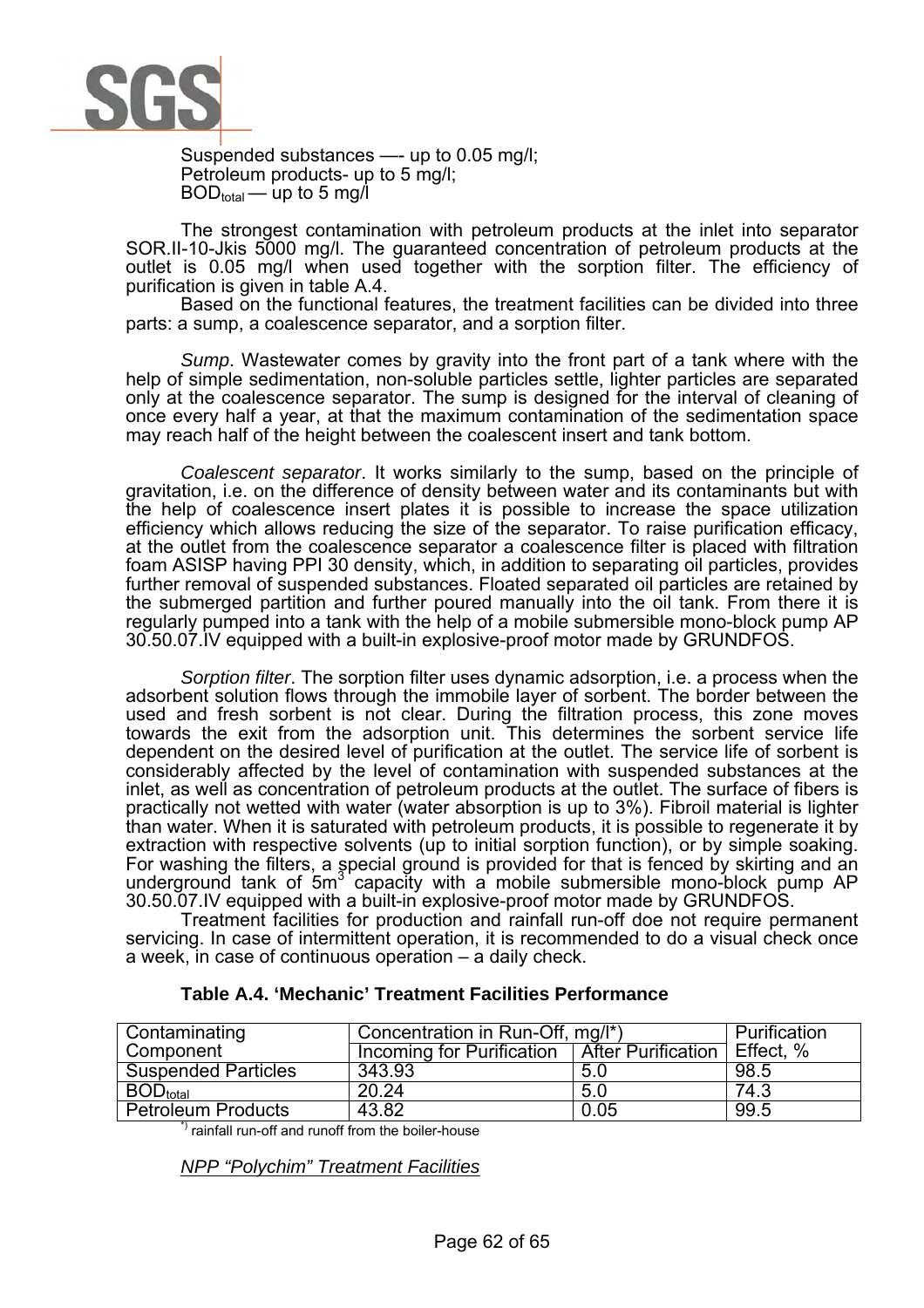

The facilities are designed for treating surface run-off collected from the liquefied hydrocarbons tank stock territory and technological roads.

The plant is manufactured as an underground facility. The first well has the settlement zone and mechanic filter. In the second well there is a sorption filter filled with coals of MAY brand name manufactured by NPP "Polychim". The third well is control with a regulation tube to maintain water level so as to avoid sorption filter emptying. The efficiency of purification is given in table A.5.

| <b>Contaminating Component</b> | Concentration in Run-Off, mg/l |                                      | Purification |
|--------------------------------|--------------------------------|--------------------------------------|--------------|
|                                | Incoming                       | for   After Purification   Effect, % |              |
|                                | Purification                   |                                      |              |
| <b>Suspended Particles</b>     | 200                            | 10.0                                 | 95           |
| <b>Petroleum Products</b>      | 50                             | 0.05                                 | 99.9         |
| $BOD_{total}$                  | 30                             |                                      | 90           |

## **Table A.5. NPP "Polychim" Treatment Facilities Performance**

Plant servicing does not require special training and high qualification of personnel. The filtration units do not require personnel's interference into their operation. The service life of sorption filter before reactivation of MAY sorbent makes not less than 6 months in case of its continuous operation. The service life of coal is 5 years in case of correct operation. The service life of mineral wool before replacement is not less than 2 months of continuous operation. MAY coals are widely introduced at the enterprises of the Northern-West Region of RF for after-purification of waters to the MPC norms in terms of petroleum products (up to 0.05 mg/l), also for purification of drinking water.

In this project, the purification plant of the maximum throughput of 8  $m^3/nr$  is taken. To make it, standard rings of 1 m in diameter are used.

### **A.4 Treatment Facilities at the Vehicle Washing Place**

The closed water-supply system at the vehicle-washing place (in the repair and garage unit) provides for purification of wastewaters at mechanic treatment facilities. The treatment facilities are designed based on typical design 503-1-21c.83 and consist of: a sump with gasoline and oil recovery unit, a black oil collection well. The facilities throughput is 3 l/sec.

The gasoline and oil recovery sump consists of sections. In the first section, preliminary settlement of wastewaters and sedimentation takes place. Floated petroleum products go to the black oil collection well. Water after-treatment takes place in gasoline and oil recovery unit (the second section). There, a cartridge with filtration filling is installed for deep purification of the incoming fluid. As filtration filling, hydrophobic claydite is used. The effect of treatment is given in table A.6.

### **Table A.6. Performance of Treatment Facilities in Closed Water-Supply System of Vehicle Washing-Place**

| Contaminating                            | Concentration, mg/l |              |                     | <b>Treatment</b> |
|------------------------------------------|---------------------|--------------|---------------------|------------------|
| Component                                | Original            | After        | Process             | Effect, %        |
|                                          | Wastewater          | Purification | <b>Requirements</b> |                  |
|                                          |                     |              | Water<br>to         |                  |
|                                          |                     |              | Quality             |                  |
| $\overline{\mathsf{BOD}}_\mathsf{total}$ | 70-140              | 40           | 80                  | 45.7             |
| Suspended                                | 700-3000            | 15           | 40                  | 97.9             |
| Substances                               |                     |              |                     |                  |
| <b>Petroleum Products</b>                | 40-60               | 4.4          | 15                  | 90               |
| <b>Tetraethyl Lead</b>                   | $0.016 - 0.018$     | 0.001        | 0.001               | 93.8             |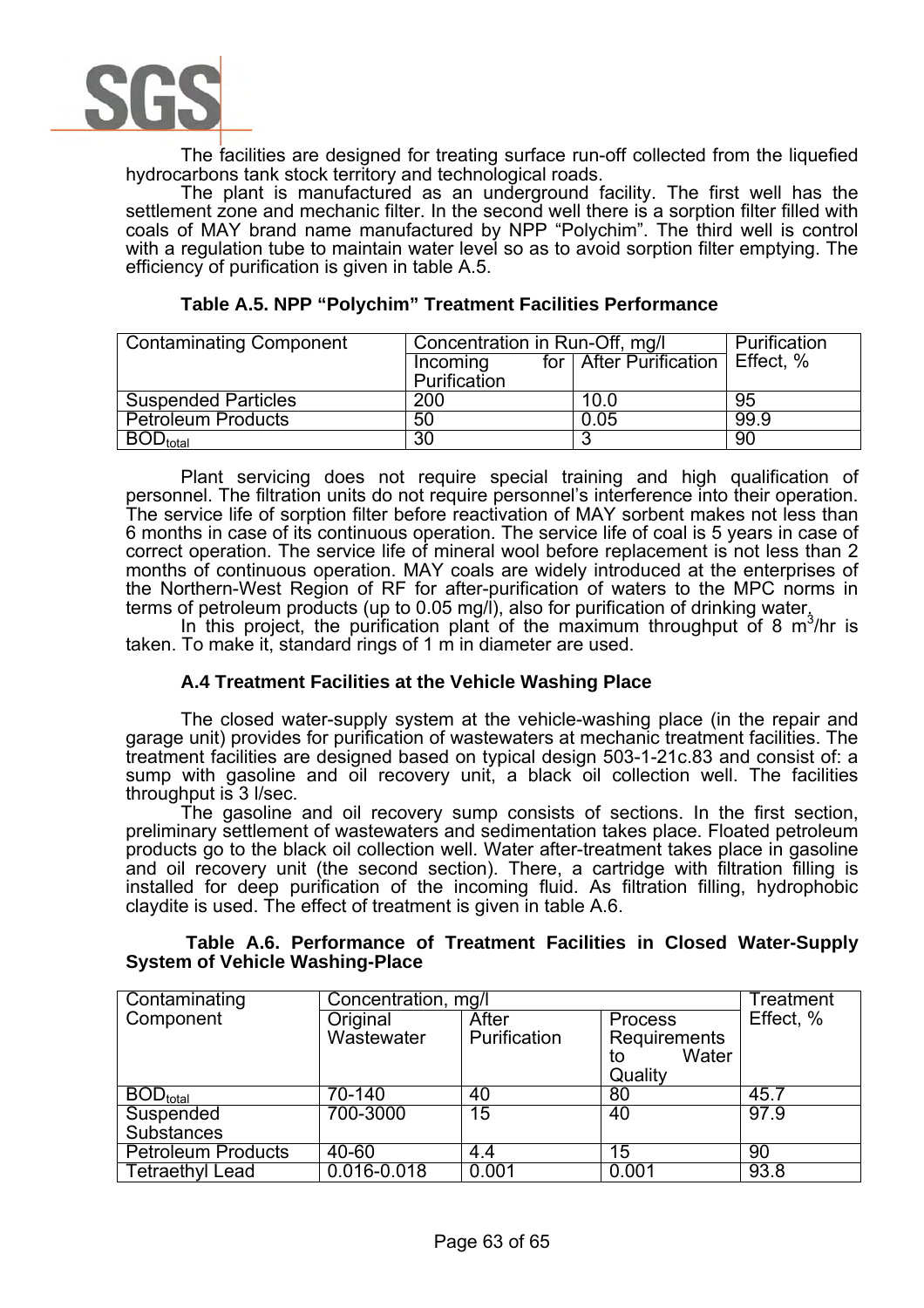

The quality of purified wastewaters meets the process requirements to the quality of water used for washing vehicles.

#### **Appendix B**

**List of Expertise Opinions and Approvals Under the Coal Complex "Vanino Bulk Terminal" Project** 

1.Opinion of the expert commission of the State Ecological Expertise. Approved by the Khabarovsk Inter-Regional Department of the Federal Service for Ecological, Technological, and Nuclear Supervision 19.10.2005 No. 768/P.

2.Opinion of the expert commission of the State Ecological Expertise of the Natural Resources Department for the Far-East Region of the Russian Federation Ministry of Natural Resources. October 2005.

3.Opinion of the federal state institution "Amurrybvod", Amur Basin Department for Preservation, Reproduction of Fish Reserves and Regulation of Fishing, Russian Federation State Committee for Fishery, dated 21.06.2005 No. 03-14 2004.

4.Opinion of the Water Reserves Division for Khabarovsk Krai, the Amur Basin Water Department of the Federal Agency for Water Reserves, dated 12.08.2005 No. 837.

5.Sanitary and epidemiological opinion of the territorial department of the Federal Service for Supervision in the Field of Consumer Rights Protection and Human Well-Being for the Khabarovsk Krai dated 04.10.05 No. 27 99 21 650 T000112.10.05;

6.Sanitary and epidemiological opinion of the territorial division of the Federal Service for Supervision in the Field of Consumer Rights Protection and Human Well-Being for the Khabarovsk Krai in Vanino and Sovetsk-Gavan Districts dated 18.06.05 No. 085, with an expert opinion dated 10.06.05;

7.Opinion of the Central Department of the Russian Federation Ministry for Civil Defense Affairs, Emergency Situations, and Liquidation of Consequences of Natural Calamities (GU MChS of Russia) dated 7.06.2005 No.1204.

8.Opinion of the Department of the State Fire Supervision, GU MChS of Russia, for Khabarovsk Krai dated 02.06.05 No. 1125-13;

9.Opinion of the GIBDD of Vanino District, Khabarovsk Krai, dated 15.06.05 No. 681/-10;

10.Opinion of the Department for Khabarovsk Krai and Jewish Autonomous Region of the Federal Service for Veterinary and Phytosanitary Supervision dated 30.06.06 No. 5018 on all-year-round construction of hydro-engineering facilities.

11.Letter of the Khabarovsk Specialist Sea Inspection of the Federal Service in the Field of Nature Utilization dated 19.10.2005 № 5-09/984.

12.Letter of the Amur Basin Water Department of the Federal Agency for Water Reserves dated 30.08.2005 No. 02-11/1644 "On water utilization conditions".

13.Letter of the Department for Khabarovsk Krai and Jewish Autonomous Region of the Federal Service for Veterinary and Phytosanitary Supervision dated 11.11.2005 No. 2458 "On no-objection to conditions of using water of the water body of Muchke bay".

14.Opinion on the working design of the Department for Roads and Outdoor Development in the Vanino District dated 21.06.06 No. 603/1;

15. Opinion on the working design of the Department for Architecture and Town-planning of the Vanino District Administration dated 28.07.05 No. 253;

16. Opinion on the working design of the Soventsko\_Gavan Road Repair & Construction Department dated 05.08.05 No. 377;

17.Decree of the Khabarovsk Krai Governor "On permission to Baltic Construction Company – Vostok LLC the construction of a real estate object "Coal Reloading Complex in Vanino Port (Muchke Bay)" dated 27.01.03 No. 66-r;